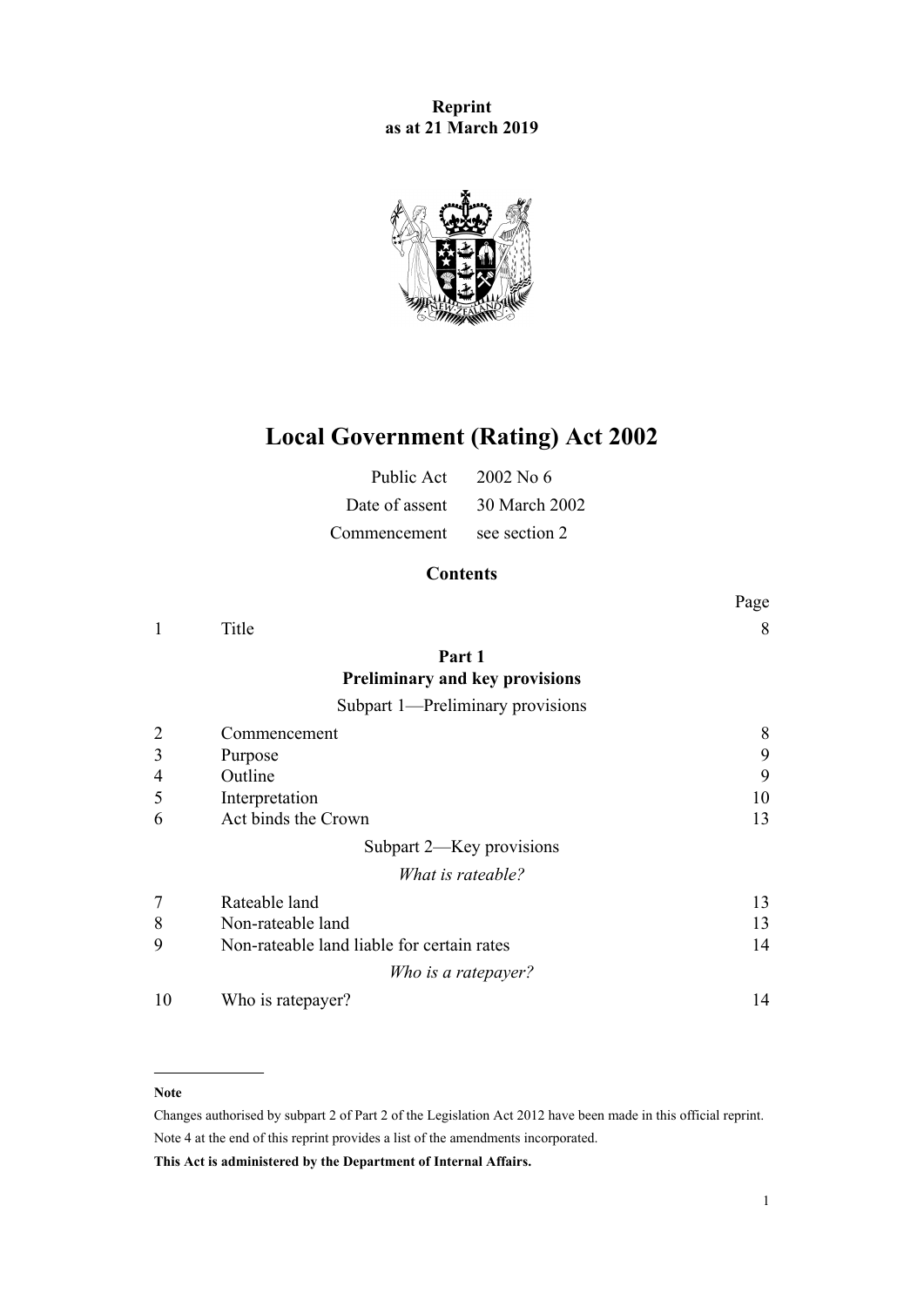|          | <b>Local Government (Rating) Act 2002</b>                                                      | Reprinted as at<br>21 March 2019 |
|----------|------------------------------------------------------------------------------------------------|----------------------------------|
| 11       | Entry of ratepayer in rating information database and district<br>valuation roll               | 14                               |
|          | Who must pay rates?                                                                            |                                  |
| 12       | Liability for rates                                                                            | 15                               |
|          | What kinds of rates may be set?                                                                |                                  |
| 13       | General rate                                                                                   | 15                               |
| 14       | Categories of rateable land for setting general rate differentially                            | 16                               |
| 15       | Uniform annual general charge                                                                  | 16                               |
| 16       | Targeted rate                                                                                  | 16                               |
| 17       | Categories of rateable land for setting targeted rate                                          | 17                               |
| 18       | Calculating liability for targeted rate                                                        | 17                               |
| 19<br>20 | Targeted rate for water supply<br>Rating units in common ownership                             | 17<br>18                         |
|          |                                                                                                |                                  |
|          | Maximum revenue from certain rates                                                             |                                  |
| 21<br>22 | Certain rates must not exceed 30% of total rates revenue<br>Defence land                       | 18<br>18                         |
|          | How are rates set?                                                                             |                                  |
| 23       | Procedure for setting rates                                                                    | 18                               |
| 24       | Due date or dates for payment                                                                  | 19                               |
|          | Regulations relating to rating of educational establishments                                   |                                  |
| 25       | Regulations relating to rating of educational establishments                                   | 20                               |
| 26       | Report of Ministerial review of rating practice in relation to<br>educational establishments   | 20                               |
|          | Part 2                                                                                         |                                  |
|          | Rating information database and rates records                                                  |                                  |
|          | Rating information database                                                                    |                                  |
| 27       | Rating information database                                                                    | 21                               |
| 28       | Inspection of rating information database                                                      | 22                               |
| 28A      | Inspection of complete rating information database                                             | 23                               |
| 28B      | Local authority must inform owners of right to withhold certain<br>information from database   | 24                               |
| 28C      | Owner entered on database may require local authority to withhold<br>information from database | 24                               |
| 28D      | Transitional provision for local authority to establish database                               | 24                               |
| 29       | Objections to rating information database                                                      | 25                               |
|          | Notification of change in circumstances                                                        |                                  |
| 30       | Interpretation                                                                                 | 25                               |
| 31       | Notification of change of ownership of rating unit                                             | 26                               |
| 32       | Notification of surrender or termination of lease or licence                                   | 26                               |
| 33       | Notification of transfer or assignment of lease or licence                                     | 26                               |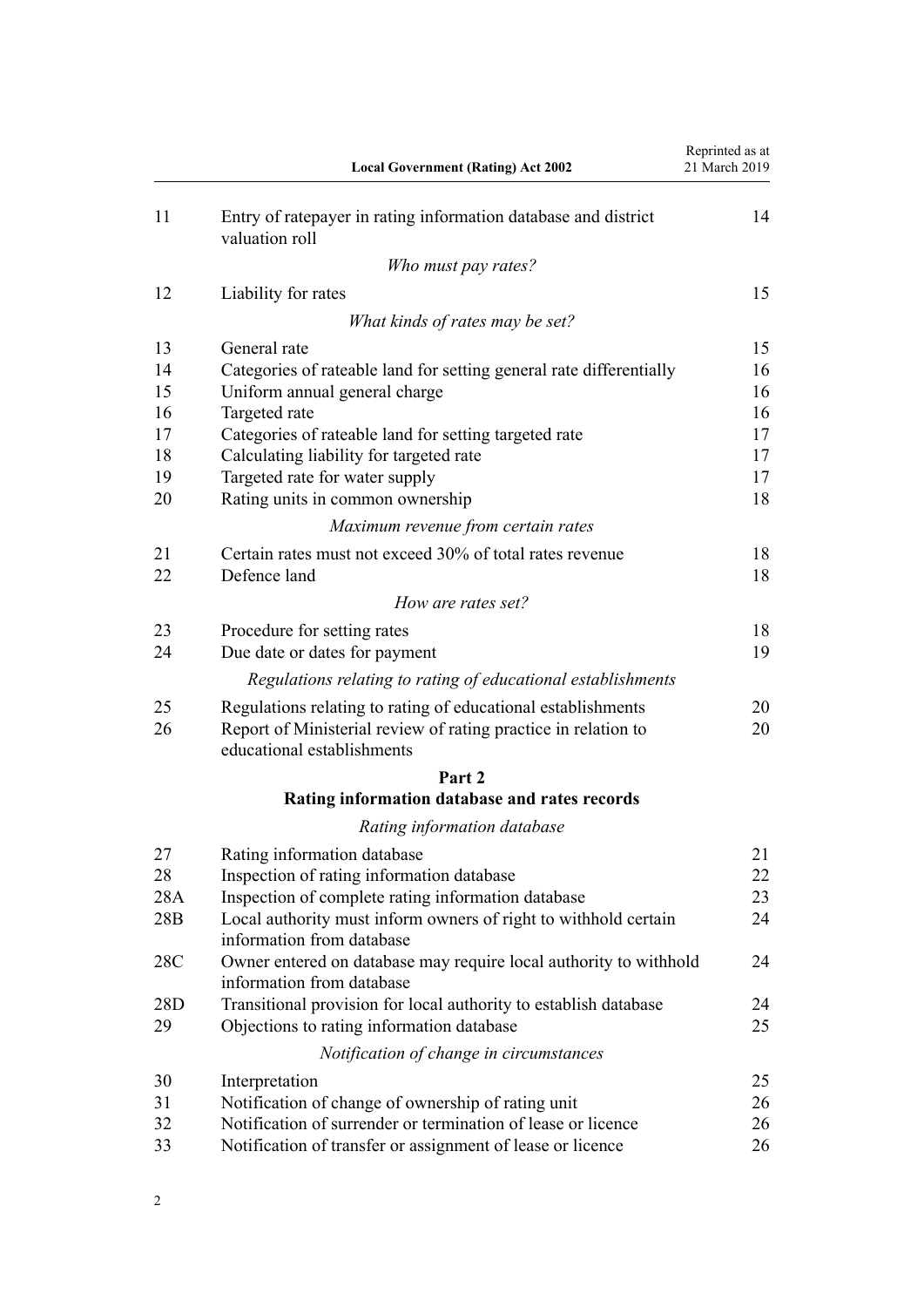| Reprinted as at<br>21 March 2019 | <b>Local Government (Rating) Act 2002</b>                         |    |
|----------------------------------|-------------------------------------------------------------------|----|
| 34                               | Effect of notice on liability for rates                           | 27 |
| 35                               | When name of ratepayer entered in rating information database     | 27 |
|                                  | may be removed                                                    |    |
| 36                               | Notification of change of name                                    | 27 |
|                                  | Rates records                                                     |    |
| 37                               | Rates records                                                     | 27 |
| 38                               | Inspection of rates records                                       | 28 |
| 39                               | Objection to rates records                                        | 29 |
| 40                               | Local authority may correct errors in rating information database | 29 |
|                                  | and rates records                                                 |    |
| 41                               | Amended assessment if error in rating information database or     | 29 |
|                                  | rates record is corrected                                         |    |
| 41A                              | Amended assessment to give effect to objection to valuation under | 30 |
|                                  | Rating Valuations Act 1998                                        |    |
| 42                               | Recovery of additional rates in certain cases                     | 30 |
|                                  | Part 3                                                            |    |
|                                  | Assessment, payment, and recovery of rates and remission and      |    |
|                                  | postponement                                                      |    |
|                                  | Subpart 1—Assessment, payment, and recovery                       |    |
|                                  | Basis for assessment of rates                                     |    |
| 43                               | Rates must be assessed in accordance with values and factors      | 31 |
|                                  | Notice to ratepayers of rates liability                           |    |
| 44                               | Notice of rates assessment                                        | 32 |
| 45                               | Contents of rates assessment                                      | 32 |
| 46                               | Rates invoice                                                     | 33 |
| 47                               | Issue of amended rates invoice                                    | 34 |
| 48                               | Delivery of rates assessment and rates invoice                    | 35 |
| 49                               | Late delivery of rates invoice                                    | 35 |
| 50                               | Rates invoice based on previous year's rates                      | 35 |
| 51                               | Combined rates assessment and rates invoice                       | 35 |
|                                  | Collection of rates                                               |    |
| 52                               | Payment of rates                                                  | 36 |
| 53                               | One or more local authorities may appoint collector               | 36 |
| 54                               | Power not to collect small amounts                                | 36 |
|                                  | Provision for early payment of rates                              |    |
| 55                               | Policy for early payment of rates in current financial year       | 37 |
| 56                               | Policy for payment of rates for subsequent financial year         | 37 |
|                                  | Penalties                                                         |    |
| 57                               |                                                                   | 38 |
| 58                               | Penalties on unpaid rates<br>Imposition of penalty                | 38 |
|                                  |                                                                   |    |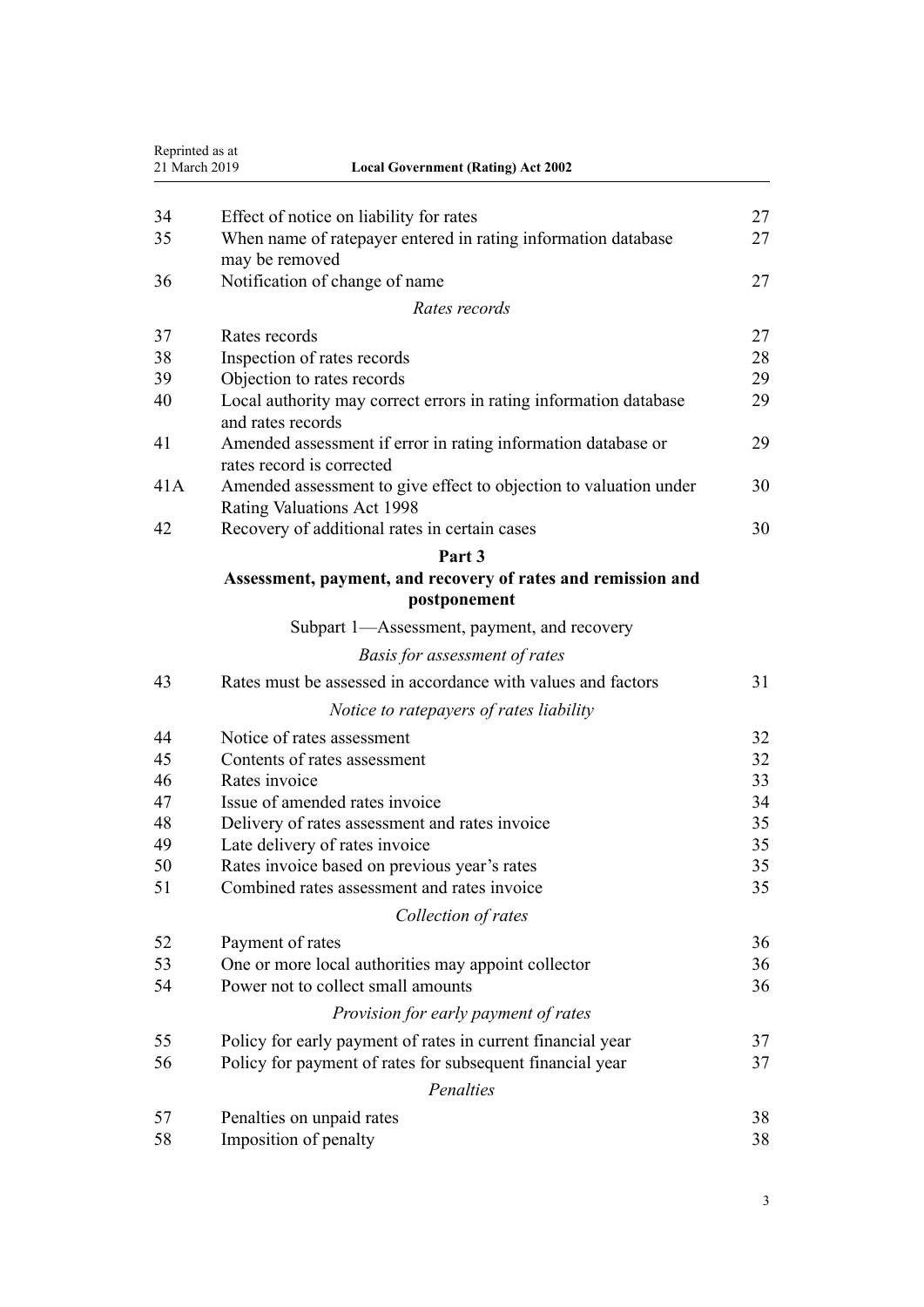| Recovery of unpaid rates<br>59<br>Rates are charge against rating unit<br>60<br>Invalidity of rates not ground for refusal to pay rates<br>Recovery from persons other than owner<br>61<br>Default by person other than owner<br>62<br>Recovery of rates if owner in default<br>Legal proceedings to recover rates<br>63<br>Legal proceedings to recover rates<br>Service of summons<br>64<br>65<br>Limitation of time for recovery of rates<br>66<br>Registration of charging order for judgment for rates<br>Rating sales and leases<br>67<br>Enforcement of judgment<br>Rating sale or lease<br>68<br>69<br>Service of notice<br>70<br>Rating unit may be sold or leased<br>71<br>How rating sale or lease must be conducted<br>72<br>Further powers and duties of Registrar<br>73<br>Execution of documents for rating sale or lease<br>74<br>Presumption of valid rating sale or lease | Reprinted as at<br>21 March 2019 |
|---------------------------------------------------------------------------------------------------------------------------------------------------------------------------------------------------------------------------------------------------------------------------------------------------------------------------------------------------------------------------------------------------------------------------------------------------------------------------------------------------------------------------------------------------------------------------------------------------------------------------------------------------------------------------------------------------------------------------------------------------------------------------------------------------------------------------------------------------------------------------------------------|----------------------------------|
|                                                                                                                                                                                                                                                                                                                                                                                                                                                                                                                                                                                                                                                                                                                                                                                                                                                                                             |                                  |
|                                                                                                                                                                                                                                                                                                                                                                                                                                                                                                                                                                                                                                                                                                                                                                                                                                                                                             | 39                               |
|                                                                                                                                                                                                                                                                                                                                                                                                                                                                                                                                                                                                                                                                                                                                                                                                                                                                                             | 39                               |
|                                                                                                                                                                                                                                                                                                                                                                                                                                                                                                                                                                                                                                                                                                                                                                                                                                                                                             |                                  |
|                                                                                                                                                                                                                                                                                                                                                                                                                                                                                                                                                                                                                                                                                                                                                                                                                                                                                             | 39                               |
|                                                                                                                                                                                                                                                                                                                                                                                                                                                                                                                                                                                                                                                                                                                                                                                                                                                                                             | 39                               |
|                                                                                                                                                                                                                                                                                                                                                                                                                                                                                                                                                                                                                                                                                                                                                                                                                                                                                             |                                  |
|                                                                                                                                                                                                                                                                                                                                                                                                                                                                                                                                                                                                                                                                                                                                                                                                                                                                                             | 40                               |
|                                                                                                                                                                                                                                                                                                                                                                                                                                                                                                                                                                                                                                                                                                                                                                                                                                                                                             | 40                               |
|                                                                                                                                                                                                                                                                                                                                                                                                                                                                                                                                                                                                                                                                                                                                                                                                                                                                                             | 41                               |
|                                                                                                                                                                                                                                                                                                                                                                                                                                                                                                                                                                                                                                                                                                                                                                                                                                                                                             | 41                               |
|                                                                                                                                                                                                                                                                                                                                                                                                                                                                                                                                                                                                                                                                                                                                                                                                                                                                                             |                                  |
|                                                                                                                                                                                                                                                                                                                                                                                                                                                                                                                                                                                                                                                                                                                                                                                                                                                                                             | 42                               |
|                                                                                                                                                                                                                                                                                                                                                                                                                                                                                                                                                                                                                                                                                                                                                                                                                                                                                             | 43                               |
|                                                                                                                                                                                                                                                                                                                                                                                                                                                                                                                                                                                                                                                                                                                                                                                                                                                                                             | 43                               |
|                                                                                                                                                                                                                                                                                                                                                                                                                                                                                                                                                                                                                                                                                                                                                                                                                                                                                             | 43                               |
|                                                                                                                                                                                                                                                                                                                                                                                                                                                                                                                                                                                                                                                                                                                                                                                                                                                                                             | 44                               |
|                                                                                                                                                                                                                                                                                                                                                                                                                                                                                                                                                                                                                                                                                                                                                                                                                                                                                             | 44                               |
|                                                                                                                                                                                                                                                                                                                                                                                                                                                                                                                                                                                                                                                                                                                                                                                                                                                                                             | 44                               |
|                                                                                                                                                                                                                                                                                                                                                                                                                                                                                                                                                                                                                                                                                                                                                                                                                                                                                             | 45                               |
| 75<br>Application of proceeds of rating sale or lease                                                                                                                                                                                                                                                                                                                                                                                                                                                                                                                                                                                                                                                                                                                                                                                                                                       | 45                               |
| 76<br>Application of balance of proceeds                                                                                                                                                                                                                                                                                                                                                                                                                                                                                                                                                                                                                                                                                                                                                                                                                                                    | 46                               |
| Abandoned land                                                                                                                                                                                                                                                                                                                                                                                                                                                                                                                                                                                                                                                                                                                                                                                                                                                                              |                                  |
| 77<br>Sale or lease of abandoned land                                                                                                                                                                                                                                                                                                                                                                                                                                                                                                                                                                                                                                                                                                                                                                                                                                                       | 46                               |
| 78<br>Court may order sale or lease of abandoned land                                                                                                                                                                                                                                                                                                                                                                                                                                                                                                                                                                                                                                                                                                                                                                                                                                       | 47                               |
| Conduct of sale or lease of abandoned land<br>79                                                                                                                                                                                                                                                                                                                                                                                                                                                                                                                                                                                                                                                                                                                                                                                                                                            | 47                               |
| 80<br>Execution of documents for abandoned land                                                                                                                                                                                                                                                                                                                                                                                                                                                                                                                                                                                                                                                                                                                                                                                                                                             | 47                               |
| 81<br>Presumption that sale or lease valid                                                                                                                                                                                                                                                                                                                                                                                                                                                                                                                                                                                                                                                                                                                                                                                                                                                  | 48                               |
| 82<br>Application of proceeds of sale or lease                                                                                                                                                                                                                                                                                                                                                                                                                                                                                                                                                                                                                                                                                                                                                                                                                                              | 48                               |
| 83<br>Registration of instruments                                                                                                                                                                                                                                                                                                                                                                                                                                                                                                                                                                                                                                                                                                                                                                                                                                                           | 48                               |
| Crown land                                                                                                                                                                                                                                                                                                                                                                                                                                                                                                                                                                                                                                                                                                                                                                                                                                                                                  |                                  |
| Crown land held on lease or licence<br>84                                                                                                                                                                                                                                                                                                                                                                                                                                                                                                                                                                                                                                                                                                                                                                                                                                                   | 49                               |
| Subpart 2—Remission and postponement                                                                                                                                                                                                                                                                                                                                                                                                                                                                                                                                                                                                                                                                                                                                                                                                                                                        |                                  |
| Remission of rates                                                                                                                                                                                                                                                                                                                                                                                                                                                                                                                                                                                                                                                                                                                                                                                                                                                                          |                                  |
| 85<br>Remission of rates                                                                                                                                                                                                                                                                                                                                                                                                                                                                                                                                                                                                                                                                                                                                                                                                                                                                    | 49                               |
| 86<br>Recording remitted rates                                                                                                                                                                                                                                                                                                                                                                                                                                                                                                                                                                                                                                                                                                                                                                                                                                                              | 49                               |
| Postponement of requirement to pay rates                                                                                                                                                                                                                                                                                                                                                                                                                                                                                                                                                                                                                                                                                                                                                                                                                                                    |                                  |
| 87<br>Postponement of requirement to pay rates                                                                                                                                                                                                                                                                                                                                                                                                                                                                                                                                                                                                                                                                                                                                                                                                                                              | 49                               |
| 88<br>Postponement fee may be added to postponed rates                                                                                                                                                                                                                                                                                                                                                                                                                                                                                                                                                                                                                                                                                                                                                                                                                                      | 50                               |
| Recording postponed rates<br>89                                                                                                                                                                                                                                                                                                                                                                                                                                                                                                                                                                                                                                                                                                                                                                                                                                                             | 50                               |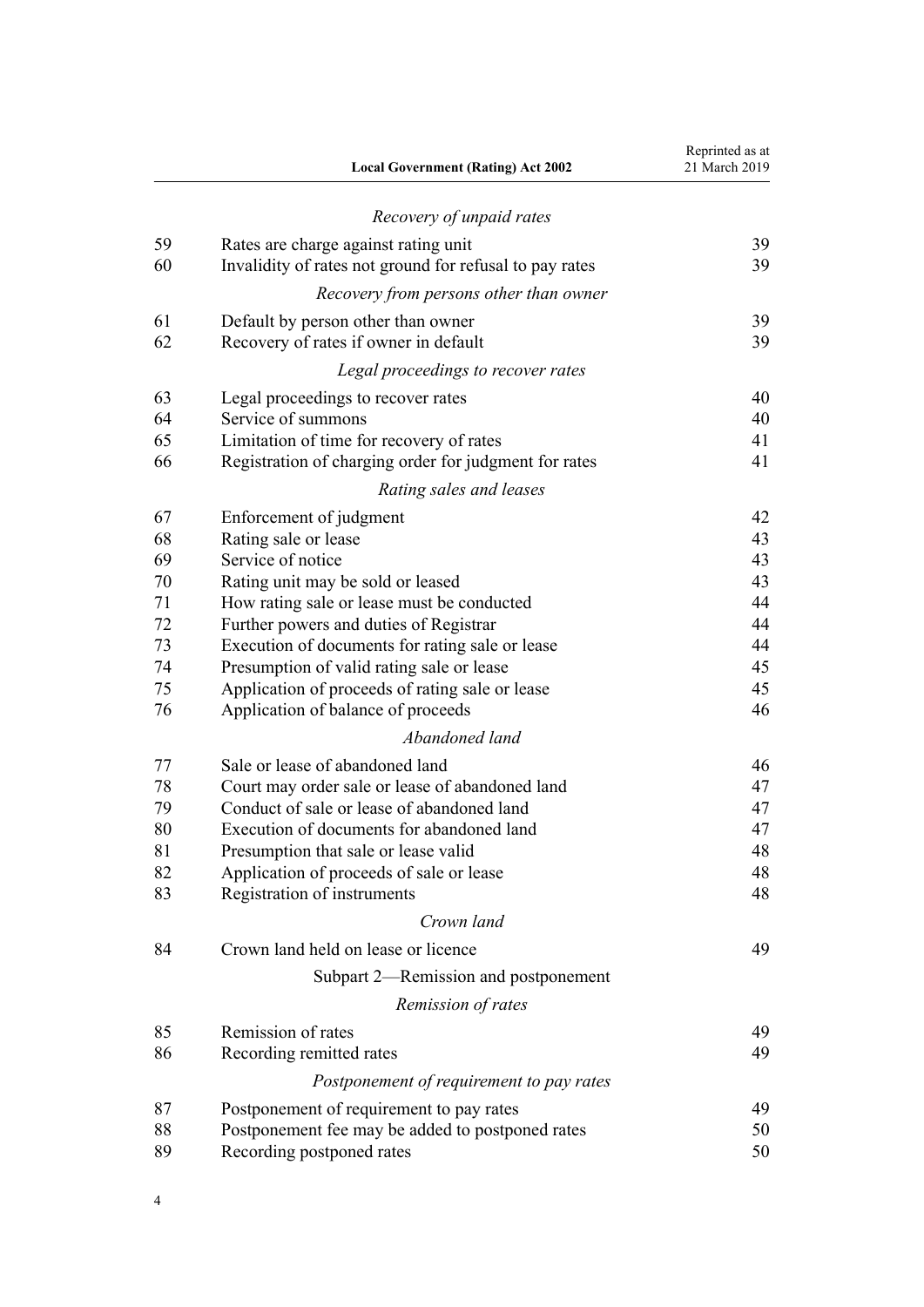| Reprinted as at<br>21 March 2019 | <b>Local Government (Rating) Act 2002</b>                                                               |          |
|----------------------------------|---------------------------------------------------------------------------------------------------------|----------|
| 90                               | Postponed rates may be registered as charge on rating unit                                              | 50       |
|                                  | Part 4                                                                                                  |          |
|                                  | <b>Rating of Māori freehold land</b>                                                                    |          |
| 91                               | Liability of Māori freehold land for rates                                                              | 51       |
|                                  | District valuation rolls                                                                                |          |
| 92                               | Recording name of ratepayer                                                                             | 52       |
|                                  | Land vested in trustees                                                                                 |          |
| 93                               | Limitation on trustee liability                                                                         | 52       |
|                                  |                                                                                                         |          |
|                                  | Māori freehold land in multiple ownership                                                               |          |
| 94<br>95                         | Appointment of person to receive notices<br>Effect of appointment of owner or agent                     | 53<br>53 |
|                                  | Person actually using Māori freehold land in multiple ownership                                         |          |
|                                  |                                                                                                         |          |
| 96<br>97                         | Person actually using land liable for rates<br>Rates assessment delivered to person actually using land | 53<br>54 |
| 98                               | Recovery of unpaid rates from person actually using land                                                | 54       |
|                                  | Charging orders                                                                                         |          |
| 99                               | Application for charging order                                                                          | 54       |
| 100                              | Matters that must be taken into account by Māori Land Court                                             | 55       |
| 101                              | Powers of Māori Land Court to make charging order                                                       | 56       |
| 102                              | Charging order must be registered                                                                       | 56       |
| 103                              | Charging order in favour of owner paying rates                                                          | 56       |
|                                  | Effect of charging orders                                                                               |          |
| 104                              | Effect of charging order                                                                                | 57       |
| 105                              | Charging order in force until discharged                                                                | 57       |
| 106<br>107                       | Consolidation of charging orders<br>Charging order apportioned if land partitioned                      | 57<br>57 |
|                                  | Enforcement of charging orders                                                                          |          |
| 108                              | Māori Land Court may enforce charging order                                                             | 58       |
| 109                              | Scope of order                                                                                          | 58       |
| 110                              | Cancellation of order to enforce charging order                                                         | 58       |
| 111                              | Māori Land Court may make order for payment                                                             | 59       |
|                                  | Discharge of charging orders                                                                            |          |
| 112                              | Discharge of charging order in full or in part                                                          | 59       |
| 113                              | Notation and registration of discharge                                                                  | 59       |
|                                  | Remission, postponement, and exemption of rates                                                         |          |
| 114                              | Remission of rates                                                                                      | 60       |
| 115                              | Postponement of requirement to pay rates                                                                | 60       |
| 116                              | Exemption of Māori freehold land from rates                                                             | 61       |
| 117                              | Effect of exemption                                                                                     | 61       |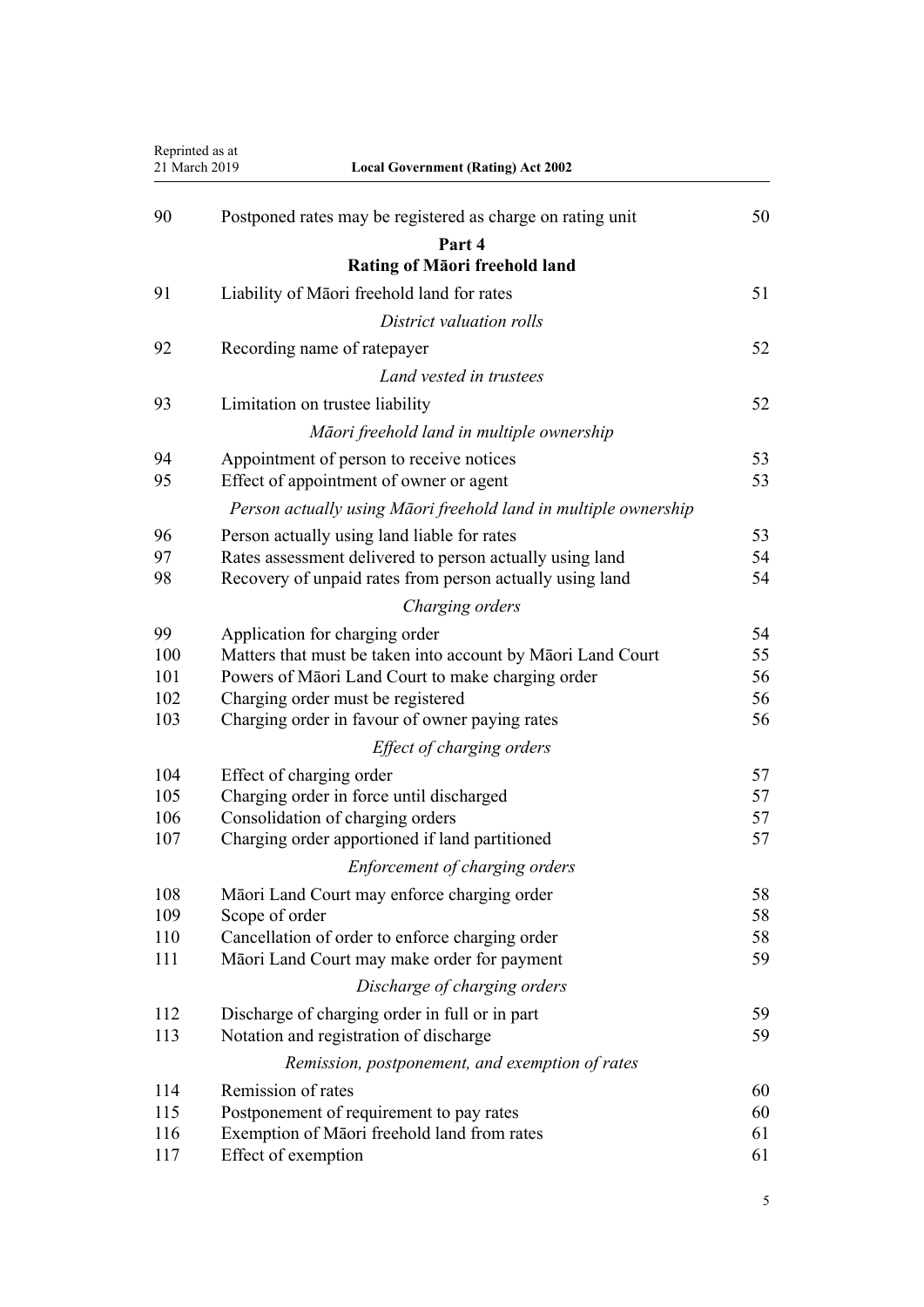|                                           | Reprinted as at |
|-------------------------------------------|-----------------|
| <b>Local Government (Rating) Act 2002</b> | 21 March 2019   |

# **[Part 4A](#page-60-0) [Lump sum contributions](#page-60-0)**

| 117A                 | Interpretation                                                                                                                                                                                              | 61             |
|----------------------|-------------------------------------------------------------------------------------------------------------------------------------------------------------------------------------------------------------|----------------|
| 117B                 | Local authority may fund capital project by lump sum<br>contributions                                                                                                                                       | 62             |
| 117C                 | Requirement to pay lump sum contribution must not be imposed<br>on ratepayers                                                                                                                               | 63             |
| 117D                 | Consequences for local authority if capital project funding plan<br>adopted                                                                                                                                 | 63             |
|                      | Capital project funding plans                                                                                                                                                                               |                |
| 117E                 | Contents of capital project funding plan                                                                                                                                                                    | 63             |
|                      | Invitations to make lump sum contribution                                                                                                                                                                   |                |
| 117F<br>117G         | Invitations to make lump sum contribution<br>Contents of invitation                                                                                                                                         | 63<br>64       |
|                      | Elections to make lump sum contribution                                                                                                                                                                     |                |
| 117H<br>117I<br>117J | Eligible ratepayer may elect to make lump sum contribution<br>Lump sum contribution invoice<br>Consequences for eligible ratepayer (and any future ratepayers) of<br>election to make lump sum contribution | 64<br>65<br>65 |
|                      | Local authority must record certain matters                                                                                                                                                                 |                |
| 117K                 | Local authority must record elections and lump sum contributions<br>in rating information database and rates records                                                                                        | 66             |
|                      | Change of ownership of rating unit                                                                                                                                                                          |                |
| 117L                 | Local authority must notify new ratepayer of liability in respect of<br>rating unit for lump sum contribution                                                                                               | 66             |
|                      | Recalculation of lump sum contributions                                                                                                                                                                     |                |
| 117M                 | Recalculation of lump sum contributions                                                                                                                                                                     | 67             |
|                      | Late payment or non-payment of lump sum contribution                                                                                                                                                        |                |
| 117N                 | Late payment or non-payment of lump sum contribution                                                                                                                                                        | 68             |
|                      | Part 5                                                                                                                                                                                                      |                |
|                      | Replacement of rates and miscellaneous matters                                                                                                                                                              |                |
|                      | Subpart 1-Replacement of rates                                                                                                                                                                              |                |
| 118                  | Interpretation                                                                                                                                                                                              | 69             |
|                      | Setting rates again                                                                                                                                                                                         |                |
| 119                  | Local authority may set rates again                                                                                                                                                                         | 69             |
|                      | Replacing invalid rates                                                                                                                                                                                     |                |
| 120<br>121           | Replacement of invalid rates<br>Notice that rates will be replaced                                                                                                                                          | 70<br>71       |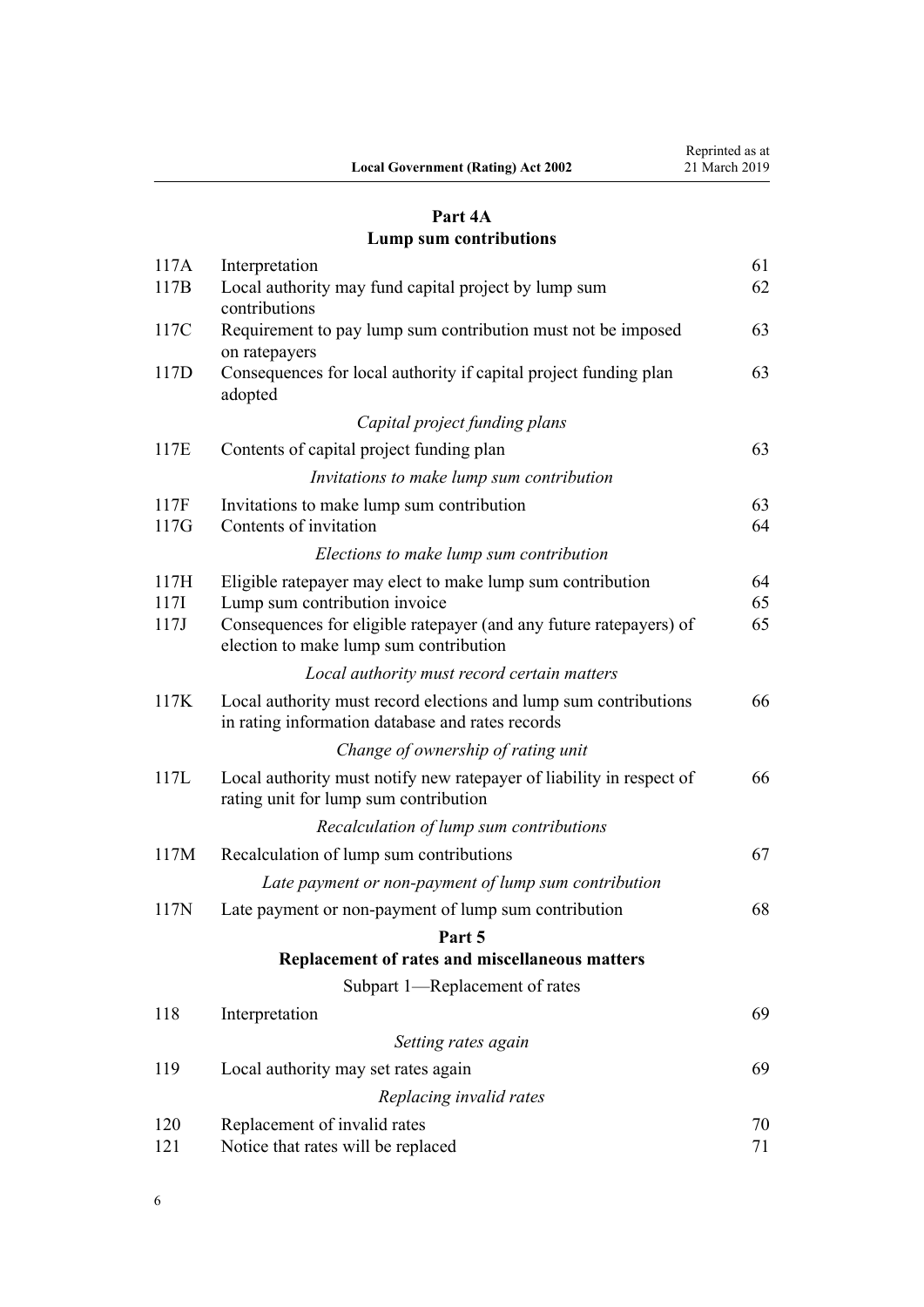| Reprinted as at<br>21 March 2019 | <b>Local Government (Rating) Act 2002</b>                                                   |    |
|----------------------------------|---------------------------------------------------------------------------------------------|----|
|                                  |                                                                                             |    |
| 122                              | Matters relevant to setting replacement rates                                               | 71 |
|                                  | Rates replacement proposal                                                                  |    |
| 123                              | Rates replacement proposal                                                                  | 71 |
| 124                              | Adoption of rates replacement proposal                                                      | 72 |
|                                  | Effect of replacement rates                                                                 |    |
| 125                              | Adjustment of rates due on properties                                                       | 73 |
| 126                              | Allocation of excess                                                                        | 73 |
| 127                              | Assessment of deficit                                                                       | 74 |
|                                  | Particular circumstances                                                                    |    |
| 128                              | Subdivision of rating unit                                                                  | 74 |
| 129                              | Replacement of postponed rates                                                              | 75 |
| 130                              | Cancellation of deficit                                                                     | 75 |
|                                  | Subpart 2—Miscellaneous matters                                                             |    |
| 131                              | Estimate of projected valuation by regional council                                         | 75 |
| 132                              | Delegation                                                                                  | 75 |
| 133                              | In certain cases Governor-General in Council may extend time or<br>validate proceedings     | 76 |
| 134                              | Judge, etc, not interested merely by being ratepayer                                        | 76 |
| 135                              | Evidence of certain matters                                                                 | 76 |
| 136                              | Notification                                                                                | 76 |
|                                  | Amendments, savings, repeals of other enactments, and                                       |    |
|                                  | transitional provisions                                                                     |    |
| 137                              | Amendments to other enactments                                                              | 77 |
| 138                              | Repeals and savings                                                                         | 77 |
| 139                              | Transitional provision for rates remission                                                  | 77 |
| 140                              | Transitional provisions for rates postponement                                              | 78 |
| 141                              | Transitional provision for rates-postponement values                                        | 78 |
| 142                              | Transitional provision for special rateable values                                          | 78 |
| 143                              | Certain terms in other enactments must be treated as terms under<br>this Act                | 79 |
| 144                              | Certain terms in leases, licences, and contracts must be treated as<br>terms under this Act | 79 |
| 145                              | Saving relating to lump sum contributions                                                   | 79 |
| 146                              | Savings for rates made in accordance with classification or<br>differential systems         | 79 |
| 147                              | Act does not limit charging powers                                                          | 80 |
|                                  | <b>Schedule 1</b>                                                                           | 81 |
|                                  | Categories of non-rateable land                                                             |    |
|                                  | <b>Schedule 2</b>                                                                           | 87 |
|                                  | Matters that may be used to define categories of rateable land                              |    |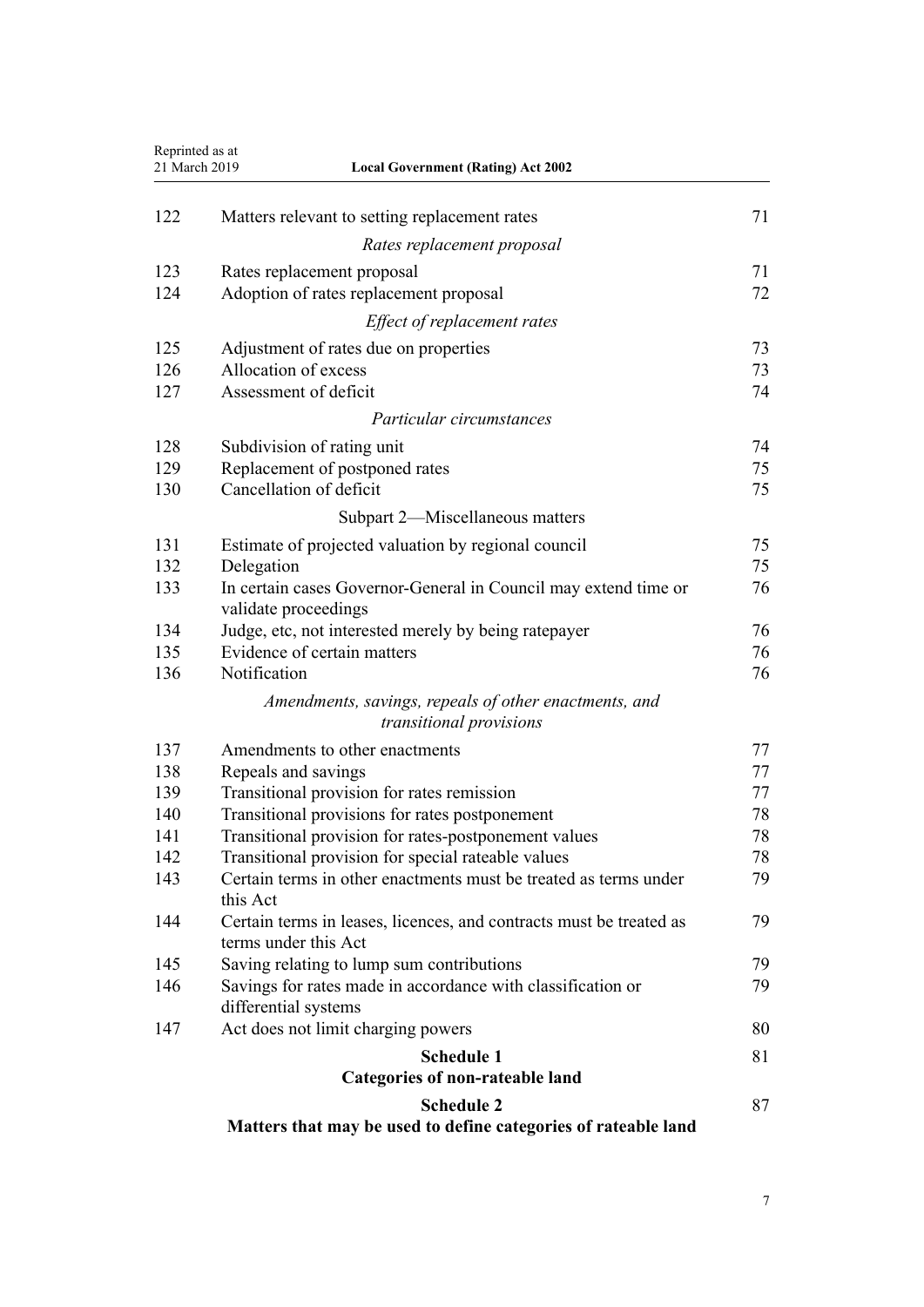<span id="page-7-0"></span>

| s 1 | <b>Local Government (Rating) Act 2002</b>                                                    | Reprinted as at<br>21 March 2019 |
|-----|----------------------------------------------------------------------------------------------|----------------------------------|
|     | <b>Schedule 3</b><br>Factors that may be used in calculating liability for targeted<br>rates | 88                               |
|     | <b>Schedule 3A</b><br>Lump sum contributions                                                 | 89                               |
|     | <b>Schedule 4</b><br><b>Amendments to Rating Valuations Act 1998</b>                         | 92                               |
|     | <b>Schedule 5</b><br><b>Amendments to other Acts and regulations</b>                         | 95                               |
|     | <b>Schedule 6</b><br><b>Repeals and revocations</b>                                          | 100                              |

#### **1 Title**

This Act is the Local Government (Rating) Act 2002.

# **Part 1 Preliminary and key provisions**

# Subpart 1—Preliminary provisions

# **2 Commencement**

- (1) [Section 137\(1\)](#page-76-0), so far as it relates to the item relating to [section 122ZAA](http://legislation.govt.nz/pdflink.aspx?id=DLM418580) of the Local Government Act 1974 in [Schedule 5](#page-94-0), comes into force on the day after the date on which this Act receives the Royal assent.
- (2) The following provisions come into force on the day after the date on which this Act receives the Royal assent, but only for the purpose of rating in a financial year that begins on or after 1 July 2003:
	- (a) [section 11,](#page-13-0) so far as it relates to district valuation rolls; and
	- (b) section  $137(1)$ , so far as it relates to-
		- (i) [Schedule 4;](#page-91-0) and
		- (ii) items relating to the [Rating Valuations Regulations 1998](http://legislation.govt.nz/pdflink.aspx?id=DLM251938) in [Schedule 5.](#page-94-0)
- (3) The following provisions come into force on 30 April 2003:
	- (a) [section 11,](#page-13-0) so far as it relates to rating information databases; and
	- (b) [sections 27 to 36.](#page-20-0)
- (4) The rest of this Act comes into force on 1 July 2003.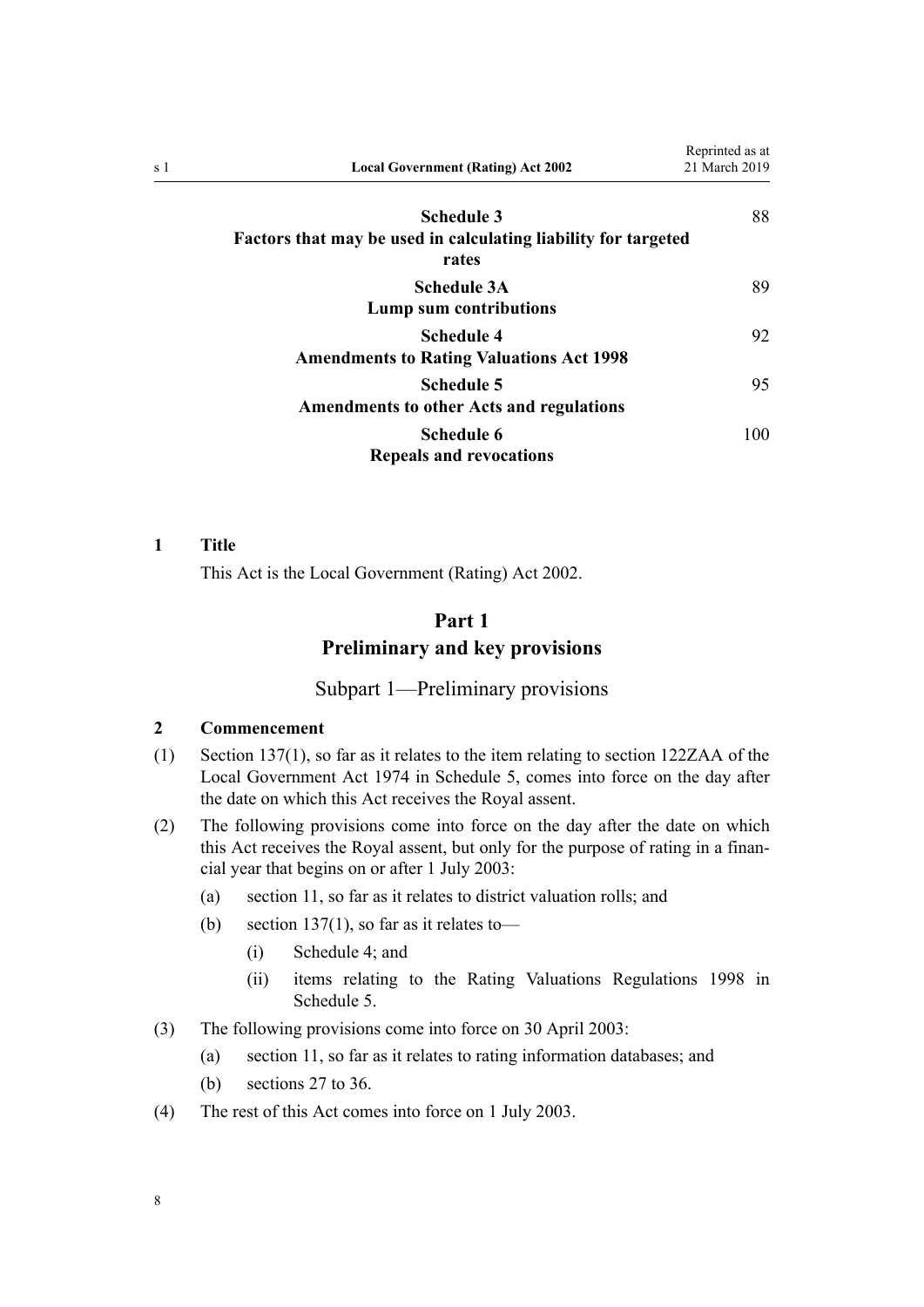# <span id="page-8-0"></span>**3 Purpose**

The purpose of this Act is to promote the purpose of local government set out in the [Local Government Act 2002](http://legislation.govt.nz/pdflink.aspx?id=DLM170872) by—

- (a) providing local authorities with flexible powers to set, assess, and collect rates to fund local government activities:
- (b) ensuring that rates are set in accordance with decisions that are made in a transparent and consultative manner:
- (c) providing for processes and information to enable ratepayers to identify and understand their liability for rates.

Section 3: amended, on 1 July 2003, by [section 262](http://legislation.govt.nz/pdflink.aspx?id=DLM174088) of the Local Government Act 2002 (2002 No 84).

#### **4 Outline**

- (1) This Act replaces the Rating Powers Act 1988.
- (2) Part 1 contains—
	- (a) preliminary provisions that provide for the commencement of the Act, state the purpose of this Act, define certain terms used in the Act, and provides that this Act binds the Crown; and
	- (b) key provisions that state who is liable to pay rates, what land is rateable, what kinds of rates may be set, and how rates are set.
- (3) [Part 2](#page-20-0) contains provisions that relate to the rating information database and rates records that must be kept by a local authority to record information that is required for setting rates and to establish liability for rates.
- (4) [Part 3](#page-30-0) contains—
	- (a) provisions that relate to the assessment and payment of rates, and to the recovery of unpaid rates; and
	- (b) provisions that set out requirements that relate to remission of rates and postponement of the requirement to pay rates.
- (5) [Part 4](#page-50-0) contains—
	- (a) provisions that govern the liability for rates on Māori freehold land (including multiply-owned freehold land); and
	- (b) provisions that govern the power to recover unpaid rates through the Māori Land Court; and
	- (c) provisions that govern the remission and postponement of the requirement to pay rates assessed for Māori freehold land; and
	- (d) provisions that allow Māori freehold land to be exempted from the payment of rates.
- (6) [Part 5](#page-68-0) contains—
	- (a) provisions that relate to the replacement of invalid rates; and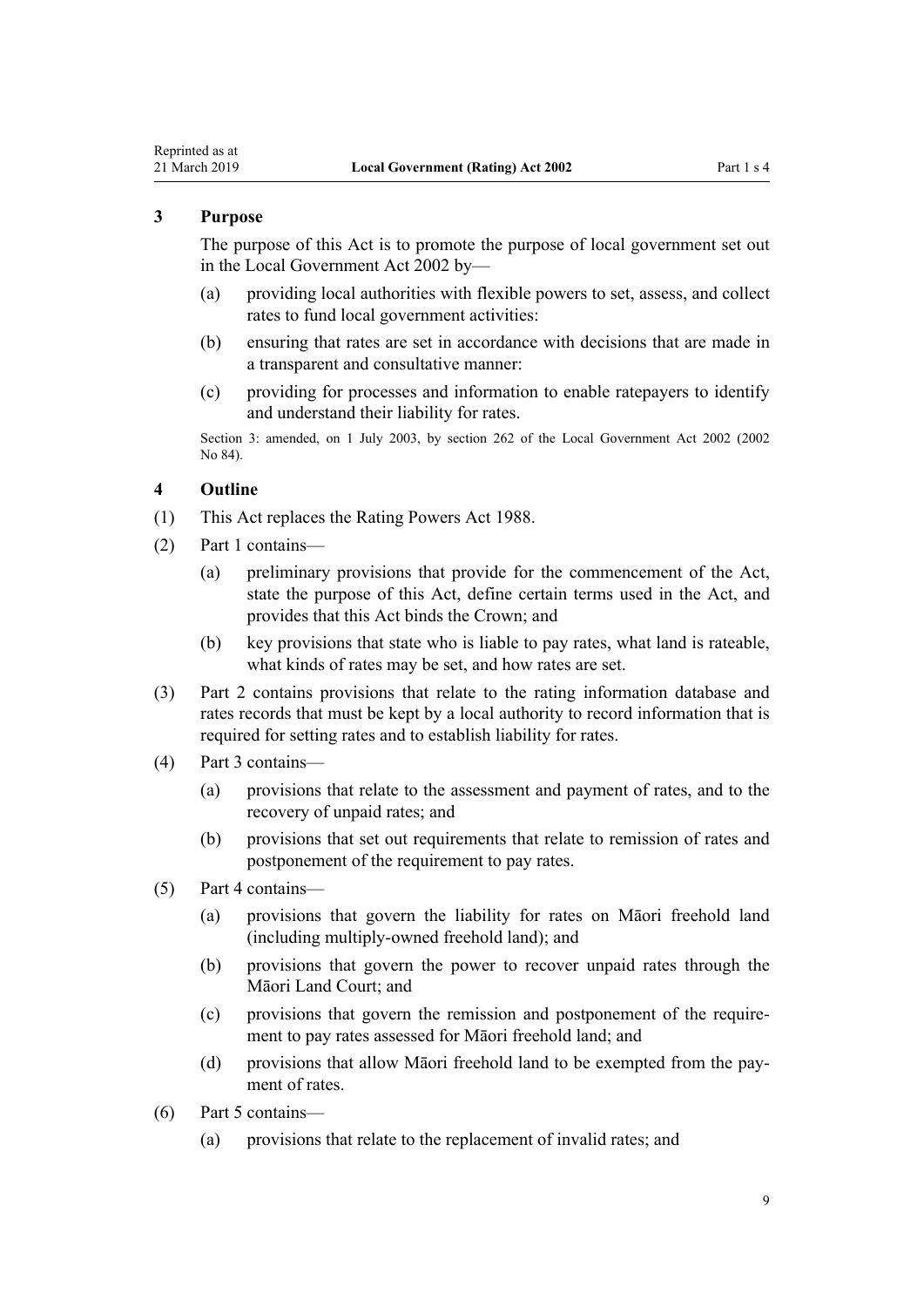<span id="page-9-0"></span>(b) miscellaneous provisions, amendments to other enactments, and transitional and savings provisions.

#### **5 Interpretation**

In this Act, unless the context otherwise requires,—

**abandoned land**, in relation to a rating unit, has the meaning given to it in [section 77](#page-45-0)

**annual plan** means an annual plan adopted under [section 95](http://legislation.govt.nz/pdflink.aspx?id=DLM172347) of the Local Government Act 2002

**annual value** has the meaning set out in [section 2\(1\)](http://legislation.govt.nz/pdflink.aspx?id=DLM427402) of the Rating Valuations Act 1998

**capital project** has the meaning set out in [section 117A](#page-60-0)

**capital value** has the meaning set out in [section 2\(1\)](http://legislation.govt.nz/pdflink.aspx?id=DLM427402) of the Rating Valuations Act 1998

**common marine and coastal area** has the meaning given in [section 9\(1\)](http://legislation.govt.nz/pdflink.aspx?id=DLM3213146) of the Marine and Coastal Area (Takutai Moana) Act 2011

**customary marine title area** has the meaning given in [section 9\(1\)](http://legislation.govt.nz/pdflink.aspx?id=DLM3213146) of the Marine and Coastal Area (Takutai Moana) Act 2011

**district** means the district of a local authority; and includes a region

**district valuation roll** means,—

- (a) in relation to a territorial authority, a roll prepared for a district under [section 7](http://legislation.govt.nz/pdflink.aspx?id=DLM427608) of the Rating Valuations Act 1998 and approved under [section](http://legislation.govt.nz/pdflink.aspx?id=DLM427616) [11](http://legislation.govt.nz/pdflink.aspx?id=DLM427616) of that Act; and
- (b) in relation to a regional council, the current district valuation rolls for the districts of the territorial authorities within its region

**due date**, in relation to a rate or part of a rate, means the last day for payment of the rate, or part of the rate, that is set out in the rates assessment

**early payment policy** means a policy for the early payment of rates under [sec](#page-36-0)[tion 55](#page-36-0) or [section 56](#page-36-0)

**financial year** means a period of 12 months beginning on 1 July

**funding impact statement** means,—

- (a) in relation to the first financial year to which a long-term plan relates, the funding impact statement included in the plan under [clause 15](http://legislation.govt.nz/pdflink.aspx?id=DLM3419224) of Schedule 10 of the Local Government Act 2002; and
- (b) in relation to any other year, the funding impact statement included, under [clause 20](http://legislation.govt.nz/pdflink.aspx?id=DLM3419230) of Schedule 10 of the Local Government Act 2002, in the annual plan adopted for that year under [section 95](http://legislation.govt.nz/pdflink.aspx?id=DLM172347) of that Act

**general rate** means a rate set under [section 13](#page-14-0)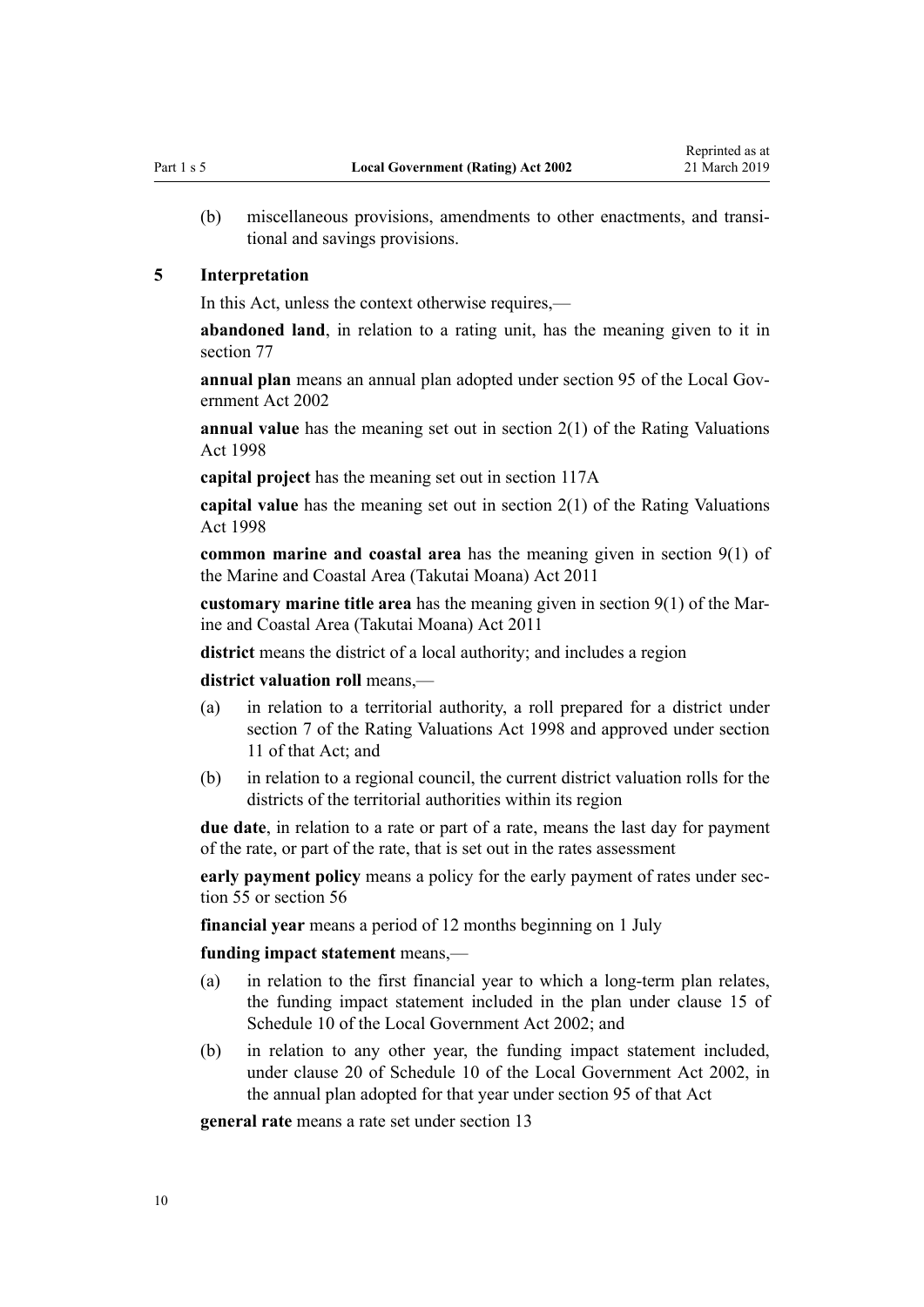**land** means all land, tenements, and hereditaments, whether corporeal or incorporeal, in New Zealand, and all chattel or other interests in the land, and all trees growing or standing on the land

**land transfer register** means the register kept under [section 9](http://legislation.govt.nz/pdflink.aspx?id=DLM6731117) of the Land Transfer Act 2017

**land value** has the meaning set out in [section 2\(1\)](http://legislation.govt.nz/pdflink.aspx?id=DLM427402) of the Rating Valuations Act 1998

**local authority** means a territorial authority or a regional council

**long-term plan** means a long-term plan under [section 93](http://legislation.govt.nz/pdflink.aspx?id=DLM172344) of the Local Government Act 2002

**lump sum contribution** has the meaning set out in [section 117A](#page-60-0)

**Māori freehold land** means land whose beneficial ownership has been determined by the Māori Land Court by freehold order

**Māori freehold land in multiple ownership** means Māori freehold land owned by more than 2 persons

**owner** means the person who, whether jointly or separately, is seized or possessed of, or entitled to, any estate or interest in land constituting a rating unit

**person actually using land** has the meaning given to it in [section 96](#page-52-0)

**postponed rates** means rates for which the requirement to pay is postponed

**postponement policy** means a policy under [section 110](http://legislation.govt.nz/pdflink.aspx?id=DLM172374) of the Local Government Act 2002

**public notice** means—

- (a) a notice published in a newspaper circulating generally in the district; or
- (b) if there is no newspaper in general circulation in a district, a notice exhibited on placards that are affixed in public places in the district to which the subject matter of the notice relates

**Public Trust** has the same meaning as in the [Public Trust Act 2001](http://legislation.govt.nz/pdflink.aspx?id=DLM122998)

**rate**—

- (a) means a general rate, a targeted rate, or a uniform annual general charge that is set in accordance with [subpart 2](#page-12-0) of Part 1; and
- (b) includes a penalty added to a rate in accordance with [section 58](#page-37-0); but
- (c) does not include a lump sum contribution

**rateable value** means the rateable value of land under [section 13\(3\)](#page-14-0)

**rates assessment** means the document that gives notice of the ratepayer's liability to pay rates on a rating unit

**rates invoice** means the document that notifies a ratepayer of the amount of rates that are payable for a rating unit under [section 46](#page-32-0)

**rates record** means the record maintained by a local authority under [section 37](#page-26-0)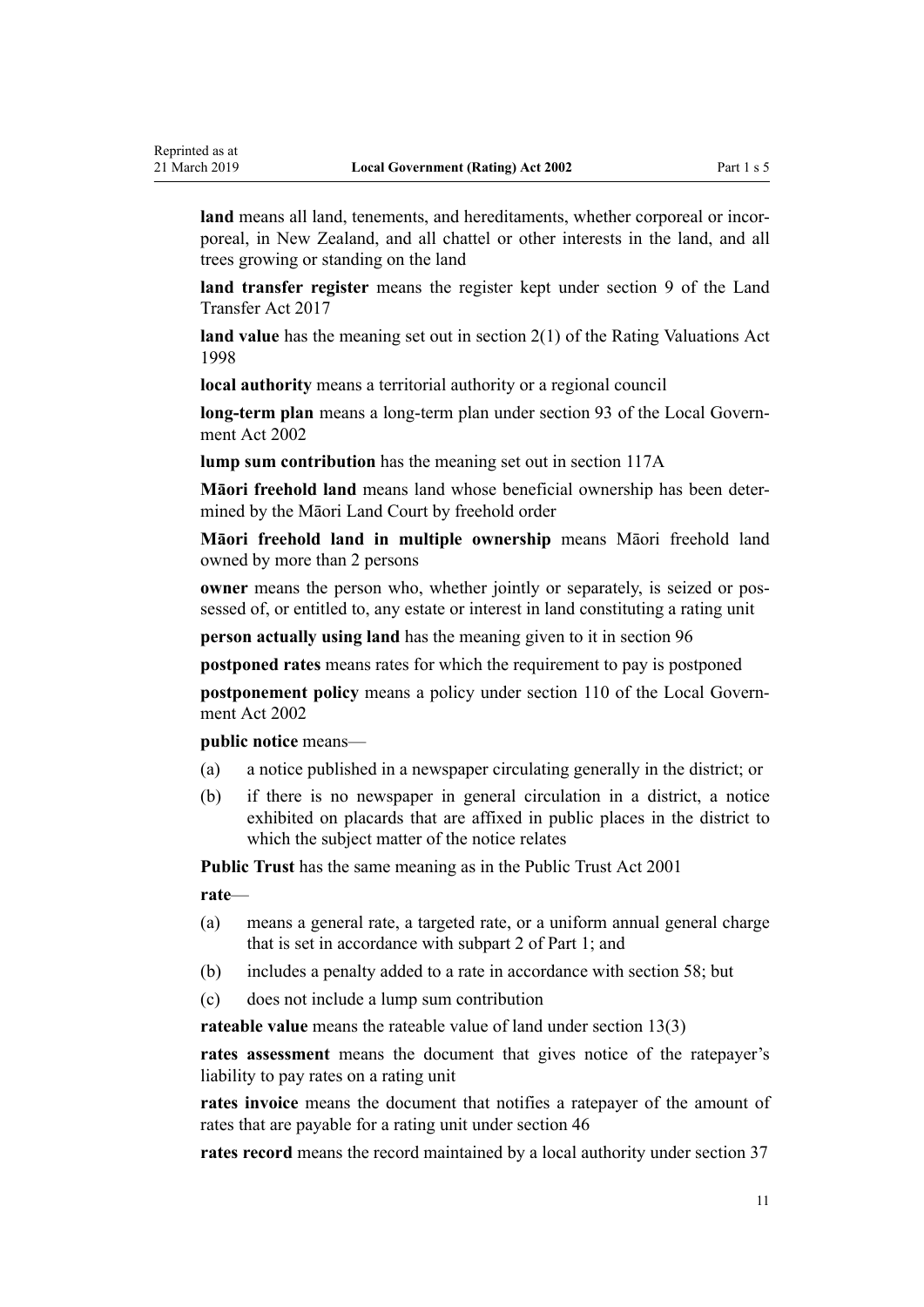**rating information database** means the database that is required to be kept by a local authority under [section 27](#page-20-0)

**rating sale** or **rating lease** means a sale or lease of a rating unit under [section](#page-42-0) [68](#page-42-0) to enforce a judgment for rates

**rating unit** means a rating unit for the purposes of the [Rating Valuations Act](http://legislation.govt.nz/pdflink.aspx?id=DLM427296) [1998](http://legislation.govt.nz/pdflink.aspx?id=DLM427296)

**regional council** means a regional council within the meaning of the [Local](http://legislation.govt.nz/pdflink.aspx?id=DLM170872) [Government Act 2002](http://legislation.govt.nz/pdflink.aspx?id=DLM170872)

**remission policy** means a policy under [section 109](http://legislation.govt.nz/pdflink.aspx?id=DLM172372) of the Local Government Act 2002

**remitted rates** means rates for which the requirement to pay is remitted

**sale** includes a sale under an agreement for sale and purchase

**sewage disposal** includes sewage collection and sewage treatment

**special consultative procedure** means the procedure set out in [section 83](http://legislation.govt.nz/pdflink.aspx?id=DLM172328) of the Local Government Act 2002

**structure** has the meaning given in [section 9\(1\)](http://legislation.govt.nz/pdflink.aspx?id=DLM3213146) of the Marine and Coastal Area (Takutai Moana) Act 2011

**targeted rate** means a rate set under [section 16](#page-15-0) or [section 19](#page-16-0)

**territorial authority** means a territorial authority within the meaning of the [Local Government Act 2002](http://legislation.govt.nz/pdflink.aspx?id=DLM170872)

**Te Urewera Board** and **trustees** have the meanings given in [section 7](http://legislation.govt.nz/pdflink.aspx?id=DLM6183614) of the Te Urewera Act 2014

**uniform annual general charge** means a rate set under [section 15](#page-15-0).

Compare: 1988 No 97 s 2

Section 5 **annual plan**: substituted, on 1 July 2003, by [section 262](http://legislation.govt.nz/pdflink.aspx?id=DLM174088) of the Local Government Act 2002 (2002 No 84).

Section 5 **capital project**: inserted, on 28 June 2006, by [section 4\(1\)](http://legislation.govt.nz/pdflink.aspx?id=DLM374303) of the Local Government (Rating) Amendment Act 2006 (2006 No 28).

Section 5 **common marine and coastal area**: inserted, on 1 April 2011, by [section 128](http://legislation.govt.nz/pdflink.aspx?id=DLM3213476) of the Marine and Coastal Area (Takutai Moana) Act 2011 (2011 No 3).

Section 5 **customary marine title area**: inserted, on 1 April 2011, by [section 128](http://legislation.govt.nz/pdflink.aspx?id=DLM3213476) of the Marine and Coastal Area (Takutai Moana) Act 2011 (2011 No 3).

Section 5 **district**: substituted, on 1 July 2003, by [section 262](http://legislation.govt.nz/pdflink.aspx?id=DLM174088) of the Local Government Act 2002 (2002 No 84).

Section 5 **funding impact statement**: inserted, on 1 July 2003, by [section 262](http://legislation.govt.nz/pdflink.aspx?id=DLM174088) of the Local Government Act 2002 (2002 No 84).

Section 5 **funding impact statement** paragraph (a): substituted, on 27 November 2010, by [section 50](http://legislation.govt.nz/pdflink.aspx?id=DLM2922485) of the Local Government Act 2002 Amendment Act 2010 (2010 No 124).

Section 5 **funding impact statement** paragraph (b): amended, on 27 November 2010, by [section 50](http://legislation.govt.nz/pdflink.aspx?id=DLM2922485) of the Local Government Act 2002 Amendment Act 2010 (2010 No 124).

Section 5 **land transfer register**: amended, on 12 November 2018, by [section 250](http://legislation.govt.nz/pdflink.aspx?id=DLM6731493) of the Land Transfer Act 2017 (2017 No 30).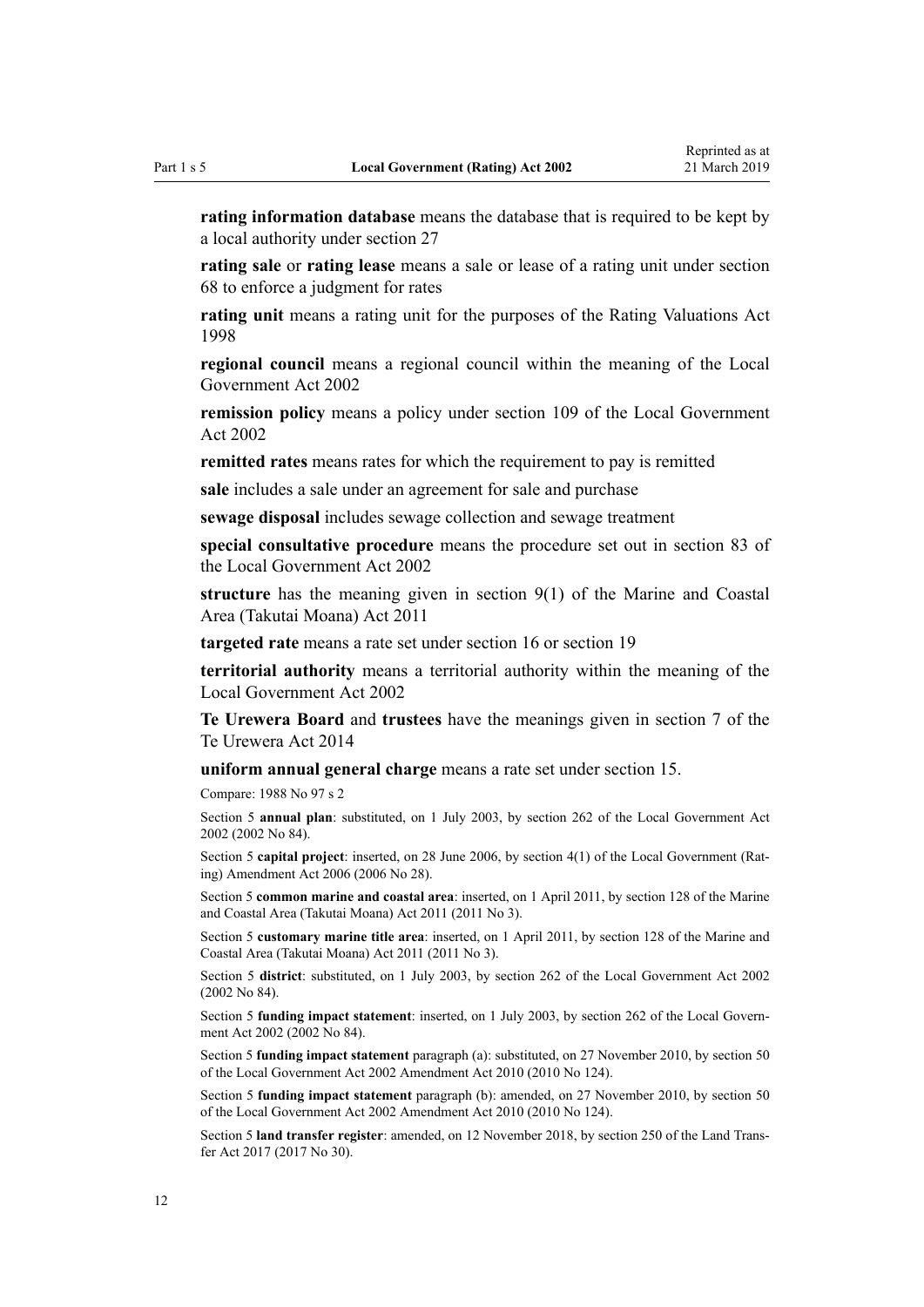<span id="page-12-0"></span>Section 5 **long-term council community plan**: repealed, on 27 November 2010, by [section 50](http://legislation.govt.nz/pdflink.aspx?id=DLM2922485) of the Local Government Act 2002 Amendment Act 2010 (2010 No 124).

Section 5 **long-term plan**: inserted, on 27 November 2010, by [section 50](http://legislation.govt.nz/pdflink.aspx?id=DLM2922485) of the Local Government Act 2002 Amendment Act 2010 (2010 No 124).

Section 5 **lump sum contribution**: inserted, on 28 June 2006, by [section 4\(1\)](http://legislation.govt.nz/pdflink.aspx?id=DLM374303) of the Local Government (Rating) Amendment Act 2006 (2006 No 28).

Section 5 **postponement policy**: substituted, on 1 July 2003, by [section 262](http://legislation.govt.nz/pdflink.aspx?id=DLM174088) of the Local Government Act 2002 (2002 No 84).

Section 5 **rate** paragraph (b): amended, on 28 June 2006, by [section 4\(2\)](http://legislation.govt.nz/pdflink.aspx?id=DLM374303) of the Local Government (Rating) Amendment Act 2006 (2006 No 28).

Section 5 **rate** paragraph (c): added, on 28 June 2006, by [section 4\(2\)](http://legislation.govt.nz/pdflink.aspx?id=DLM374303) of the Local Government (Rating) Amendment Act 2006 (2006 No 28).

Section 5 **regional council**: substituted, on 1 July 2003, by [section 262](http://legislation.govt.nz/pdflink.aspx?id=DLM174088) of the Local Government Act 2002 (2002 No 84).

Section 5 **remission policy**: substituted, on 1 July 2003, by [section 262](http://legislation.govt.nz/pdflink.aspx?id=DLM174088) of the Local Government Act 2002 (2002 No 84).

Section 5 **special consultative procedure**: substituted, on 1 July 2003, by [section 262](http://legislation.govt.nz/pdflink.aspx?id=DLM174088) of the Local Government Act 2002 (2002 No 84).

Section 5 **structure**: inserted, on 1 April 2011, by [section 128](http://legislation.govt.nz/pdflink.aspx?id=DLM3213476) of the Marine and Coastal Area (Takutai Moana) Act 2011 (2011 No 3).

Section 5 **territorial authority**: substituted, on 1 July 2003, by [section 262](http://legislation.govt.nz/pdflink.aspx?id=DLM174088) of the Local Government Act 2002 (2002 No 84).

Section 5 **Te Urewera Board** and **trustees**: inserted, on 28 July 2014, by [section 138](http://legislation.govt.nz/pdflink.aspx?id=DLM6183949) of the Te Urewera Act 2014 (2014 No 51).

#### **6 Act binds the Crown**

This Act binds the Crown.

# Subpart 2—Key provisions

# *What is rateable?*

#### **7 Rateable land**

- (1) All land is rateable.
- (2) However, land is not rateable if this Act or another Act states that the land is non-rateable.

Compare: 1988 No 97 s 3

#### **8 Non-rateable land**

- (1) The land described in [Part 1](#page-80-0) of Schedule 1 is non-rateable.
- (2) Rates assessed for the land described in [Part 2](#page-85-0) of Schedule 1 must not exceed 50% of the rates that would otherwise have been assessed if the land were not described in that schedule.
- (3) Subsections (1) and (2) are subject to [section 9](#page-13-0). Compare: 1988 No 97 ss 4–6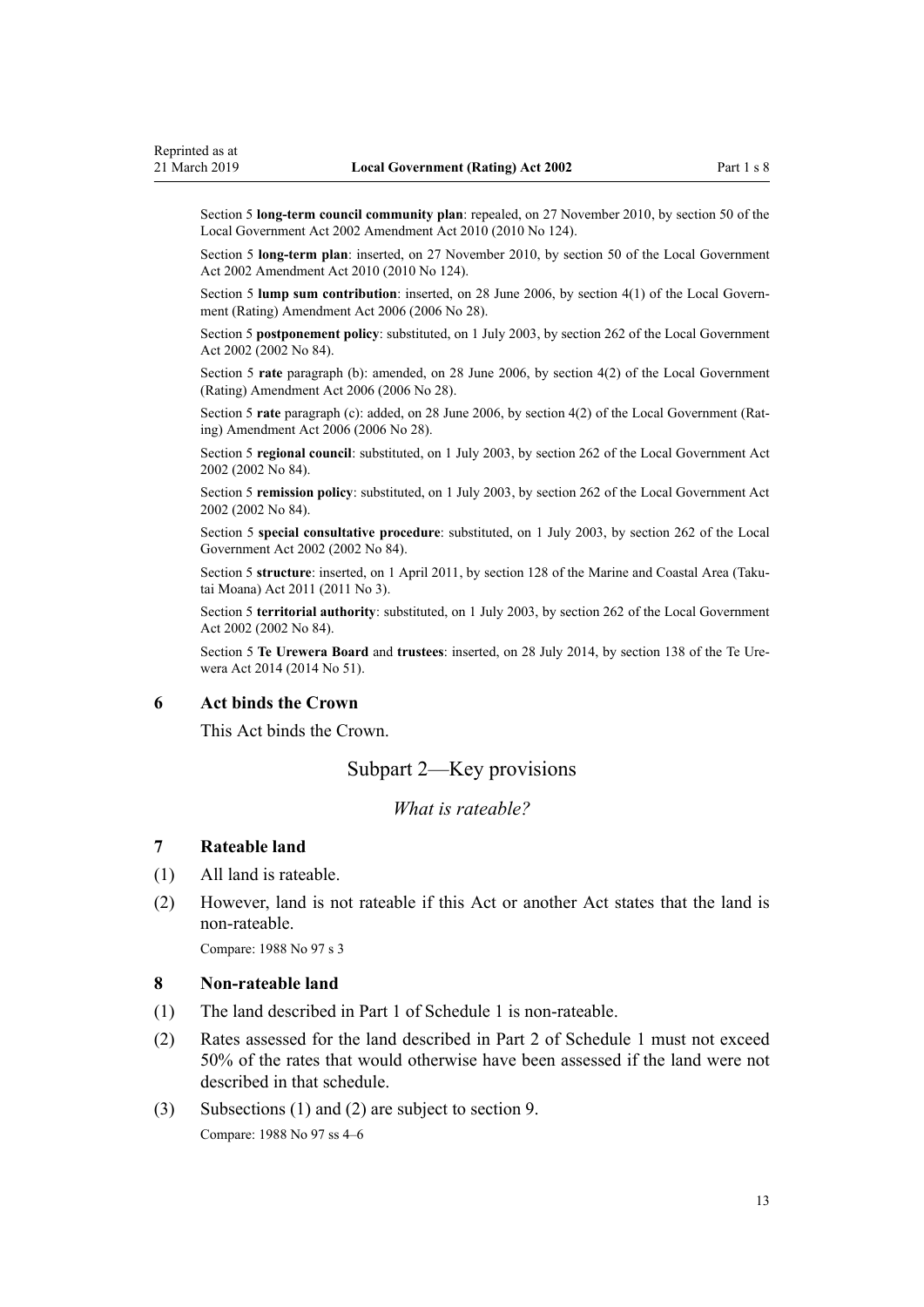#### <span id="page-13-0"></span>**9 Non-rateable land liable for certain rates**

Land to which [section 8](#page-12-0) applies is rateable for the purpose of setting a targeted rate if—

- (a) the rate is set solely for water supply, sewage disposal, or refuse collection; and
- (b) the service referred to in paragraph (a) is provided in relation to the land.

Compare: 1988 No 97 s 7

Section 9(a): amended, on 7 July 2004, by [section 3](http://legislation.govt.nz/pdflink.aspx?id=DLM304033) of the Local Government (Rating) Amendment Act 2004 (2004 No 66).

#### *Who is a ratepayer?*

#### **10 Who is ratepayer?**

For the purposes of this Act, a ratepayer is the person who is named as a ratepayer in the rating information database and the district valuation roll.

# **11 Entry of ratepayer in rating information database and district valuation roll**

- (1) The name of the following persons must be entered in the rating information database and district valuation roll as the ratepayer in respect of a rating unit:
	- (a) the owner of the rating unit; or
	- (b) the lessee of the rating unit under a lease that—
		- (i) is registered, after the commencement of this section, under [sec](http://legislation.govt.nz/pdflink.aspx?id=DLM6731233)[tion 91](http://legislation.govt.nz/pdflink.aspx?id=DLM6731233) of the Land Transfer Act 2017; and
		- (ii) is for a term (including renewals) of not less than 10 years; and
		- (iii) provides that the lessee must be entered in the rating information database and the district valuation roll as the ratepayer in respect of the unit.
- (2) The name of a person who is a lessee of a rating unit must be entered in the rating information database and district valuation roll as the ratepayer in respect of the unit if—
	- (a) the name of the person was, immediately before the commencement of this section, entered in the district valuation roll as the occupier of a separately rateable property under the Rating Powers Act 1988 that substantially corresponds with the rating unit entered in the rating information database; and
	- (b) the person is a party to a lease or licence with the owner—
		- (i) that was entered into by the owner and the person before 8 August 2001; and
		- (ii) remains in force; and
		- (iii) either—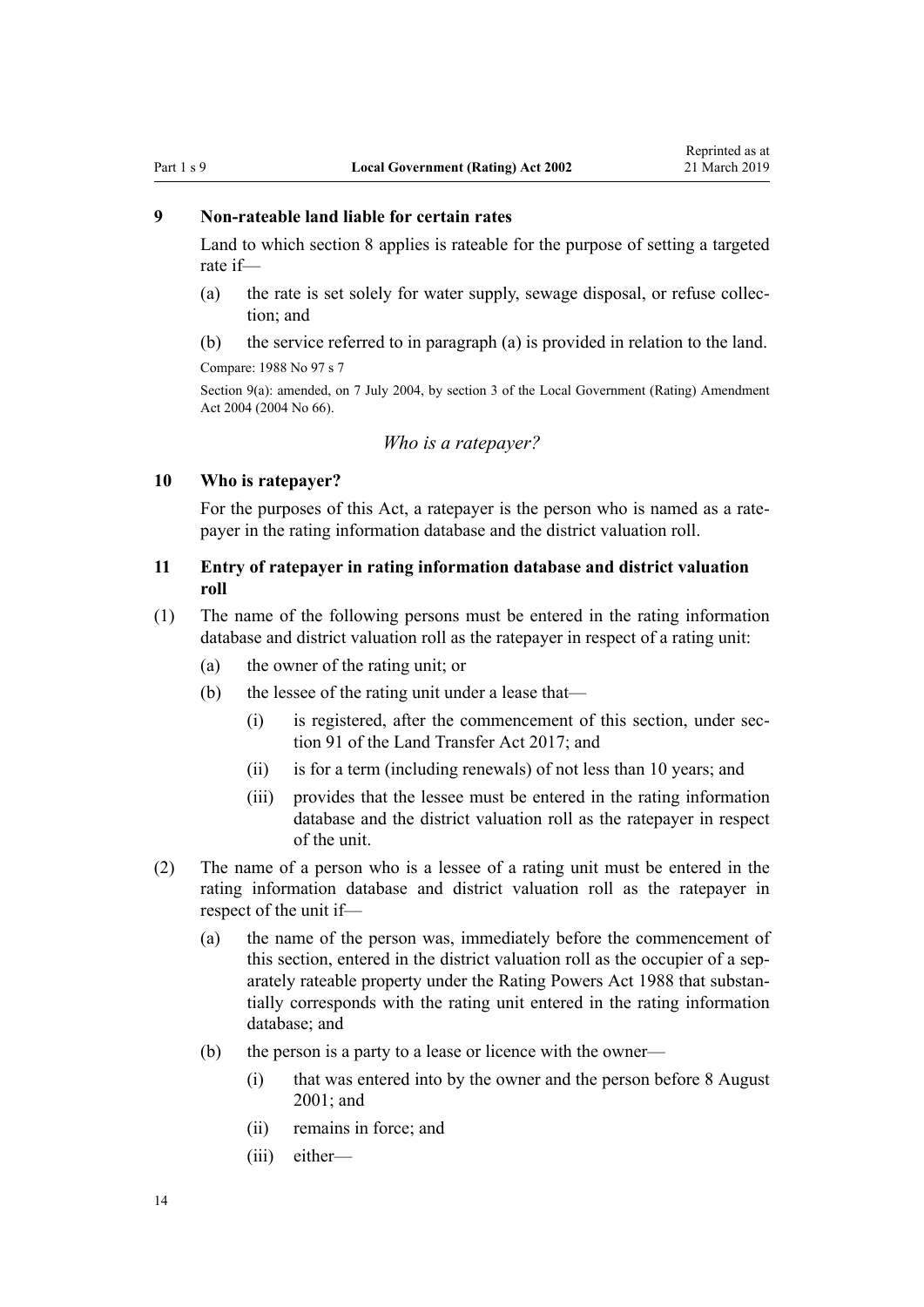- <span id="page-14-0"></span>(A) precludes the renegotiation of rent or any other payments that would allow the owner to be reimbursed if the owner were directly liable to pay the rates due on the unit; or
- (B) is a lease registered under [section 91](http://legislation.govt.nz/pdflink.aspx?id=DLM6731233) of the Land Transfer Act 2017.
- (3) Subsection (1) is subject to subsection (2).
- (4) For the purposes of subsection (2), it is sufficient evidence, unless the contrary is proved, that the person referred to in that subsection must be named in the rating information database and the district valuation roll if,—
	- (a) in the case of a lease under subsection  $(2)(b)(iii)(A)$ , the owner has provided a statutory declaration to the local authority that those provisions apply:
	- (b) in the case of a lease under subsection  $(2)(b)(iii)(B)$ , the owner has provided a certified copy of the record of title in relation to the unit that shows the lease has been registered.
- (5) For the purposes of subsection  $(2)(b)(ii)$ , a lease must be treated as remaining in force if the lessee has exercised a right to renew the lease on the same terms and conditions.
- (6) In this section, **lessee** includes a person to whom the lessee transfers or assigns the lessee's interest in the lease.

Section 11(1)(b)(i): amended, on 12 November 2018, by [section 250](http://legislation.govt.nz/pdflink.aspx?id=DLM6731493) of the Land Transfer Act 2017 (2017 No 30).

Section 11(2)(b)(iii)(B): amended, on 12 November 2018, by [section 250](http://legislation.govt.nz/pdflink.aspx?id=DLM6731493) of the Land Transfer Act 2017 (2017 No 30).

Section 11(4)(b): amended, on 12 November 2018, by [section 250](http://legislation.govt.nz/pdflink.aspx?id=DLM6731493) of the Land Transfer Act 2017 (2017 No 30).

# *Who must pay rates?*

#### **12 Liability for rates**

- (1) The ratepayer for a rating unit is liable to pay the rates that are due on the unit.
- (2) However, a person other than the ratepayer may become liable to pay the rates in the circumstances set out in [sections 61](#page-38-0) and [62](#page-38-0).

Compare: 1988 No 97 s 121

# *What kinds of rates may be set?*

#### **13 General rate**

- (1) A local authority may set a general rate for all rateable land within its district.
- (2) A general rate may be set—
	- (a) at a uniform rate in the dollar of rateable value for all rateable land; or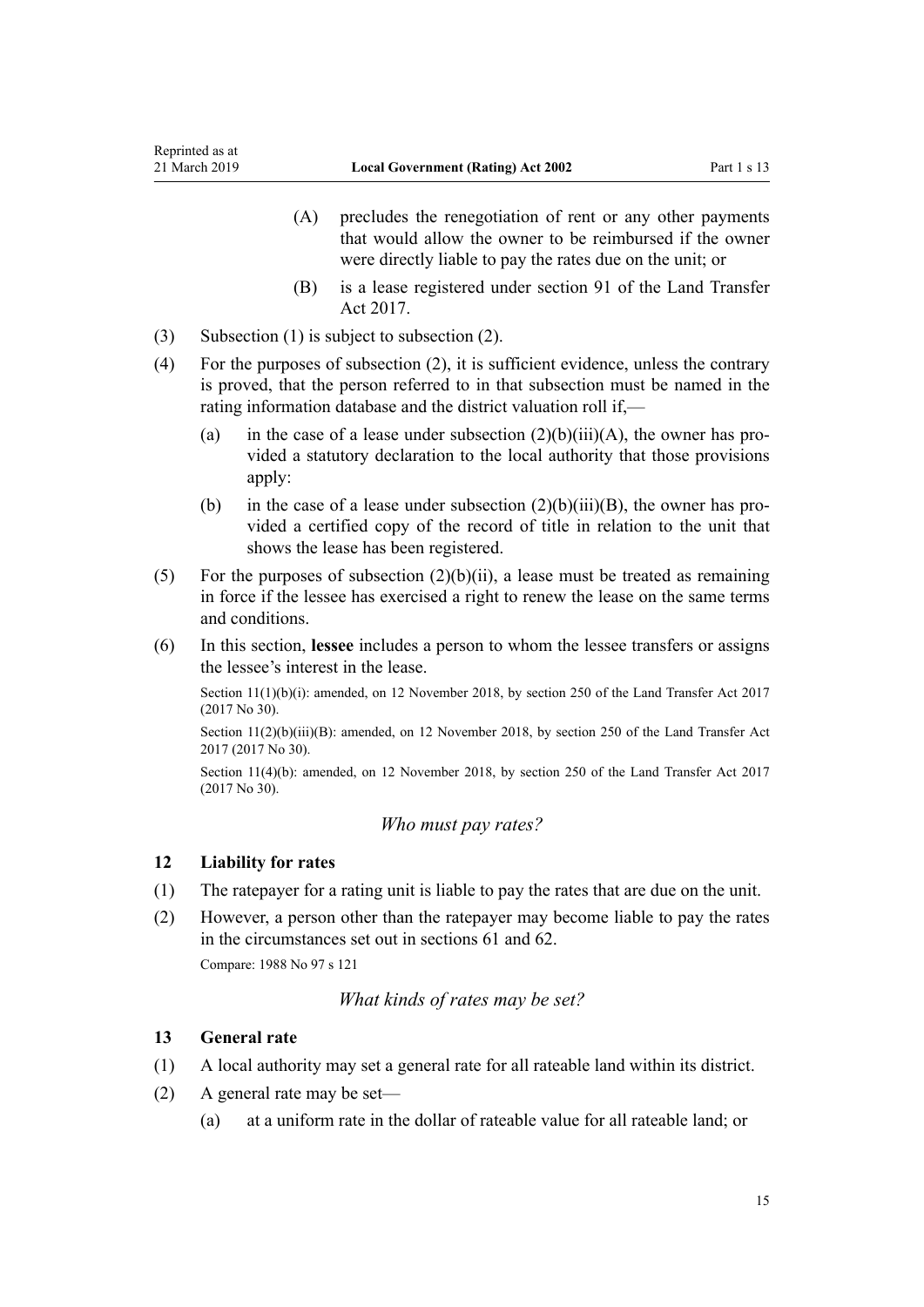- <span id="page-15-0"></span>(b) at different rates in the dollar of rateable value for different categories of rateable land under section 14.
- (3) For the purposes of this section, the **rateable value** of the land—
	- (a) must be—
		- (i) the annual value of the land; or
		- (ii) the capital value of the land; or
		- (iii) the land value of the land; and
	- (b) must be identified in the local authority's funding impact statement as the value for setting a general rate.

Compare: 1988 No 97 ss 12–15, 33, 43, 48

Section 13(3)(b): amended, on 1 July 2003, by [section 262](http://legislation.govt.nz/pdflink.aspx?id=DLM174088) of the Local Government Act 2002 (2002 No 84).

#### **14 Categories of rateable land for setting general rate differentially**

For the purposes of [section 13\(2\)\(b\),](#page-14-0) categories of rateable land are categories that—

- (a) are identified in the local authority's funding impact statement as categories for setting the general rate differentially; and
- (b) are defined in terms of 1 or more of the matters listed in [Schedule 2](#page-86-0).

Compare: 1988 No 97 Part 5

Section 14(a): amended, on 1 July 2003, by [section 262](http://legislation.govt.nz/pdflink.aspx?id=DLM174088) of the Local Government Act 2002 (2002 No 84).

#### **15 Uniform annual general charge**

- (1) A local authority may set a uniform annual general charge for all rateable land within its district, being—
	- (a) a fixed amount per rating unit; or
	- (b) a fixed amount per separately used or inhabited part of a rating unit.
- (2) A uniform annual general charge is a rate for the purposes of this Act. Compare: 1988 No 97 s 19

#### **16 Targeted rate**

- (1) A local authority may set a targeted rate for 1 or more activities or groups of activities if those activities or groups of activities are identified in its funding impact statement as the activities or groups of activities for which the targeted rate is to be set.
- (2) *[Repealed]*
- (3) A targeted rate may be set in relation to—
	- (a) all rateable land within the local authority's district; or
	- (b) 1 or more categories of rateable land under [section 17.](#page-16-0)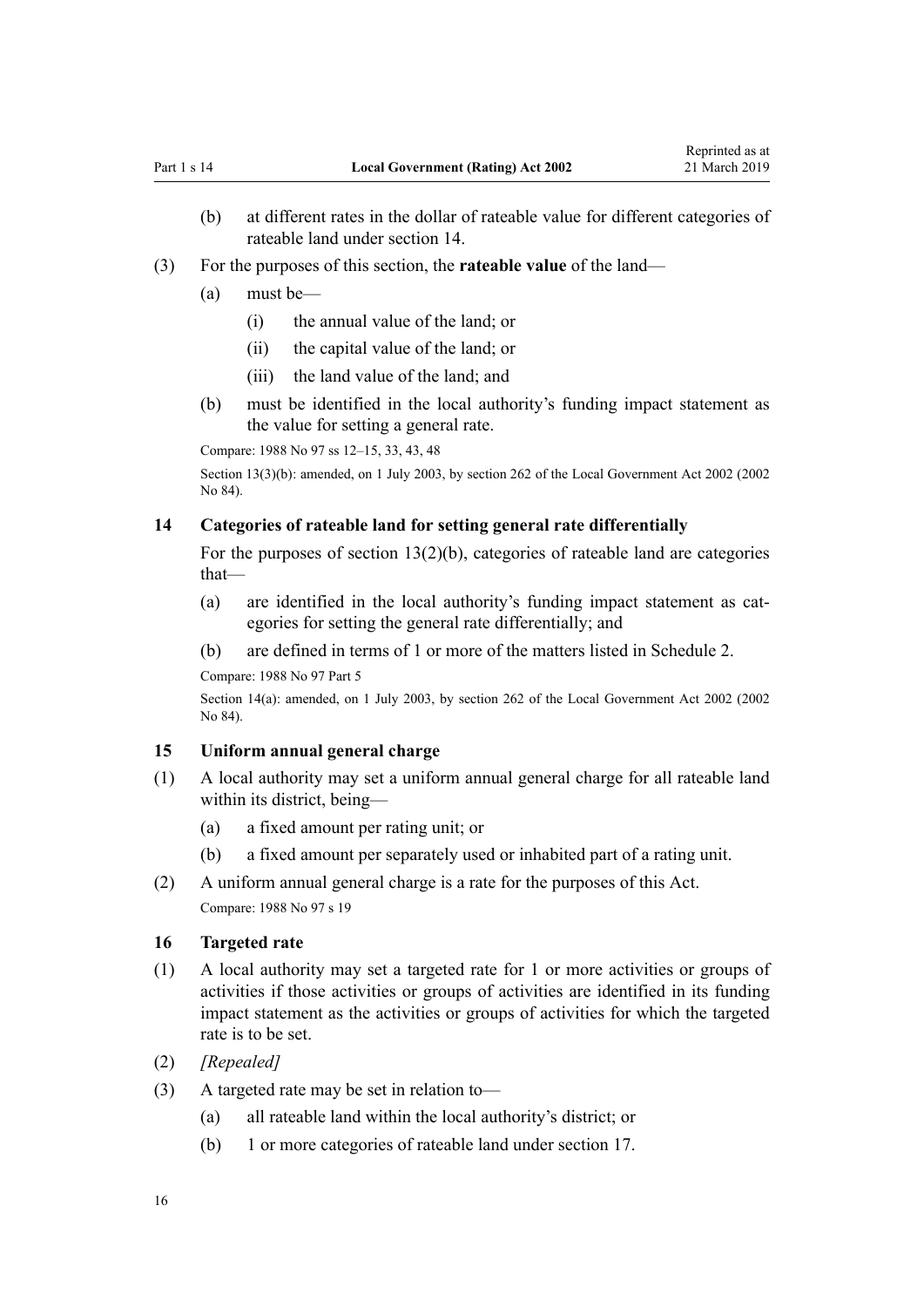#### (4) A targeted rate may be set—

<span id="page-16-0"></span>Reprinted as at

- (a) on a uniform basis for all rateable land in respect of which the rate is set; or
- (b) differentially for different categories of rateable land under section 17.

Section 16(1): substituted, on 1 July 2003, by [section 262](http://legislation.govt.nz/pdflink.aspx?id=DLM174088) of the Local Government Act 2002 (2002 No 84).

Section 16(2): repealed, on 1 July 2003, by [section 262](http://legislation.govt.nz/pdflink.aspx?id=DLM174088) of the Local Government Act 2002 (2002 No 84).

#### **17 Categories of rateable land for setting targeted rate**

For the purposes of section  $16(3)(b)$  and  $(4)(b)$ , categories of rateable land are categories that—

- (a) are identified in the local authority's funding impact statement as categories for setting the targeted rate; and
- (b) are defined in terms of 1 or more of the matters listed in [Schedule 2](#page-86-0).

Compare: 1988 No 97 ss 17, 20, 26–31, 34, 39, 40, 44, 49

Section 17(a): amended, on 1 July 2003, by [section 262](http://legislation.govt.nz/pdflink.aspx?id=DLM174088) of the Local Government Act 2002 (2002) No 84).

#### **18 Calculating liability for targeted rate**

- (1) The calculation of liability for a targeted rate set under [section 16](#page-15-0) must utilise only a factor or factors that—
	- (a) are identified in the local authority's funding impact statement as factors that must be used to calculate the liability for the targeted rate; and
	- (b) are listed in [Schedule 3.](#page-87-0)
- (2) Despite subsection (1), the liability for a targeted rate may be calculated as a fixed amount per rating unit.
- (3) To avoid doubt, if targeted rates are set differentially, the rates concerned do not have to be calculated using the same factors for each category of land.

Section 18(1)(a): amended, on 1 July 2003, by [section 262](http://legislation.govt.nz/pdflink.aspx?id=DLM174088) of the Local Government Act 2002 (2002 No 84).

#### **19 Targeted rate for water supply**

- (1) A local authority may set a targeted rate in accordance with its funding impact statement for the quantity of water provided by the local authority.
- (2) A targeted rate under subsection (1) may be calculated—
	- (a) as a fixed charge per unit of water consumed or supplied; or
	- (b) according to a scale of charges.

Compare: 1988 No 97 s 27

Section 19(1): amended, on 1 July 2003, by [section 262](http://legislation.govt.nz/pdflink.aspx?id=DLM174088) of the Local Government Act 2002 (2002) No 84).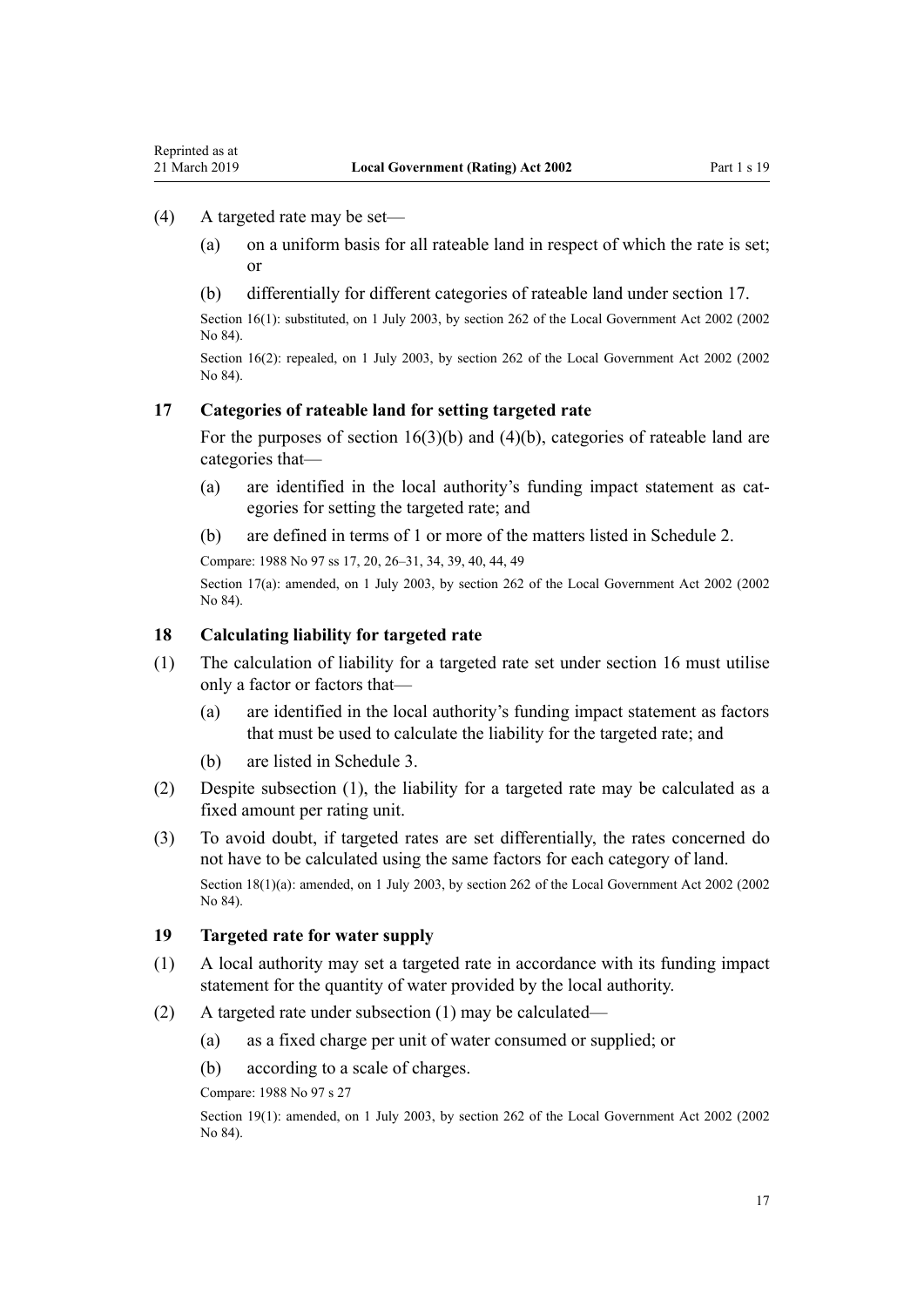# <span id="page-17-0"></span>**20 Rating units in common ownership**

Two or more rating units must be treated as 1 unit for setting a rate if those units are—

- (a) owned by the same person or persons; and
- (b) used jointly as a single unit; and
- (c) contiguous or separated only by a road, railway, drain, water race, river, or stream.

#### *Maximum revenue from certain rates*

#### **21 Certain rates must not exceed 30% of total rates revenue**

- (1) The rates revenue sought by a local authority in any year from the rates described in subsection (2) must not exceed 30% of the total revenue from all rates sought by the local authority for that year.
- (2) The rates are—
	- (a) uniform annual general charges that are set in accordance with [section](#page-15-0) [15;](#page-15-0) and
	- (b) targeted rates that are set on a uniform basis and are calculated in accordance with [section 18\(2\)](#page-16-0) or [clause 7](#page-87-0) of Schedule 3.
- (3) Subsection (2) does not apply to targeted rates that are set solely for water supply or sewage disposal.

Compare: 1988 No 97 s 25

#### **22 Defence land**

- (1) This section applies to land owned or used by the Crown as an air force base, army camp, naval establishment, or other defence area within the meaning of [section 2\(1\)](http://legislation.govt.nz/pdflink.aspx?id=DLM204978) of the Defence Act 1990.
- (2) The total amount of any rates assessed under [section 13\(2\)](#page-14-0) or [section 16](#page-15-0) must not exceed the amount of rates that would otherwise have been assessed if the rates for the district had been calculated on the land value only.

#### *How are rates set?*

#### **23 Procedure for setting rates**

- (1) Rates must be set by a resolution of the local authority.
- (2) Rates set by a local authority must—
	- (a) relate to a financial year or part of a financial year; and
	- (b) be set in accordance with the relevant provisions of the local authority's long-term plan and funding impact statement for that financial year.
- (3) A local authority may set a rate that is not provided for in its long-term plan and funding impact statement only if—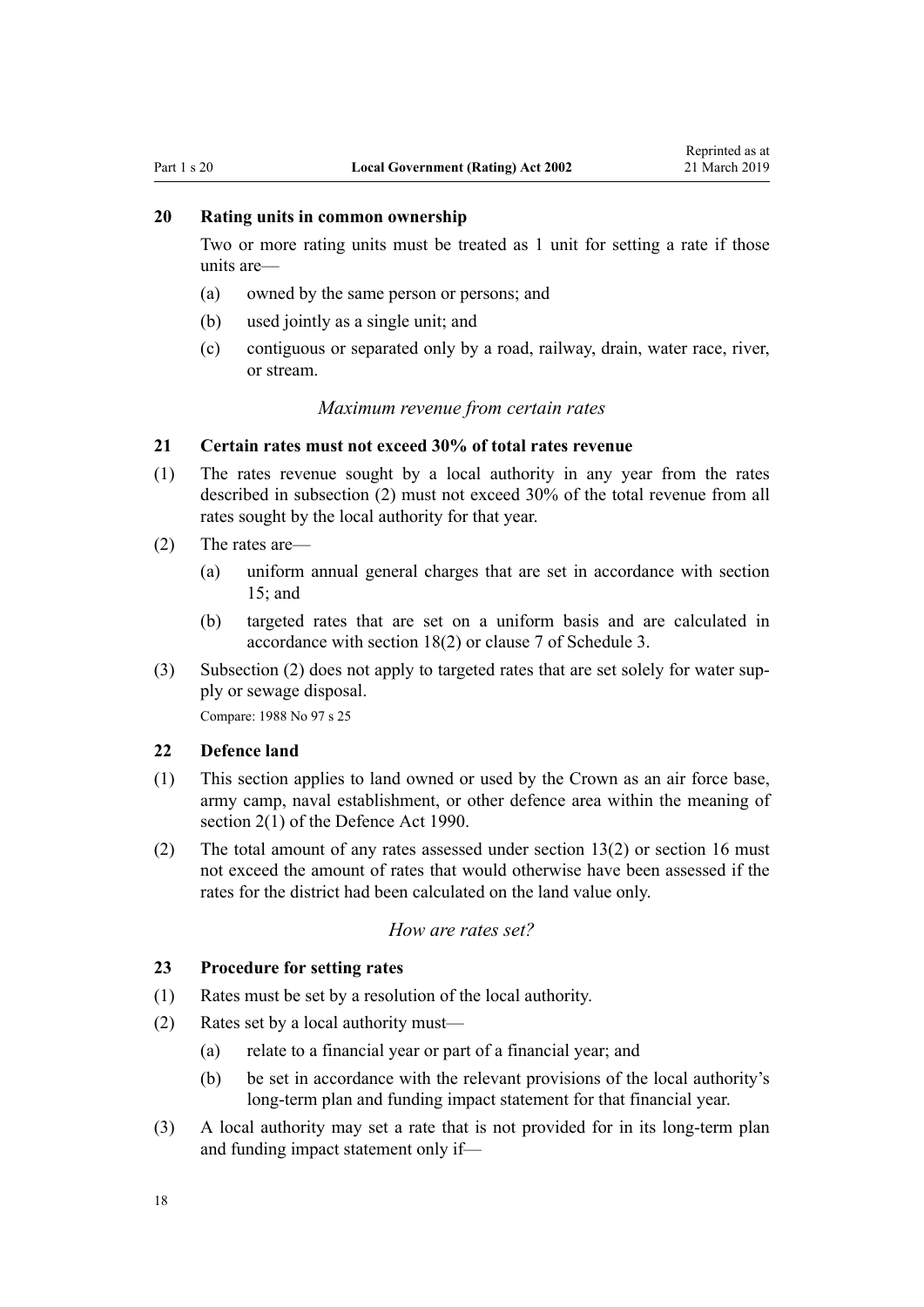- <span id="page-18-0"></span>(a) the local authority is satisfied that the rate is required to meet an unforeseen and urgent need for revenue that cannot reasonably be met by any other means, having regard to the manner in which it has, in its longterm plan and funding impact statement allocated the costs of the activities or groups of activities to which the need for revenue relates; and
- (b) the local authority has given at least 14 days' public notice of its intention to set the rate.
- (4) Notice under subsection (3)(b) must include—
	- (a) the information in relation to the rate that would otherwise have been required to be included in the local authority's funding impact statement; and
	- (b) a statement of the nature of the unforeseen and urgent need for revenue and the reasons why that need cannot reasonably be met by any other means, having regard to the manner in which the local authority has, in its long-term plan, allocated the costs of the activities or groups of activities to which the need for revenue relates.
- (5) A local authority must, within 20 working days after making a resolution, make the resolution publicly available on an Internet site maintained by it or on its behalf to which the public has free access.

Compare: 1988 No 97 ss 109–111

Section 23(2)(b): substituted, on 1 July 2003, by [section 262](http://legislation.govt.nz/pdflink.aspx?id=DLM174088) of the Local Government Act 2002 (2002 No 84).

Section 23(2)(b): amended, on 27 November 2010, by [section 50](http://legislation.govt.nz/pdflink.aspx?id=DLM2922485) of the Local Government Act 2002 Amendment Act 2010 (2010 No 124).

Section 23(3): substituted, on 1 July 2003, by [section 262](http://legislation.govt.nz/pdflink.aspx?id=DLM174088) of the Local Government Act 2002 (2002 No 84).

Section 23(3): amended, on 27 November 2010, by [section 50](http://legislation.govt.nz/pdflink.aspx?id=DLM2922485) of the Local Government Act 2002 Amendment Act 2010 (2010 No 124).

Section 23(3)(a): amended, on 27 November 2010, by [section 50](http://legislation.govt.nz/pdflink.aspx?id=DLM2922485) of the Local Government Act 2002 Amendment Act 2010 (2010 No 124).

Section 23(4): substituted, on 1 July 2003, by [section 262](http://legislation.govt.nz/pdflink.aspx?id=DLM174088) of the Local Government Act 2002 (2002 No 84).

Section 23(4)(b): amended, on 27 November 2010, by [section 50](http://legislation.govt.nz/pdflink.aspx?id=DLM2922485) of the Local Government Act 2002 Amendment Act 2010 (2010 No 124).

Section 23(5): replaced, on 21 March 2019, by [section 32](http://legislation.govt.nz/pdflink.aspx?id=LMS49090) of the Local Government Regulatory Systems Amendment Act 2019 (2019 No 6).

#### **24 Due date or dates for payment**

A local authority must state, in the resolution setting a rate,—

- (a) the financial year to which the rate applies; and
- (b) the date on which the rate must be paid or, if the rate is payable by instalments, the dates by which the specified amounts must be paid.

Compare: 1988 No 97 ss 109(1)(c), 124, Part 9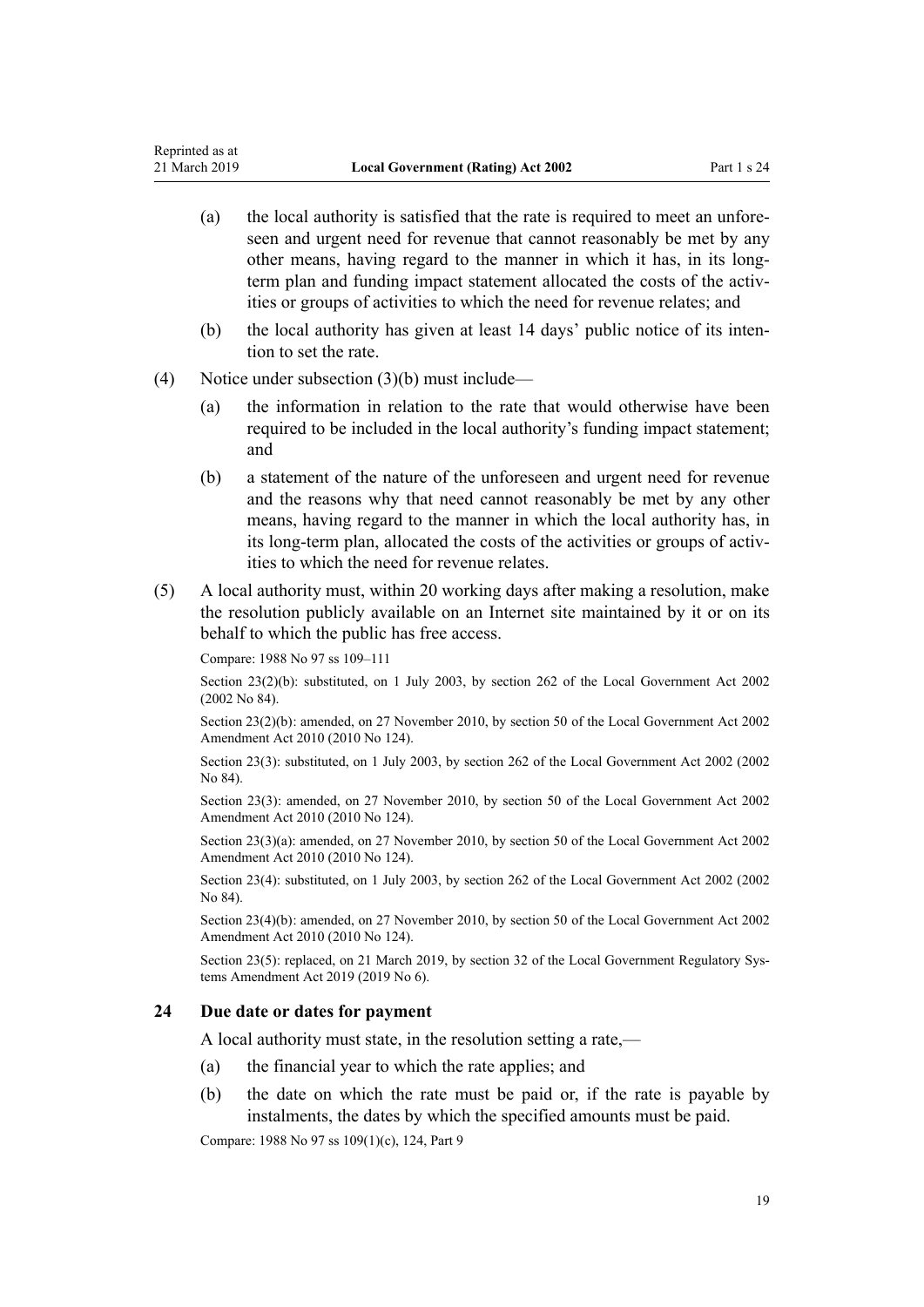*Regulations relating to rating of educational establishments*

#### <span id="page-19-0"></span>**25 Regulations relating to rating of educational establishments**

- (1) The Governor-General may, by Order in Council, make regulations prescribing how local authorities may assess rates for sewage disposal under [section 9](#page-13-0) in relation to the land referred to in [clause 6\(a\) or \(b\)](#page-81-0) of Part 1 of Schedule 1.
- (2) Regulations—
	- (a) may not be made before 1 July 2005; and
	- (b) may be made only on the recommendation of the Minister; and
	- (c) may be made only after a report that complies with section 26.
- (3) Before making a recommendation under subsection (2)(b), the Minister must consult—
	- (a) New Zealand Local Government Association Incorporated; and
	- (b) any other organisations that the Minister considers have a particular interest in the regulations.
- (4) In this section and section 26 (except paragraph (c)(i)), **Minister** means the Minister responsible for the administration of this Act.

Section 25(2): substituted, on 22 October 2003, by [section 3](http://legislation.govt.nz/pdflink.aspx?id=DLM217665) of the Local Government (Rating) Amendment Act 2003 (2003 No 83).

# **26 Report of Ministerial review of rating practice in relation to educational establishments**

A report complies with this section if—

- (a) the report is made by the Minister; and
- (b) the report reviews the practice of local authorities, in relation to not fewer than 2 consecutive financial years,—
	- (i) in assessing rates for sewage disposal under [section 9](#page-13-0) in relation to the land referred to in [clause 6\(a\) or \(b\)](#page-81-0) of Part 1 of Schedule 1; and
	- (ii) in remitting those rates; and
- (c) in preparing the report, the Minister has consulted—
	- (i) the Minister responsible for the administration of [Part 8](http://legislation.govt.nz/pdflink.aspx?id=DLM180130) of the Education Act 1989; and
	- (ii) New Zealand Local Government Association Incorporated; and
	- (iii) any other organisations that the Minister considers have a particular interest in the review; and
- (d) the report is presented to Parliament by the Minister.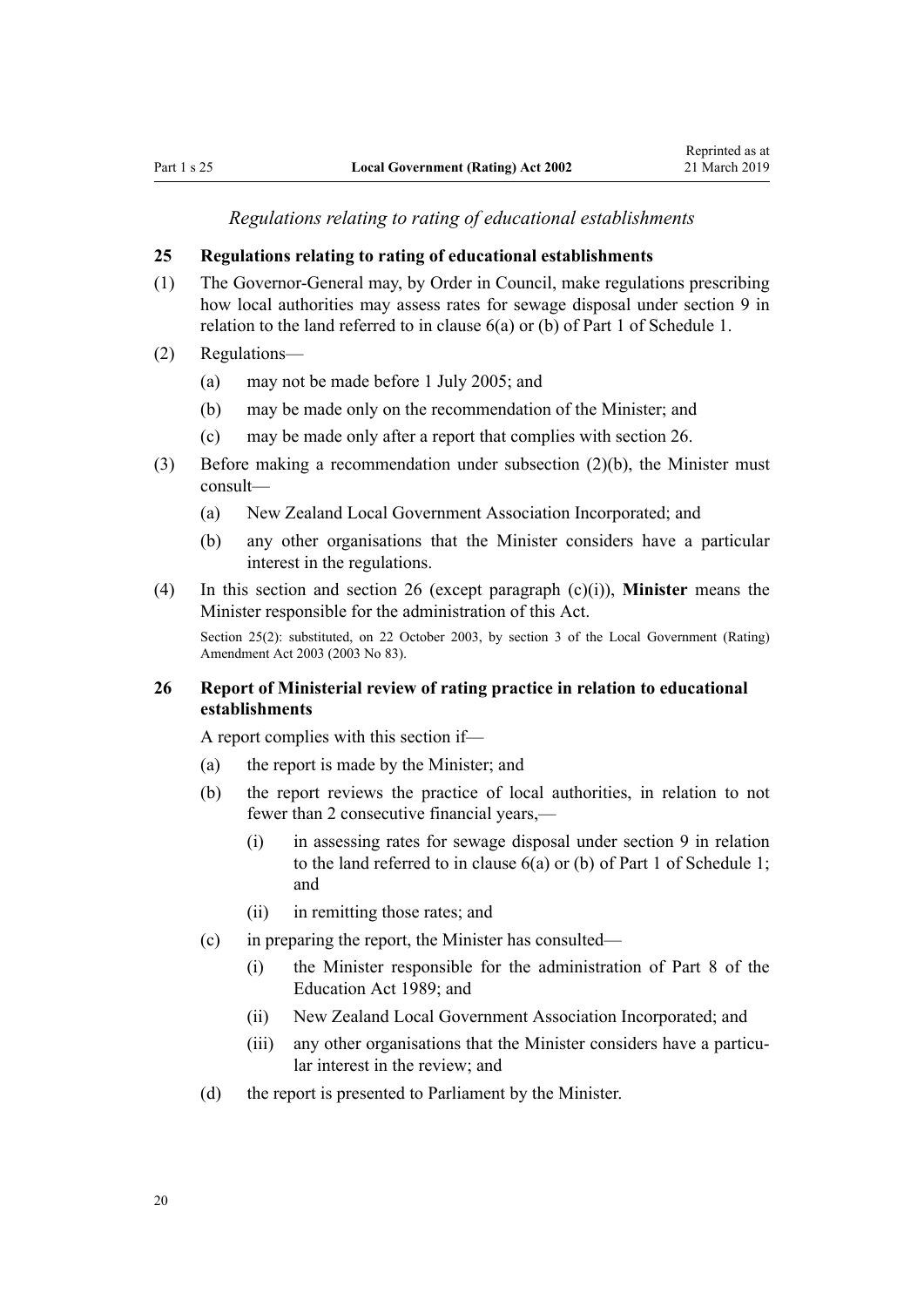<span id="page-20-0"></span>Section 26(b): amended, on 22 October 2003, by [section 4\(1\)](http://legislation.govt.nz/pdflink.aspx?id=DLM217666) of the Local Government (Rating) Amendment Act 2003 (2003 No 83).

Section 26(c)(i): amended, on 22 October 2003, by [section 4\(2\)](http://legislation.govt.nz/pdflink.aspx?id=DLM217666) of the Local Government (Rating) Amendment Act 2003 (2003 No 83).

# **Part 2**

# **Rating information database and rates records**

#### *Rating information database*

#### **27 Rating information database**

- (1) A local authority must keep and maintain a rating information database.
- (2) The database may be kept and maintained in written or electronic form, or both.
- (3) The purpose of the database is—
	- (a) to record all information required for setting and assessing rates; and
	- (b) to enable a local authority to communicate with ratepayers; and
	- (c) to enable members of the public to have reasonable access to the information in the database relating to the calculation of liability for rates.
- (4) The database must include, in relation to each rating unit within the local authority's district,—
	- (a) all information that relates to the unit that is included in the district valuation roll for the district; and
	- (b) all information that relates to the unit that is required to—
		- (i) determine the category (if any) to which the unit belongs for setting a general rate in accordance with [section 13\(2\)\(b\)](#page-14-0); or
		- (ii) determine the category (if any) to which the unit belongs for setting a targeted rate in accordance with section  $16(3)(b)$  or  $(4)(b)$ ; or
		- (iii) calculate the amount of liability for a targeted rate under [section](#page-16-0) [18;](#page-16-0) and
	- (c) any information required under [section 117K\(1\)](#page-65-0) that relates to the unit.
- (5) The information in subsection (4) may be recorded separately for different parts of a rating unit if separate records are necessary because of different rating treatment of each part resulting from:
	- (a) the inclusion of different parts in different categories under subsection  $(4)(b)(i)$  or  $(ii)$ :
	- (b) the application of [Part 1](#page-80-0) or [Part 2](#page-85-0) of Schedule 1 to one or more parts of the rating unit: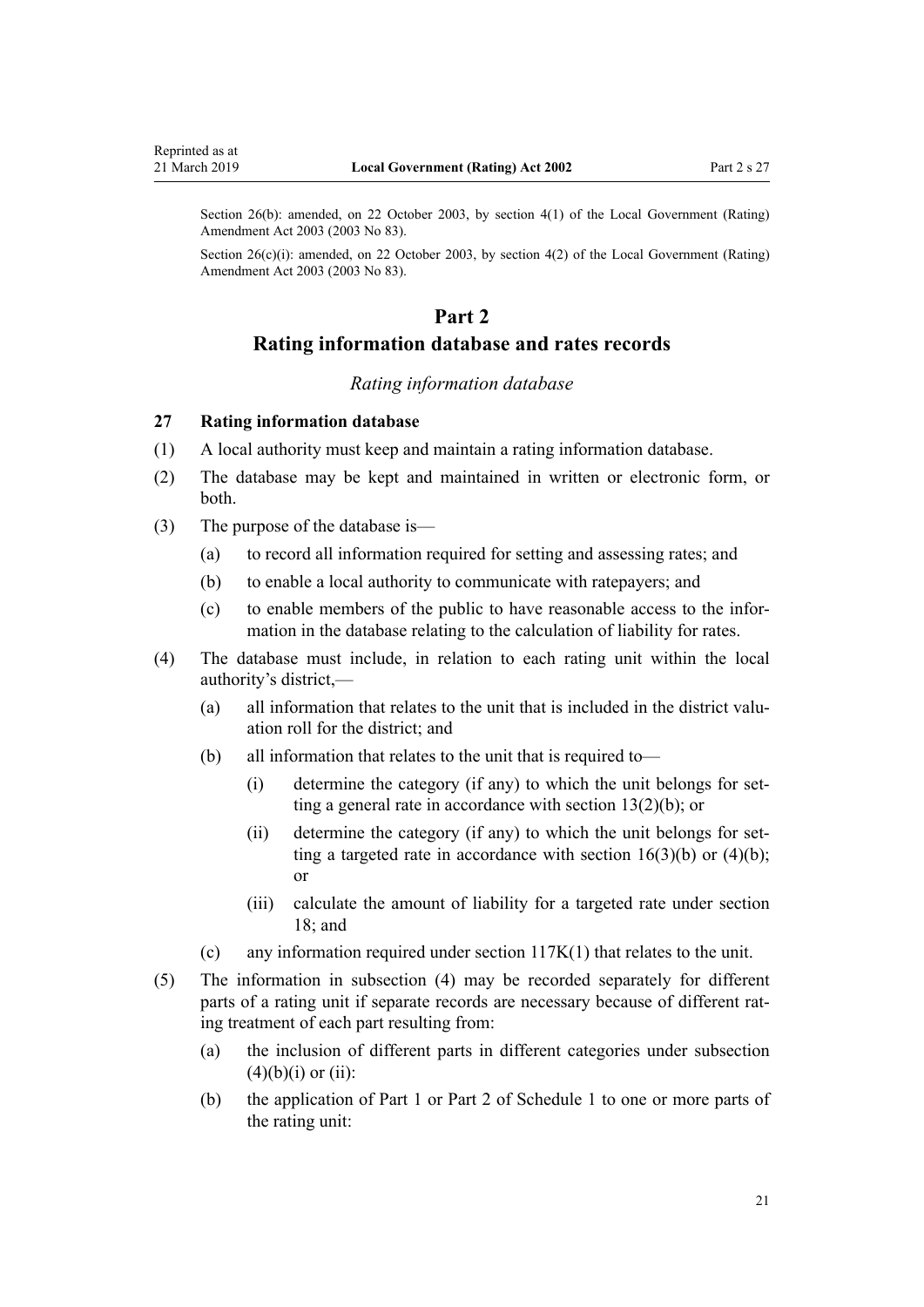- <span id="page-21-0"></span>(c) the application of a remission policy, a postponement policy, or a rates relief policy for Māori freehold land to 1 or more parts of the rating unit.
- (6) The rating information database must be maintained so that it may be searched according to—
	- (a) the reference number of the unit; or
	- (b) the address of the unit; or
	- (c) any other search reference that is set out in a code of practice issued under [section 63](http://legislation.govt.nz/pdflink.aspx?id=DLM297436) of the Privacy Act 1993.
- (7) This section does not prevent a regional council from—
	- (a) keeping a rating information database in separate parts for the constituent districts of the region; and
	- (b) delegating the function of maintaining those parts to the territorial authorities concerned.

Compare: 1988 No 97 s 105(4), (5)

Section 27(4)(b)(iii): amended, on 28 June 2006, by [section 5](http://legislation.govt.nz/pdflink.aspx?id=DLM374308) of the Local Government (Rating) Amendment Act 2006 (2006 No 28).

Section 27(4)(c): added, on 28 June 2006, by [section 5](http://legislation.govt.nz/pdflink.aspx?id=DLM374308) of the Local Government (Rating) Amendment Act 2006 (2006 No 28).

#### **28 Inspection of rating information database**

- (1) The rating information database must be available for inspection—
	- (a) at the principal public office of the local authority and any other place that the local authority considers necessary in order to provide reasonable access to all ratepayers and residents of the district; and
	- (b) during ordinary office hours or the hours at which the place is open to the public.
- (2) The copy of the rating information database that is made available for inspection must not include the name of any person (unless it is necessary to identify the rating unit) or any address other than the street address of the rating unit.
- (3) No fee is payable for inspecting the rating information database, but a person may be charged a reasonable fee for being supplied with a copy of the particulars.
- (4) The local authority must, during the month of May, give public notice that the rating information database is available for inspection and of the place and times it may be inspected.
- (5) In addition to the notice required under subsection (4), a local authority may notify ratepayers at any other time it considers appropriate and by any means it thinks fit.

Compare: 1988 No 97 ss 108, 110(3)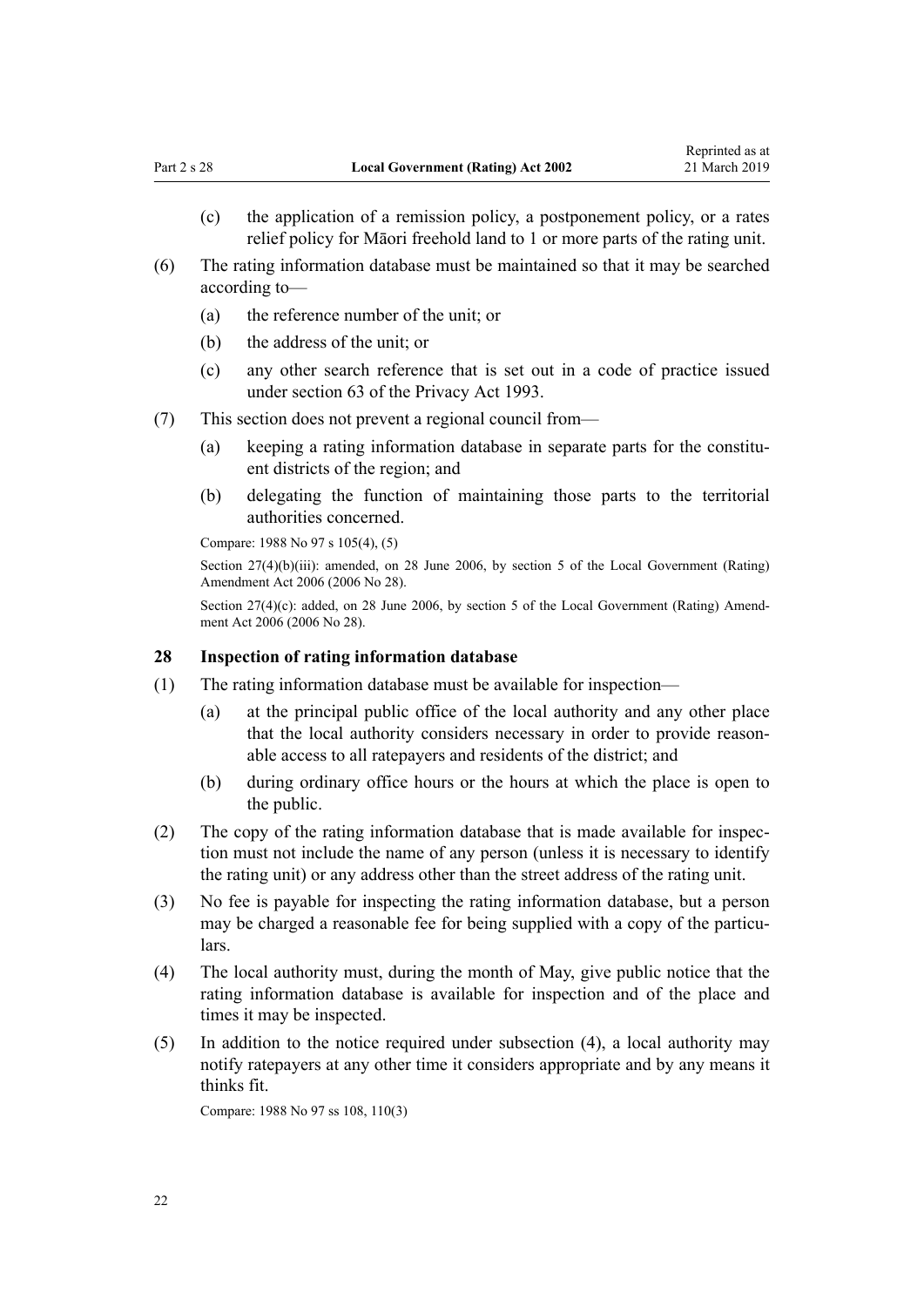#### <span id="page-22-0"></span>**28A Inspection of complete rating information database**

- (1) In this section, and [sections 28B to 28D,](#page-23-0) **database** means the database—
	- (a) that the local authority must make available under subsection (2); and
	- (b) that contains the information required under subsection (3).
- (2) For the purpose of inspecting any information in relation to a particular rating unit, a copy of the local authority's complete rating information database must be—
	- (a) available to any person—
		- (i) at the principal public office of the local authority; and
		- (ii) during office hours; and
	- (b) accessible to the person by the person—
		- (i) accessing the database by himself or herself; or
		- (ii) requesting an officer of the local authority to provide the information.
- (3) The rating information database made available under subsection (2) must include, for each rating unit in the district, all the information that the local authority holds in its rating information database in relation to that rating unit, including—
	- (a) the name of the owner of the rating unit; and
	- (b) the postal address of the owner of the rating unit.
- (4) The local authority may make the database or any part of it available at any other office of the local authority, but only in the same manner as it is accessible by people at the principal public office.
- (5) No fee is payable for inspecting any database made available under this section, but a person may be charged a reasonable fee for being supplied with a copy of the particulars.
- (6) For the avoidance of doubt, a person may make, at the same inspection of the database, a series of requests about particular rating units, as long as the requests are—
	- (a) related; and
	- (b) for purposes other than for the bulk collection of the names or postal addresses (or both) of people included in the database.
- (7) This section—
	- (a) overrides [sections 27\(3\)](#page-20-0) and [28;](#page-21-0) and
	- (b) is modified by [section 28D.](#page-23-0)

Section 28A: inserted, on 7 July 2004, by [section 4](http://legislation.govt.nz/pdflink.aspx?id=DLM304034) of the Local Government (Rating) Amendment Act 2004 (2004 No 66).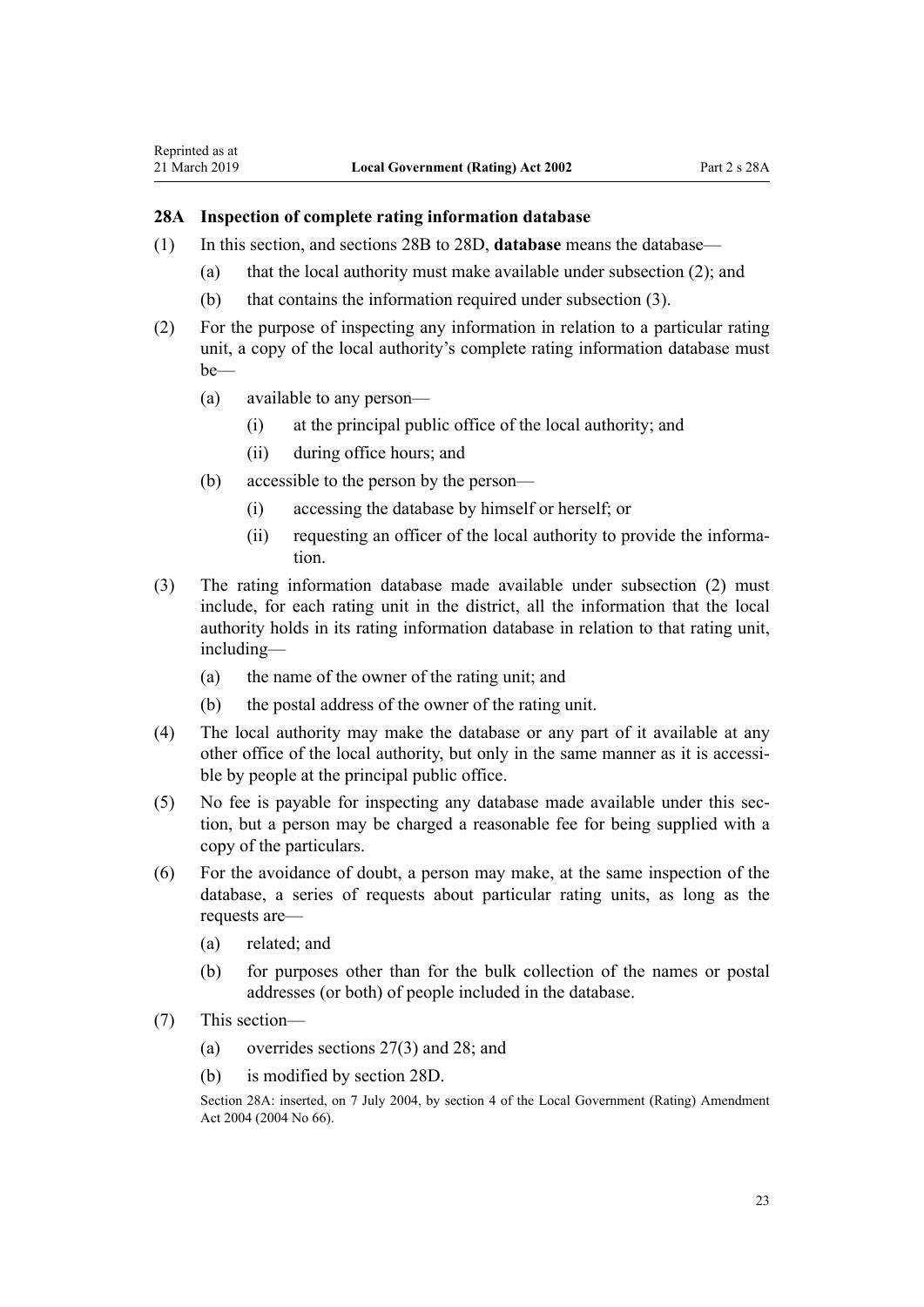# <span id="page-23-0"></span>**28B Local authority must inform owners of right to withhold certain information from database**

The local authority—

- (a) must, by written notice, inform every owner included in its rating information database, annually, that he or she has the right under section 28C to request the local authority to withhold his or her name or postal address (or both) from the database; and
- (b) may give the written notice in conjunction with any other rates information the local authority is required to provide.

Sections 28B: inserted, on 7 July 2004, by [section 4](http://legislation.govt.nz/pdflink.aspx?id=DLM304034) of the Local Government (Rating) Amendment Act 2004 (2004 No 66).

# **28C Owner entered on database may require local authority to withhold information from database**

- (1) An owner whose particulars are included on the database may request the local authority to withhold his or her name or postal address (or both) from the database.
- (2) An owner who makes a request under subsection (1)—
	- (a) must make the request in writing; but
	- (b) is not required to provide reasons for the request.
- (3) On receipt of a request, the local authority must, as soon as practicable,—
	- (a) remove the relevant particulars from the database; and
	- (b) notify the owner who made the request of the removal of his or her particulars.
- (4) An owner whose particulars have been removed from the database may, at any time by written notice, revoke the request. The local authority must then, as soon as practicable, restore those particulars to the database.

Section 28C: inserted, on 7 July 2004, by [section 4](http://legislation.govt.nz/pdflink.aspx?id=DLM304034) of the Local Government (Rating) Amendment Act 2004 (2004 No 66).

#### **28D Transitional provision for local authority to establish database**

- (1) Every local authority must make available for inspection its first database before 31 December 2005.
- (2) For the purposes of this section, each local authority must inform every owner included in its rating information database of the right of the owner to request the withholding of his or her name or postal address (or both) from the database.
- (3) The notice under subsection (2)—
	- (a) must be in writing; and
	- (b) must be made before 31 October 2005; and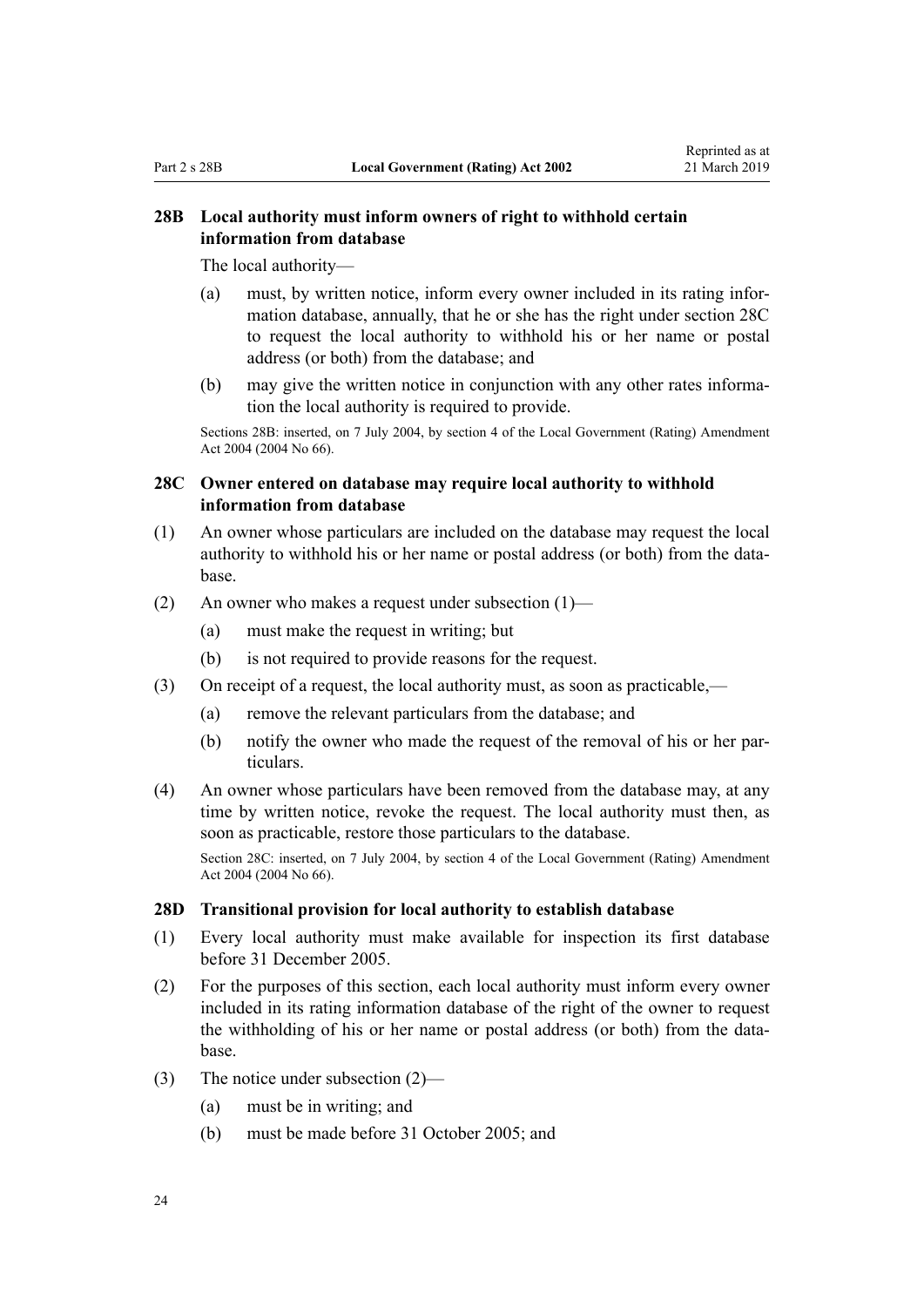<span id="page-24-0"></span>(c) may be made in conjunction with any other rates information the local authority is required to provide.

Sections 28D: inserted, on 7 July 2004, by [section 4](http://legislation.govt.nz/pdflink.aspx?id=DLM304034) of the Local Government (Rating) Amendment Act 2004 (2004 No 66).

#### **29 Objections to rating information database**

- (1) A person who is named in the rating information database as a ratepayer may object to the information contained in the database on 1 or more of the following grounds:
	- (a) that a rating unit included in the district valuation roll has been omitted from the database:
	- (b) that information included in the district valuation roll has been omitted from, or inaccurately entered in, the database:
	- (c) that information included in the database, other than information entered from the district valuation roll, is incorrect:
	- (d) that there has been a failure to enter a lawful amendment to the district valuation roll into the database.
- (2) Objections must be lodged with the local authority.
- (3) A local authority must notify the objector in writing of its decision on an objection and, if the objection is upheld,—
	- (a) correct the entry in the rating information database; and
	- (b) advise the ratepayer that the correction has been made.
- (4) A person may not object under this section to the correctness or otherwise of any information contained in the database that relates to an objection to the valuation of a rating unit under the [Rating Valuations Act 1998](http://legislation.govt.nz/pdflink.aspx?id=DLM427296).
- (5) Subsection (4) is for the avoidance of doubt.

Compare: 1988 No 97 s 116

Section 29(4): added, on 28 June 2006, by [section 6](http://legislation.govt.nz/pdflink.aspx?id=DLM374309) of the Local Government (Rating) Amendment Act 2006 (2006 No 28).

Section 29(5): added, on 28 June 2006, by [section 6](http://legislation.govt.nz/pdflink.aspx?id=DLM374309) of the Local Government (Rating) Amendment Act 2006 (2006 No 28).

#### *Notification of change in circumstances*

#### **30 Interpretation**

In [sections 31 to 36](#page-25-0), **relevant local authority** means—

- (a) the territorial authority in whose district the rating unit is situated; and
- (b) if the rating unit is situated in the region of a regional council, the regional council.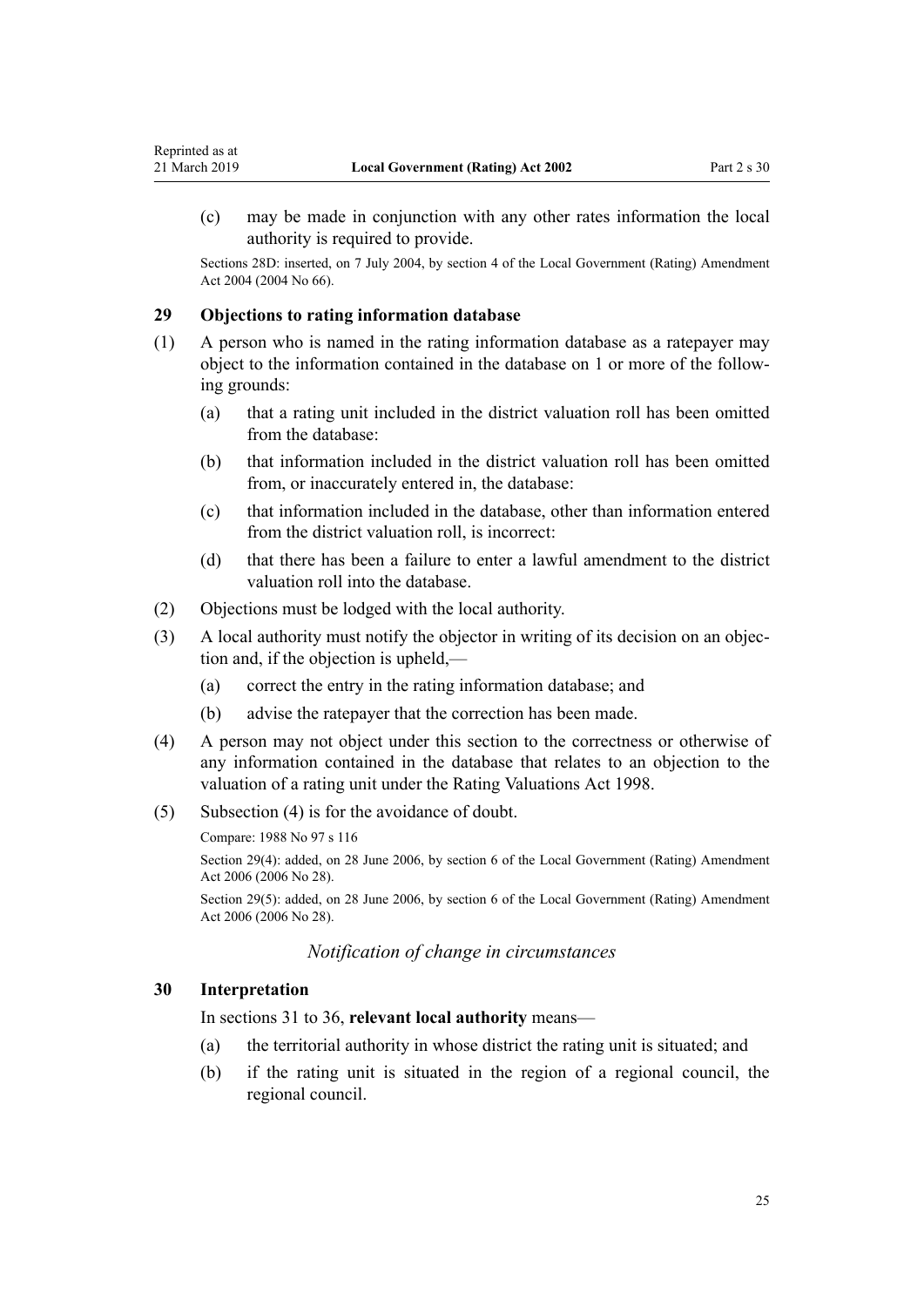## <span id="page-25-0"></span>**31 Notification of change of ownership of rating unit**

- (1) If an owner of a rating unit sells or otherwise transfers the unit, or any part of the unit, the owner must notify the relevant local authority of the sale or transfer within 1 month after the effective date of the sale or transfer.
- (2) Notice under subsection (1) must include—
	- (a) the full name and address of the purchaser or transferee; and
	- (b) in the case of a sale, the sale price.
- (3) If a person becomes the owner of a rating unit by the operation of law (including the creation of a joint family home), the person must, within 1 month after the registration of the instrument under which the person became the owner, or one of the owners of the unit, notify the relevant local authority of the following matters:
	- (a) that he or she is the owner of the rating unit:
	- (b) his or her full name and address.
- (4) If a solicitor or other authorised agent acted on behalf of the owner under subsection (1) or the person registering the instrument under subsection (3), the solicitor or agent must give the notice concerned.

Compare: 1988 No 97 s 106(2)–(4)

#### **32 Notification of surrender or termination of lease or licence**

- (1) The owner of a rating unit who has made a statutory declaration under [section](#page-13-0) [11\(4\)\(a\)](#page-13-0), or provided a certified copy of the record of title under section  $11(4)(b)$  must notify the local authority if—
	- (a) the lease or licence in relation to which the declaration has been made, or record of title applies, has been surrendered or terminated; or
	- (b) an opportunity to renegotiate the rent or other payments has occurred.
- (2) A person who is a ratepayer under [section 11\(2\)](#page-13-0) may notify the local authority (by means of a statutory declaration) of the matters set out in subsection (1).
- (3) Notice given under subsection (1) or subsection (2) is, unless the contrary is proved, sufficient evidence that the owner of the rating unit must be named as the ratepayer for that unit in the rating information database and the district valuation roll.

Section 32(1): amended, on 12 November 2018, by [section 250](http://legislation.govt.nz/pdflink.aspx?id=DLM6731493) of the Land Transfer Act 2017 (2017) No 30).

Section 32(1)(a): amended, on 12 November 2018, by [section 250](http://legislation.govt.nz/pdflink.aspx?id=DLM6731493) of the Land Transfer Act 2017 (2017 No 30).

#### **33 Notification of transfer or assignment of lease or licence**

 $(1)$  If any person who is a ratepayer under [section 11\(2\)](#page-13-0) transfers or assigns the lease or licence referred to in that section, the person must notify the relevant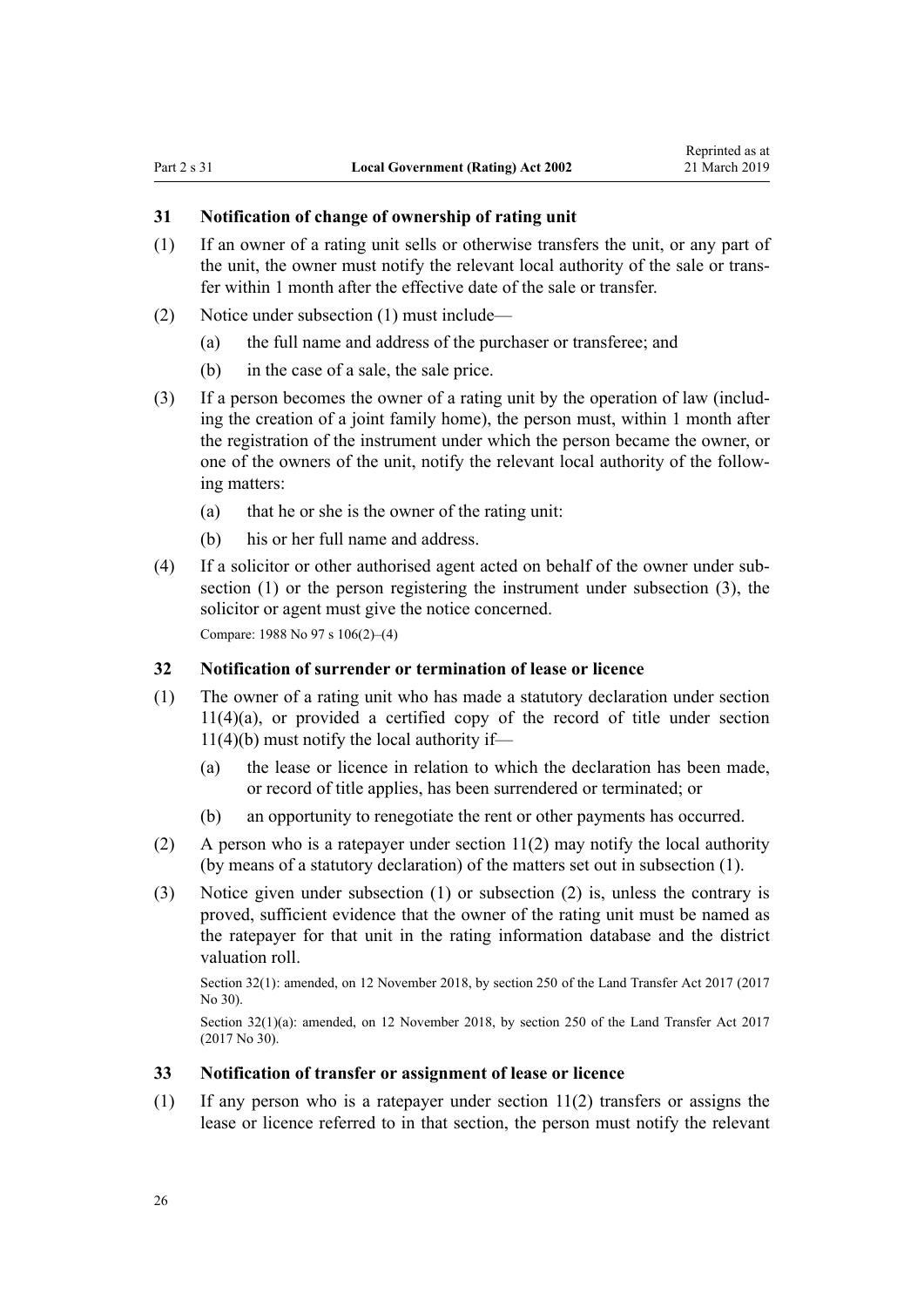<span id="page-26-0"></span>Reprinted as at

local authority of the transfer or assignment within 1 month after the effective date of the transfer or assignment.

(2) A local authority that receives notice under subsection (1) must update the rating information database accordingly.

#### **34 Effect of notice on liability for rates**

Notice given under [sections 31 to 33](#page-25-0) does not release any person from liability for any rates that are due before the notice is given.

Compare: 1988 No 97 s 106(7)

# **35 When name of ratepayer entered in rating information database may be removed**

The name of a person who is entered as a ratepayer in the rating information database must not be removed unless—

- (a) notice has been given to the relevant local authority under [sections 31](#page-25-0) to [33;](#page-25-0) or
- (b) the relevant local authority is satisfied that the name has been removed from the land transfer register, if the entry relates to a rating unit that is entered in that register.

#### **36 Notification of change of name**

- (1) A person whose name is entered in the rating information database as a ratepayer in respect of a rating unit must notify the relevant local authority of a change in his or her name if—
	- (a) the entry relates to a rating unit that is entered in the land transfer register; and
	- (b) the person has registered his or her change of name in that register.
- (2) A person to whom subsection (1) applies must notify the relevant local authority within 1 month of the registration of those particulars in the land transfer register, and the rating information database must be updated accordingly. Compare: 1988 No 97 s 106(8)

#### *Rates records*

#### **37 Rates records**

- (1) A local authority must keep and maintain a rates record for each rating unit in its district that clearly shows—
	- (a) the amount of the ratepayer's liability for rates in respect of that unit; and
	- (b) any information required under [section 117K\(2\)](#page-65-0) that relates to the unit.
- (2) Rates records may be kept and maintained in written or electronic form, or both.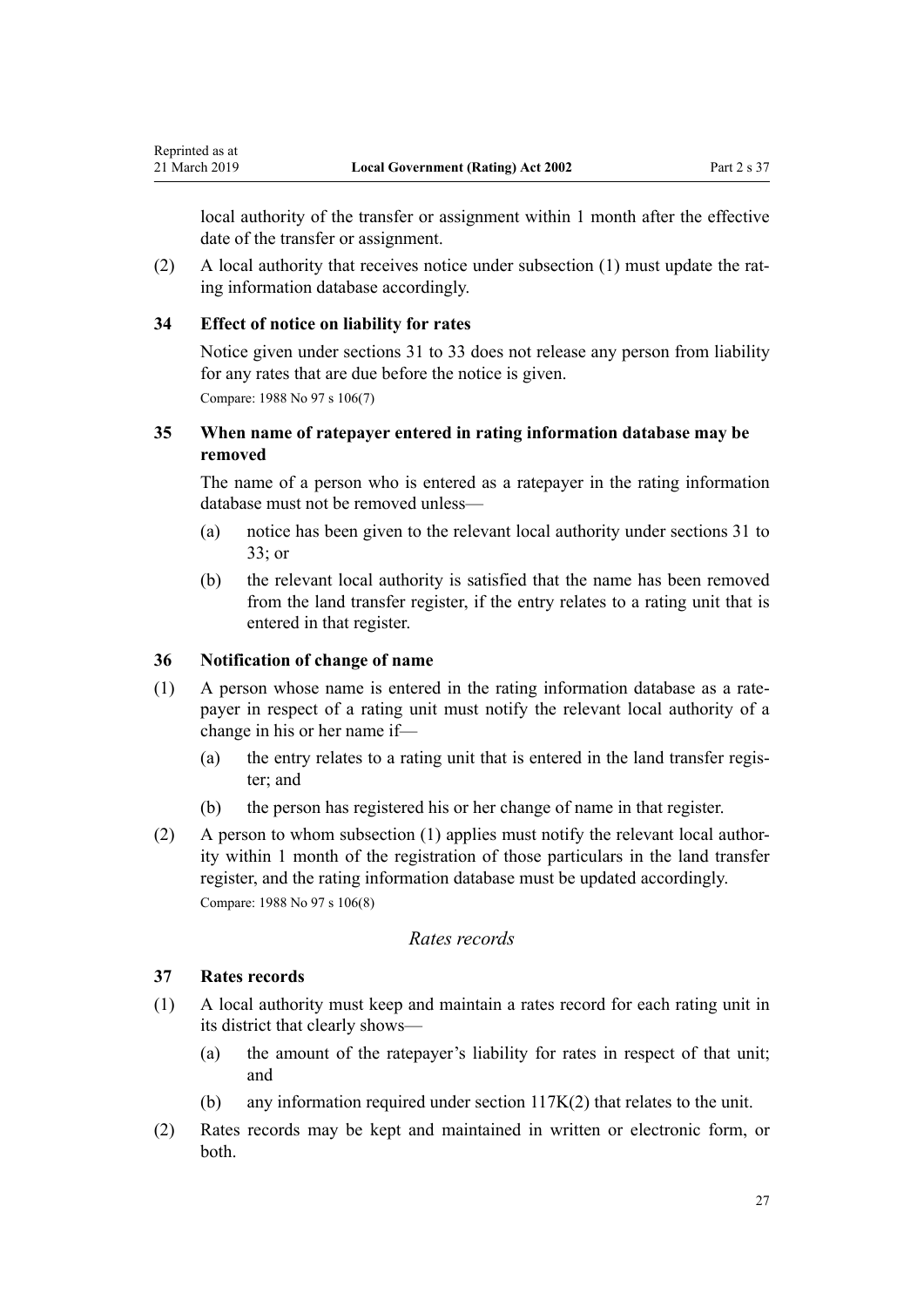<span id="page-27-0"></span>(3) If a rates record includes any information that is referred to in [section 27\(4\)](#page-20-0), the local authority must ensure that the information is consistent with the current entry in the rating information database for the unit.

Compare: 1988 No 97 s 113

Section 37(1): substituted, on 28 June 2006, by [section 7](http://legislation.govt.nz/pdflink.aspx?id=DLM374310) of the Local Government (Rating) Amendment Act 2006 (2006 No 28).

#### **38 Inspection of rates records**

- (1) The following persons may inspect the rates record for a rating unit:
	- (a) the ratepayer:
	- (b) a person who is authorised by the ratepayer to do so:
	- (c) a person who has become liable to pay the rates in respect of the unit under [section 61](#page-38-0) or [section 62](#page-38-0):
	- (d) a solicitor, a person (not being a lawyer) who provides conveyancing services, a real estate agent, or any other person, who—
		- (i) is a party to (or acting as an agent for a party to) a transaction relating to the rating unit; and
		- (ii) reasonably requires the information in the rates record for the purposes of the transaction:
	- (e) any member of the public with respect to rates assessed, but not including arrears, remissions, or postponed rates.
- (2) The rates records must be available for inspection—
	- (a) at the principal public office of the local authority and any other place that the local authority considers necessary in order to provide reasonable access to all ratepayers and residents of the district; and
	- (b) during ordinary office hours or the hours at which the place is open to the public.
- (3) For the purposes of this section, a local authority may request from a person, by any reasonable means that the local authority considers appropriate, confirmation that he or she—
	- (a) falls within the class of people described in subsection  $(1)(d)(i)$ ; and
	- (b) reasonably requires the information in the rates record for the purposes of subsection  $(1)(d)(ii)$ .

Compare: 1988 No 97 s 115

Section 38(1)(d): substituted, on 7 July 2004, by [section 5\(1\)](http://legislation.govt.nz/pdflink.aspx?id=DLM304039) of the Local Government (Rating) Amendment Act 2004 (2004 No 66).

Section 38(3): added, on 7 July 2004, by [section 5\(2\)](http://legislation.govt.nz/pdflink.aspx?id=DLM304039) of the Local Government (Rating) Amendment Act 2004 (2004 No 66).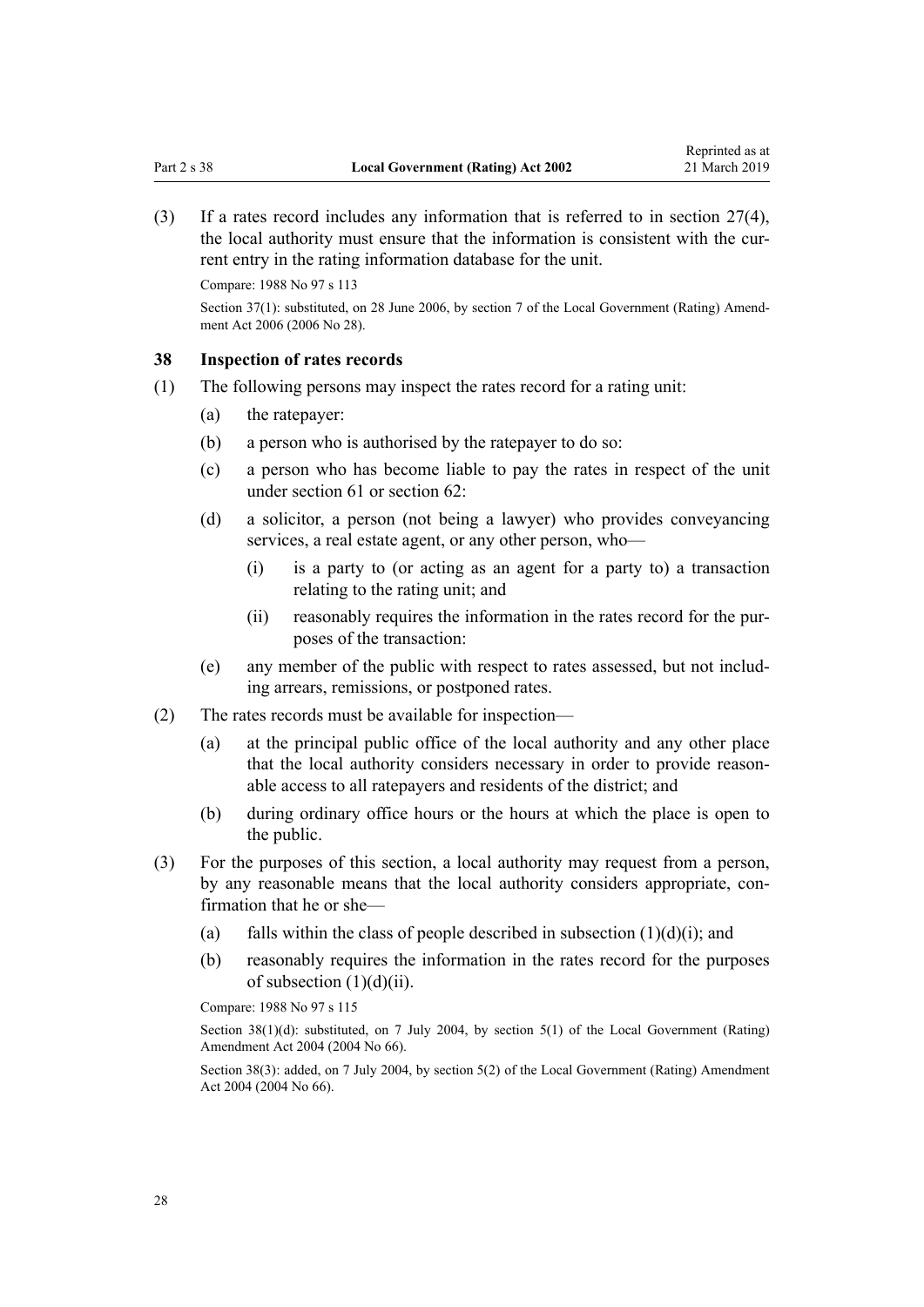# <span id="page-28-0"></span>**39 Objection to rates records**

- (1) A ratepayer, or a person who has become liable to pay rates under [section 61](#page-38-0) or [section 62](#page-38-0), may object to the information contained in the rates records on either or both of the following grounds:
	- (a) that the rates are incorrectly calculated:
	- (b) that the rates balance shown in respect of the rating unit is incorrect.
- (2) Objections must be lodged with the local authority.
- (3) A local authority must notify the ratepayer in writing of its decision on an objection and, if the objection is upheld, correct the entry in the rates record accordingly.

Compare: 1988 No 97 s 116

# **40 Local authority may correct errors in rating information database and rates records**

A local authority may correct an error in the rating information database or rates records even though an objection has not been made. Compare: 1988 No 97 s 117

# **41 Amended assessment if error in rating information database or rates record is corrected**

- (1) A local authority must issue an amended rates assessment in substitution for the original assessment if it has delivered a rates assessment for a financial year and, within 5 years after the last day of that year,—
	- (a) an error in the rating information database or rates record in respect of the rating unit concerned is corrected in accordance with [section 29,](#page-24-0) section 39, or section 40; and
	- (b) the correction gives rise to a difference between the amount of rates that was originally assessed and the amount that would have been payable if the information entered in the rating information database or on the rates assessment had been correct.
- (2) If the amended rates assessment under subsection (1) is for an amount of rates that is less than the amount originally assessed, the local authority must refund to the person who paid the rates any rates paid in excess of the amount payable on the amended assessment.
- (3) If the amended rates assessment under subsection (1) is for an amount of rates that is more than the amount originally assessed and is issued in the same financial year, and to the same person, as the original assessment, that person is liable to pay the amount of the excess rates.
- (4) No person is liable for the payment of excess rates except in accordance with subsection (3).

Compare: 1988 No 97 s 118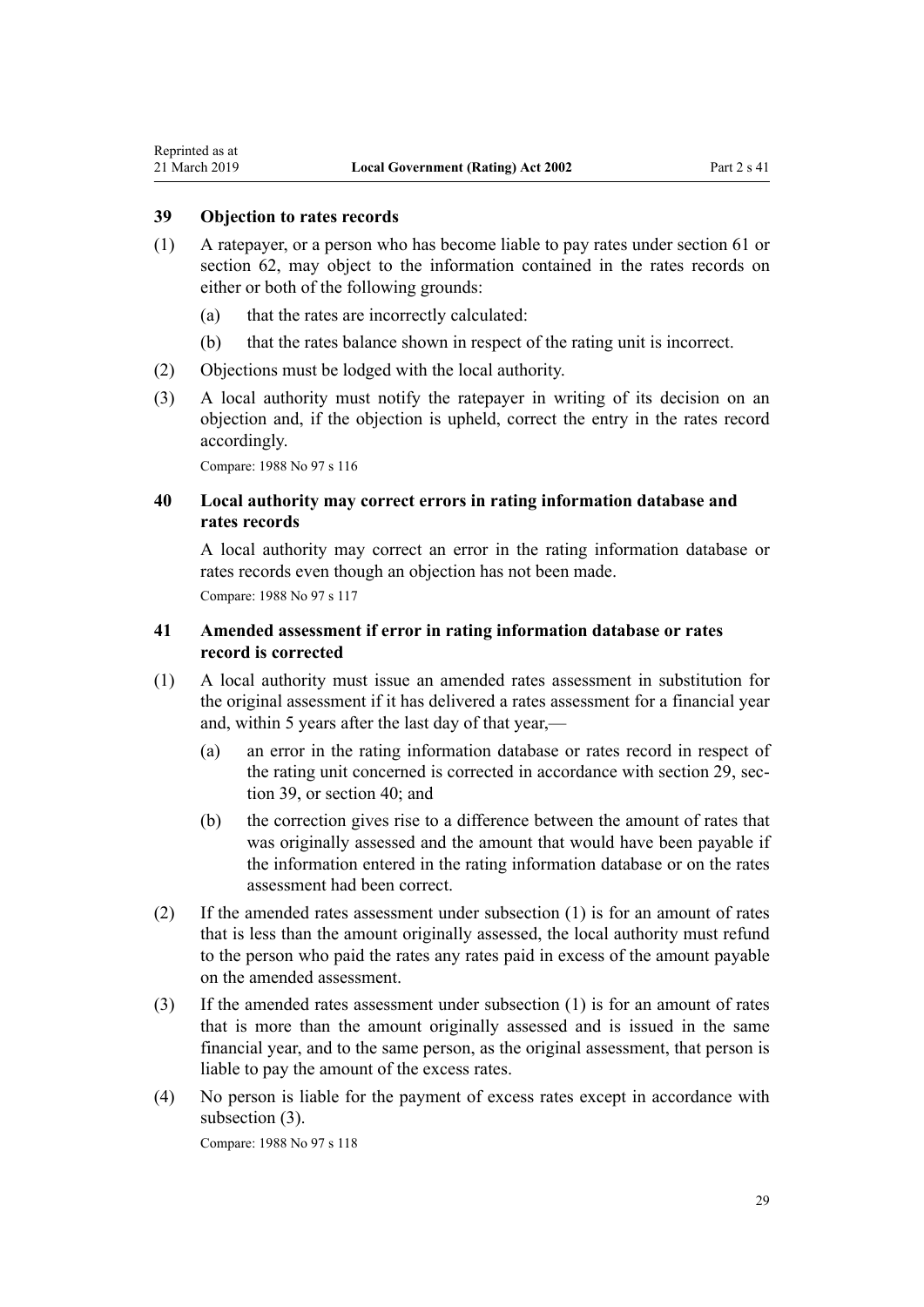# <span id="page-29-0"></span>**41A Amended assessment to give effect to objection to valuation under Rating Valuations Act 1998**

- (1) A local authority must issue an amended rates assessment for a rating unit if—
	- (a) it has issued a rates assessment in respect of the rating unit for a financial year; and
	- (b) after issuing the assessment, it has—
		- (i) altered the information in relation to the rating unit in its district valuation roll under [section 39](http://legislation.govt.nz/pdflink.aspx?id=DLM427687) of the Rating Valuations Act 1998 for that year; and
		- (ii) consequentially altered the information in relation to the rating unit in its rating information database for that year; and
	- (c) the alteration in the database gives rise to a difference between the amount of rates that was originally assessed and the amount that would have been payable for that year if the information entered in the database had been the information referred to in paragraph (b)(ii).
- (2) An amended assessment must be issued—
	- (a) no later than 1 month after the alteration concerned was made to the rating information database; or
	- (b) in the case of a regional council to which section  $27(7)$  applies, no later than 1 month after the regional council receives notification of the alteration from the territorial authority concerned.
- (3) If the amended assessment is for an amount that is less than the amount originally assessed, the local authority must refund to the person who paid the rates any rates paid in excess of the amount payable on the amended assessment.
- (4) However, a local authority is not required to make a refund if it does not have the contact details of the person who paid the rates.
- (5) If the amended assessment is for an amount that is more than the amount originally assessed, the local authority may recover the excess rates payable on the amended assessment.
- (6) However, a local authority may only recover the amount if the person who paid the original assessment is also the person to whom the amended assessment is issued.

Section 41A: inserted, on 28 June 2006, by [section 8](http://legislation.govt.nz/pdflink.aspx?id=DLM374311) of the Local Government (Rating) Amendment Act 2006 (2006 No 28).

# **42 Recovery of additional rates in certain cases**

- (1) Despite [section 41\(4\)](#page-28-0), a local authority may recover additional rates from a ratepayer if—
	- (a) there has been a change in any matter affecting the liability of the ratepayer to pay rates; and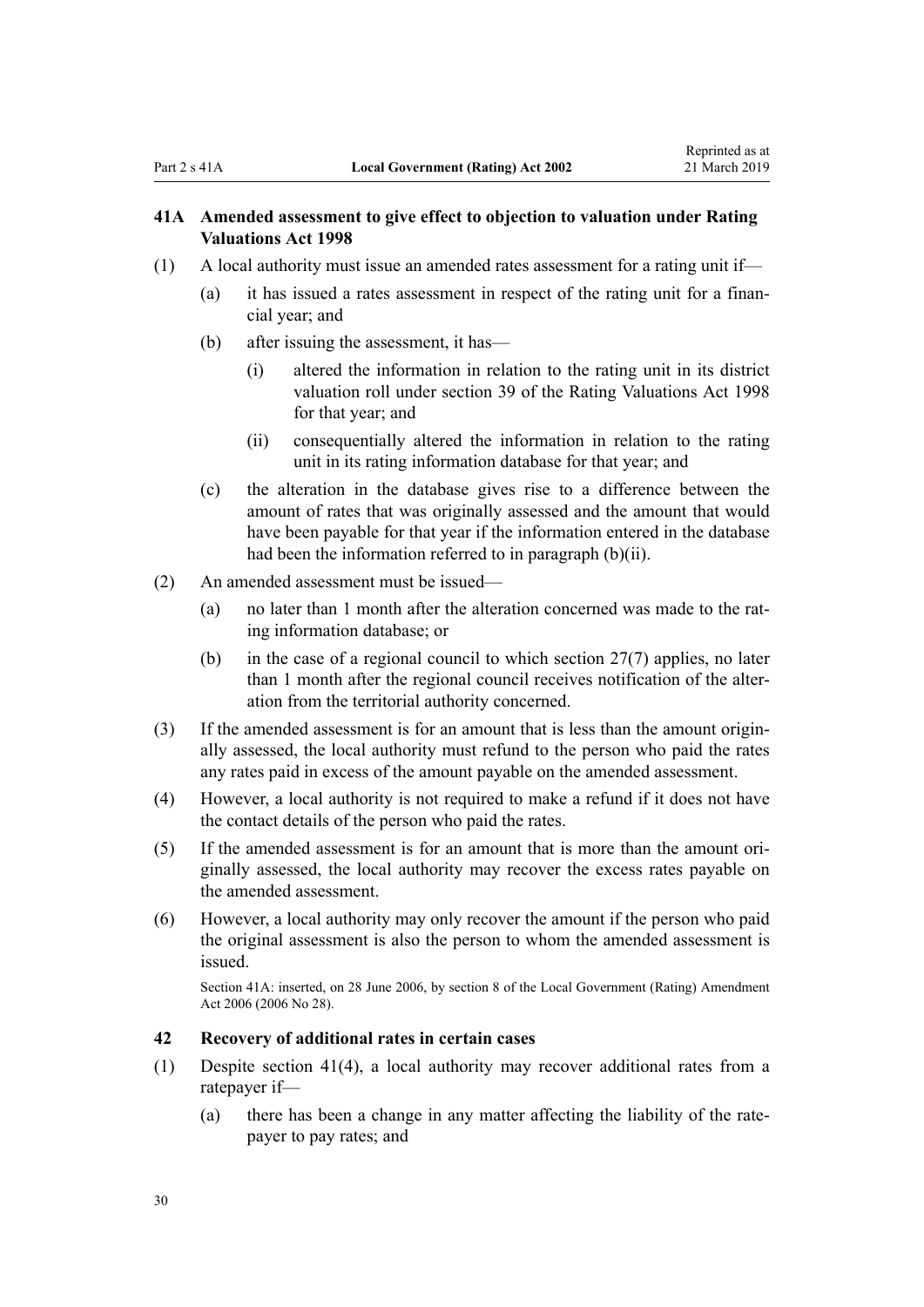- <span id="page-30-0"></span>(b) the ratepayer has failed to notify the local authority of a change in circumstances in accordance with [sections 31 to 33](#page-25-0) or any other enactment, or did not do so within the required time; and
- (c) as a result, the local authority has not collected the full amount of rates to which it was entitled for the rating unit.
- (2) The amount of the additional rates recovered under subsection (1) must be calculated in accordance with the following formula:

 $a - b$ 

where—

- a is the rates that would have been assessed on the rating unit if the notice had been given on time
- b is the rates that were actually assessed on the rating unit from that time.
- (3) The local authority may add interest to the amount calculated under subsection (2) at a rate per annum fixed by the local authority, except that the interest rate, when fixed, must not exceed the rate charged to the local authority by its bank for its day-to-day cash account.
- (4) This section applies to the interest as if it were a penalty imposed under [section](#page-37-0) [58.](#page-37-0)

# **Part 3**

# **Assessment, payment, and recovery of rates and remission and postponement**

Subpart 1—Assessment, payment, and recovery

# *Basis for assessment of rates*

# **43 Rates must be assessed in accordance with values and factors**

- (1) Rates must be assessed in accordance with either—
	- (a) a rating unit and its rateable values that are set out in the rating information database; or
	- (b) the factors relevant to a rating unit that are set out in the rating information database; or
	- (c) in the case of a targeted rate under [section 19,](#page-16-0) the quantity of water provided by the local authority to the rating unit during the period specified in the resolution setting that rate.
- (2) For the purpose of subsection (1)(a) and (b), the relevant rating unit, values, or factors are those that have been corrected as at the end of the financial year immediately before the financial year for which the rates are set.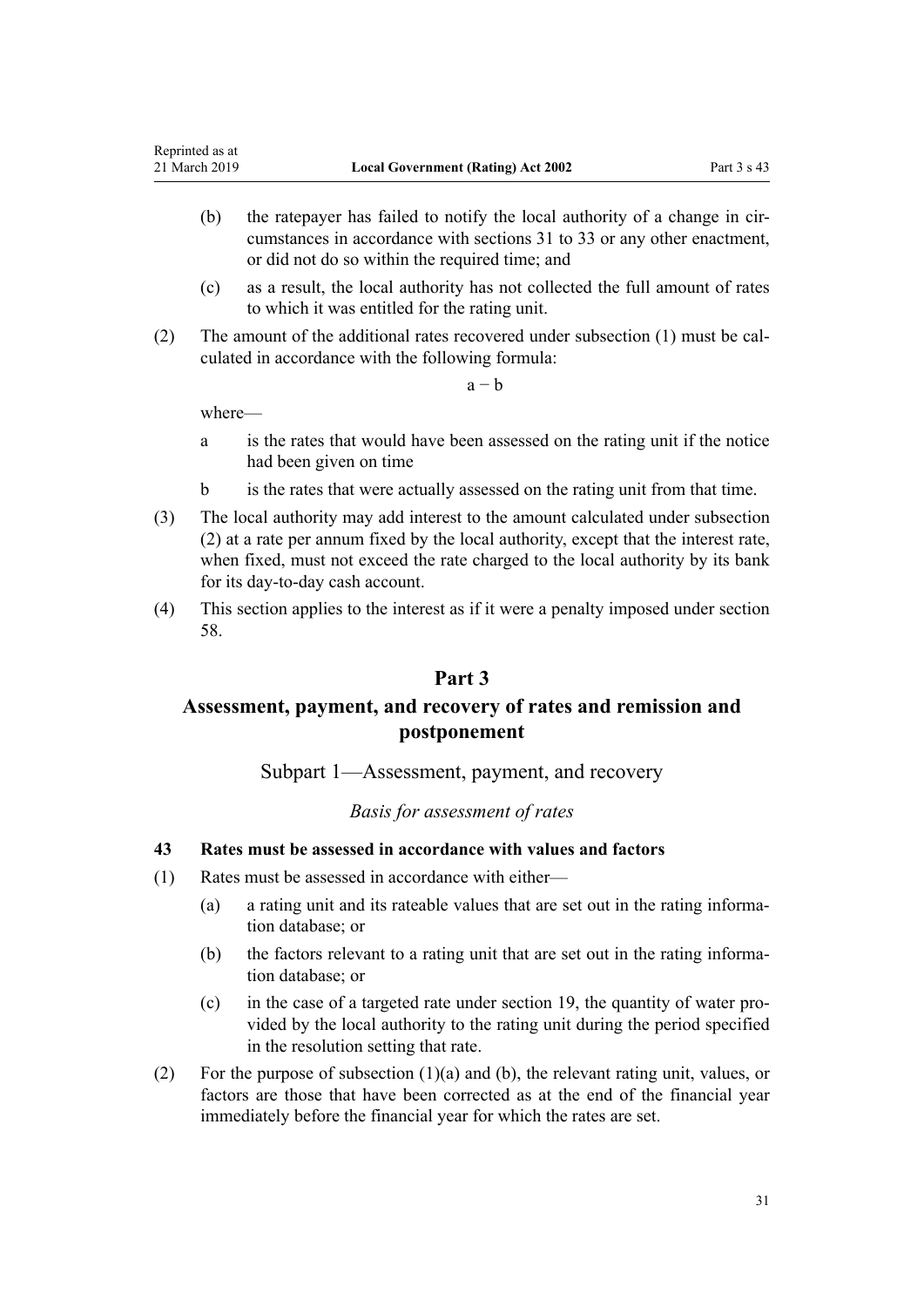<span id="page-31-0"></span>(3) The rates are not affected by a change in the rateable value or factors of a rating unit during the financial year in which the rates are set. Compare: 1988 No 97 s 123(1), (2)

# *Notice to ratepayers of rates liability*

# **44 Notice of rates assessment**

- (1) A local authority must deliver a rates assessment to a ratepayer to give notice of the ratepayer's liability for rates on a rating unit.
- (2) A ratepayer is liable for rates on a rating unit when the local authority delivers the rates assessment for that unit to the ratepayer. Compare: 1988 No 97 s 122(1), (3)

#### **45 Contents of rates assessment**

- (1) A rates assessment must clearly identify all of the following:
	- (a) the name and address of the local authority:
	- (b) the name and address of the ratepayer:
	- (c) the number on the district valuation roll of the rating unit:
	- (d) the legal description and location of the rating unit:
	- (e) the rateable value of the rating unit:
	- (f) the amount and a description of each rate:
	- (g) the activities or groups of activities of the local authority that will be funded from each rate:
	- (h) the relevant matters in [Schedule 2](#page-86-0) that are required to determine—
		- (i) the category (if any) to which the rating unit belongs for the purposes of setting general rates differentially under [section 13\(2\)\(b\)](#page-14-0):
		- (ii) the category (if any) to which the unit belongs for the purposes of setting a targeted rate under section  $16(3)(b)$  or  $(4)(b)$ :
	- (i) information on the factors used to calculate the amount of the liability of a rating unit in respect of each targeted rate:
	- (j) the financial year for which the rates are payable:
	- (k) the total amount of rates payable on the rating unit for the financial year:
	- (l) whether or not the local authority has a remission policy, a postponement policy, or a rates relief policy for Māori freehold land and, if so, a brief description of the criteria for rates relief under each policy:
	- (m) the methods by which rates may be paid and the date or, if the rates are payable by instalments, the dates by which specified amounts must be paid:
	- (n) if applicable,—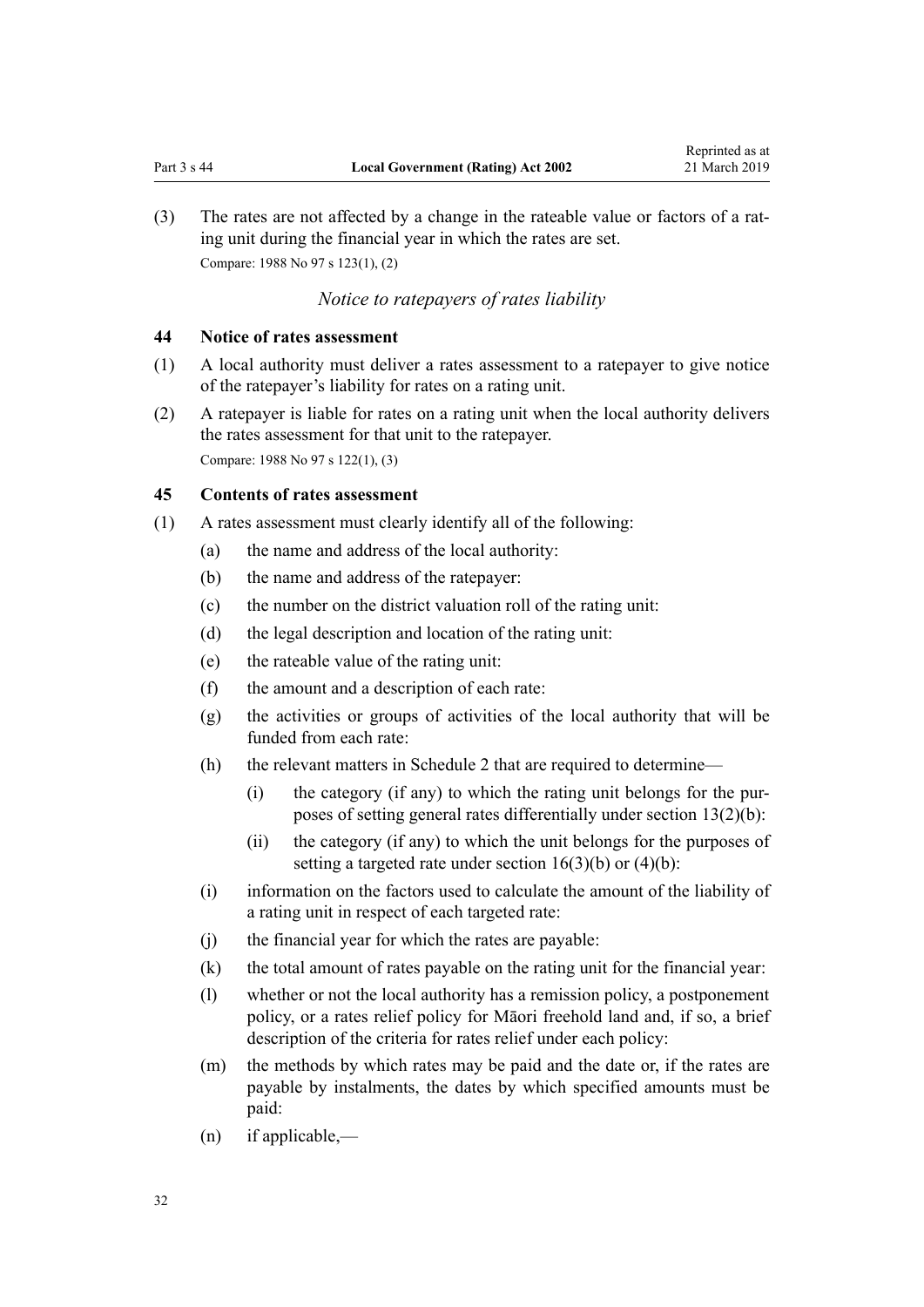- <span id="page-32-0"></span>(i) the penalty regime of the local authority; and
- (ii) a warning that, if rates are not paid on time, a penalty may be added under that regime:
- (o) if an early payment of rates has been made in accordance with a policy adopted under [section 56\(1\),](#page-36-0)—
	- (i) the rates paid and any balance remaining to be paid; and
	- (ii) the amount of any discount allowed for the early payment of the rates; and
	- (iii) any credit balance remaining after payment of all rates due, adjusted for any discount allowed:
- (p) the right of ratepayers to—
	- (i) inspect the rating information database and rates records; and
	- (ii) object to any of the information included in the rating information database and rates records.
- (1A) If the ratepayer has elected to make a lump sum contribution to a local authority's capital project, the rates assessment must also identify the targeted rates for the financial year for which, as a result of the election, no liability attaches to the rating unit.
- (2) A rates assessment may include any other information that the local authority thinks fit.
- (3) A rates assessment may be in 2 or more parts to identify the different treatment, for rating purposes, of different parts of a rating unit.
- (4) If subsection (3) applies,—
	- (a) the information required under subsection (1) must be given for each part of the assessment as if each part were a separate assessment; and
	- (b) each part must state that it is part of the rates assessment for the rating unit and identify the number of other parts that are included in the assessment.

```
Compare: 1988 No 97 s 122(1)
```
Section 45(1)(g): substituted, on 1 July 2003, by [section 262](http://legislation.govt.nz/pdflink.aspx?id=DLM174088) of the Local Government Act 2002 (2002 No 84).

Section 45(1A): inserted, on 28 June 2006, by [section 9](http://legislation.govt.nz/pdflink.aspx?id=DLM374313) of the Local Government (Rating) Amendment Act 2006 (2006 No 28).

#### **46 Rates invoice**

- (1) If a rates payment is due for a particular period, the local authority must deliver to the ratepayer a rates invoice for the rating unit for that period.
- (2) A rates invoice must clearly identify all of the following:
	- (a) the name and address of the local authority:
	- (b) the name and address of the ratepayer: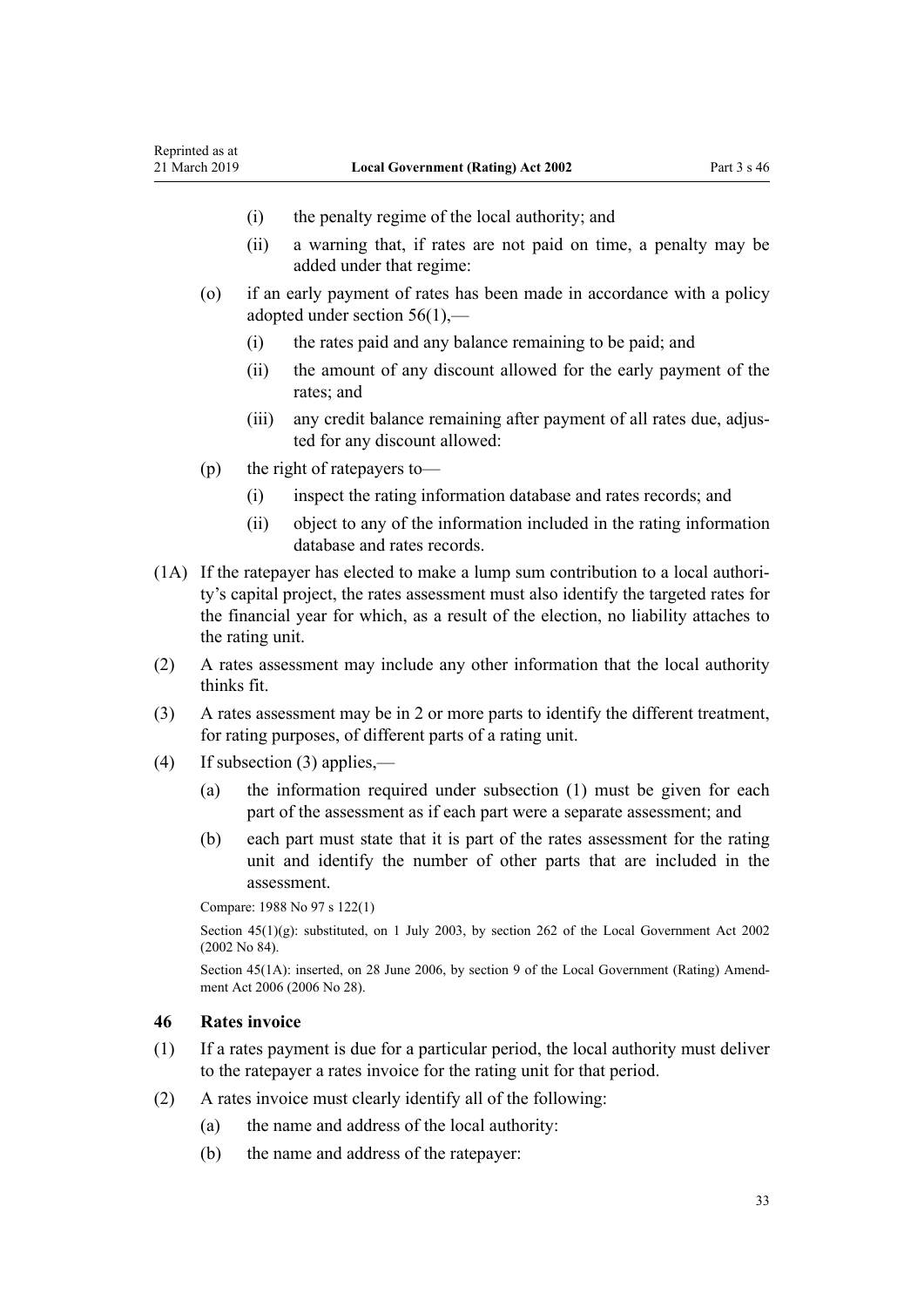- <span id="page-33-0"></span>(c) the legal description and location of the rating unit:
- (d) the total amount of rates payable for the financial year for the rating unit:
- (e) the amount of rates that have been paid to date for the financial year:
- (f) the amount payable on the current rates invoice:
- (g) the date on which the payment is due on the current rates invoice:
- (h) where the rates may be paid:
- (i) if the local authority has a penalty regime,—
	- (i) a warning that, if the rates are not paid on time, a penalty may be added; and
	- (ii) if a penalty has been added in the current financial year, the amount of the penalty on any unpaid rates for the rating unit:
- (j) the amount of any unpaid rates owing from a previous financial year for the rating unit.
- (3) A rates invoice may include any other information that the local authority thinks fit.
- (4) A local authority may deliver a separate rates invoice for any targeted rate in accordance with subsection (1).
- (5) A rates invoice delivered under subsection (4) must—
	- (a) set out the matters required by subsection (2); and
	- (b) specify the rate covered by the invoice; and
	- (c) if the invoice covers a rate set under section  $43(1)(c)$ , the invoice must specify the basis of that assessment and the period for which the assessment applies.

#### **47 Issue of amended rates invoice**

- (1) If a rates invoice is incorrect as to the amount of rates payable by a ratepayer in respect of a rating unit, an amended invoice must be delivered to the ratepayer in accordance with [section 46](#page-32-0) setting out the correct liability of the ratepayer as to the amount of rates due for the rating unit.
- (2) The ratepayer's liability to pay is not affected by the fact that correction of the rates invoice is required.
- (3) If an amended rates invoice is required under subsection (1),—
	- (a) there is no limit as to the time by which delivery must be made:
	- (b) penalties must not be charged on the difference between the amount stated on the incorrect rates invoice and the amount stated on the amended invoice before a date 14 days after delivery of the amended invoice.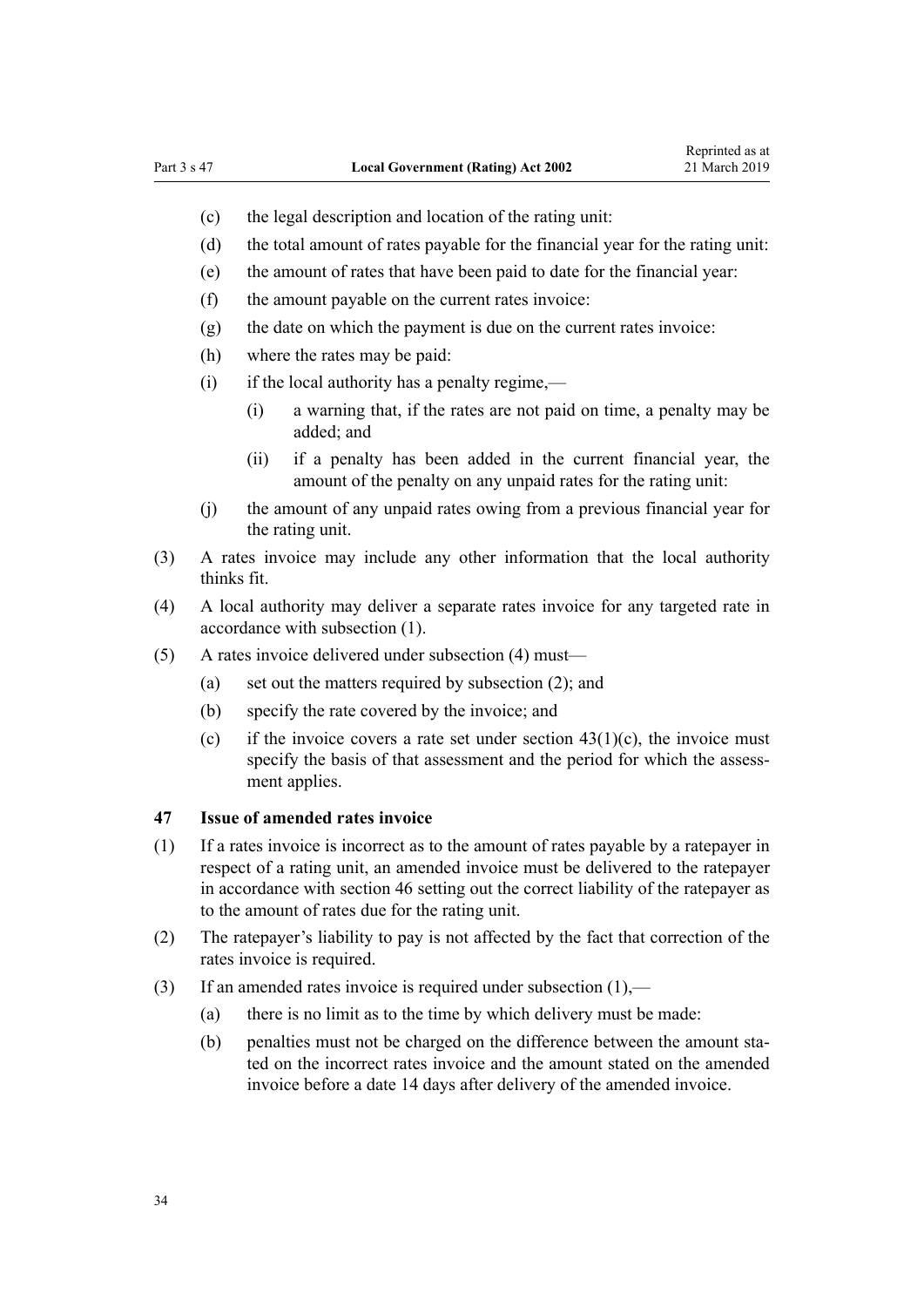#### **48 Delivery of rates assessment and rates invoice**

- (1) The rates assessment for a rating unit must be delivered to the ratepayer of the unit in accordance with [section 136](#page-75-0) before the rates invoice for any particular rates is delivered.
- (2) However, a local authority may deliver the rates invoice with the rates assessment, and is not required to deliver a separate rates invoice, if the rates assessment includes all the information required by [section 46](#page-32-0).
- (3) A rates invoice must be delivered to the ratepayer of the rating unit at least 14 days before the date on which a rates payment is due. Compare: 1988 No 97 s 122(4)–(6)

#### **49 Late delivery of rates invoice**

<span id="page-34-0"></span>Reprinted as at

If the rates invoice is not delivered at least 14 days before the due date, the rates payment is not due until 14 days after the rates invoice has been delivered to the ratepayer of the rating unit.

Compare: 1988 No 97 s 153(a)

#### **50 Rates invoice based on previous year's rates**

- (1) A local authority may deliver a rates invoice for not more than 25% of the rates that are payable in the previous year if it is not able to deliver a rates assessment at least 14 days before—
	- (a) the date on which the first payment of rates for the current year is payable in a case where the rates have been set by resolution of the local authority under [section 23;](#page-17-0) or
	- (b) the date 1 calendar year after the date when the first payment of rates for the previous year was payable in a case where no resolution has been made under [section 23](#page-17-0).
- (2) A rates invoice delivered under subsection  $(1)$  must comply with [section 46\(2\)](#page-32-0), except that, instead of the information required by paragraphs (d) and (e) of that section, the rates invoice must state that the invoice is based upon the rates payable in the previous year.

#### **51 Combined rates assessment and rates invoice**

- (1) If a ratepayer is liable for the payment of rates on 2 or more rating units within the same district or region, the local authority may deliver a combined rates assessment and a combined rates invoice for those rating units.
- (2) The combined rates assessment must clearly set out all the information required by [section 45](#page-31-0) as it relates to each rating unit.
- (3) The combined rates invoice must clearly distinguish the rates for each rating unit, and set out all the information required by [section 46](#page-32-0) as it relates to each unit.

Compare: 1988 No 97 s 125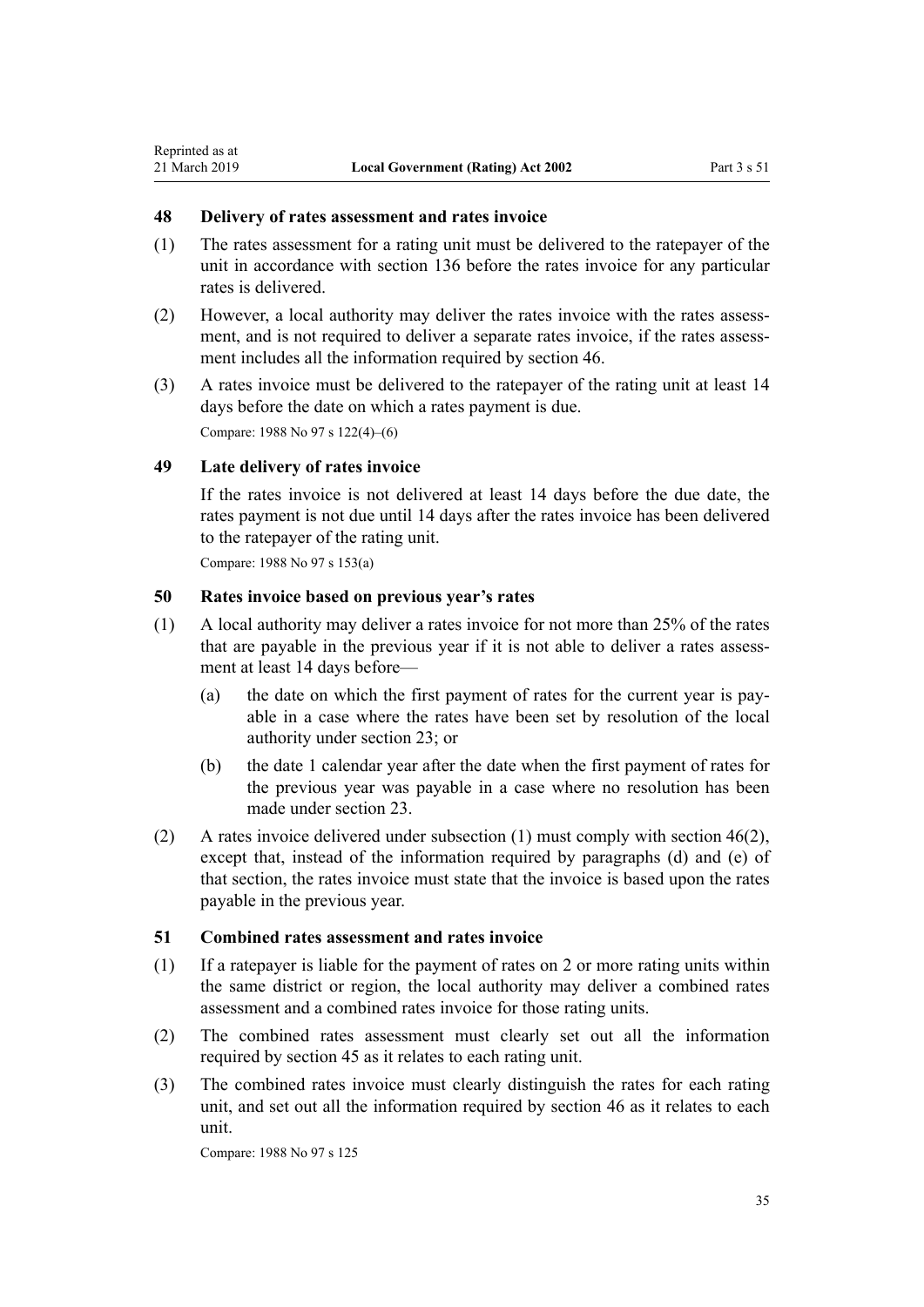#### *Collection of rates*

#### <span id="page-35-0"></span>**52 Payment of rates**

- (1) Rates are payable at—
	- (a) any public office of the local authority; and
	- (b) any other place publicly notified or specified on the rates invoice as a place of payment.
- (2) Rates may be paid by any method that is agreed to by the local authority. Compare: 1988 No 97 s 130

#### **53 One or more local authorities may appoint collector**

- (1) One or more local authorities may appoint a person or a local authority to collect the rates they assess.
- (2) A collector who acts on behalf of 2 or more local authorities may, in a single rates assessment, combine all the rates for which a ratepayer is liable to each local authority, but the rates assessment must—
	- (a) clearly distinguish the rates that are payable to each local authority; and
	- (b) set out the information required by [section 45](#page-31-0) as it relates to each local authority.
- (3) A collector who acts on behalf of 2 or more local authorities may combine in a single rates invoice all the rates payments payable by a ratepayer to each local authority for a particular period, but the rates invoice must—
	- (a) clearly distinguish the rates that are due to each local authority; and
	- (b) set out the information required by [section 46](#page-32-0) as it relates to each local authority.
- (4) A local authority and a collector may agree to any other arrangement for the delivery of rates assessments and rates invoices, and for the collection of rates, but only if the rates assessments and rates invoices meet the requirements of subsections (2) and (3) respectively.

Compare: 1988 No 97 s 126

# **54 Power not to collect small amounts**

- (1) Despite the other provisions of this Act, if the rates payable on a rating unit in a financial year are, in the opinion of a local authority, uneconomic to collect, it may decide not to collect them.
- (2) If a local authority decides, under subsection (1), not to collect the rates,—
	- (a) the ratepayer of the rating unit is not liable to pay the rates; and
	- (b) no penalties may be added to the unpaid rates.
- (3) If subsection (1) applies, the local authority—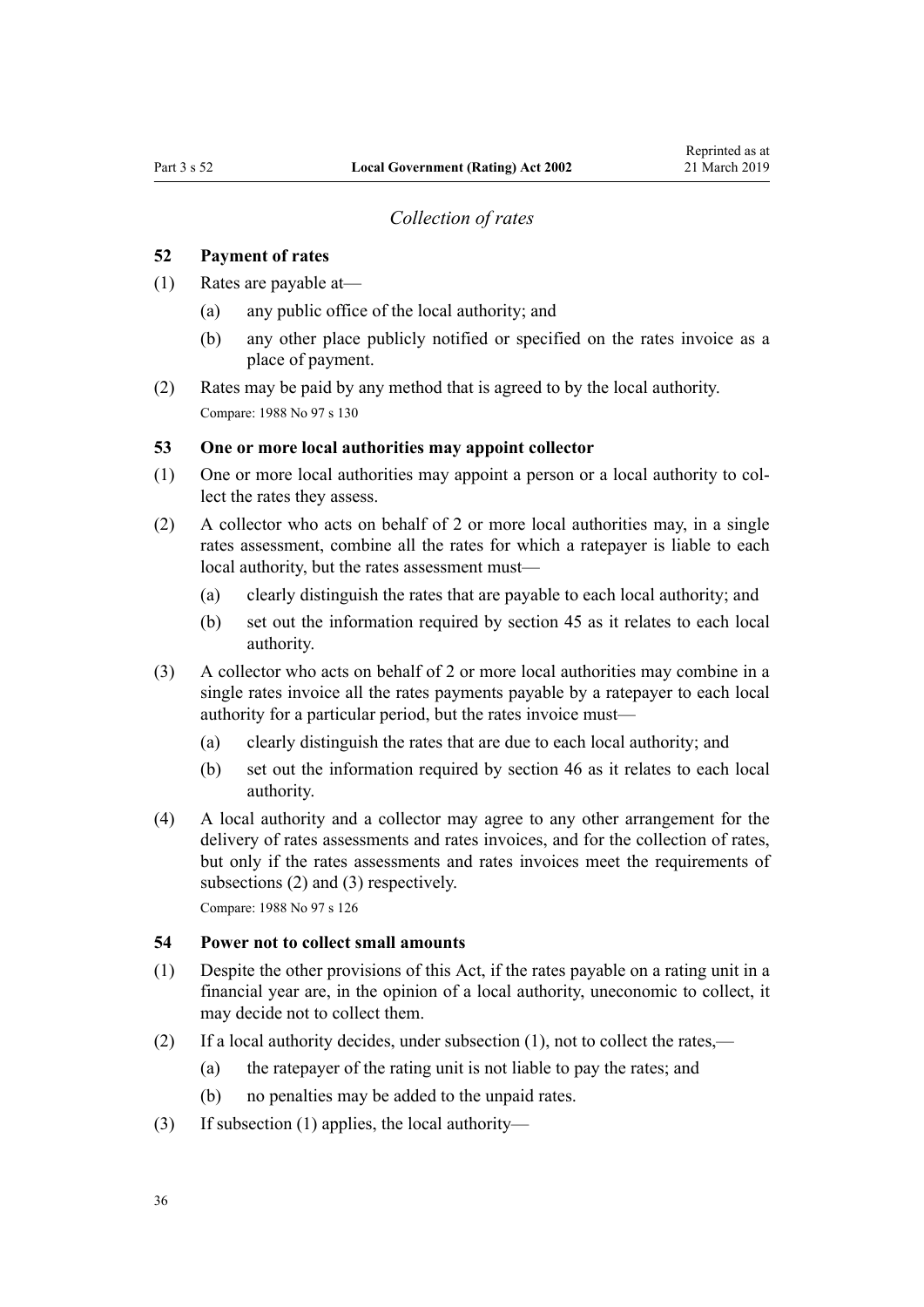- <span id="page-36-0"></span>(a) must notify the ratepayer that the local authority has decided not to collect the rates; and
- (b) may, if a rates assessment for that rating unit has not been delivered,—
	- (i) include the notice under paragraph (a) with the rates assessment; or
	- (ii) omit to deliver the rates assessment.

Compare: 1988 No 97 s 109(2)

*Provision for early payment of rates*

## **55 Policy for early payment of rates in current financial year**

- (1) A local authority may adopt a policy for the payment of some or all rates that are identified in the rates assessment before the due date or dates for those rates in the current financial year.
- (2) A policy adopted under subsection (1)—
	- (a) must be adopted using the special consultative procedure; and
	- (b) may be included in the long-term plan.
- (3) A policy adopted under this section may provide for the local authority to discount the amount of the rates if payment is made by a specified date before the due date or dates.

Compare: 1988 No 97 s 131

Section 55(2)(b): amended, on 27 November 2010, by [section 50](http://legislation.govt.nz/pdflink.aspx?id=DLM2922485) of the Local Government Act 2002 Amendment Act 2010 (2010 No 124).

Section 55(2)(b): amended, on 1 July 2003, by [section 262](http://legislation.govt.nz/pdflink.aspx?id=DLM174088) of the Local Government Act 2002 (2002 No 84).

### **56 Policy for payment of rates for subsequent financial year**

- (1) A local authority may adopt a policy for the payment of rates in anticipation of rates for subsequent financial years.
- (2) A policy of the kind referred to in subsection (1) may provide for either or both of the following circumstances:
	- (a) any sum may be paid in a financial year in anticipation of a liability for general rates in subsequent financial years:
	- (b) any sum may be paid in a financial year in anticipation of a liability for 1 or more targeted rates, or for targeted rates for 1 or more specified activities or groups of activities, in subsequent financial years.
- (3) If rates are paid in accordance with a policy adopted under subsection (1), the local authority must credit the payment in accordance with the policy and the instructions, if any, of the person making the payment.
- (4) Section 55(2) and (3) applies, with the necessary modifications, to a policy adopted under this section.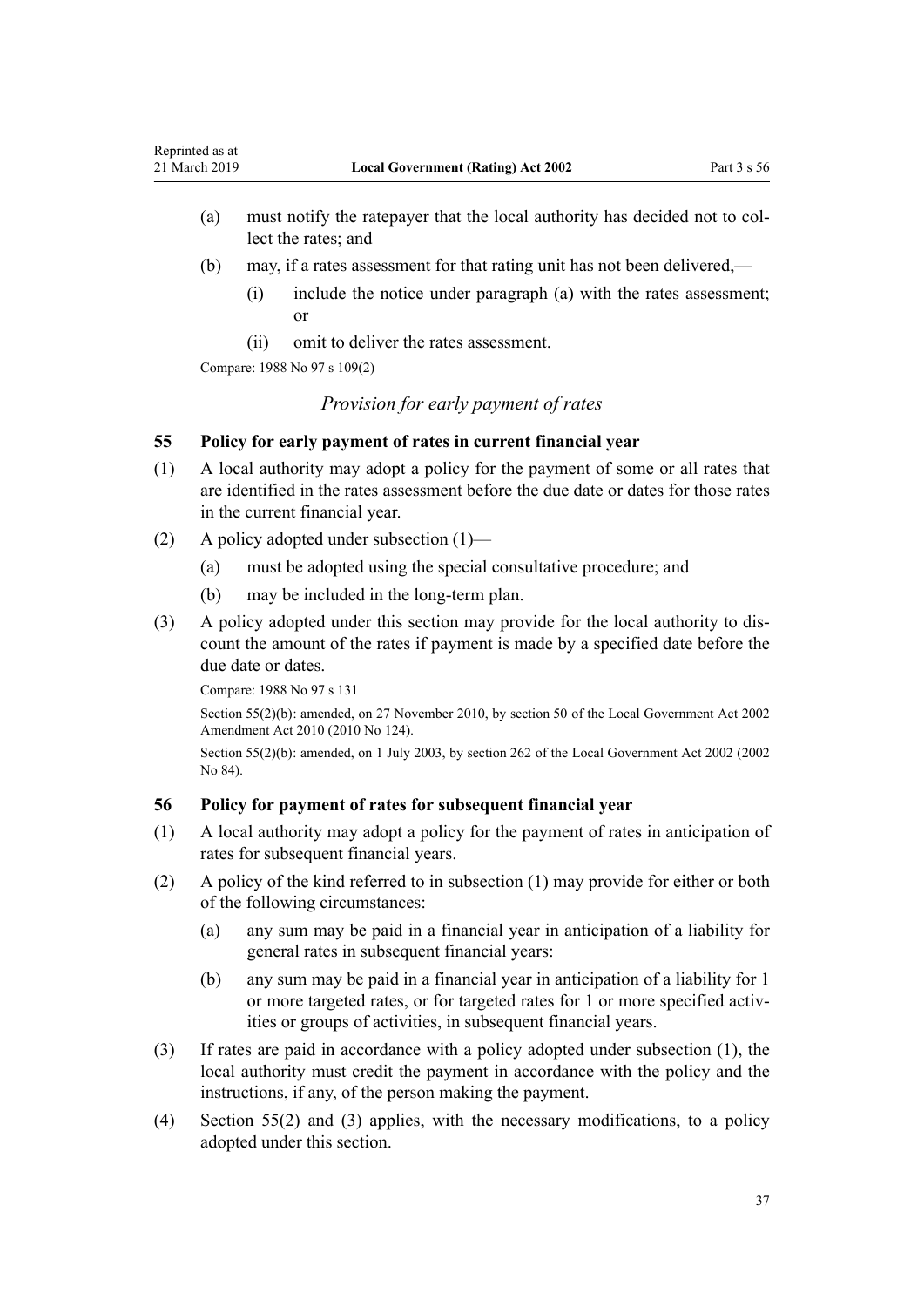<span id="page-37-0"></span>(5) To avoid doubt, payments made under this section must be credited against future rates, whether or not the policy under which the payment was made is still in force when the rates are assessed.

Compare: 1988 No 97 Part 4, s 131

Section 56(2)(b): amended, on 1 July 2003, by [section 262](http://legislation.govt.nz/pdflink.aspx?id=DLM174088) of the Local Government Act 2002 (2002 No 84).

## *Penalties*

### **57 Penalties on unpaid rates**

- (1) A local authority may, by resolution, authorise penalties to be added to rates that are not paid by the due date.
- (2) A resolution made under subsection (1) must—
	- (a) be made not later than the date when the local authority sets the rates for the financial year; and
	- (b) state—
		- (i) how the penalty is calculated; and
		- (ii) the date that the penalty is to be added to the amount of the unpaid rates.
- (3) A penalty must not—
	- (a) exceed 10% of the amount of the unpaid rates on the date when the penalty is added; or
	- (b) be added to rates postponed under [section 87](#page-48-0) until the rates become payable.

Compare: 1988 No 97 s 132(1)–(3)

### **58 Imposition of penalty**

- (1) A local authority may impose the following types of penalty:
	- (a) a penalty on rates assessed in the financial year for which the resolution is made and that are unpaid after the due date for payment (or after a later date if so specified):
	- (b) a further penalty on rates assessed in any financial year and that are unpaid on whichever day is the later of—
		- (i) the first day of the financial year for which the resolution is made; or
		- (ii) 5 working days after the date on which the resolution is made:
	- (c) a further penalty on rates to which a penalty has been added under paragraph (b), if the rates are unpaid 6 months after that penalty was added.
- (2) The amount of unpaid rates to which a penalty may be added includes—
	- (a) a penalty previously added to unpaid rates under this section; or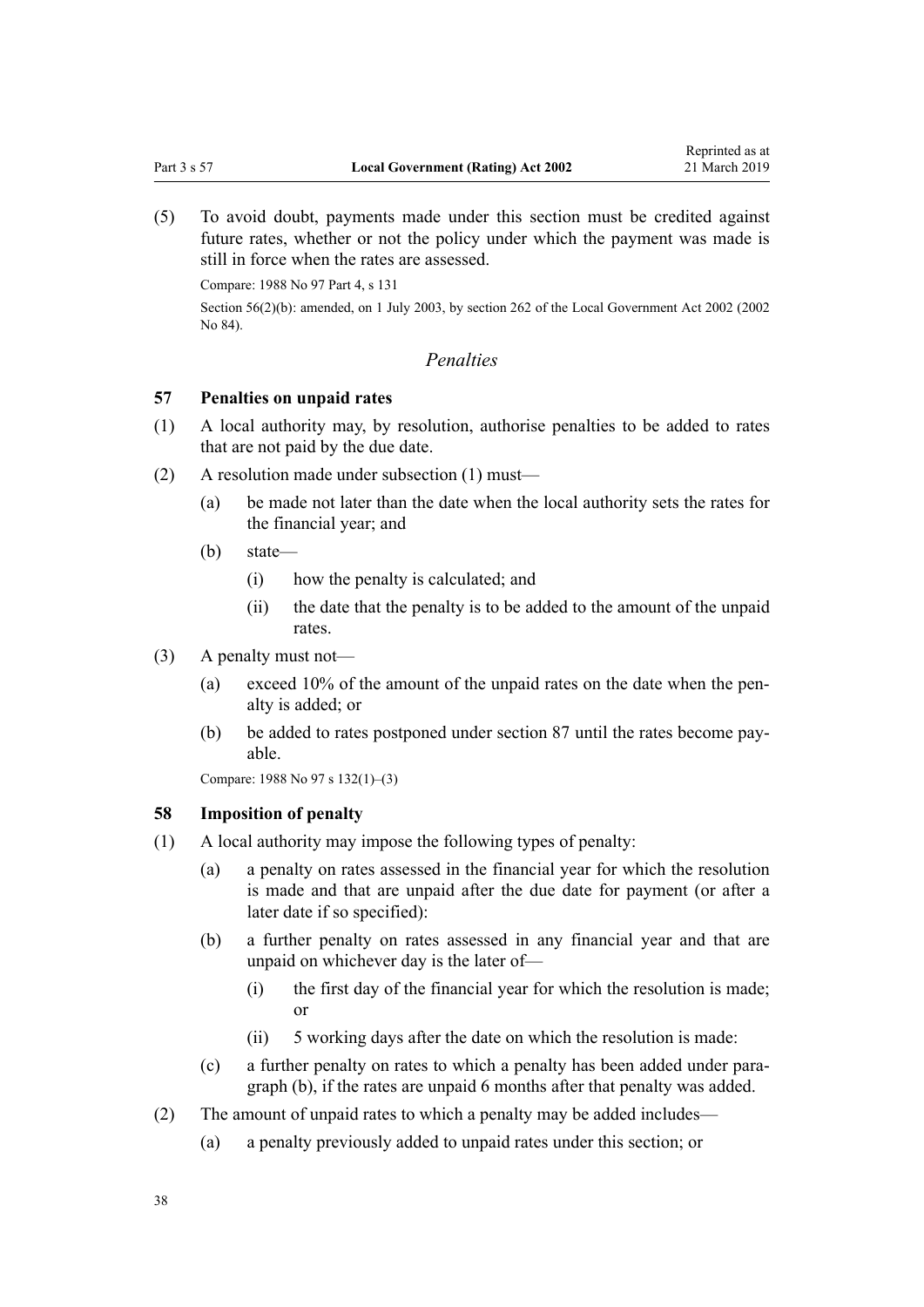- (b) additional charges added to unpaid rates under section 132 of the Rating Powers Act 1988; or
- (c) rates levied under the Rating Powers Act 1988 that remain unpaid.

Compare: 1988 No 97 s 132(4), (5)

### *Recovery of unpaid rates*

### **59 Rates are charge against rating unit**

Rates assessed in respect of a rating unit are a charge against that unit. Compare: 1988 No 97 s 136

### **60 Invalidity of rates not ground for refusal to pay rates**

A person must not refuse to pay rates on the ground that the rates are invalid unless the person brings proceedings in the High Court to challenge the validity of the rates on the ground that the local authority is not empowered to set or assess the rates on the particular rating unit.

Compare: 1988 No 97 s 138

*Recovery from persons other than owner*

### **61 Default by person other than owner**

- (1) If a ratepayer other than the owner, as described in [section 11\(2\)](#page-13-0), defaults in paying the rates on the rating unit, the local authority may recover the rates from the owner of the rating unit.
- (2) An owner who pays the unpaid rates under subsection (1) may—
	- (a) recover that amount from the ratepayer as a debt; or

(b) retain that amount from any money that the owner owes to the ratepayer. Compare: 1988 No 97 s 143(3)

### **62 Recovery of rates if owner in default**

- (1) If an owner defaults in paying the rates, the local authority may—
	- (a) notify persons with an interest in the rating unit for which the rates are payable (including an interest as first mortgagee) of—
		- (i) the fact of the default; and
		- (ii) the provisions of this section; and
	- (b) accept payment of the rates from the persons referred to in paragraph (a); or
	- (c) recover, as a debt from the first mortgagee of a rating unit, the rates payable in respect of the rating unit that remain unpaid on a date that is—
		- (i) not less than 3 months after notice has been given to that person under paragraph (a); and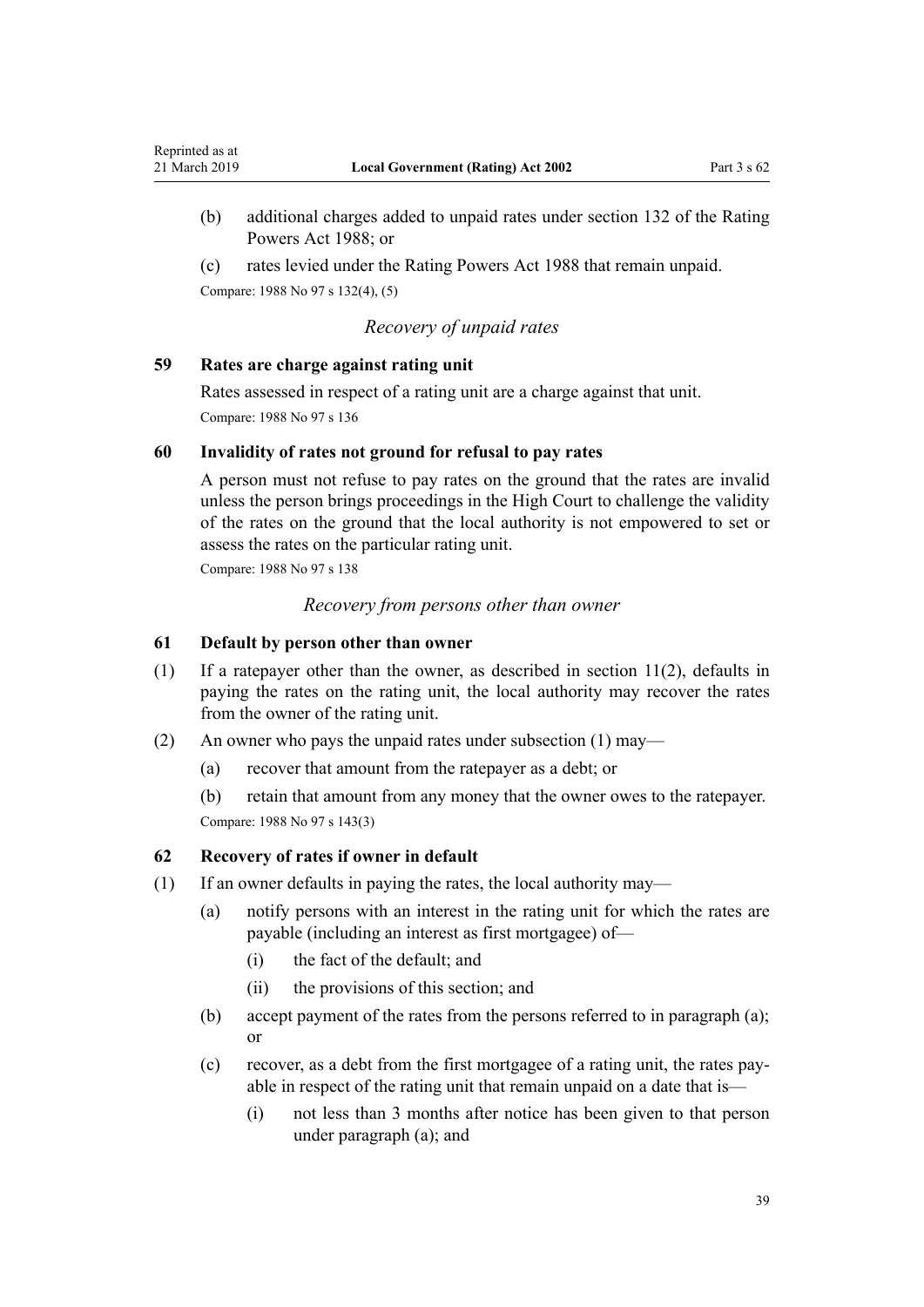- (ii) not earlier than 1 November in the financial year following the year in which the rates were first assessed.
- <span id="page-39-0"></span>(2) A person (other than a mortgagee) who pays the unpaid rates under subsection  $(1)$  may—
	- (a) recover that amount from the owner as a debt; or
	- (b) retain that amount from any money that that person pays to the owner in respect of a debt other than that relating to unpaid rates.
- (3) If a mortgagee pays the unpaid rates under subsection (1), the amount paid must be treated as part of the money secured by the mortgage until it is repaid to the mortgagee, and the provisions of the mortgage apply to that amount.
- (4) This section does not affect any agreement between persons about their liability as between themselves to pay the rates for a rating unit.

Compare: 1988 No 97 s 139(1), (3), (4), (6)

### *Legal proceedings to recover rates*

### **63 Legal proceedings to recover rates**

- (1) A local authority may commence proceedings in a court of competent jurisdiction to recover as a debt rates unpaid for 4 months after the due date for payment.
- (2) In any proceedings under subsection (1), the local authority may recover any other unpaid rates in respect of the same rating unit if the rates became due not earlier than 1 month before the proceedings were commenced.
- (3) A court constituted under the [District Court Act 2016](http://legislation.govt.nz/pdflink.aspx?id=DLM6942200) has jurisdiction to hear and determine proceedings under this Act for the recovery of rates, whatever the amount of the debt involved.

Compare: 1988 No 97 ss 137, 143(3) Section 63(3): amended, on 1 March 2017, by [section 261](http://legislation.govt.nz/pdflink.aspx?id=DLM6942680) of the District Court Act 2016 (2016 No 49).

# **64 Service of summons**

- (1) If a ratepayer who is liable for unpaid rates is absent from New Zealand, but has an agent or attorney in New Zealand, it is sufficient to serve a summons on his or her agent or attorney.
- (2) A summons may be served by public notice if the ratepayer liable for the rates—
	- (a) is unknown or absent from New Zealand or cannot be found after due inquiry; and
	- (b) has no known agent or attorney in New Zealand.
- (3) A court of competent jurisdiction may give judgment against the ratepayer—
	- (a) by name; or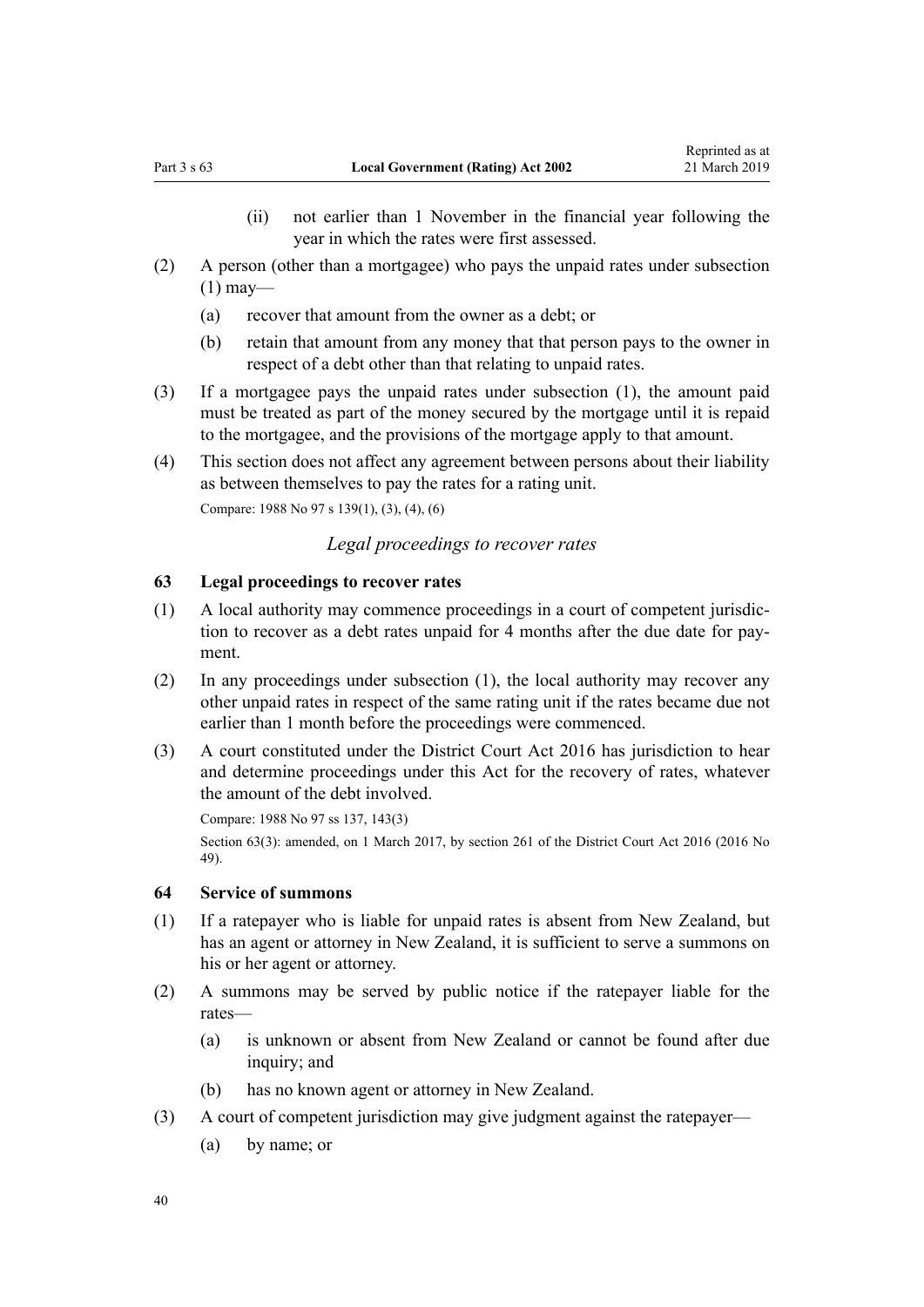- (b) under the designation of "the ratepayer of the land".
- (4) Subsection (3)(b) does not apply unless the court is satisfied that—
	- (a) the ratepayer is unknown, absent, or cannot be found after due inquiry; and
	- (b) the summons has been served by public notice under subsection (2).
- (5) The cost of publicly notifying the summons may be added to the unpaid rates. Compare: 1988 No 97 ss 140, 141

### **65 Limitation of time for recovery of rates**

<span id="page-40-0"></span>Reprinted as at

- (1) An action to recover unpaid rates must not be commenced in a court of competent jurisdiction later than 6 years after—
	- (a) the date on which the rates became due if the local authority required the rates to be paid in 1 payment in a financial year; or
	- (b) the date on which the last payment became due if the local authority required the rates to be paid in a number of payments in a financial year.
- (2) If the local authority postpones the requirement to pay rates in whole or in part and the postponed rates are not subsequently written off, an action to recover unpaid postponed rates must not be commenced in a court of competent jurisdiction later than 6 years after the date or event to which the rates were postponed.
- (3) This section applies to rates set and assessed under this Act or made and levied under the Rating Powers Act 1988.

Compare: 1988 No 97 s 142

### **66 Registration of charging order for judgment for rates**

- (1) Despite [rule 17.52](http://legislation.govt.nz/pdflink.aspx?id=DLM6952324) of the High Court Rules 2016, a charging order issued under [rule 17.41](http://legislation.govt.nz/pdflink.aspx?id=DLM6952312) or [17.42](http://legislation.govt.nz/pdflink.aspx?id=DLM6952313) for a judgment of rates, and registered against a rating unit under [rule 17.48,](http://legislation.govt.nz/pdflink.aspx?id=DLM6952320) continues in force until a memorandum of satisfaction is registered under [rule 17.51](http://legislation.govt.nz/pdflink.aspx?id=DLM6952323).
- (2) The [Limitation Act 2010](http://legislation.govt.nz/pdflink.aspx?id=DLM2033100) applies to subsection (1).
- (3) If a charging order for a judgment for rates is registered against a rating unit, the ratepayer must not register a dealing against the unit without the consent of the local authority.
- (4) This section applies to a charging order made under this Act or under the Rating Powers Act 1988.
- (5) This section and [sections 67 to 83](#page-41-0) do not apply to Māori freehold land or to the rates payable in respect of Māori freehold land.

Compare: 1988 No 97 s 143(1), (2)

Section 66(1): replaced, on 18 October 2016, by [section 183\(c\)](http://legislation.govt.nz/pdflink.aspx?id=DLM5759564) of the Senior Courts Act 2016 (2016) No 48).

Section 66(2): amended, on 1 January 2011, by [section 58](http://legislation.govt.nz/pdflink.aspx?id=DLM2033287) of the Limitation Act 2010 (2010 No 110).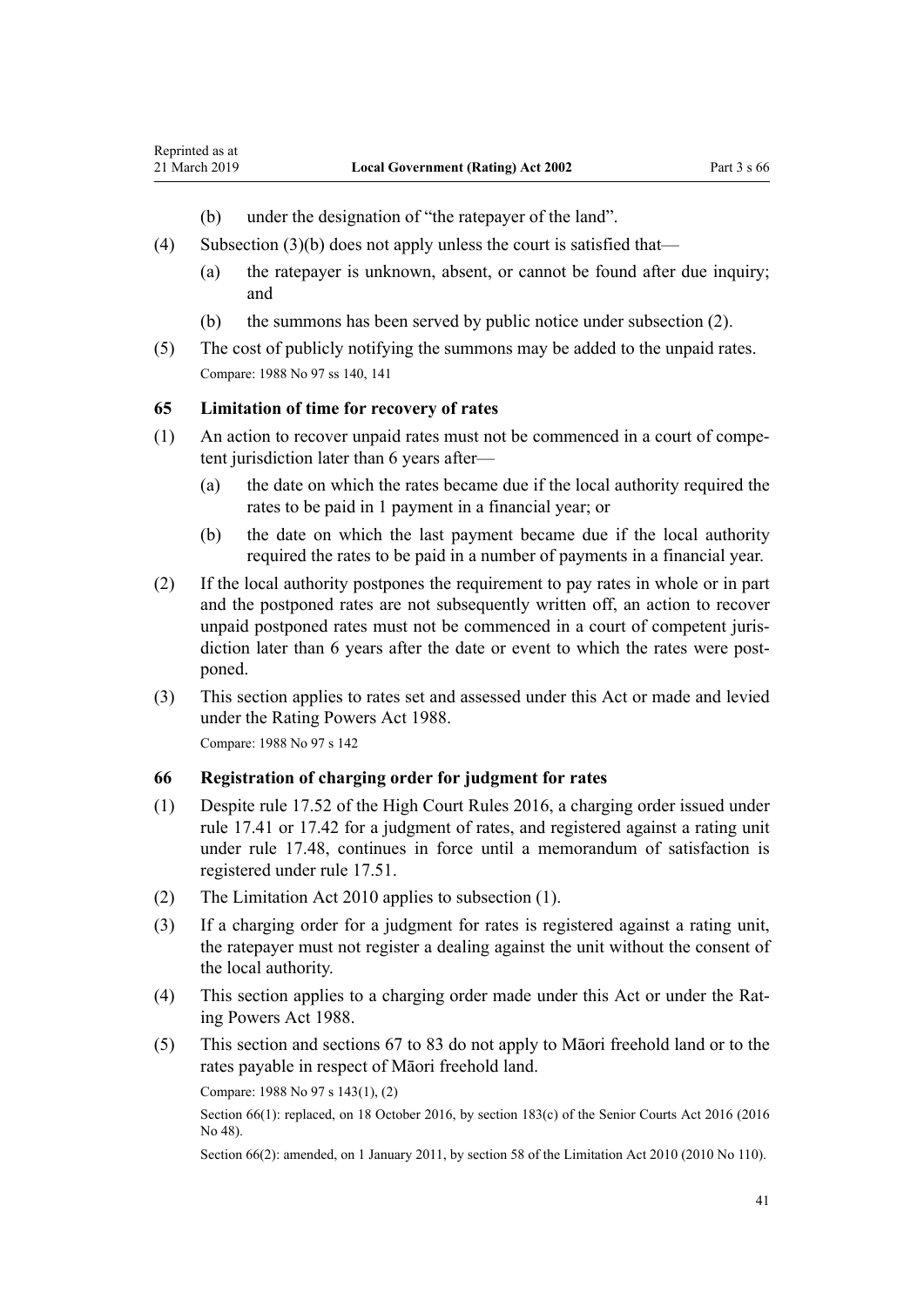### *Rating sales and leases*

#### <span id="page-41-0"></span>**67 Enforcement of judgment**

- (1) If payment is not made to satisfy a judgment for rates (including any costs, interest, and disbursements) within 3 months after the date of the judgment, the local authority may apply, in accordance with subsection (2), to the Registrar of the High Court to have the judgment enforced by sale or lease of the rating unit.
- (2) The local authority must forward to the Registrar—
	- (a) a certificate, signed and dated by the chief executive officer of the local authority, stating—
		- (i) the date of the judgment:
		- (ii) the amount of the judgment given against the ratepayer or other person:
		- (iii) the name of the ratepayer or other person:
		- (iv) the address of the rating unit that is subject to the judgment and its legal description and location; and
	- (b) the fee as fixed by regulations made under [section 156](http://legislation.govt.nz/pdflink.aspx?id=DLM5759513) of the Senior Courts Act 2016.
- (3) Subsection (1) does not apply to land that is subject to enactments that prohibit the alienation or transfer of that land.
- (4) However, despite those enactments, the local authority may—
	- (a) offer that land, or part of it, for lease under this section on terms that produce a yearly rent equivalent to the amount of rates payable on the whole of the land, together with 5% added for the recovery of expenses; or
	- (b) if the ratepayer has an estate or interest in other land that is not subject to an enactment of the kind referred to in subsection (3), register a charging order on, and transfer the power to sell, that other land, or part of it, to produce the amount required to recover the unpaid rates, together with 5% added for the recovery of expenses.
- (5) Despite any other enactment, in the case of land that requires the consent of a Minister of the Crown before it may be leased, consent is not required for a lease under this section.

Compare: 1988 No 97 s 144(1)

Section 67(2)(a): amended, on 7 July 2004, by [section 6](http://legislation.govt.nz/pdflink.aspx?id=DLM304040) of the Local Government (Rating) Amendment Act 2004 (2004 No 66).

Section 67(2)(b): amended, on 1 March 2017, by [section 183\(b\)](http://legislation.govt.nz/pdflink.aspx?id=DLM5759564) of the Senior Courts Act 2016 (2016) No 48).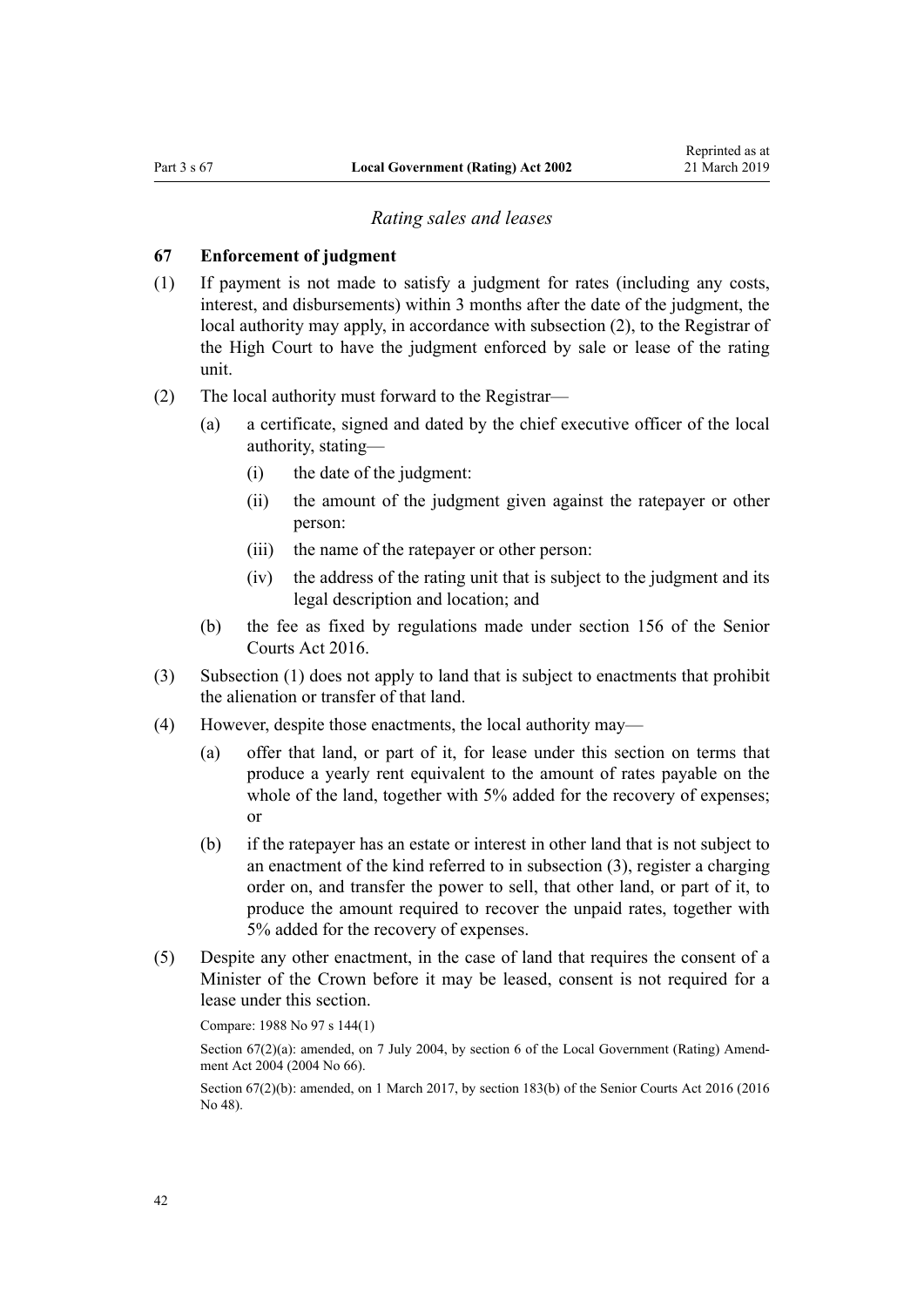<span id="page-42-0"></span>Reprinted as at

### **68 Rating sale or lease**

- (1) As soon as possible after receiving the certificate and fee required under [sec](#page-41-0)[tion 67](#page-41-0), the Registrar must give notice of the matters prescribed by subsection (2) to all persons whom the Registrar believes have an interest in the rating unit.
- (2) The notice required under subsection (1) must state that the rating unit—
	- (a) is subject to a judgment for unpaid rates; and
	- (b) will be sold or leased unless, within 6 months after the date of the notice, payments are made to the High Court of—
		- (i) the amount of the judgment and costs; and
		- (ii) interest fixed by the local authority on the amount of the judgment and costs; and
		- (iii) all rates due on the unit up to the date of payment; and
		- (iv) the Registrar's charges.

Compare: 1988 No 97 s 144(2)

### **69 Service of notice**

The notice required under section 68 must be served in one of the following ways:

- (a) by personal service:
- (b) by being left at, or posted to, the usual address of the person receiving the notice:
- (c) if the person receiving the notice is absent from New Zealand, but has an agent or attorney in New Zealand, by being served on the agent or attorney:
- (d) if the usual address of the person receiving the notice is unknown, by being publicly notified.

Compare: 1988 No 97 s 144(3)

# **70 Rating unit may be sold or leased**

- (1) If all the amounts set out in section 68(2)(b) have not been paid within 6 months after the date of the notice that is required under section 68(1), the Registrar of the High Court may, in accordance with [sections 71 to 74](#page-43-0), sell or lease the rating unit.
- (2) The Registrar may charge a fee for the sale or lease of the rating unit that is fixed by regulations made under [section 156](http://legislation.govt.nz/pdflink.aspx?id=DLM5759513) of the Senior Courts Act 2016.
- (3) The Registrar may charge the fee, and require the fee to be paid, before the work required of the Registrar in effecting the sale or lease is begun.

Compare: 1988 No 97 s 144(4)–(6)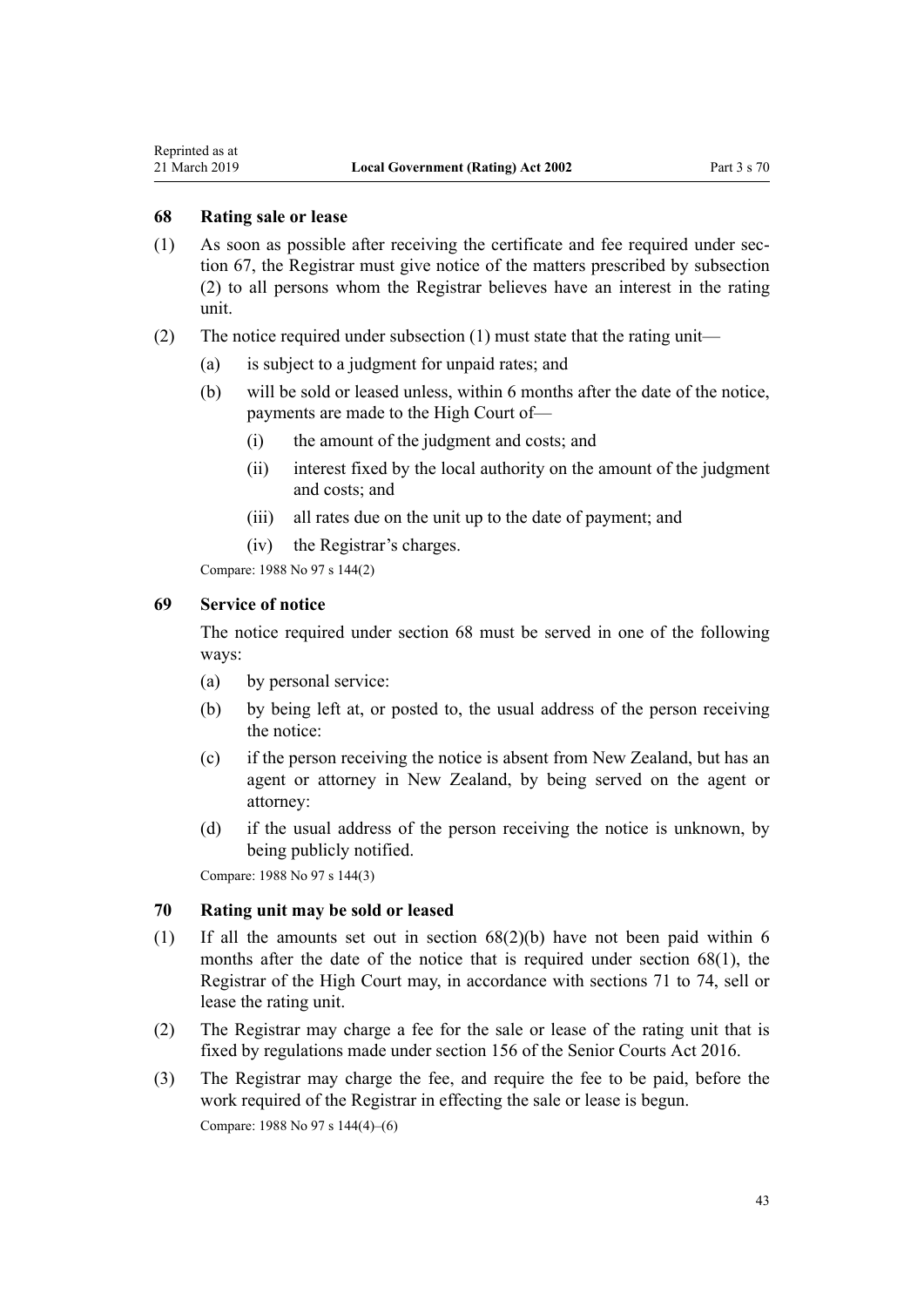<span id="page-43-0"></span>Section 70(2): amended, on 1 March 2017, by [section 183\(b\)](http://legislation.govt.nz/pdflink.aspx?id=DLM5759564) of the Senior Courts Act 2016 (2016) No 48).

Section 70(3): inserted, on 1 March 2017, by [section 4](http://legislation.govt.nz/pdflink.aspx?id=DLM6944182) of the Local Government (Rating) Amendment Act 2016 (2016 No 65).

#### **71 How rating sale or lease must be conducted**

- (1) A sale or lease to which [section 70\(1\)](#page-42-0) applies must be by public auction or public tender.
- (2) Without limiting the powers of the Registrar, the Registrar may—
	- (a) place a reserve on the rating unit; or
	- (b) refuse any tender; or
	- (c) bid for and buy the unit at the auction; or
	- (d) put the unit up for sale or lease as often as may be required until it is sold or leased.
- (3) The purchaser or the lessee of the rating unit is the highest bidder at the auction or the highest tenderer, as the case may be, if—
	- (a) the bid equals or exceeds the amount required to pay the unpaid rates and the costs incurred; and
	- (b) the highest bidder or tenderer has complied with all conditions precedent (if any) that are set by the Registrar.
- (4) Subsection (3) is subject to any rights reserved by the Registrar under subsection (2).

Compare: 1988 No 97 s 146(1)(a), (c)

### **72 Further powers and duties of Registrar**

- (1) Despite section 71, if the Registrar has placed a reserve on the rating unit and the unit is not sold or leased by public auction or public tender, the Registrar may, with the consent of the local authority, sell or lease the unit by private treaty for any consideration that the Registrar thinks reasonable.
- (2) The Registrar must fix the term of a lease under this section, the total term of which (including any renewals) must not exceed 14 years.
- (3) The Registrar may include covenants and conditions that he or she considers are fair and equitable.

Compare: 1988 No 97 s 146(1)(a), (d), (e)

### **73 Execution of documents for rating sale or lease**

- (1) In the case of a sale made under section 71 or section 72, when the purchase price has been fully paid, the Registrar must—
	- (a) execute, under the seal of the High Court, a memorandum of transfer on behalf of the ratepayer whose interest has been sold; and
	- (b) note on the transfer that the rating unit has been sold under this Act.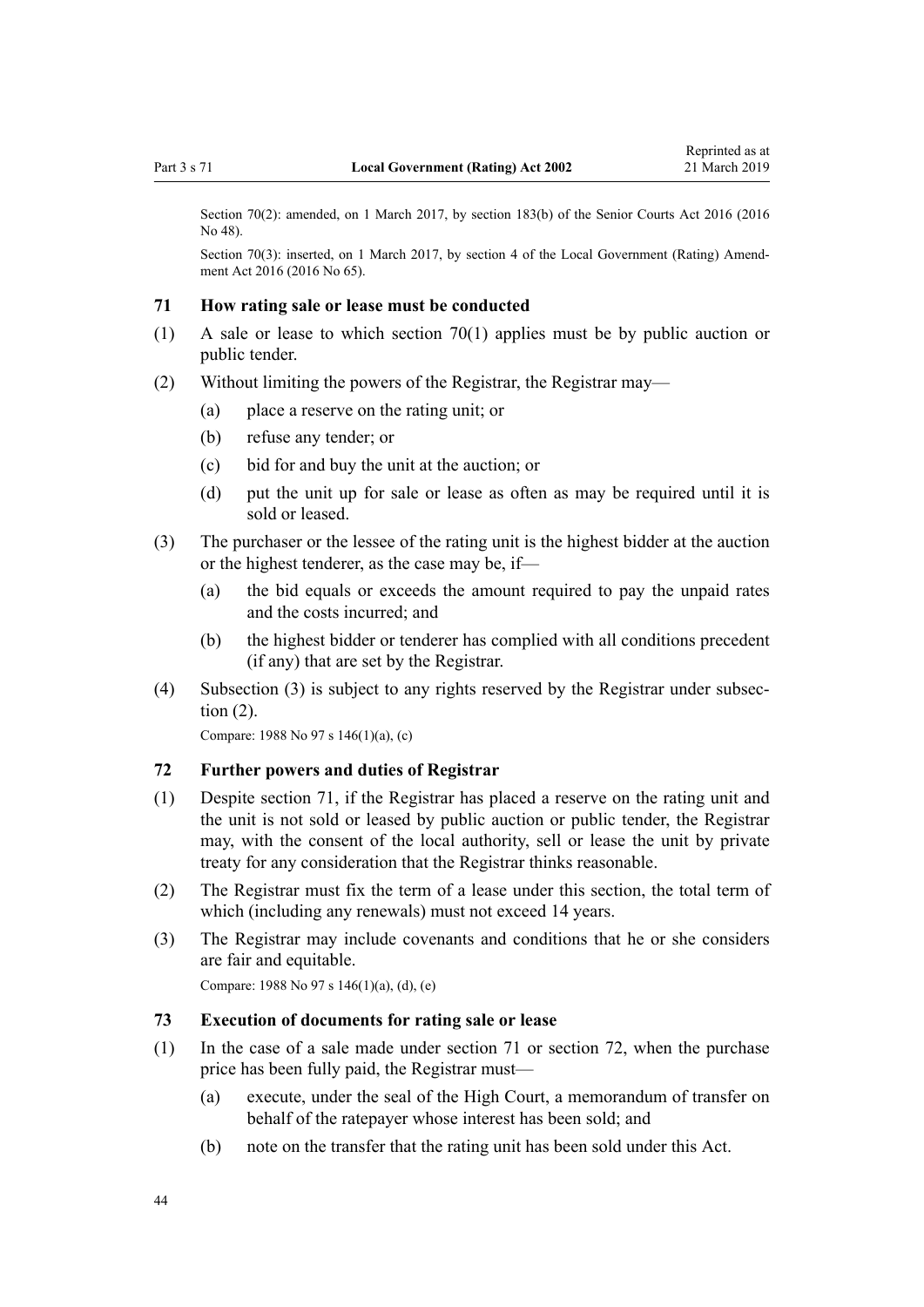- <span id="page-44-0"></span>(2) In the case of a lease made under [section 71](#page-43-0) or [section 72,](#page-43-0) when the preconditions to the execution of the lease have been complied with, the Registrar must—
	- (a) execute the lease, under the seal of the High Court, on behalf of the ratepayer whose interest has been leased; and
	- (b) note on the lease that the rating unit has been leased under this Act.
- (3) When the transfer or lease has been executed, the purchaser or lessee, as the case may be, is entitled to obtain possession of the rating unit purchased or leased.

Compare: 1988 No 97 s 146(1)(g), (h)

### **74 Presumption of valid rating sale or lease**

- (1) A rating sale or lease made under this Act is valid for all purposes, even if there has been an irregularity in the conduct of the sale or lease.
- (2) No purchaser or lessee is obliged to inquire whether the sale or lease was properly conducted.

Compare: 1988 No 97 s 146(1)(i)

### **75 Application of proceeds of rating sale or lease**

The proceeds of a sale or lease under [section 71](#page-43-0) or [section 72](#page-43-0) must be applied in the following order:

- (a) the Registrar's fee (unless the fee has already been paid):
- (b) the judgment, and any interest, costs, and disbursements:
- (c) any other unsatisfied judgment for rates for the same rating unit, with any interest, costs, and disbursements:
- (d) any other rates due at the date of the sale or lease of the same rating unit, whether or not those rates are still recoverable under [section 65](#page-40-0) (including, in the case of a lease, the rates (if any) that are or become due on the unit from the person on whose behalf the unit was leased while the Registrar received rents from it):
- (e) any encumbrance on the rating unit:
- (f) any other unsatisfied judgment for rates on other rating units in the district (if the person against whom the judgment is entered is the ratepayer of other rating units), with any interest, costs, and disbursements:
- (g) any other rates due at the date of the sale or lease for other rating units owned by that person, whether or not the other rates are outside the period of limitation specified in [section 65.](#page-40-0)

Compare: 1988 No 97 s 145(a)–(g)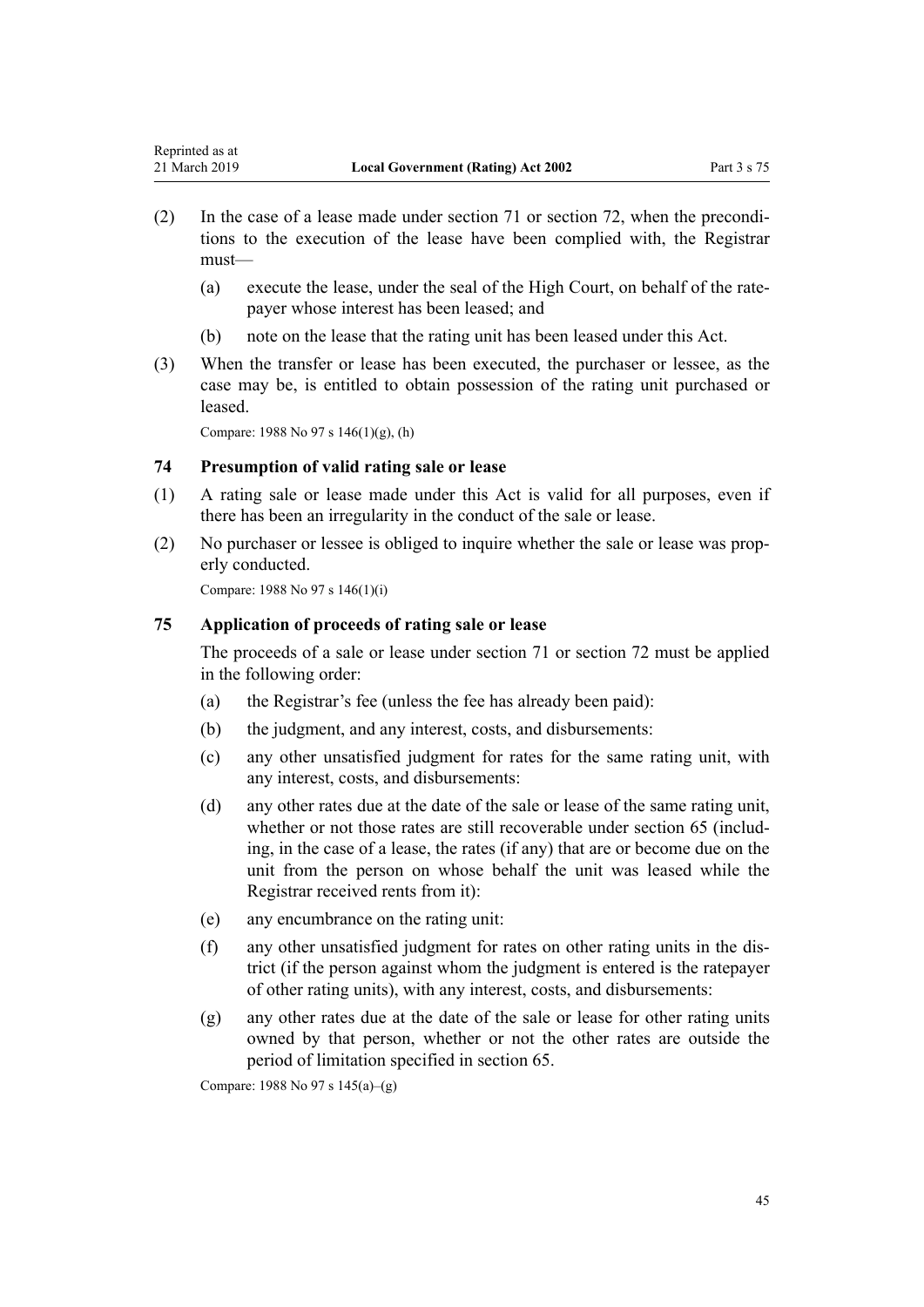<span id="page-45-0"></span>Section 75(a): amended, on 1 March 2017, by [section 5](http://legislation.govt.nz/pdflink.aspx?id=DLM6944183) of the Local Government (Rating) Amendment Act 2016 (2016 No 65).

Section 75(d): amended, on 7 July 2004, by [section 7\(1\)](http://legislation.govt.nz/pdflink.aspx?id=DLM304041) of the Local Government (Rating) Amendment Act 2004 (2004 No 66).

Section 75(g): amended, on 7 July 2004, by [section 7\(2\)](http://legislation.govt.nz/pdflink.aspx?id=DLM304041) of the Local Government (Rating) Amendment Act 2004 (2004 No 66).

#### **76 Application of balance of proceeds**

- (1) After the proceeds of a rating sale have been applied under [section 75](#page-44-0), the Registrar must pay the balance (if any) to Public Trust.
- (2) Public Trust, on the order of the High Court (which may be made by motion in Chambers), must pay the balance to those persons who are entitled to it, together with interest.
- (3) After the proceeds of a lease have been applied under [section 75](#page-44-0), the Registrar must, if there is a person in New Zealand entitled to receive the rent,—
	- (a) notify that person that he or she is entitled to collect and receive the rent; and
	- (b) notify the lessee to that effect; and
	- (c) cease collecting the rent.

Compare: 1988 No 97 ss 145, 146(1)(f)

# *Abandoned land*

### **77 Sale or lease of abandoned land**

- (1) In this section and [sections 78 to 81](#page-46-0), **abandoned land** means a rating unit for which the rates have not been paid to the local authority for 3 years or more, and the ratepayer for that land—
	- (a) is unknown; or
	- (b) cannot be found after due inquiry and has no known agent in New Zealand; or
	- (c) is deceased and has no personal representative; or
	- (d) has given notice to the local authority that he or she intends to abandon or has abandoned the land.
- (2) A local authority may, at any time, give public notice in the locality of the land that the local authority intends—
	- (a) to have the land declared abandoned 1 month after the date of the notice; and
	- (b) to sell or lease the land.
- (3) One month after the date of the public notice, the local authority may apply to the District Court nearest to where the land is situated for an order that—
	- (a) declares the land to be abandoned; and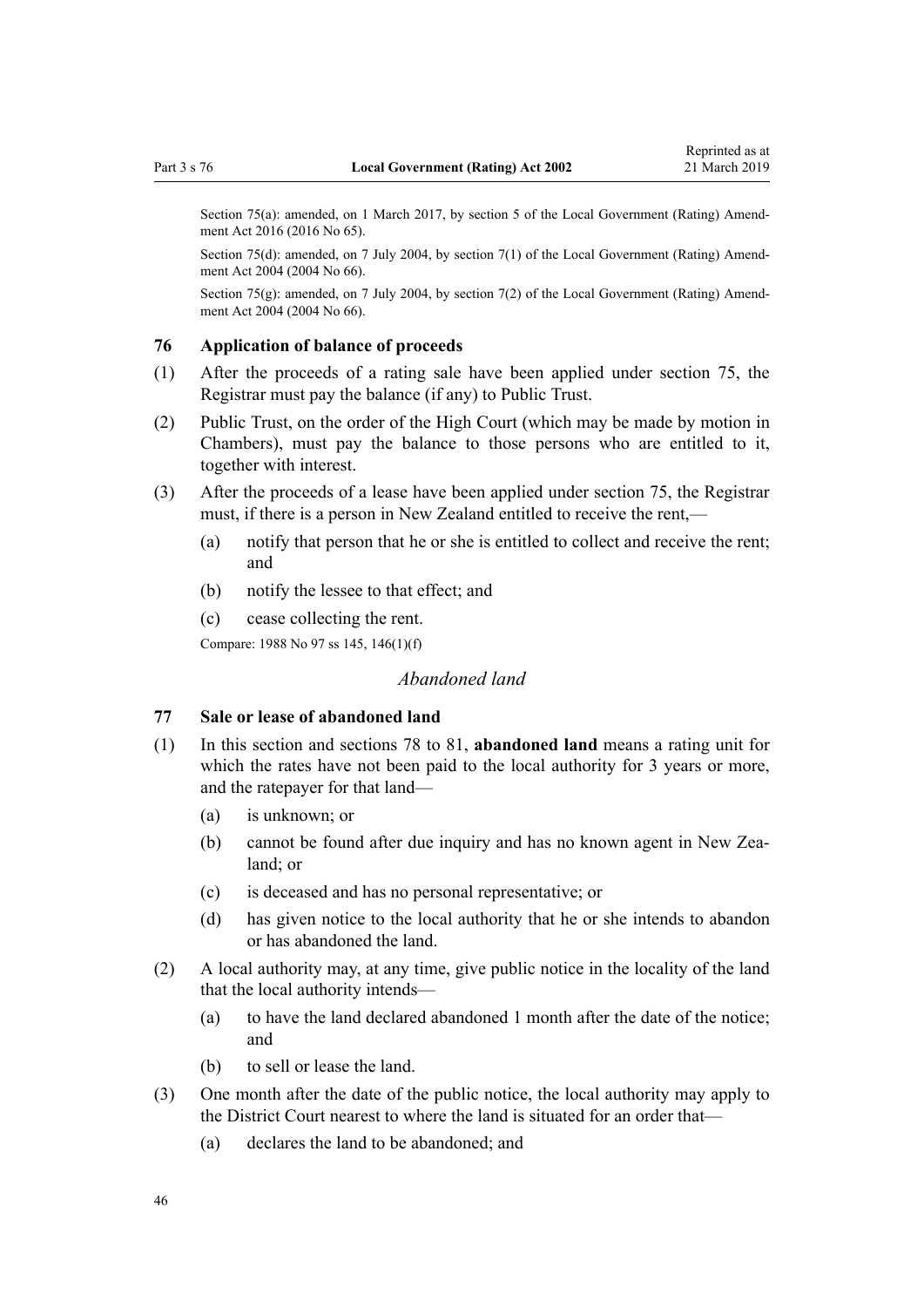- (b) authorises the local authority to sell or lease the land.
- (4) The District Court may direct the local authority to give notice of the application to any persons, as it thinks fit, in addition to the rules for service under the District Court Rules.
- (5) The local authority may, in its discretion, proceed under [section 67](#page-41-0) to sell or lease abandoned land if the requirements of that section are met.
- (6) For the purposes of this section, **due inquiry** includes, but is not limited to, inquiry of any public agency that holds land records. Compare: 1988 No 97 s 147(1)–(4), (12)

### **78 Court may order sale or lease of abandoned land**

If the District Court is satisfied that [section 77](#page-45-0) has been complied with, it may make an order to—

- (a) declare the land to be abandoned; and
- (b) authorise the local authority to sell or lease the land under sections 79 to 83, subject to any advertising requirements that the court thinks appropriate.

Compare: 1988 No 97 s 147(5)

<span id="page-46-0"></span>Reprinted as at

### **79 Conduct of sale or lease of abandoned land**

- (1) A sale or lease of abandoned land must be by public auction or public tender.
- (2) A sale or lease is subject to any terms or conditions that the local authority thinks appropriate, but it must place a reserve on the land.
- (3) Without limiting the powers of the local authority, the local authority may—
	- (a) refuse any tender; or
	- (b) put the abandoned land up for sale or lease as often as may be required until it is sold or leased.
- (4) If the abandoned land is not sold or leased at public auction or by public tender, the local authority may sell or lease the land by private treaty for any consideration that is not less than the reserve.
- (5) The local authority may bid for the abandoned land at any public auction of it and may buy the land, but the local authority must not bid less than the reserve price.

Compare: 1988 No 97 s 147(6)

### **80 Execution of documents for abandoned land**

- (1) In the case of a sale under section 79, when the purchase price has been fully paid, the local authority must—
	- (a) execute, under seal, a memorandum of transfer on behalf of the ratepayer whose interest has been sold; and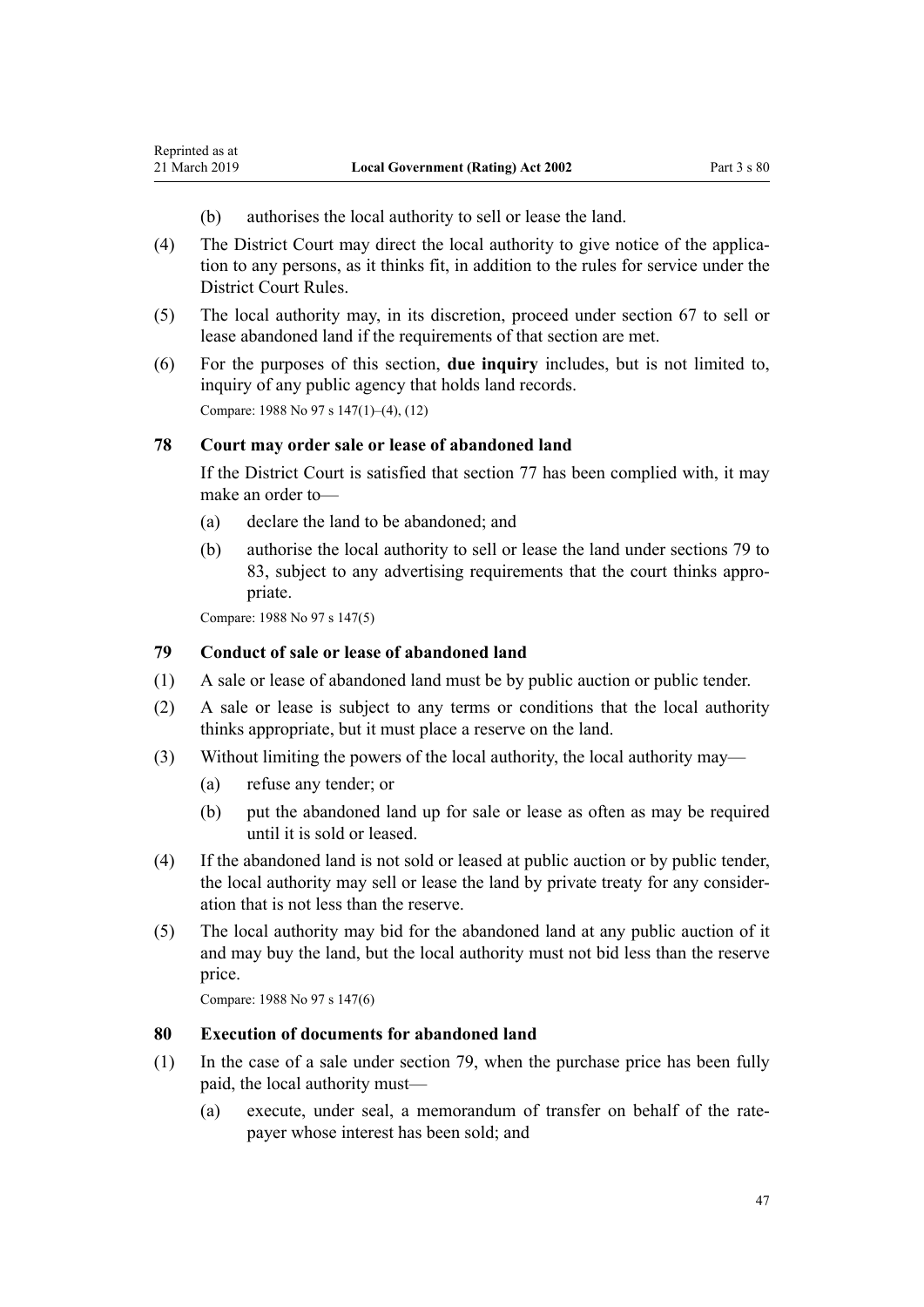- (b) note on the transfer that the land has been sold under this Act.
- (2) In the case of a lease under [section 79](#page-46-0), when the preconditions to the execution of the lease have been complied with, the local authority must—
	- (a) execute, under seal, the lease on behalf of the ratepayer whose interest has been leased; and
	- (b) note on the lease that the land has been leased under this Act.
- (3) If the local authority purchases the abandoned land, the Registrar of the District Court must—
	- (a) execute, under the seal of the District Court, a memorandum of transfer on behalf of the ratepayer whose interest has been sold; and
	- (b) note on the transfer that the land has been sold under this Act.
- (4) When the transfer or lease has been executed, the purchaser or lessee, as the case may be, is entitled to obtain possession, from any other person, of the abandoned land purchased or leased.

Compare: 1988 No 97 s 147(7), (8), (9)

### **81 Presumption that sale or lease valid**

- (1) A sale or lease of abandoned land made under this Act is valid for all purposes, even if there has been an irregularity in the conduct of the sale or lease.
- (2) No purchaser or lessee is obliged to inquire whether the sale or purchase was properly conducted.

Compare: 1988 No 97 s 147(7)

## **82 Application of proceeds of sale or lease**

- (1) [Sections 75](#page-44-0) and [76](#page-45-0) apply, with the necessary modifications, to the application of the proceeds of every sale or lease of abandoned land under [section 79](#page-46-0).
- (2) For the purposes of this section, **expenses** includes all expenses incurred by the local authority in connection with the sale or lease.
- (3) If the proceeds of a sale or lease of abandoned land under [section 79](#page-46-0) are not sufficient to meet the rates, interest, costs, and expenses, the local authority may write off the deficiency.

Compare: 1988 No 97 s 147(11), (12)

## **83 Registration of instruments**

An instrument executed under [section 73](#page-43-0) or [80](#page-46-0) may be registered under the [Land Transfer Act 2017.](http://legislation.govt.nz/pdflink.aspx?id=DLM6731002)

Section 83: replaced, on 12 November 2018, by [section 250](http://legislation.govt.nz/pdflink.aspx?id=DLM6731493) of the Land Transfer Act 2017 (2017 No 30).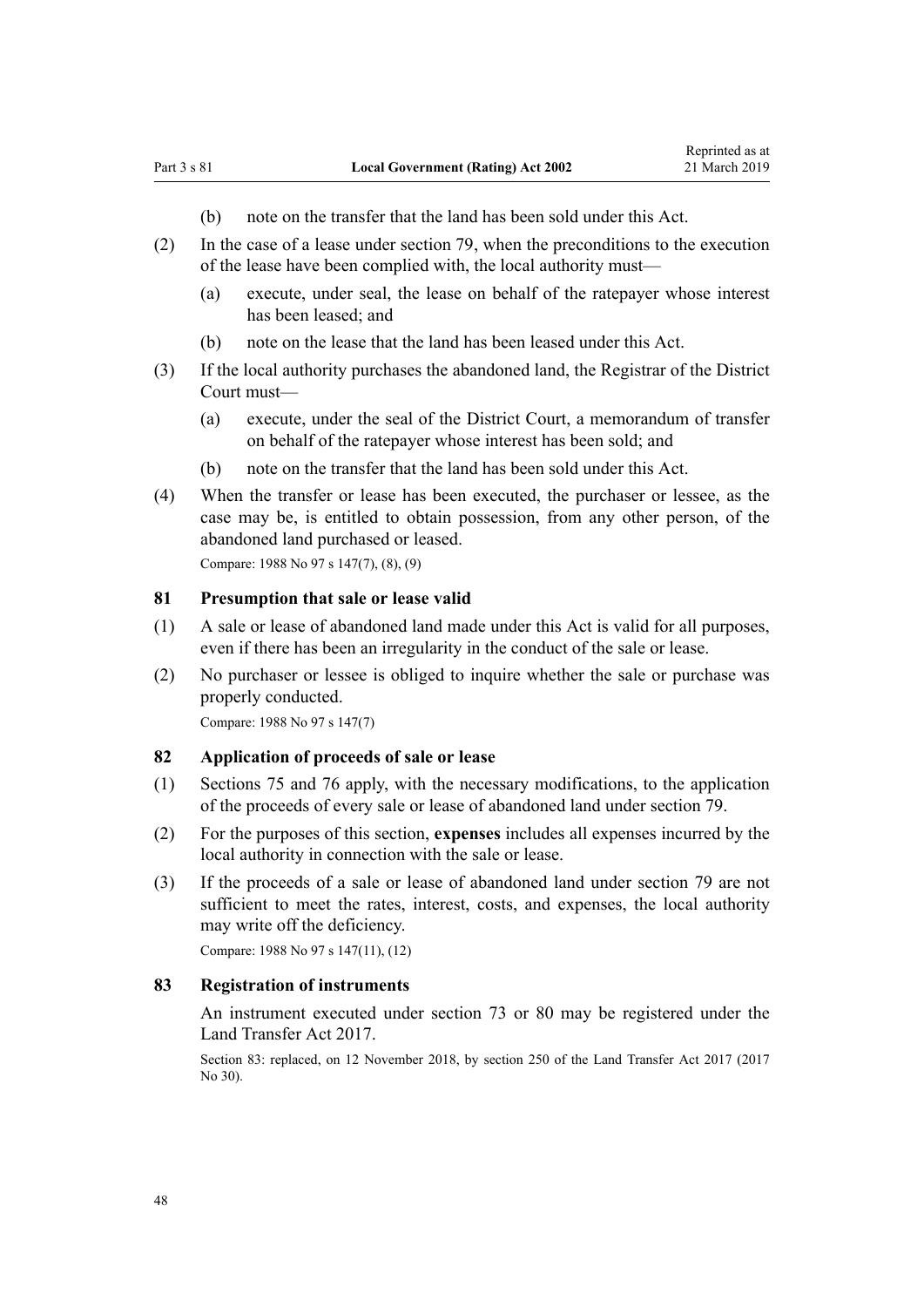# *Crown land*

### <span id="page-48-0"></span>**84 Crown land held on lease or licence**

- (1) This section applies to a lessee or licensee described in [section 11\(2\).](#page-13-0)
- (2) The interest of a lessee or licensee in Crown land held under the [Land Act](http://legislation.govt.nz/pdflink.aspx?id=DLM250585) [1948](http://legislation.govt.nz/pdflink.aspx?id=DLM250585) may be sold for the non-payment of rates, but only in accordance with [section 111](http://legislation.govt.nz/pdflink.aspx?id=DLM252193) of the Land Act 1948.

Compare: 1988 No 97 s 150

# Subpart 2—Remission and postponement

### *Remission of rates*

### **85 Remission of rates**

- (1) A local authority may remit all or part of the rates on a rating unit (including penalties for unpaid rates) if—
	- (a) the local authority has adopted a rates remission policy under [section](http://legislation.govt.nz/pdflink.aspx?id=DLM172372) [109](http://legislation.govt.nz/pdflink.aspx?id=DLM172372) of the Local Government Act 2002; and
	- (b) the local authority is satisfied that the conditions and criteria in the policy are met.
- (2) The local authority must give notice to the ratepayer identifying the remitted rates.

Compare: 1988 No 97 Parts 12, 12A, 12B

Section 85(1)(a): amended, on 1 July 2003, by [section 262](http://legislation.govt.nz/pdflink.aspx?id=DLM174088) of the Local Government Act 2002 (2002 No 84).

### **86 Recording remitted rates**

The local authority must record the remitted rates—

- (a) on the rates record for the rating unit as paid on the due date; and
- (b) in accounting documents as paid by the local authority on behalf of the ratepayer in accordance with the relevant objective in the remission policy.

Compare: 1988 No 97 Parts 12, 12A, 12B

Section 86(b): amended, on 1 July 2003, by [section 262](http://legislation.govt.nz/pdflink.aspx?id=DLM174088) of the Local Government Act 2002 (2002) No 84).

*Postponement of requirement to pay rates*

### **87 Postponement of requirement to pay rates**

- (1) A local authority must postpone the requirement to pay all or part of the rates on a rating unit (including penalties for unpaid rates) if—
	- (a) the local authority has adopted a rates postponement policy under [sec](http://legislation.govt.nz/pdflink.aspx?id=DLM172374)[tion 110](http://legislation.govt.nz/pdflink.aspx?id=DLM172374) of the Local Government Act 2002; and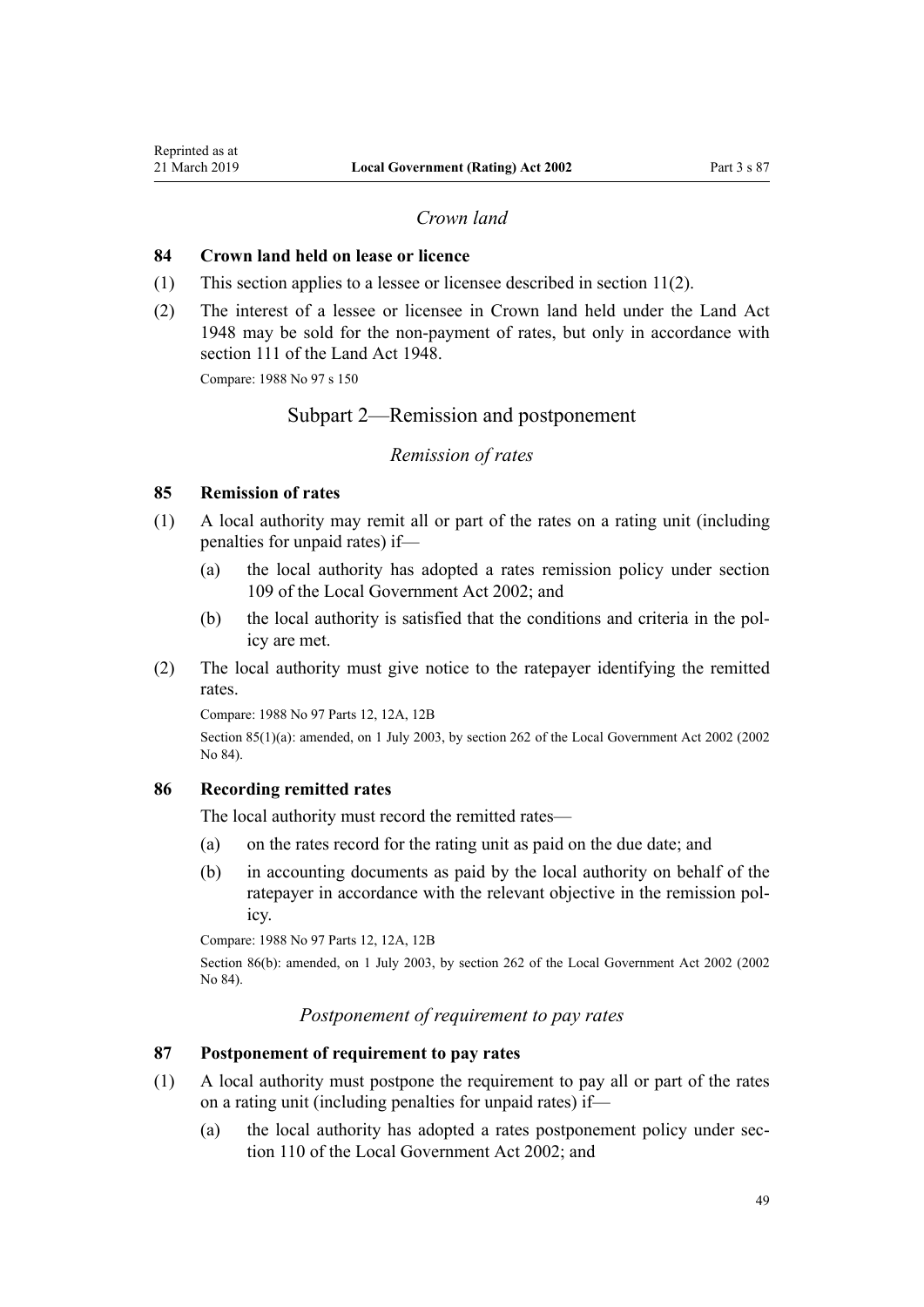- <span id="page-49-0"></span>(b) the ratepayer has applied in writing for a postponement; and
- (c) the local authority is satisfied that the conditions and criteria in the policy are met.
- (2) The local authority must give notice to the ratepayer—
	- (a) identifying the postponed rates; and
	- (b) stating when, or in which circumstances, the rates will become payable. Compare: 1988 No 97 Parts 12, 12A, 12B

Section 87(1)(a): substituted, on 1 July 2003, by [section 262](http://legislation.govt.nz/pdflink.aspx?id=DLM174088) of the Local Government Act 2002 (2002 No 84).

#### **88 Postponement fee may be added to postponed rates**

- (1) A local authority may, in accordance with its postponement policy, add a postponement fee to the postponed rates for the period between the due date and the date that they are paid.
- (2) A postponement fee must not exceed the administrative and financial costs to the local authority of the postponement.
- (3) A postponement fee must be treated, for all purposes, as part of the rates on a rating unit.

Compare: 1988 No 97 Parts 12, 12A, 12B

### **89 Recording postponed rates**

- (1) Subsection (2) applies if—
	- (a) a postponement fee is not added to the postponed rates; or
	- (b) a postponement fee is added to the postponed rates that is less than the maximum set out in section 88(2).
- (2) The local authority must record the net cost of a postponement in accounting documents as paid by the local authority on behalf of the ratepayer in accordance with the relevant objective in the postponement policy.

Compare: 1988 No 97 Parts 12, 12A, 12B

Section 89(2): amended, on 1 July 2003, by [section 262](http://legislation.govt.nz/pdflink.aspx?id=DLM174088) of the Local Government Act 2002 (2002) No 84).

### **90 Postponed rates may be registered as charge on rating unit**

- (1) A local authority may register a notice of charge on a rating unit if the local authority has postponed the requirement to pay rates for the rating unit under section  $87(1)$ .
- (2) If subsection (1) applies,—
	- (a) a charge on the rating unit is created for the amount owing from time to time to the local authority under [section 87\(2\)](#page-48-0); and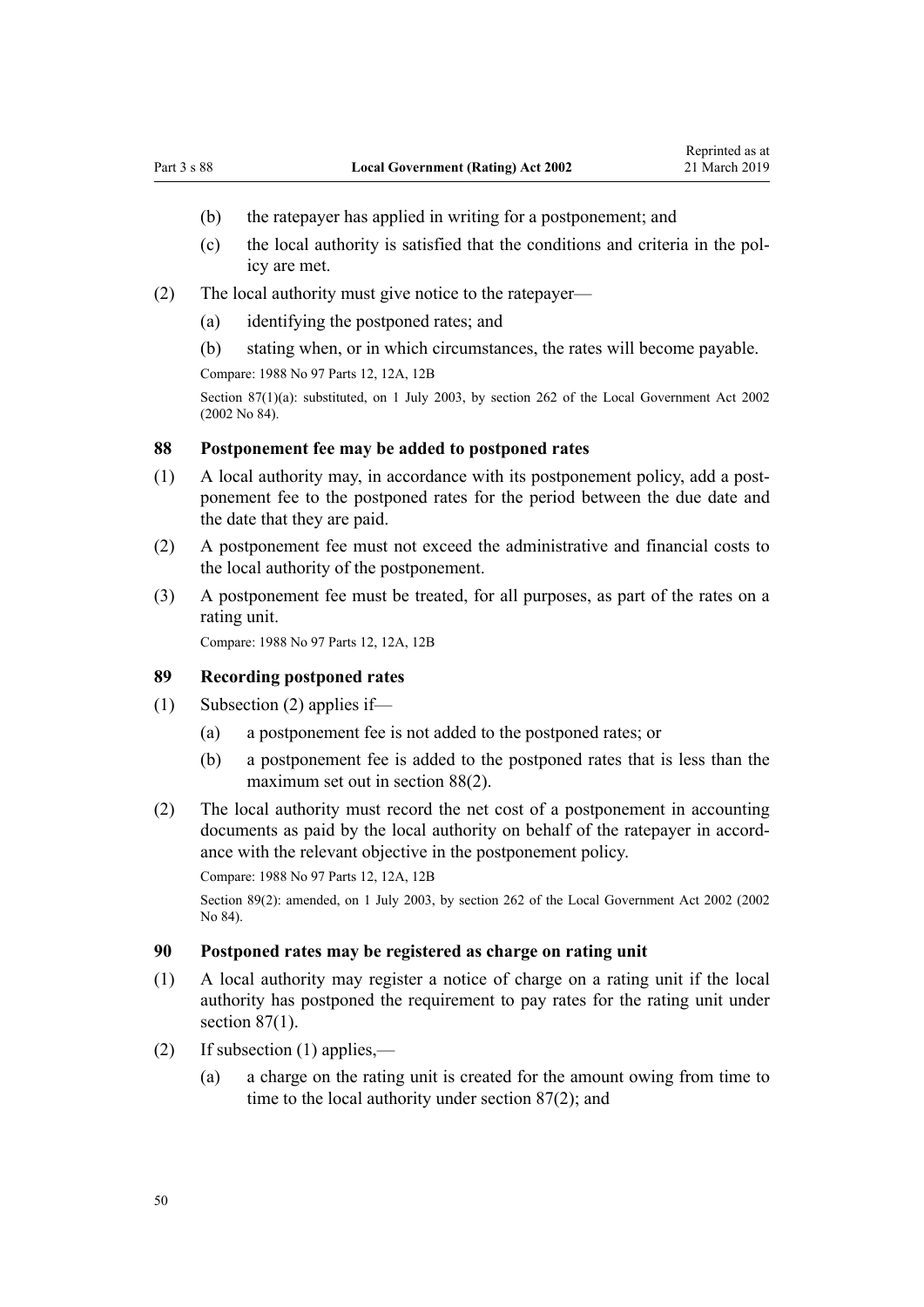- (b) except with the consent of the local authority, the Registrar must not register any dealing by the owner of the rating unit, of the land comprising the rating unit.
- (3) A notice of charge must—
	- (a) be signed by the chief executive of the local authority; and
	- (b) identify—
		- (i) the rating unit (for example, by its street address or rates record identifier); and
		- (ii) the land comprising the rating unit; and
		- (iii) the owner of the rating unit; and
	- (c) give a summary of how the amount of the charge is determined under [section 87\(2\).](#page-48-0)
- (4) A local authority must register a notice of release of charge if all postponed rates for a rating unit are paid.
- (5) A notice of release of charge must—
	- (a) be signed by the chief executive officer of the local authority; and
	- (b) identify the notice of charge to which it relates.
- (6) For the purposes of subsection  $(3)(b)(ii)$ , the land comprising a rating unit is sufficiently identified—
	- (a) in the case of land for which there is a record of title (as defined in [sec](http://legislation.govt.nz/pdflink.aspx?id=DLM427497)[tion 5A](http://legislation.govt.nz/pdflink.aspx?id=DLM427497) of the Rating Valuations Act 1998) or an instrument (as defined in [section 5C\(7\)](http://legislation.govt.nz/pdflink.aspx?id=DLM427602) of the Rating Valuations Act 1998), by reference to the record of title or instrument; and
	- (b) in any other case, by a description adequate for the purposes of this section which may include a plan.
- (7) For the purposes of this section, **Registrar** means the Registrar-General of Land.

Section 90: substituted, on 7 July 2004, by [section 8](http://legislation.govt.nz/pdflink.aspx?id=DLM304042) of the Local Government (Rating) Amendment Act 2004 (2004 No 66).

Section 90(6)(a): amended, on 12 November 2018, by [section 250](http://legislation.govt.nz/pdflink.aspx?id=DLM6731493) of the Land Transfer Act 2017 (2017 No 30).

# **Part 4 Rating of Māori freehold land**

### **91 Liability of Māori freehold land for rates**

Except where this Part otherwise provides, Māori freehold land is liable for rates in the same manner as if it were general land.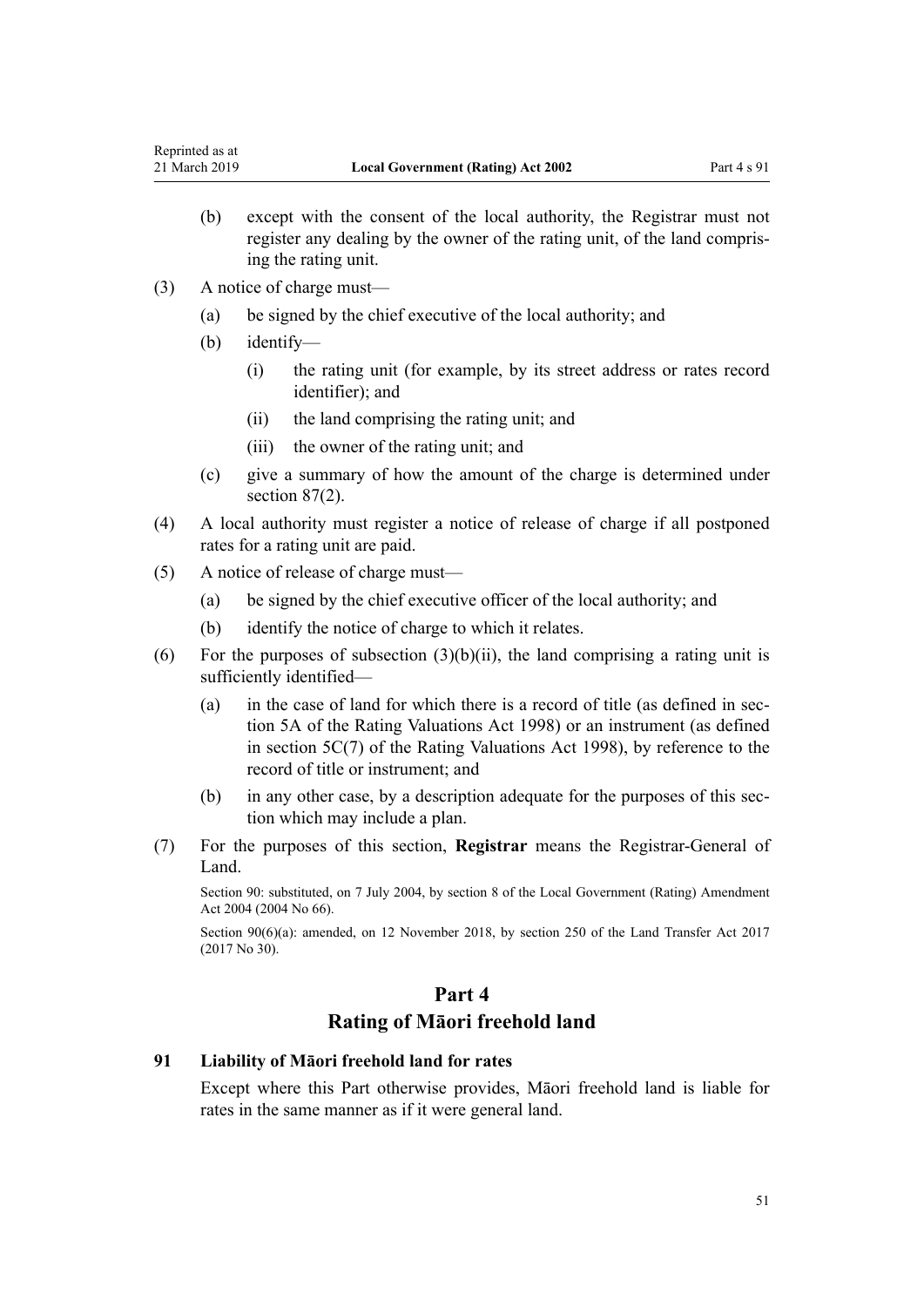### *District valuation rolls*

### <span id="page-51-0"></span>**92 Recording name of ratepayer**

- (1) If Māori freehold land is owned legally and beneficially by 1 or 2 owners, the names of the owners must be entered as ratepayers in the rating information database and the district valuation roll.
- (2) If an entire rating unit that comprises Māori freehold land in multiple ownership is leased, the name of the lessee must be entered as the ratepayer in the rating information database and the district valuation roll, unless the lessor advises the local authority, or the lessee produces proof, that the lease provides for the lessor to be liable to pay the rates.
- (3) If an entire rating unit that comprises Māori freehold land in multiple ownership is subject to an occupation order made by the Māori Land Court under [section 328](http://legislation.govt.nz/pdflink.aspx?id=DLM292863) of Te Ture Whenua Maori Act 1993 (or an equivalent order made under a former provision), the name of the person in whose favour the order is made must be entered as the ratepayer in the rating information database and the district valuation roll, unless the order provides for the owners or trustees, as the case may be, to be liable to pay the rates.
- (4) If subsection (2) or subsection (3) do not apply, the following names or descriptions must be entered as ratepayers in the rating information database and the district valuation roll:
	- (a) for Māori freehold land owned by more than 2 persons who are not trustees, the words "the owners":
	- (b) for Māori freehold land vested in trustees, the names and designations of the trustees.
- (5) For the purposes of this Part,—

**lease** includes a tenancy at will, and any other tenancy that confers a leasehold interest upon the tenant, whether at law or in equity

**trustee** includes a body corporate constituted under [Part 13](http://legislation.govt.nz/pdflink.aspx?id=DLM292146) of Te Ture Whenua Maori Act 1993.

- (6) Subsection (1) is subject to [section 11](#page-13-0).
- (7) Subsections (2), (3), and (4) override [section 11.](#page-13-0)

# *Land vested in trustees*

#### **93 Limitation on trustee liability**

If trustees are liable to pay the rates on rateable Māori freehold land,—

(a) the rates must be paid out of income derived from the land and received by the trustees for the beneficial owners of the land; and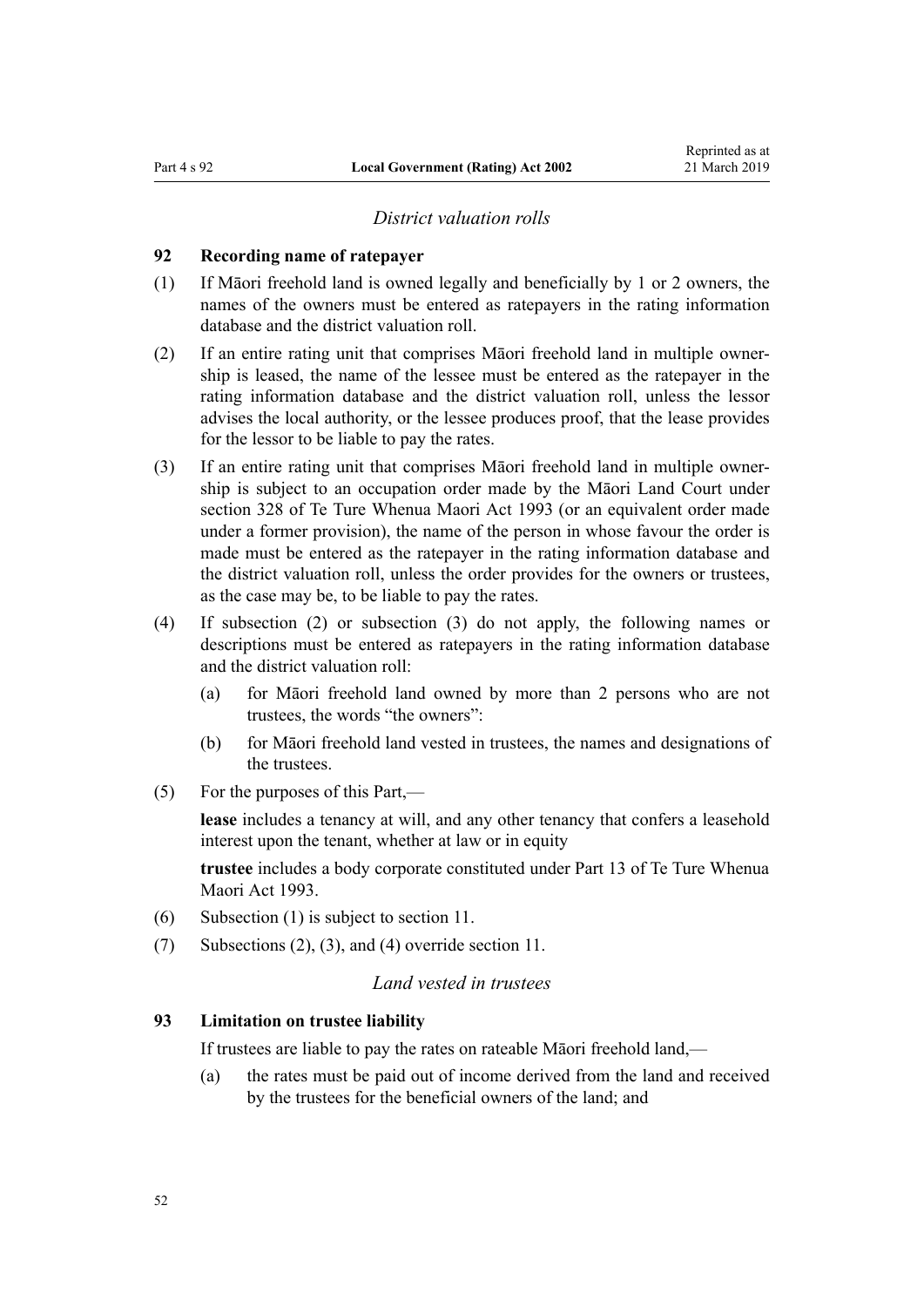(b) the trustees are liable for rates only to the extent of the money derived from the land and received by the trustees on behalf of the beneficial owner or owners.

Compare: 1988 No 97 s 184

<span id="page-52-0"></span>Reprinted as at

## *Māori freehold land in multiple ownership*

### **94 Appointment of person to receive notices**

- (1) Unless [section 92\(2\)](#page-51-0) applies, or the land is vested in trustees, this section applies to rateable Māori freehold land in multiple ownership.
- (2) Unless it would be unreasonable or impracticable to do so, the Māori Land Court, on application by the local authority, must appoint one of the owners, or an agent of the owners, to receive rates assessments and rates invoices for Māori freehold land in multiple ownership.
- (3) The name of the owner or agent appointed under subsection (2) must be entered as the ratepayer in the rating information database and the district valuation roll, followed by the words "(court appointee)". Compare: 1988 No 97 s 183

### **95 Effect of appointment of owner or agent**

- (1) An appointment of an owner or agent under section 94(2) applies solely for the purpose of section 94.
- (2) The entry of the name of an owner or agent appointed under section 94 as a ratepayer in the district valuation roll does not create or confer an estate or interest in the land on that person for any purpose.
- (3) If there has been an appointment under section 94(2), the rates assessment must be delivered to the appointee under [section 44.](#page-31-0)
- (4) The delivery of a rates assessment under [section 44](#page-31-0) to an appointee does not make the appointee liable for the rates on the relevant land, except to the extent that the person would otherwise be liable.

Compare: 1988 No 97 s 183(1)–(7)

*Person actually using Māori freehold land in multiple ownership*

### **96 Person actually using land liable for rates**

- (1) A person actually using Māori freehold land in multiple ownership that is not vested in a trustee is liable for the rates on that land.
- (2) For the purposes of this Part, **person actually using land** means a person who, alone or with others,—
	- (a) leases the land; or
	- (b) does 1 or more of the following things on the land for profit or other benefit: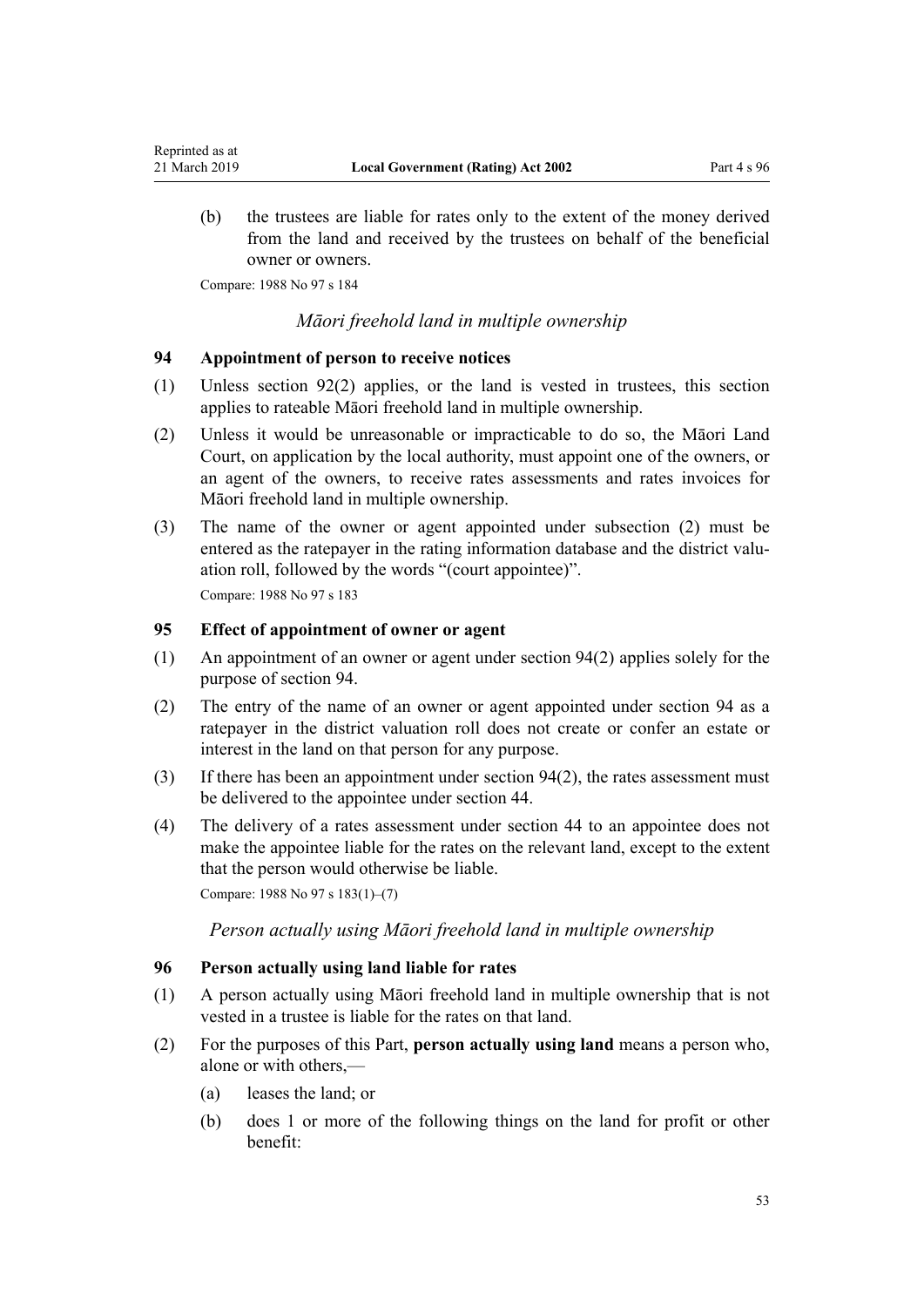- <span id="page-53-0"></span>(i) resides on the land:
- (ii) depastures or maintains livestock on the land:
- (iii) stores anything on the land:
- (iv) uses the land in any other way.
- (3) If there is a person actually using the land, subsection (1) applies whether or not—
	- (a) the person actually using the land is one of the owners of the land; or
	- (b) a person has also been appointed under [section 94\(2\)](#page-52-0) to receive the rates assessment and the rates invoice for the land.
- (4) This section overrides [section 12.](#page-14-0)

Compare: 1988 No 97 s 185(1), (4)

# **97 Rates assessment delivered to person actually using land**

- (1) If [section 96](#page-52-0) applies, the rates assessment and rates invoice must be delivered to the person actually using the rateable Māori freehold land.
- (2) A person to whom [section 96](#page-52-0) applies and who is actually using part of the rateable Māori freehold land during a financial year must be treated as having used the whole of that land for the whole of that financial year unless that person establishes otherwise.
- (3) This section overrides [sections 44](#page-31-0) and [46.](#page-32-0) Compare: 1988 No 97 s 185(1)–(4)

### **98 Recovery of unpaid rates from person actually using land**

In proceedings under [section 63](#page-39-0) for the recovery of unpaid rates against a person to whom [section 96](#page-52-0) applies, the court may give judgment for a proportion of the unpaid rates if the court—

- (a) considers that in the circumstances it is reasonable to do so; and
- (b) is satisfied that—
	- (i) the person did not actually use the whole of the rating unit for which the rates are claimed for the relevant financial year; and
	- (ii) the amount of the rates payable is disproportionately large compared to a reasonable rental or payment for the use.

Compare: 1988 No 97 s 185(5)

### *Charging orders*

### **99 Application for charging order**

(1) If the rates payable on rateable Māori freehold land are unpaid 6 months after the due date, the local authority may apply to the Māori Land Court for an order charging the unpaid rates against the land.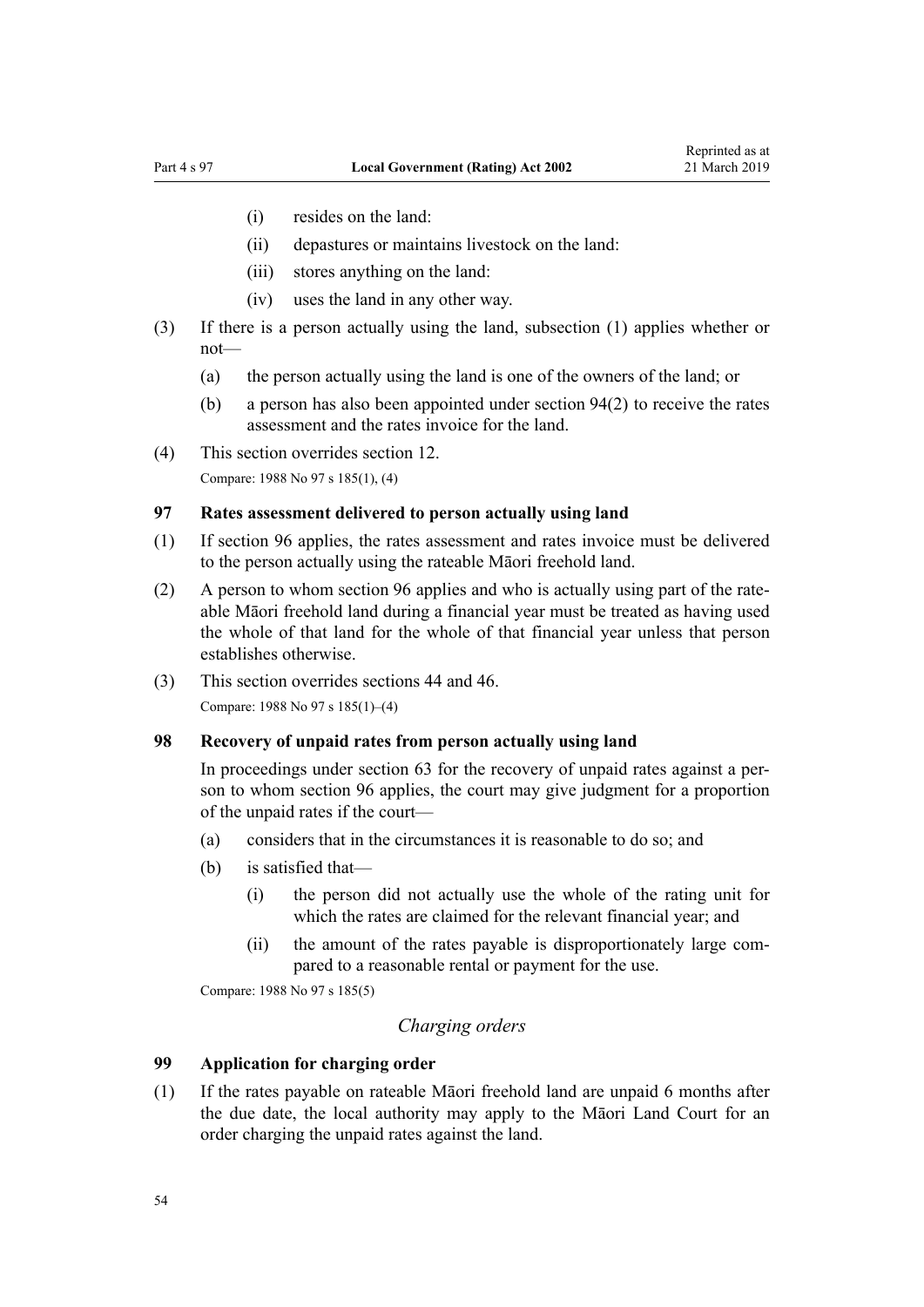- (2) No application under subsection (1) may be made for an order charging a sum of less than \$50.
- (3) An application under subsection (1) may not be made later than 6 years after the date on which—
	- (a) the rates became due in that financial year in the case of rates payable in 1 payment in a financial year; or
	- (b) the last payment of rates became due in that financial year in the case of rates payable by more than 1 payment in a financial year.
- (4) [Section 82](http://legislation.govt.nz/pdflink.aspx?id=DLM290975) of Te Ture Whenua Maori Act 1993 does not apply to a charging order made under this Part.

Compare: 1988 No 97 s 186(1), (2)

## **100 Matters that must be taken into account by Māori Land Court**

- (1) In a hearing by the Māori Land Court of an application made under [section 99](#page-53-0), the Māori Land Court must have regard to—
	- (a) the area and location of Māori freehold land in respect of which rates are unpaid; and
	- (b) the name of any person actually using all or part of the rating unit during the period that the rates were unpaid; and
	- (c) whether that person has an interest in the land; and
	- (d) the purpose for which that person used the land during the period the rates were unpaid; and
	- (e) if the land is vested in trustees, whether all reasonable steps have been taken by the local authority to obtain payment of the rates from the trustees; and
	- (f) details of the value of the land as appearing in the latest district valuation roll made under the [Rating Valuations Act 1998](http://legislation.govt.nz/pdflink.aspx?id=DLM427296), and the date at which the value was determined; and
	- (g) the names and addresses of the persons to whom rates assessments for the land have been delivered at any time during the period for which the rates were assessed; and
	- (h) all objections to the rates; and
	- (i) the objectives set out in [section 17\(1\)](http://legislation.govt.nz/pdflink.aspx?id=DLM290547) of Te Ture Whenua Maori Act 1993.
- (2) Any defence that is available to a ratepayer is open to the owners of the land or their representatives.

Compare: 1988 No 97 s 186(3), (4)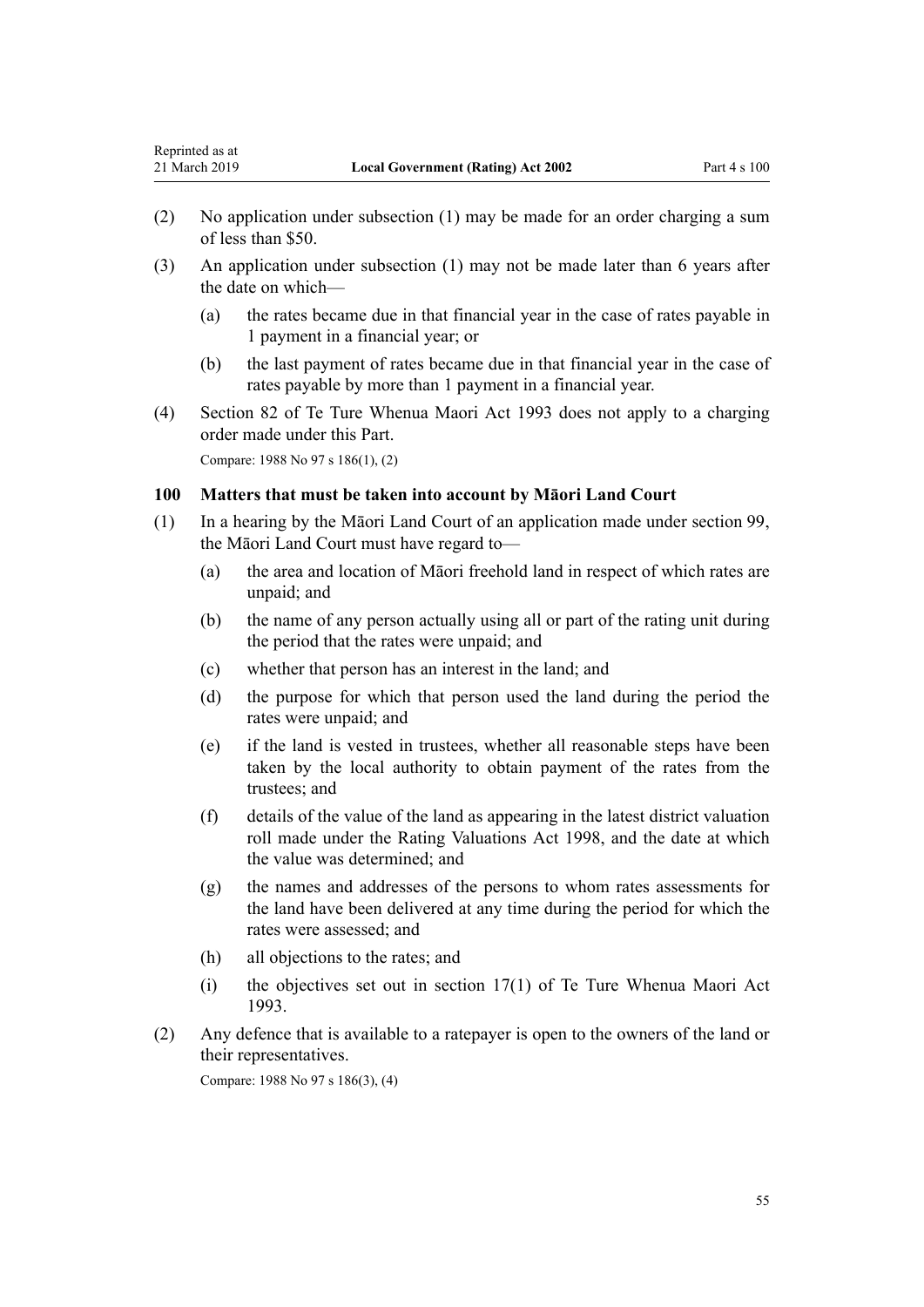### <span id="page-55-0"></span>**101 Powers of Māori Land Court to make charging order**

- (1) If the Māori Land Court is satisfied, after hearing an application made under [section 99,](#page-53-0) that the rates are payable and have been unpaid for more than 6 months since the due date, the court must make a charging order against the land in favour of the local authority for the amount of the unpaid rates and the cost of obtaining the charging order.
- (2) Despite subsection (1), the court must not make an order unless it is satisfied,—
	- (a) if the land is vested in trustees, that all reasonable steps have been taken by the local authority to obtain payment of the rates from the trustees; or
	- (b) if a person is liable to pay the rates because [section 96](#page-52-0) applies, that—
		- (i) the local authority has taken proceedings against that person to recover judgment for all or some of the rates and has been unable to recover the amount of the judgment; or
		- (ii) having regard to all the circumstances of the case, those proceedings are unlikely to result in the rates being recovered.
- (3) Subsection (2) does not override [section 108](#page-57-0).

Compare: 1988 No 97 s 186(4A), (5)

#### **102 Charging order must be registered**

A charging order made by the Māori Land Court under section 101(1) must be registered in accordance with the provisions of [section 123](http://legislation.govt.nz/pdflink.aspx?id=DLM291271) or [section 124](http://legislation.govt.nz/pdflink.aspx?id=DLM291276) of Te Ture Whenua Maori Act 1993, as the case may require, with the necessary modifications.

### **103 Charging order in favour of owner paying rates**

- (1) An owner of Māori freehold land in multiple ownership who has paid the rates on that land may apply to the Māori Land Court for a charging order against the land for the excess amount of rates paid by that owner.
- (2) In this section, **excess amount**, in relation to an owner, means the amount paid by an owner in excess of the rates properly apportionable to that owner's interest in the land.
- (3) The Māori Land Court may make a charging order in favour of that owner for the excess amount if the court is satisfied that the amount paid by the owner is an excess amount.
- (4) Despite subsections (1) to (3), the court must not make an order unless it is satisfied,—
	- (a) if the land is vested in trustees, that all reasonable steps have been taken by the local authority to obtain payment of the rates from the trustees; or
	- (b) if a person is liable to pay the rates because [section 96](#page-52-0) applies, that—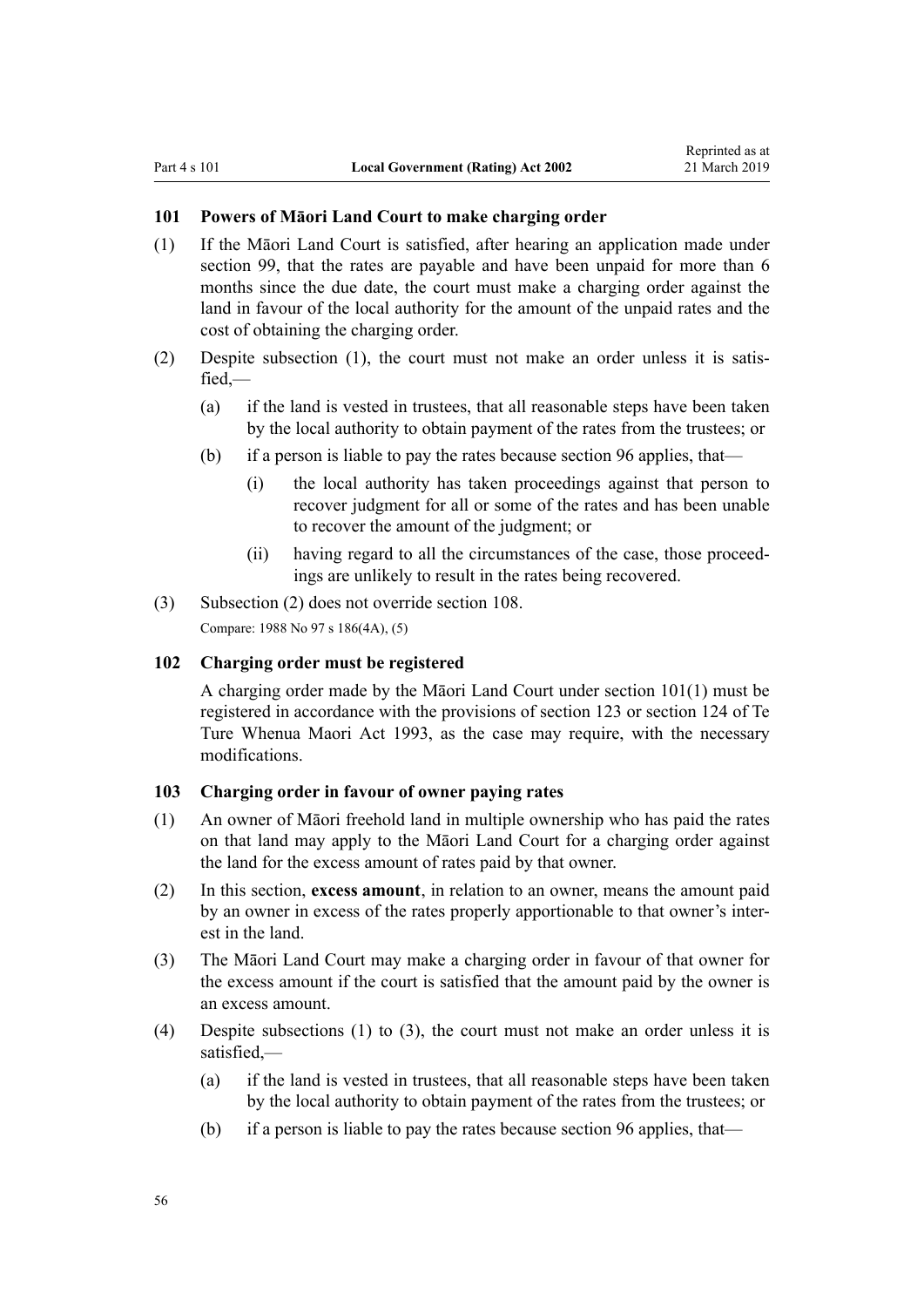- (i) the local authority has taken proceedings against that person to recover judgment for the amount of the rates, or an appropriate portion of the rates, and has been unable to recover the amount of the judgment; or
- (ii) having regard to all the circumstances of the case, those proceedings are unlikely to result in the rates being recovered.
- (5) Subsection (1) does not apply to an owner who is actually using the land, as defined in [section 96](#page-52-0).

Compare: 1988 No 97 s 187

# *Effect of charging orders*

## **104 Effect of charging order**

If a charging order is made under [section 101,](#page-55-0) no owner may deal with the land except—

- (a) with the consent of the local authority; or
- (b) with the leave of the Māori Land Court.

Compare: 1988 No 97 s 186(7)

## **105 Charging order in force until discharged**

- (1) A charging order made against Māori freehold land under [section 101](#page-55-0) (or under the corresponding section of a former Act) is in force until it is discharged.
- (2) Subsection (1) does not override [section 113](#page-58-0) of this Act or the [Limitation Act](http://legislation.govt.nz/pdflink.aspx?id=DLM2033100) [2010](http://legislation.govt.nz/pdflink.aspx?id=DLM2033100).

Compare: 1988 No 97 s 186(8)

Section 105(2): amended, on 1 January 2011, by [section 58](http://legislation.govt.nz/pdflink.aspx?id=DLM2033287) of the Limitation Act 2010 (2010 No 110).

### **106 Consolidation of charging orders**

The Māori Land Court may consolidate more than 1 order against the same land into 1 order for the total amount of rates due and discharge previous charging orders.

Compare: 1988 No 97 s 186(10)

### **107 Charging order apportioned if land partitioned**

- (1) If a rating unit subject to a charging order made under [section 101](#page-55-0) is partitioned, the charging order must be apportioned according to the area of each partition.
- (2) Despite subsection (1), the Māori Land Court, in its discretion, may make an order that apportions the charge in any other manner that it considers fair and equitable.

Compare: 1988 No 97 s 186(11)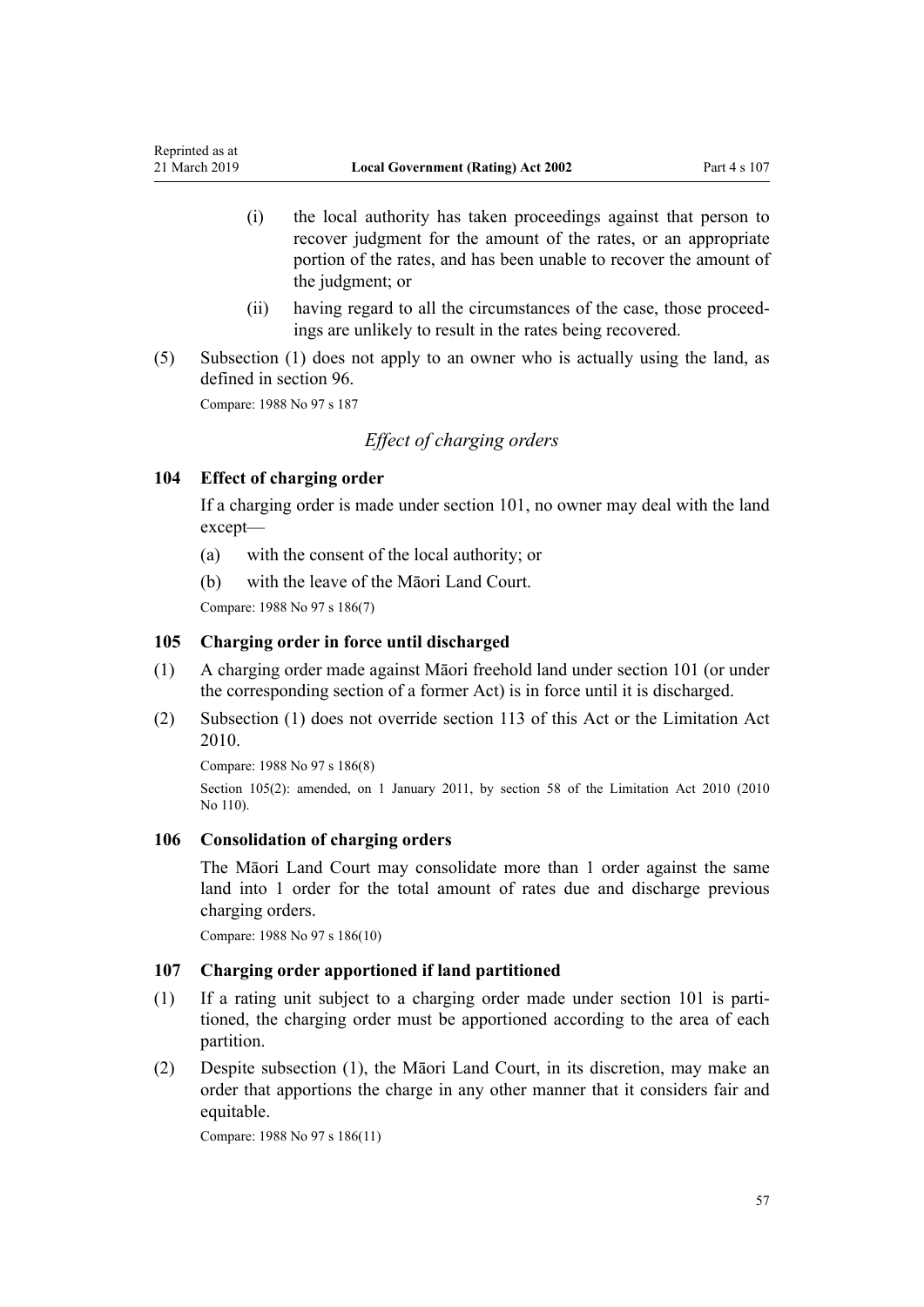### *Enforcement of charging orders*

#### <span id="page-57-0"></span>**108 Māori Land Court may enforce charging order**

- (1) If a charging order made under [section 101](#page-55-0) remains unsatisfied for 6 months, the local authority may apply to the Māori Land Court to enforce the charging order under subsection (2).
- (2) If the Māori Land Court is satisfied that it would not be contrary to the interests of the owners to do so, it must, without further application, enforce the charging order by—
	- (a) appointing a receiver under [section 83](http://legislation.govt.nz/pdflink.aspx?id=DLM290978) of Te Ture Whenua Maori Act 1993 in respect of the relevant land for the purpose of enforcing the charging order; or
	- (b) constituting an ahu whenua trust under [section 215](http://legislation.govt.nz/pdflink.aspx?id=DLM291887) of Te Ture Whenua Maori Act 1993.
- (3) The Māori Land Court must not make an order under subsection (2) unless it has first—
	- (a) considered whether the land is capable of producing an income that would enable the payment of rates on the land in the future; and
	- (b) heard evidence and submissions put forward by any owners of the land and by the local authority.

Compare: 1988 No 97 s 188(1), (2)

#### **109 Scope of order**

An order made under section 108(2)—

- (a) must provide for the receiver or trustees, as the case may be, to satisfy the charging order; and
- (b) may authorise the receiver or trustees, as the case may be, on behalf of the owners, to recover—
	- (i) money from any other person for the past use of the land by that person; or
	- (ii) the amount of rates payable for that land during that person's use of the land.

Compare: 1988 No 97 s 188(3)

#### **110 Cancellation of order to enforce charging order**

The Māori Land Court must cancel an order made under section 108(2) if, within 2 months after the making of that order, an owner of the land satisfies the court that—

- (a) all outstanding rates have been paid; and
- (b) proper provision has been made for the payment of future rates.

Compare: 1988 No 97 s 188(5)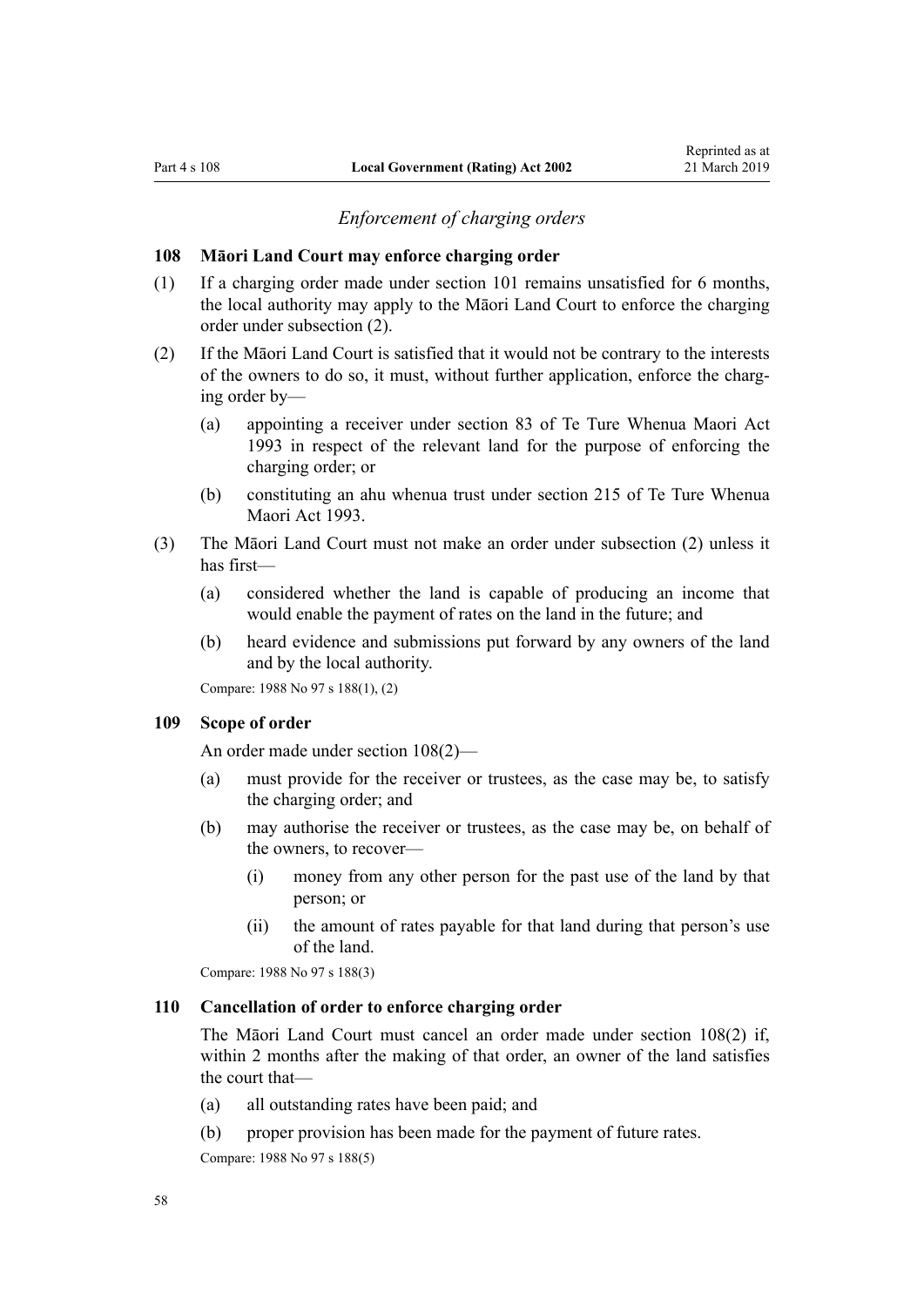### **111 Māori Land Court may make order for payment**

- (1) If the Māori Land Court has made a charging order under [section 101,](#page-55-0) the court may, on application from the local authority, make an order for the payment of unpaid rates by the Māori Trustee or any other person who holds, or is entitled to receive, on trust for the owners of the land, any money derived from the land.
- (2) Before making an order under subsection (1), the court must be satisfied that there is a person liable for the satisfaction of the charging order and must give notice to that person of the application by the local authority for an order for payment under subsection (1).
- (3) An order made under subsection (1) may require any money that is held in trust for the liable person to be applied in payment of the rates to which the charging order relates.

Compare: 1988 No 97 s 188(4)

<span id="page-58-0"></span>Reprinted as at

# *Discharge of charging orders*

# **112 Discharge of charging order in full or in part**

- (1) A charging order made under [section 101](#page-55-0) must be discharged if—
	- (a) the rates for the land subject to the charging order have been paid; or
	- (b) the rates have been remitted by the local authority under [section 85](#page-48-0).
- (2) If subsection (1) applies, either—
	- (a) the Māori Land Court must, by order of the court, discharge the charging order; or
	- (b) the local authority must discharge the charging order in writing.
- (3) If the rates are paid in part or are remitted in part, the Māori Land Court or the local authority, as the case may be, must discharge the charging order in proportion to the amount of the rates paid or the amount for which the rates are remitted.

Compare: 1988 No 97 s 190(1)

### **113 Notation and registration of discharge**

- (1) If a discharge of a charging order is granted under section 112, the Registrar of the Māori Land Court must endorse the charging order,—
	- (a) if the discharge relates to the full amount of the unpaid rates, as being discharged in full; and
	- (b) if the discharge relates to part of the unpaid rates, as being partially discharged, both as to the amount of the rates remaining unpaid and the portion of the land affected by the charging order.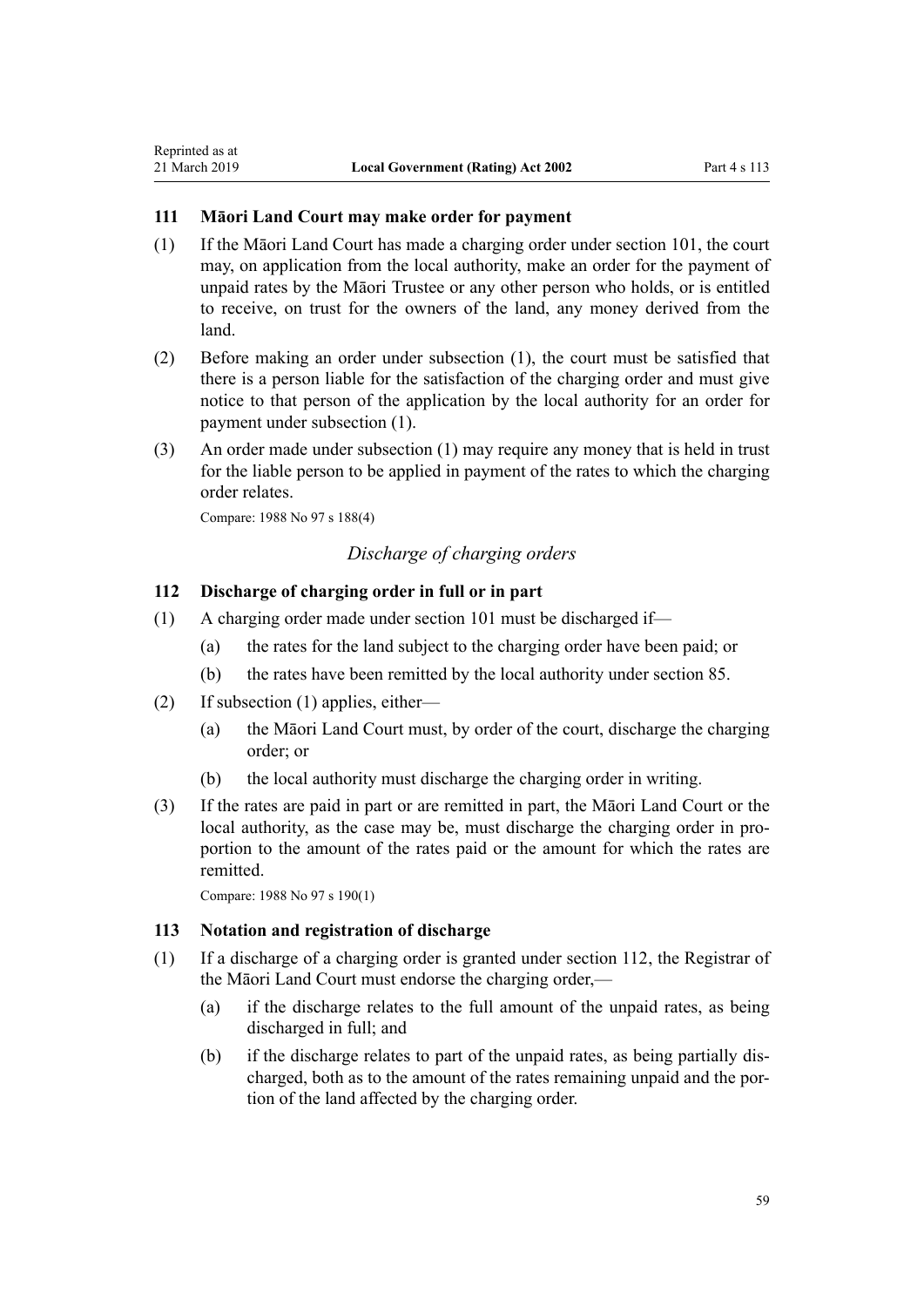- (2) A discharge referred to in [section 112](#page-58-0) must be registered in accordance with the provisions of [section 123](http://legislation.govt.nz/pdflink.aspx?id=DLM291271) or [section 124](http://legislation.govt.nz/pdflink.aspx?id=DLM291276) of Te Ture Whenua Maori Act 1993, as the case may require, with any necessary modifications.
- (3) In the case of a partial discharge, the charging order must be registered only as to the balance of the money and the residue of the land affected.

Compare: 1988 No 97 s 190(2), (3)

### *Remission, postponement, and exemption of rates*

### **114 Remission of rates**

- (1) A local authority may remit all or part of the rates (including penalties for unpaid rates) on Māori freehold land if—
	- (a) its policy on the remission and postponement of rates on Māori freehold land adopted under [section 102\(1\)](http://legislation.govt.nz/pdflink.aspx?id=DLM172359) of the Local Government Act 2002 includes provision for the remission of the rates; and
	- (b) the local authority is satisfied that the conditions and criteria in the policy are met.
- (2) [Sections 85\(2\)](#page-48-0) and [86](#page-48-0) apply to a remission made under subsection (1).
- (3) This section does not limit the application of [section 85](#page-48-0) to Māori freehold land.

Compare: 1988 No 97 s 189

Section 114(1)(a): substituted, on 1 July 2003, by [section 262](http://legislation.govt.nz/pdflink.aspx?id=DLM174088) of the Local Government Act 2002 (2002 No 84).

Section 114(1)(a): amended, on 27 November 2010, by [section 50](http://legislation.govt.nz/pdflink.aspx?id=DLM2922485) of the Local Government Act 2002 Amendment Act 2010 (2010 No 124).

#### **115 Postponement of requirement to pay rates**

- (1) A local authority must postpone the requirement to pay all or part of the rates on Māori freehold land (including penalties for unpaid rates) if—
	- (a) its policy on the remission and postponement of rates on Māori freehold land adopted under [section 102\(1\)](http://legislation.govt.nz/pdflink.aspx?id=DLM172359) of the Local Government Act 2002 includes provision for the postponement of the requirement to pay rates; and
	- (b) the ratepayer has applied in writing for a postponement; and
	- (c) the local authority is satisfied that the conditions and criteria in the policy are met.
- (2) [Sections 87\(2\)](#page-48-0), and [88 to 90](#page-49-0) apply to postponements made under subsection (1).
- (3) This section does not limit the application of [section 87](#page-48-0) to Māori freehold land. Compare: 1988 No 97 s 189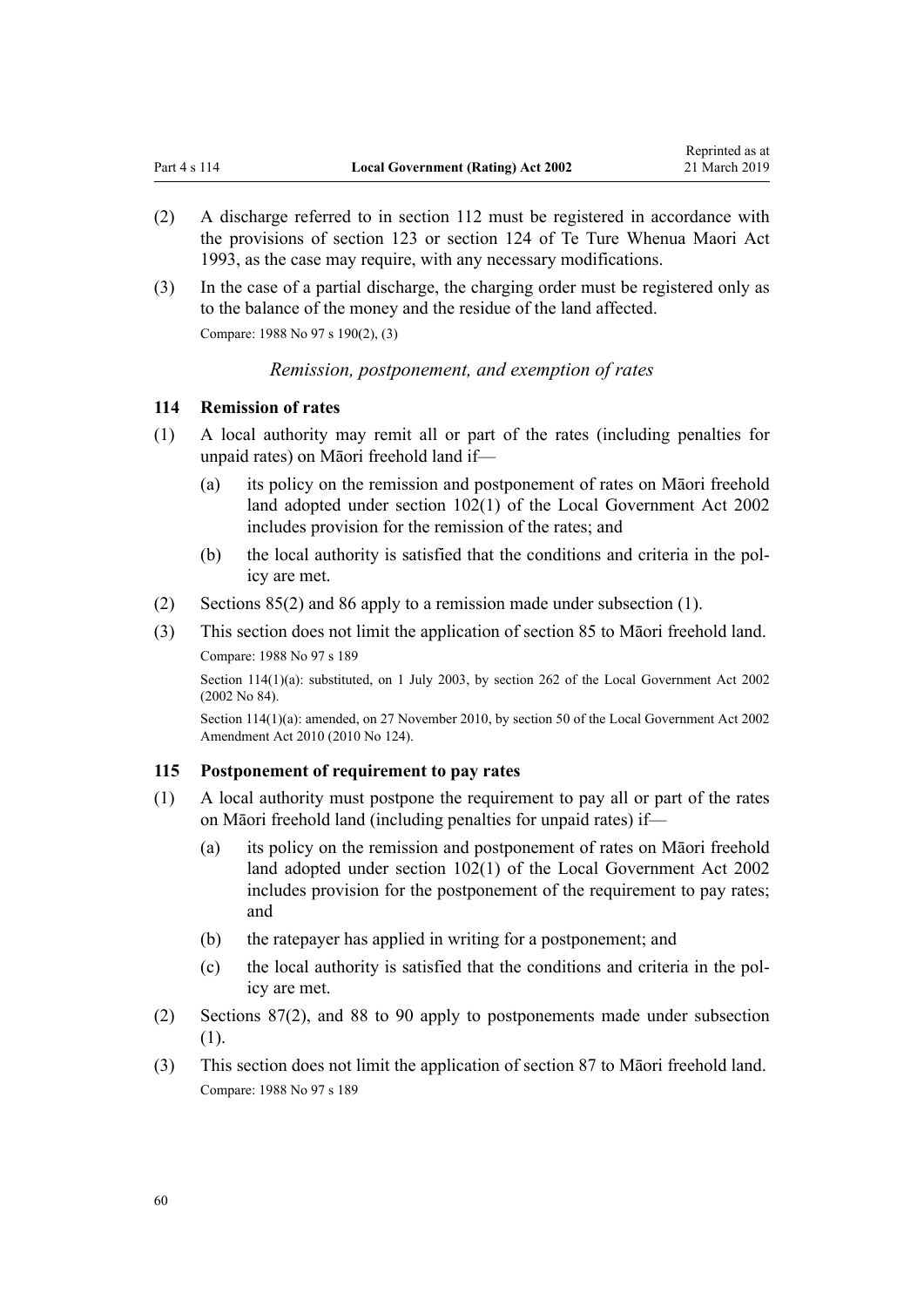Section 115(1)(a): substituted, on 1 July 2003, by [section 262](http://legislation.govt.nz/pdflink.aspx?id=DLM174088) of the Local Government Act 2002 (2002 No 84).

Section 115(1)(a): amended, on 27 November 2010, by [section 50](http://legislation.govt.nz/pdflink.aspx?id=DLM2922485) of the Local Government Act 2002 Amendment Act 2010 (2010 No 124).

#### **116 Exemption of Māori freehold land from rates**

- (1) The Governor-General, by Order in Council made on the recommendation of the Māori Land Court and with the consent of the local authority in whose district the land is situated, may exempt Māori freehold land, as specified in the order, from some or all liability for rates.
- (2) An order made under subsection (1) may, at any time, be varied or cancelled by Order in Council.
- (3) In determining whether to consent to an order under subsection (1) or whether to seek an order under subsection (2), the local authority must consider—
	- (a) the provisions of the policy on the remission and postponement of rates on Māori freehold land adopted by the local authority under [section](http://legislation.govt.nz/pdflink.aspx?id=DLM172359) [102\(1\)](http://legislation.govt.nz/pdflink.aspx?id=DLM172359) of the Local Government Act 2002; and
	- (b) the objectives set out in [Schedule 11](http://legislation.govt.nz/pdflink.aspx?id=DLM176082) of the Local Government Act 2002.

Compare: 1988 No 97 s 182

Section 116(3)(a): substituted, on 1 July 2003, by [section 262](http://legislation.govt.nz/pdflink.aspx?id=DLM174088) of the Local Government Act 2002 (2002 No 84).

Section 116(3)(a): amended, on 27 November 2010, by [section 50](http://legislation.govt.nz/pdflink.aspx?id=DLM2922485) of the Local Government Act 2002 Amendment Act 2010 (2010 No 124).

Section 116(3)(b): substituted, on 1 July 2003, by [section 262](http://legislation.govt.nz/pdflink.aspx?id=DLM174088) of the Local Government Act 2002 (2002 No 84).

### **117 Effect of exemption**

- (1) An order made under section 116 may—
	- (a) apply to specified Māori freehold land or to any specified class of that land; and
	- (b) release the persons liable from liability for rates that were unpaid before the order was made.
- (2) If an order is made under section 116, the local authority must write off any rates referred to in subsection (1)(b).

Compare: 1988 No 97 s 182(2)–(4)

# **Part 4A**

# **Lump sum contributions**

Part 4A: inserted, on 28 June 2006, by [section 10](http://legislation.govt.nz/pdflink.aspx?id=DLM374314) of the Local Government (Rating) Amendment Act 2006 (2006 No 28).

#### **117A Interpretation**

In this Part, unless the context otherwise requires,—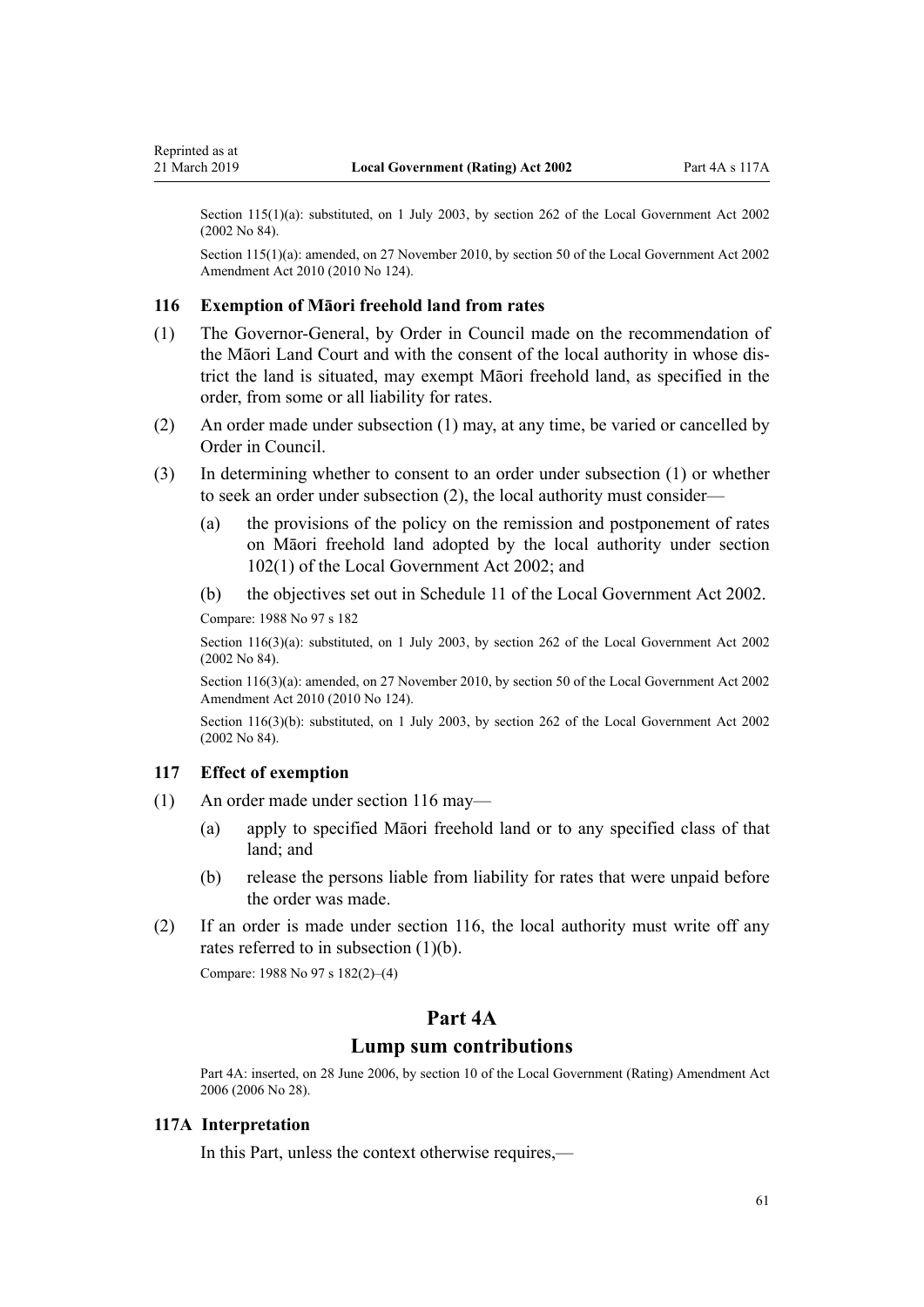#### <span id="page-61-0"></span>**capital project**—

- (a) means a project or work the expenditure for which is not recognised by generally accepted accounting practice as being operating expenditure; and
- (b) includes a loan in relation to a project or work

**capital project funding plan** or **funding plan** means a capital project funding plan adopted by a local authority under section 117B(3)

**election** means an election made by an eligible ratepayer under [section](#page-63-0) [117H\(1\)](#page-63-0)

**eligible ratepayer** means the ratepayer in respect of a rating unit that is identified in a capital project funding plan as being a rating unit that is liable to fund the capital project concerned

**invitation** means an invitation made by a local authority to its eligible ratepayers under [section 117F](#page-62-0)

**lump sum contribution** means a payment made by an eligible ratepayer under this Part for the purposes of contributing to a capital project of a local authority.

Section 117A: inserted, on 28 June 2006, by [section 10](http://legislation.govt.nz/pdflink.aspx?id=DLM374314) of the Local Government (Rating) Amendment Act 2006 (2006 No 28).

### **117B Local authority may fund capital project by lump sum contributions**

- (1) A local authority may fund, or partially fund, a capital project by lump sum contributions from its ratepayers.
- (2) Subsection (1) applies if, and only if, the local authority has adopted a capital project funding plan for the capital project.
- (3) A funding plan must—
	- (a) commence at the start of a financial year; and
	- (b) contain the matters required under [section 117E\(1\);](#page-62-0) and
	- (c) be adopted as part of the local authority's—
		- (i) annual plan; or
		- (ii) long-term plan (or as an amendment to its long-term plan).
- (4) In developing a funding plan, a local authority must give equal weight to the financial interests of those ratepayers who may elect to make a lump sum contribution and those who may decide not to do so.
- (5) This section is subject to [section 117C.](#page-62-0)

Section 117B: inserted, on 28 June 2006, by [section 10](http://legislation.govt.nz/pdflink.aspx?id=DLM374314) of the Local Government (Rating) Amendment Act 2006 (2006 No 28).

Section  $117B(3)(c)(ii)$ : amended, on 27 November 2010, by [section 50](http://legislation.govt.nz/pdflink.aspx?id=DLM2922485) of the Local Government Act 2002 Amendment Act 2010 (2010 No 124).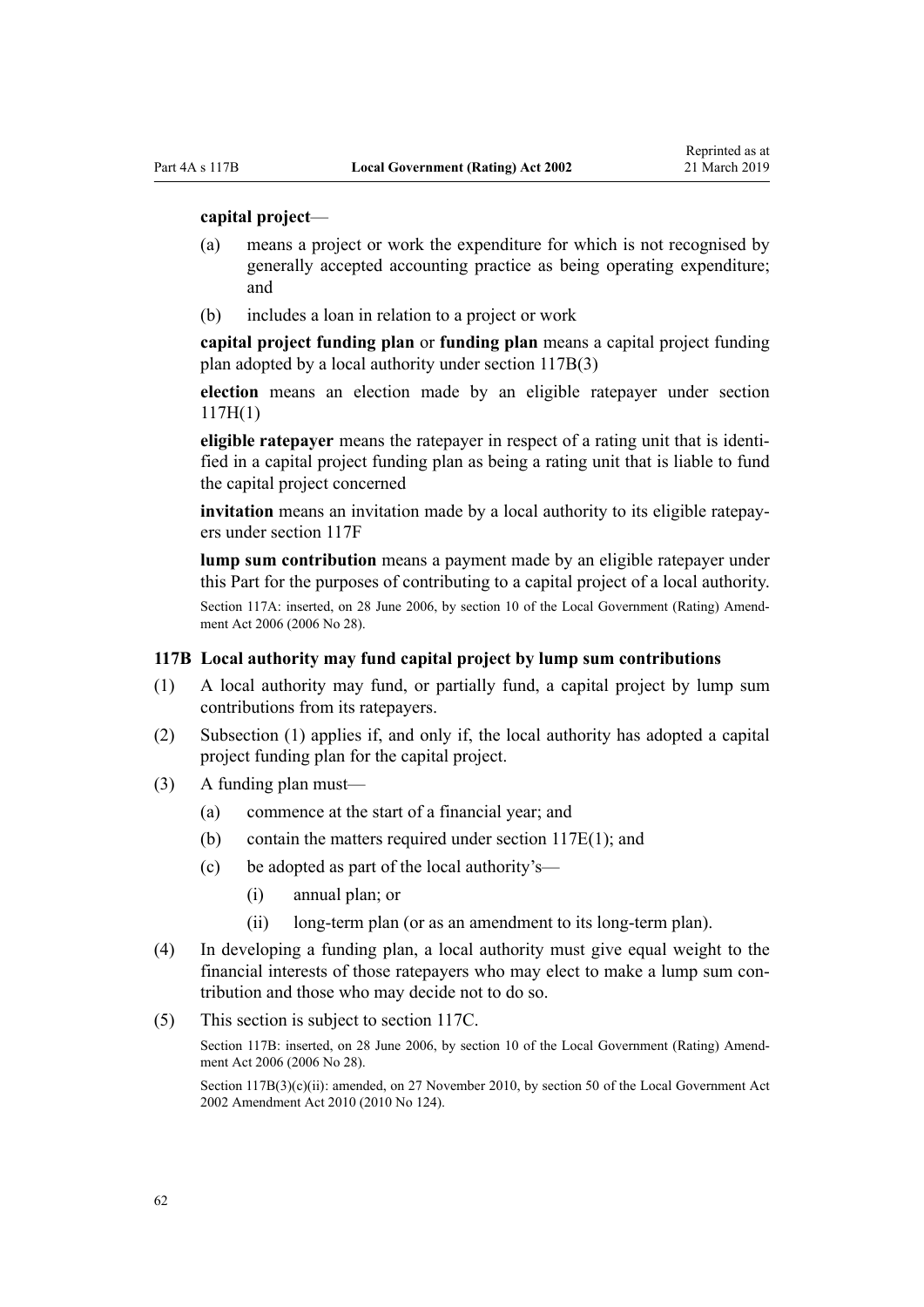# <span id="page-62-0"></span>**117C Requirement to pay lump sum contribution must not be imposed on ratepayers**

No local authority may require a ratepayer to pay a lump sum contribution to a capital project unless—

- (a) it has invited the ratepayer to do so under section 117F; and
- (b) the ratepayer has elected to do so under [section 117H](#page-63-0).

Section 117C: inserted, on 28 June 2006, by [section 10](http://legislation.govt.nz/pdflink.aspx?id=DLM374314) of the Local Government (Rating) Amendment Act 2006 (2006 No 28).

### **117D Consequences for local authority if capital project funding plan adopted**

- (1) Once a local authority has adopted a capital project funding plan for a capital project,—
	- (a) it must not fund the project in any way other than in accordance with the funding plan; and
	- (b) the proceeds from any targeted rates collected under the funding plan must not be used for any purpose other than the project.
- (2) Subsection (1) applies subject to any express provisions to the contrary in the invitation for the project.

Section 117D: inserted, on 28 June 2006, by [section 10](http://legislation.govt.nz/pdflink.aspx?id=DLM374314) of the Local Government (Rating) Amendment Act 2006 (2006 No 28).

# *Capital project funding plans*

Heading: inserted, on 28 June 2006, by [section 10](http://legislation.govt.nz/pdflink.aspx?id=DLM374314) of the Local Government (Rating) Amendment Act 2006 (2006 No 28).

### **117E Contents of capital project funding plan**

- (1) A local authority must include the matters set out in [Part 1](#page-88-0) of Schedule 3A in a capital project funding plan.
- (2) A local authority may include any other matter in a funding plan—
	- (a) that it sees fit; and
	- (b) that is not inconsistent with this Act or any other enactment.

Section 117E: inserted, on 28 June 2006, by [section 10](http://legislation.govt.nz/pdflink.aspx?id=DLM374314) of the Local Government (Rating) Amendment Act 2006 (2006 No 28).

### *Invitations to make lump sum contribution*

Heading: inserted, on 28 June 2006, by [section 10](http://legislation.govt.nz/pdflink.aspx?id=DLM374314) of the Local Government (Rating) Amendment Act 2006 (2006 No 28).

#### **117F Invitations to make lump sum contribution**

- (1) For the purposes of [section 117B](#page-61-0), a local authority may invite lump sum contributions for a capital project from its ratepayers.
- (2) An invitation must—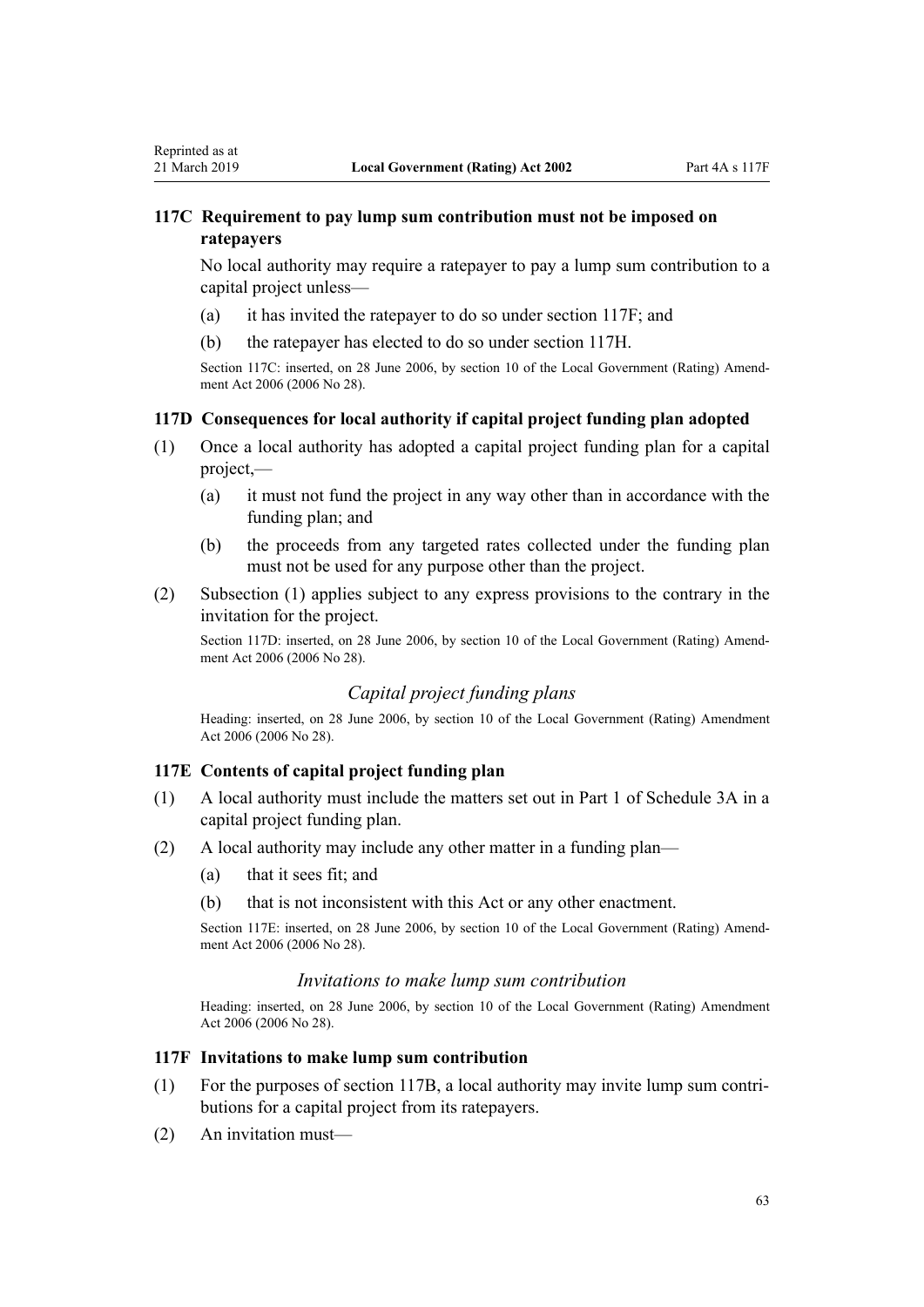- <span id="page-63-0"></span>(a) be in writing; and
- (b) be delivered to each eligible ratepayer not less than 1 month before the date specified in the invitation as being the final date for the ratepayer to elect to make a lump sum contribution; and
- (c) contain the matters required under section  $117G(1)$ .
- (3) A local authority must not include any term in an invitation that would have the effect of—
	- (a) offering different terms to individual eligible ratepayers, a class of eligible ratepayers, or classes of eligible ratepayers; or
	- (b) inviting lump sum contributions from its eligible ratepayers on terms that are inconsistent with the funding plan for the capital project concerned.

Section 117F: inserted, on 28 June 2006, by [section 10](http://legislation.govt.nz/pdflink.aspx?id=DLM374314) of the Local Government (Rating) Amendment Act 2006 (2006 No 28).

### **117G Contents of invitation**

- (1) An invitation must—
	- (a) contain all the terms that would apply to the eligible ratepayer if the ratepayer elected to make a lump sum contribution in respect of the rating unit; and
	- (b) include any other information that the local authority considers necessary to enable the eligible ratepayer to make an informed choice about making a lump sum contribution to the project.
- (2) Without limiting subsection (1), an invitation must include the matters set out in [Part 2](#page-89-0) of Schedule 3A.

Section 117G: inserted, on 28 June 2006, by [section 10](http://legislation.govt.nz/pdflink.aspx?id=DLM374314) of the Local Government (Rating) Amendment Act 2006 (2006 No 28).

#### *Elections to make lump sum contribution*

Heading: inserted, on 28 June 2006, by [section 10](http://legislation.govt.nz/pdflink.aspx?id=DLM374314) of the Local Government (Rating) Amendment Act 2006 (2006 No 28).

### **117H Eligible ratepayer may elect to make lump sum contribution**

- (1) Having received an invitation, an eligible ratepayer may elect to make a lump sum contribution to the capital project concerned in respect of the rating unit concerned.
- (2) An election must be—
	- (a) in writing; and
	- (b) signed by the ratepayer or an authorised representative of the ratepayer; and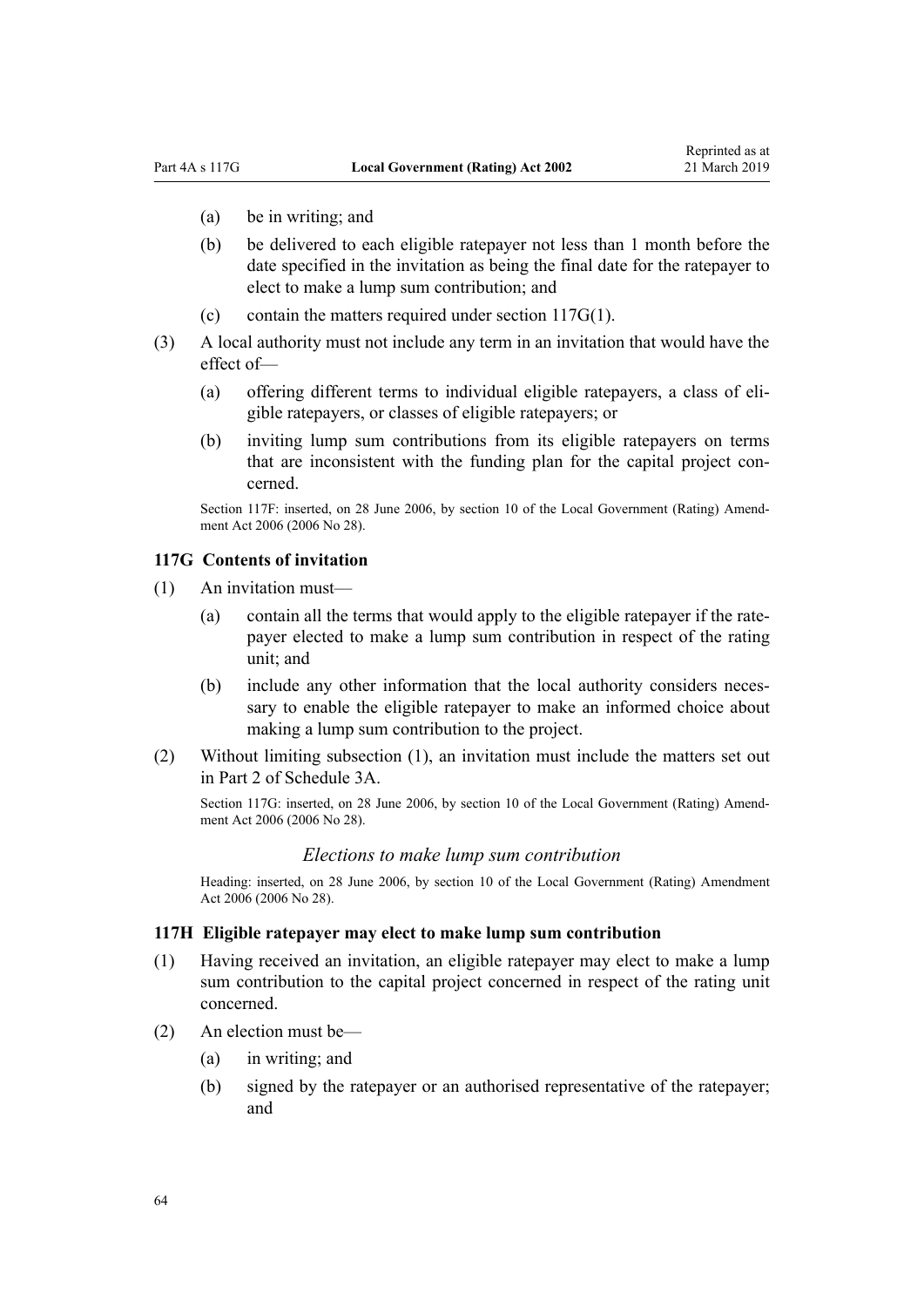- <span id="page-64-0"></span>(c) returned to the local authority concerned no later than the date specified in the invitation as being the final date for a ratepayer to elect to make a lump sum contribution.
- (3) A rating unit in respect of which the eligible ratepayer does not elect to make a lump sum contribution will be liable for the targeted rates specified in the invitation that relate to the category of rating unit to which the unit belongs and—
	- (a) that apply to a rating unit in respect of which the ratepayer has not elected to make a lump sum contribution; and
	- (b) that apply to a rating unit whether or not the ratepayer in respect of the rating unit has elected to make a lump sum contribution.

Section 117H: inserted, on 28 June 2006, by [section 10](http://legislation.govt.nz/pdflink.aspx?id=DLM374314) of the Local Government (Rating) Amendment Act 2006 (2006 No 28).

## **117I Lump sum contribution invoice**

- (1) This section applies to a rating unit in respect of which the eligible ratepayer has elected to make a lump sum contribution to a local authority's capital project.
- (2) The local authority must deliver to the ratepayer in respect of the rating unit—
	- (a) an invoice for the full contribution, if the lump sum contribution is to be paid in one amount; or
	- (b) an invoice for each instalment, if the lump sum contribution is to be paid in instalments.
- (3) An invoice must be delivered to the ratepayer no later than 1 month before the date on which payment is due (being the date specified in the invitation concerned).
- (4) An invoice—
	- (a) must be a separate document from any rates invoice delivered to the ratepayer; but
	- (b) may be delivered at the same time as the rates invoice.

Section 117I: inserted, on 28 June 2006, by [section 10](http://legislation.govt.nz/pdflink.aspx?id=DLM374314) of the Local Government (Rating) Amendment Act 2006 (2006 No 28).

## **117J Consequences for eligible ratepayer (and any future ratepayers) of election to make lump sum contribution**

- (1) A rating unit in respect of which the eligible ratepayer has elected to make a lump sum contribution for a capital project is not liable for the targeted rates specified in the invitation concerned as being targeted rates that do not apply to the rating unit.
- (2) The obligations assumed by an eligible ratepayer who elects to make a lump sum contribution in respect of a rating unit—
	- (a) run with the land; and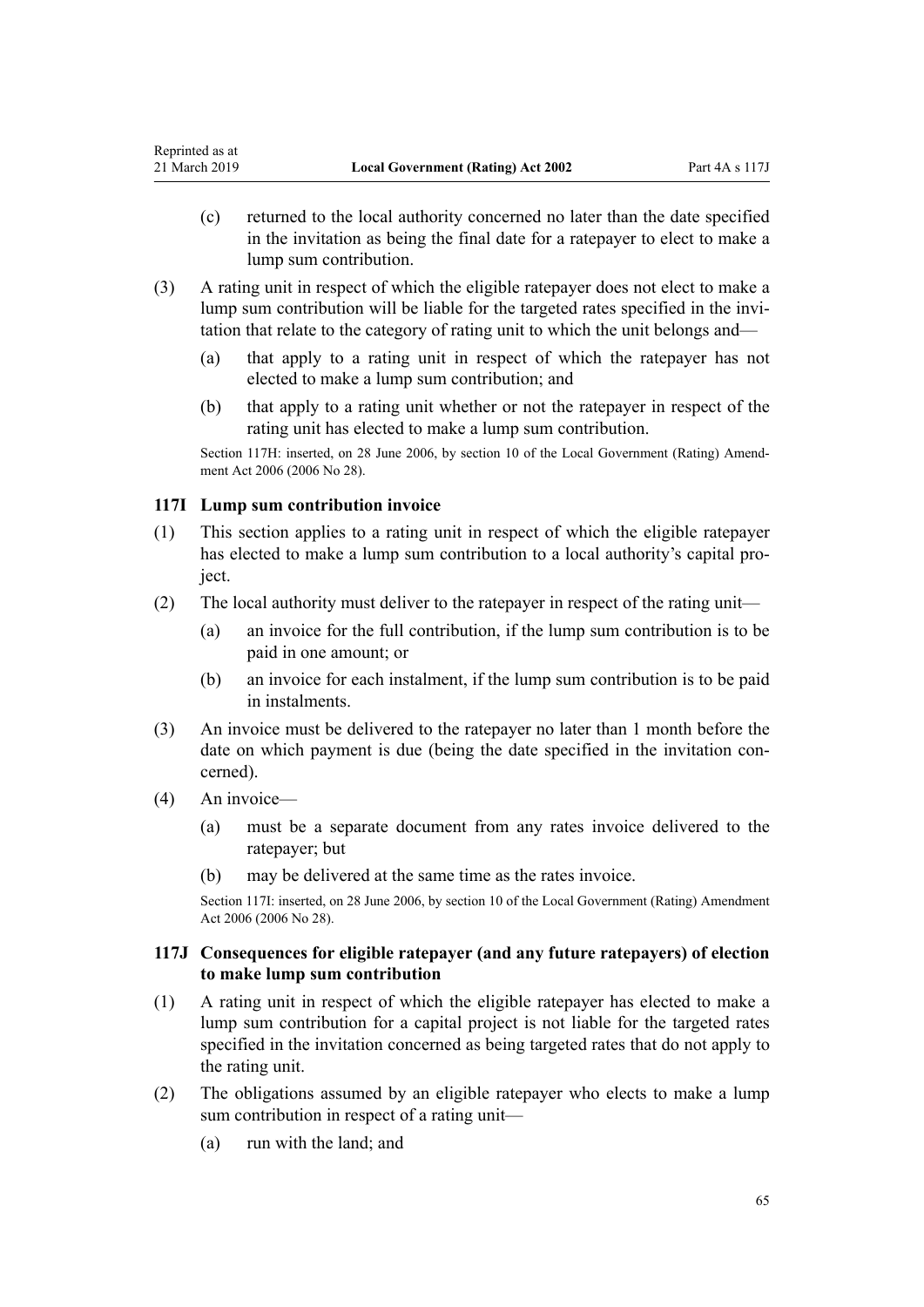- <span id="page-65-0"></span>(b) are binding on every person who is for the time being the ratepayer responsible for the rating unit.
- (3) Subsection (2) applies until the date that is the later of—
	- (a) the date that the contribution is paid in full; or
	- (b) the date that any recalculation of the contribution is made.

Section 117J: inserted, on 28 June 2006, by [section 10](http://legislation.govt.nz/pdflink.aspx?id=DLM374314) of the Local Government (Rating) Amendment Act 2006 (2006 No 28).

### *Local authority must record certain matters*

Heading: inserted, on 28 June 2006, by [section 10](http://legislation.govt.nz/pdflink.aspx?id=DLM374314) of the Local Government (Rating) Amendment Act 2006 (2006 No 28).

# **117K Local authority must record elections and lump sum contributions in rating information database and rates records**

- (1) A local authority must record the following information in its rating information database for each rating unit in respect of which an eligible ratepayer has elected to make a lump sum contribution:
	- (a) that an election has been made; and
	- (b) that the rating unit is not liable for the targeted rates specified in the invitation concerned as being targeted rates that do not apply to the rating unit.
- (2) A local authority must record the following information in its rates records for each rating unit in respect of which an eligible ratepayer has elected to make a lump sum contribution:
	- (a) that an election has been made; and
	- (b) the terms of the invitation concerned; and
	- (c) the information relating to due dates and amounts of payment included in any invoice delivered to the ratepayer under [section 117I](#page-64-0); and
	- (d) the date and amount of any lump sum contribution payments made in respect of the rating unit.

Section 117K: inserted, on 28 June 2006, by [section 10](http://legislation.govt.nz/pdflink.aspx?id=DLM374314) of the Local Government (Rating) Amendment Act 2006 (2006 No 28).

### *Change of ownership of rating unit*

Heading: inserted, on 28 June 2006, by [section 10](http://legislation.govt.nz/pdflink.aspx?id=DLM374314) of the Local Government (Rating) Amendment Act 2006 (2006 No 28).

# **117L Local authority must notify new ratepayer of liability in respect of rating unit for lump sum contribution**

- (1) This section applies if—
	- (a) a rating unit is liable for a lump sum contribution; and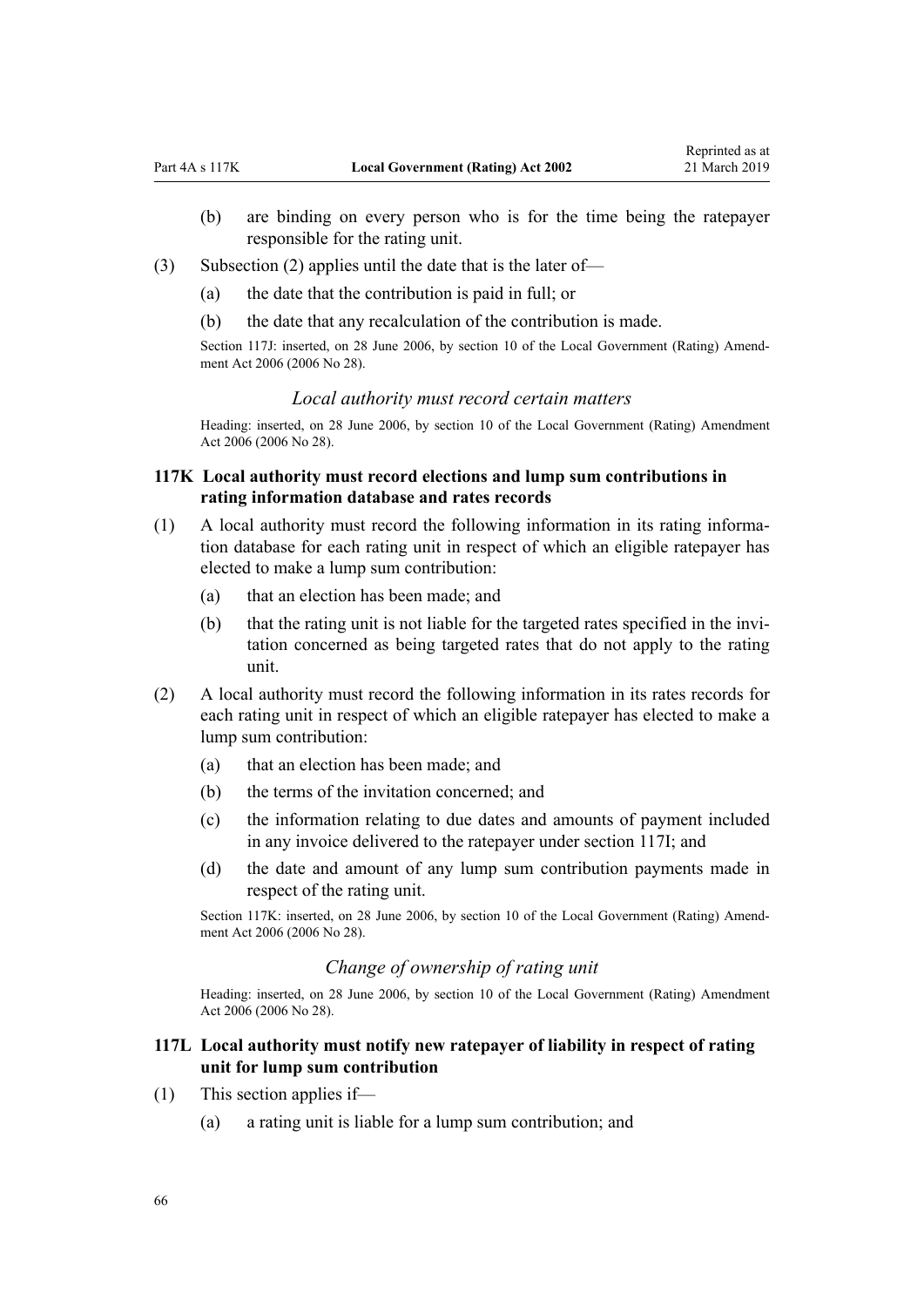<span id="page-66-0"></span>Reprinted as at

- (b) the ratepayer in respect of the rating unit changes because the local authority is notified,—
	- (i) under [section 31](#page-25-0), of a change in ownership of the rating unit; or
	- (ii) under [section 32,](#page-25-0) of the surrender or termination of a lease or licence in relation to the rating unit; or
	- (iii) under [section 33,](#page-25-0) of the transfer or assignment of a lease or licence in relation to the rating unit.
- (2) A local authority that is notified of a matter described in subsection (1) must notify, in writing, the person who becomes the ratepayer for the rating unit of all the information referred to in [section 117K\(2\).](#page-65-0)
- (3) The local authority must also provide to the person a copy of the terms of the election made by the eligible ratepayer as set out in the invitation concerned.

Section 117L: inserted, on 28 June 2006, by [section 10](http://legislation.govt.nz/pdflink.aspx?id=DLM374314) of the Local Government (Rating) Amendment Act 2006 (2006 No 28).

### *Recalculation of lump sum contributions*

Heading: inserted, on 28 June 2006, by [section 10](http://legislation.govt.nz/pdflink.aspx?id=DLM374314) of the Local Government (Rating) Amendment Act 2006 (2006 No 28).

### **117M Recalculation of lump sum contributions**

- (1) A local authority may make 1 recalculation of the lump sum contributions to a capital project.
- (2) A recalculation must be made in accordance with the factors and methodologies specified in the invitation concerned.
- (3) A recalculation must not be made until the final cost of the project is known.
- (4) A local authority must, no later than 1 month after a recalculation,—
	- (a) if the liability from the lump sum contributions decreases, refund the excess to the ratepayer for each rating unit in respect of which a contribution was made; or
	- (b) if the liability from the lump sum contributions increases, deliver an invoice to the ratepayer for each rating unit in respect of which a contribution was made.
- (5) Any invoice to which subsection (4)(b) applies must specify a due date for payment that is not less than 1 month after the date on which the invoice is delivered.

Section 117M: inserted, on 28 June 2006, by [section 10](http://legislation.govt.nz/pdflink.aspx?id=DLM374314) of the Local Government (Rating) Amendment Act 2006 (2006 No 28).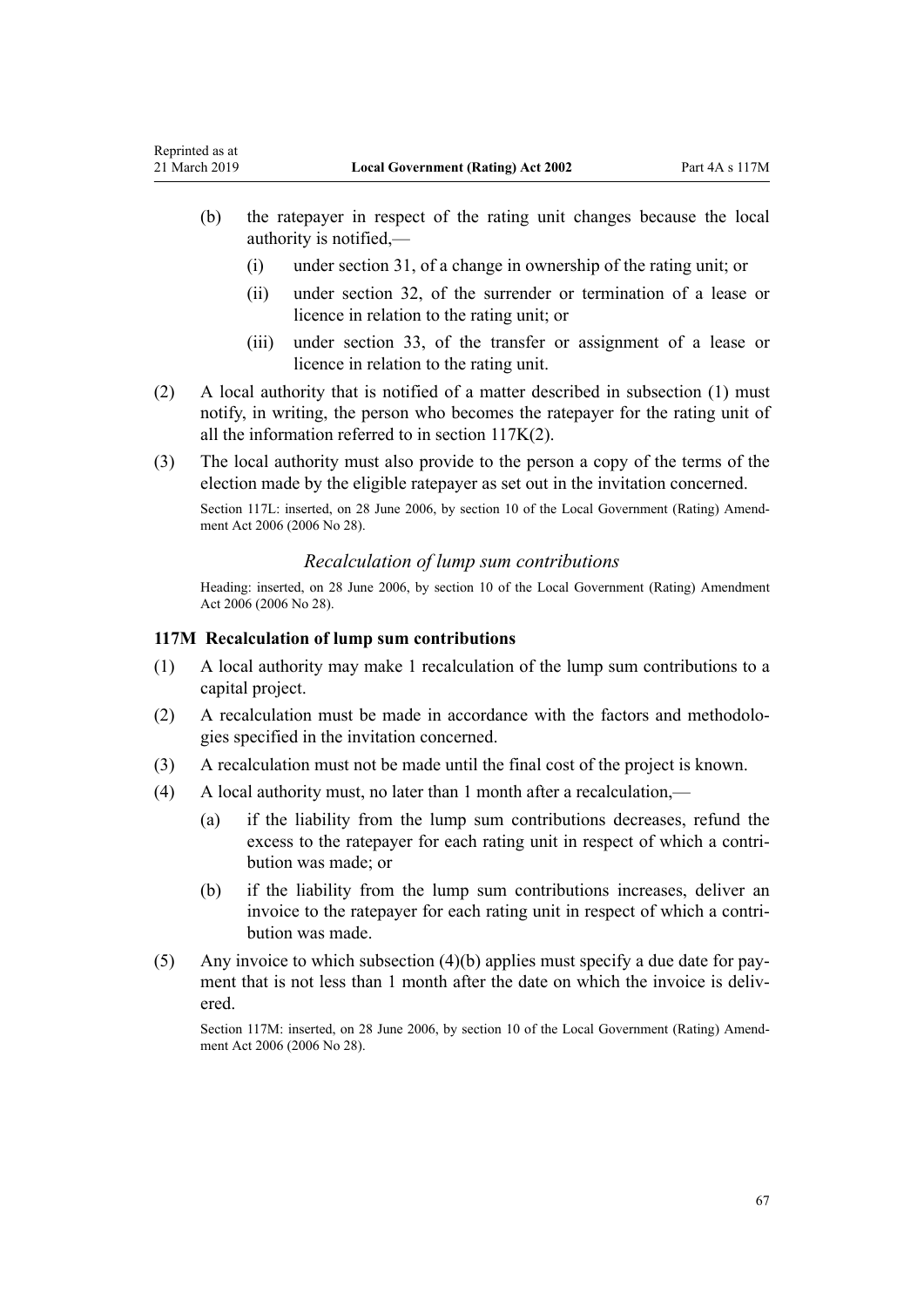### *Late payment or non-payment of lump sum contribution*

Heading: inserted, on 28 June 2006, by [section 10](http://legislation.govt.nz/pdflink.aspx?id=DLM374314) of the Local Government (Rating) Amendment Act 2006 (2006 No 28).

#### **117N Late payment or non-payment of lump sum contribution**

- (1) This section applies if—
	- (a) an eligible ratepayer has elected to make a lump sum contribution to a capital project in respect of a rating unit; and
	- (b) the eligible ratepayer (or any other person who is for the time being the ratepayer) in respect of the rating unit does not pay the contribution, or a contribution instalment, by its due date (including any amount due under section  $117M(4)(b)$ ).
- (2) The local authority concerned may either—
	- (a) cancel the election; or
	- (b) recover the amount owing in a court of competent jurisdiction as a debt due.
- (3) If the local authority cancels the election it must amend the entries in its rating information database and rates records in relation to the rating unit, for each year that it has recorded information under [section 117K,](#page-65-0) to reflect the fact that the rating unit is liable, for each of those years, for the targeted rate or targeted rates referred to in [section 117K\(1\)\(b\)](#page-65-0).
- (4) The local authority must record any amount paid as a lump sum contribution in respect of the rating unit as a payment of the rates referred to in subsection  $(3)$ —
	- (a) for the first year that the rating unit was liable for those rates; and
	- (b) as being paid at the date that the lump sum contribution was paid.
- (5) The local authority must record any surplus amount resulting from the operation of subsection (4) as a payment of the rates referred to in subsection (3)—
	- (a) for the next year that the rating unit was liable for those rates; and
	- (b) as being paid at the date that the lump sum contribution was made.
- (6) The local authority must continue to apply any surplus amount in the manner set out in subsection (5) until either—
	- (a) no surplus remains; or
	- (b) no rates remain unpaid.
- (7) If, after the operation of subsections (5) and  $(6)$ ,—
	- (a) a deficit for any financial year concerned is shown in the rates record, the local authority must treat the amount or amounts as unpaid rates for the purposes of sections  $46(2)(i)$ , [57](#page-37-0), and [58](#page-37-0):
	- (b) a surplus remains, the local authority must credit the rates record.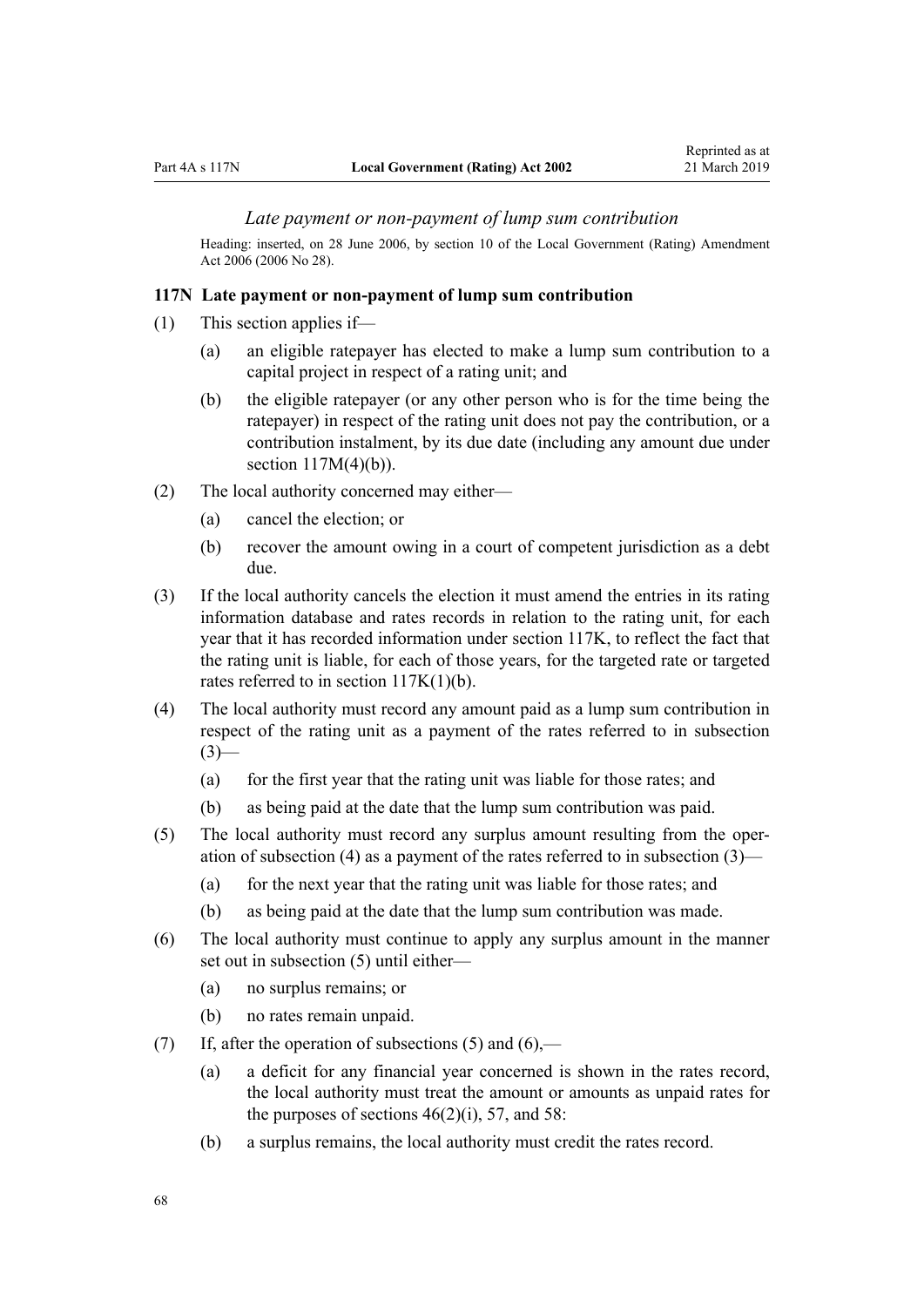- (8) Subsection (7)(a) is subject (in any particular case) to the local authority applying its rates remission policy under [section 85](#page-48-0).
- (9) The local authority must apply any credit under subsection (7)(b) in the following manner and order of priority:
	- (a) pay any arrears owing in respect of the rating unit for 1 or more previous financial years:
	- (b) pay any arrears owing in respect of the rating unit for the current financial year:
	- (c) record a credit in the rates record against future rates in respect of the rating unit.
- $(10)$  If subsection  $(9)(c)$  applies,—
	- (a) the ratepayer in respect of the rating unit may apply to the local authority, in writing, for a refund of the credited amount; and
	- (b) the local authority must, as soon as practicable, make the refund.
- (11) The local authority must issue an amended rates assessment for each year in respect of which it has amended the rates records under this section.

Section 117N: inserted, on 28 June 2006, by [section 10](http://legislation.govt.nz/pdflink.aspx?id=DLM374314) of the Local Government (Rating) Amendment Act 2006 (2006 No 28).

# **Part 5**

# **Replacement of rates and miscellaneous matters**

### Subpart 1—Replacement of rates

#### **118 Interpretation**

In this subpart, unless the context otherwise requires,—

**current year** means the financial year in which a rates replacement proposal is adopted

**relevant year** means the financial year in which the rates that are replaced under a rates replacement proposal were set.

Compare: 1988 No 97 s 150A

#### *Setting rates again*

#### **119 Local authority may set rates again**

- (1) A local authority may set a rate again in the financial year in which the rate was set.
- (2) Subsection (1) applies if—
	- (a) the local authority determines that it is desirable to set the rate again because of—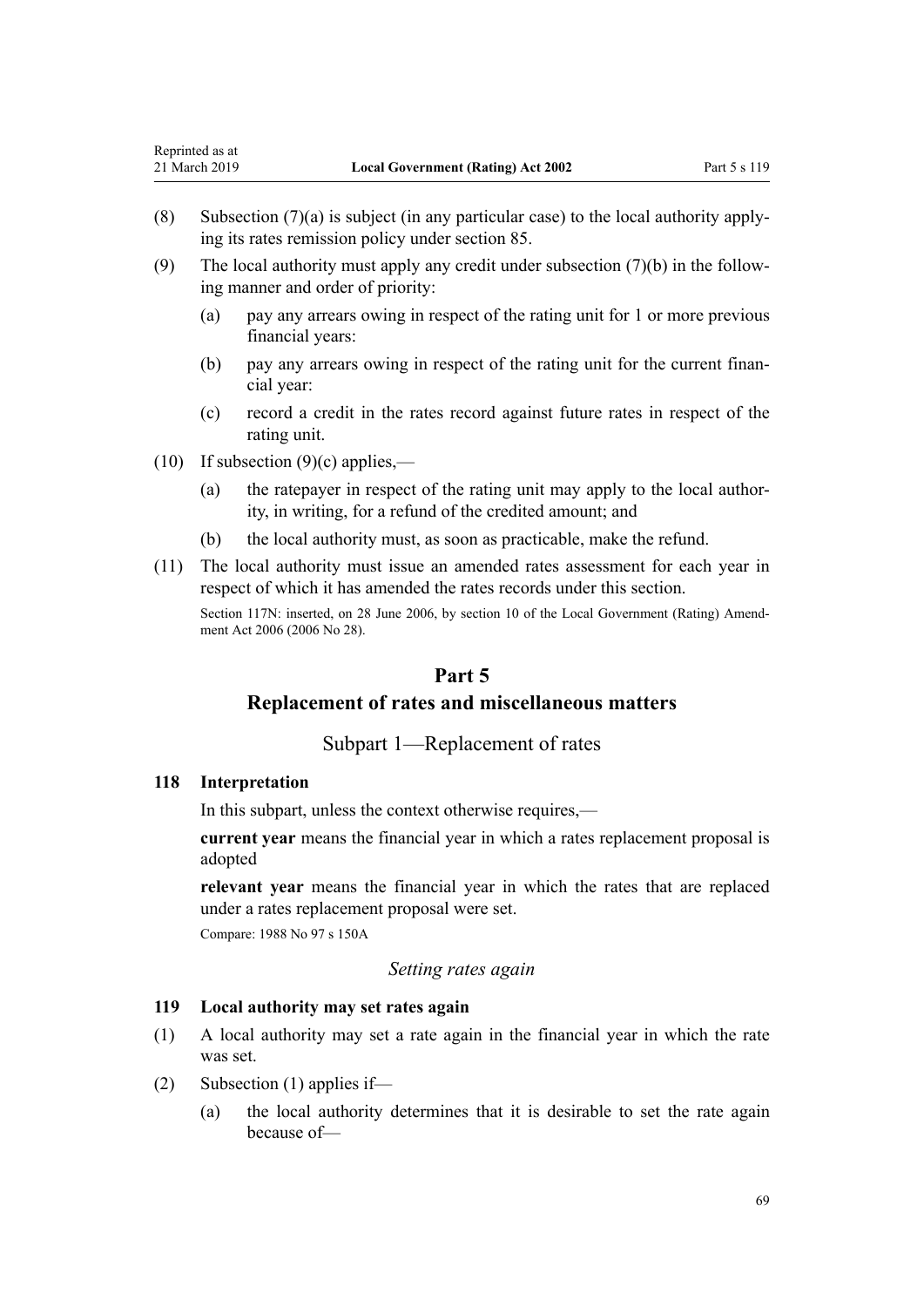- (i) an irregularity in setting the rate; or
- (ii) a mistake in calculating the rate; or
- (iii) a relevant change in circumstances; and
- (b) setting the rate again will not increase the amount of rates assessed to any rating unit.
- (3) A local authority may set a rate again only if—
	- (a) it has given 14 days' public notice of its intention to set the rate again; and
	- (b) it complies with the local authority's standing orders for the revocation and alteration of resolutions.
- (4) Notice under subsection (3) must include—
	- (a) the information in relation to the rate that was, or would otherwise have been, required to be included in the local authority's long-term plan or annual plan; and
	- (b) a statement of the reason why the local authority has determined that it is desirable to set the rate again.
- (5) If setting the rate again results in a change to the amount of rates to be assessed to any rating unit,—
	- (a) the rates record for the rating unit must be corrected as soon as practicable; and
	- (b) [section 41](#page-28-0) applies.

Section 119(4)(a): amended, on 27 November 2010, by [section 50](http://legislation.govt.nz/pdflink.aspx?id=DLM2922485) of the Local Government Act 2002 Amendment Act 2010 (2010 No 124).

Section 119(4)(a): amended, on 1 July 2003, by [section 262](http://legislation.govt.nz/pdflink.aspx?id=DLM174088) of the Local Government Act 2002 (2002) No 84).

### *Replacing invalid rates*

### **120 Replacement of invalid rates**

- (1) A local authority must set replacement rates if a court of competent jurisdiction orders the local authority to do so.
- (2) A local authority may decide to set replacement rates if—
	- (a) it has obtained an opinion from a barrister or solicitor that the rates in question would be likely to be set aside or declared invalid if they were subjected to judicial review by the High Court; or
	- (b) the local authority determines that it is desirable to set the rate again because of—
		- (i) an irregularity in setting the rate; or
		- (ii) a mistake in calculating the rate; or
		- (iii) a relevant change in circumstances.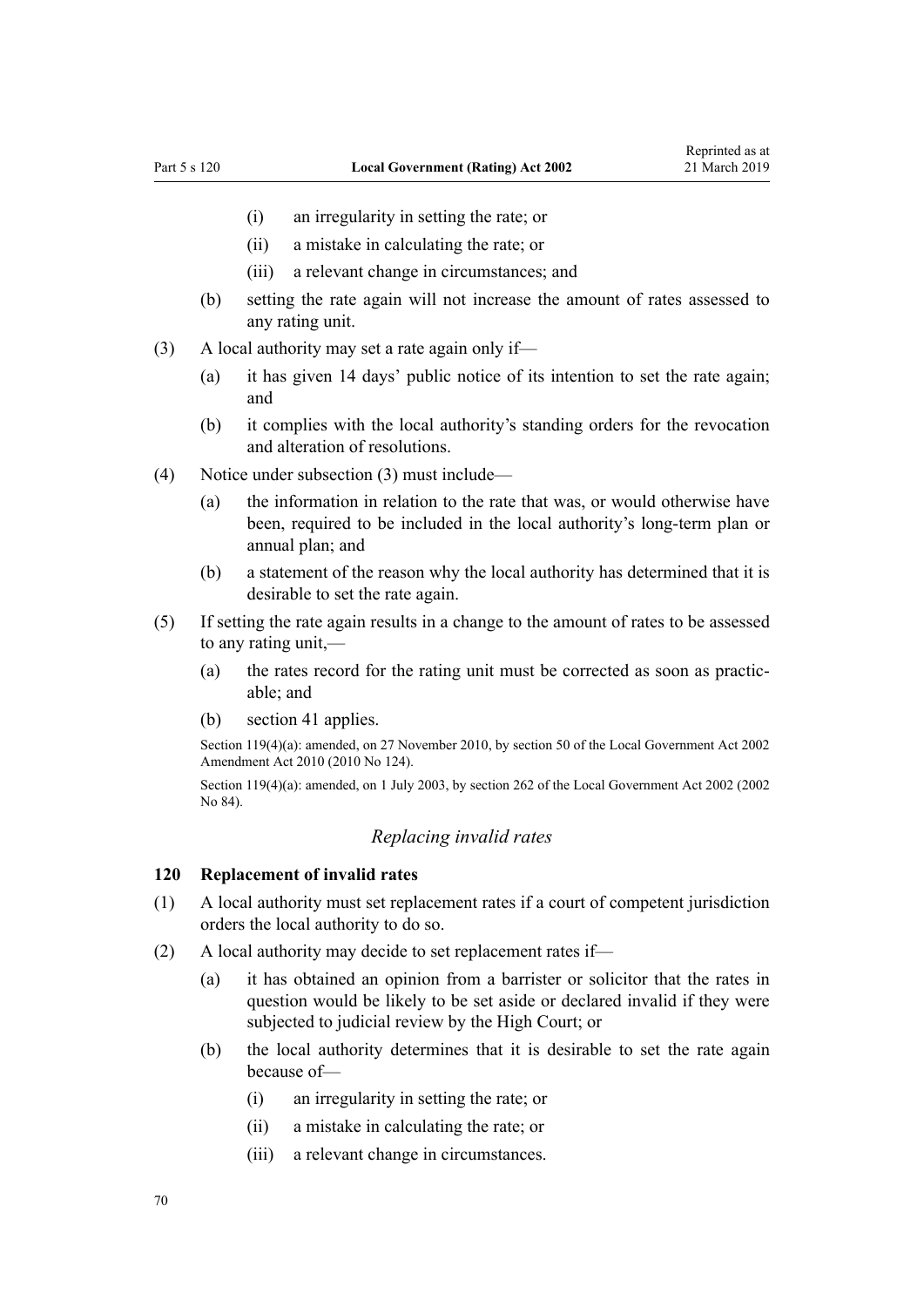(3) A local authority must notify the Secretary of Local Government of a decision under subsection (2)(b) within 14 days after the decision is made. Compare: 1998 No 97 ss 150B, 150C

## **121 Notice that rates will be replaced**

- (1) The local authority must, as soon as practicable after the court order or its decision to set replacement rates is made, give public notice that the rates will be replaced.
- (2) The notice must specify the rates that will be replaced.
- (3) In addition, the local authority must, as soon as practicable, note on the rates records to which the replacement rates apply—
	- (a) that the local authority will set replacement rates; and
	- (b) the rates that will be replaced.

Compare: 1988 No 97 s 150D

### **122 Matters relevant to setting replacement rates**

- (1) The total revenue sought from the replacement rates must not exceed the total revenue sought from the rates to be replaced.
- (2) For the purposes of setting replacement rates, the local authority has all the powers, duties, and responsibilities that it had under any enactment on the date on which the rate to be replaced was set, even though the law may have changed since that date.

Compare: 1988 No 97 s 150F

### *Rates replacement proposal*

# **123 Rates replacement proposal**

- (1) Replacement rates must be set by the adoption of a rates replacement proposal prepared in accordance with the special consultative procedure.
- (2) A rates replacement proposal must—
	- (a) identify the relevant year; and
	- (b) for each of the rates set and assessed by the local authority in the relevant year, state—
		- (i) the date on which the rate was set; and
		- (ii) whether it is a general rate based on rateable value, a uniform annual general charge, or a targeted rate; and
	- (c) identify which of the rates referred to in paragraph (b) are proposed to be replaced and the reasons for their replacement; and
	- (d) for each proposed replacement rate, state whether it is a general rate based on a rateable value, a uniform annual general charge, or a targeted rate; and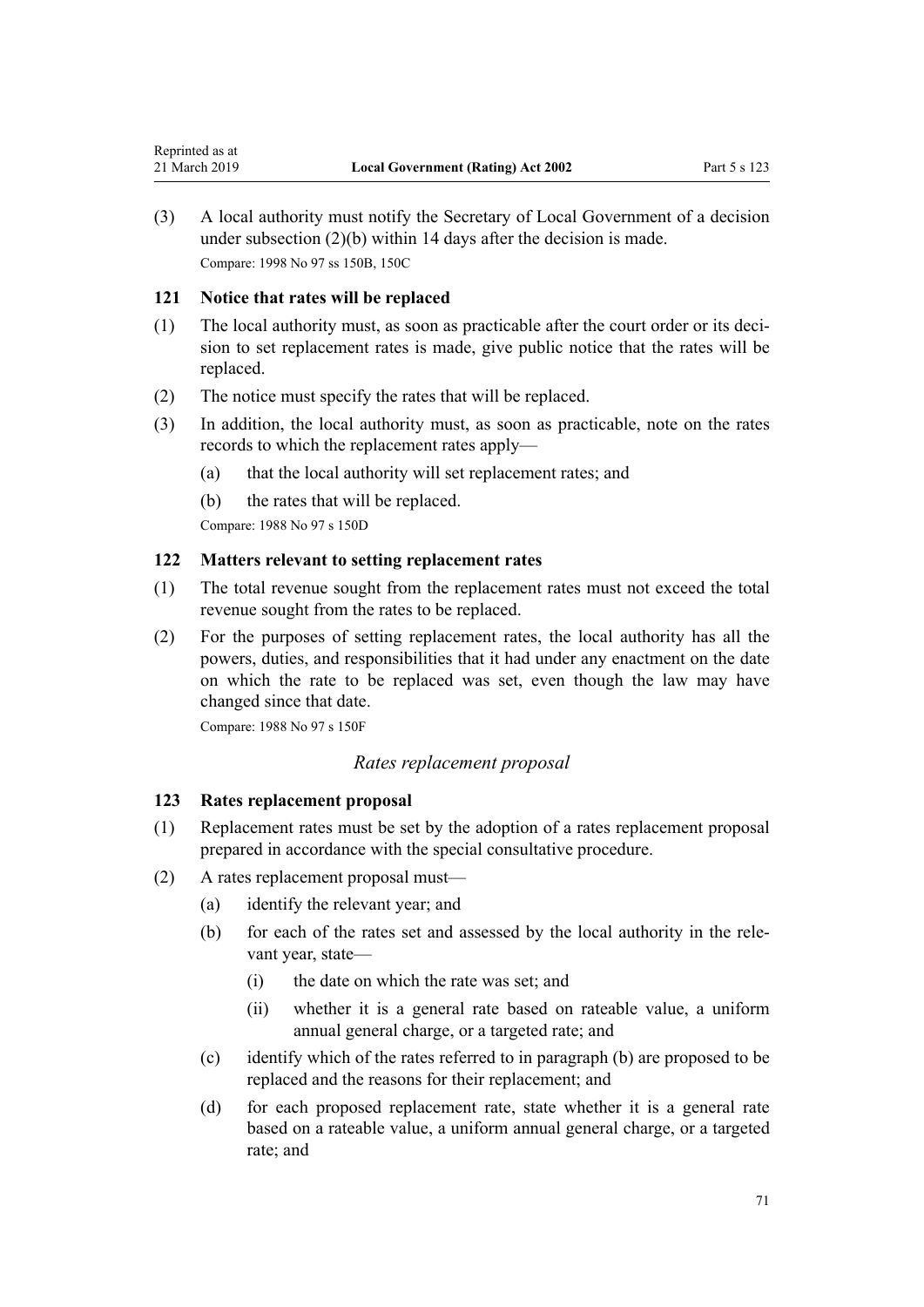- (e) identify any difference between the revenue sought from the rates to be replaced and that proposed to be sought from the replacement rates and the reasons for that difference; and
- (f) explain any departure from the revenue and financing policy under [sec](http://legislation.govt.nz/pdflink.aspx?id=DLM172360)[tion 103](http://legislation.govt.nz/pdflink.aspx?id=DLM172360) of the Local Government Act 2002 and the reasons for that departure; and
- (g) explain any difference in basis or type of rates between the rates to be replaced and the replacement rates; and
- (h) describe the general effect that the rates replacement proposal is expected to have on the overall liability of ratepayers or groups of ratepayers within the district for rates for the relevant year.
- (3) In giving notice of the rates replacement proposal under the special consultative procedure, the local authority must give specific notice of the proposal to every ratepayer of the district.
- (4) The notice must include—
	- (a) a summary of [sections 126](#page-72-0) and [127](#page-73-0); and
	- (b) a statement that the proposal will not affect rates set and assessed in years after the relevant year and, if a rates replacement proposal is intended for any of those years, a statement of that intention.

Compare: 1988 No 97 ss 150E(2), 150G

Section 123(2)(f): substituted, on 1 July 2003, by [section 262](http://legislation.govt.nz/pdflink.aspx?id=DLM174088) of the Local Government Act 2002 (2002 No 84).

### **124 Adoption of rates replacement proposal**

- (1) On the adoption of a rates replacement proposal,—
	- (a) the replacement rates identified in the proposal are set; and
	- (b) the rates to be replaced cease to have effect.
- (2) Subsection (1)(b) does not affect—
	- (a) the lawfulness of the actions of the local authority in assessing rates before the adoption of the rates replacement proposal; or
	- (b) the lawfulness of the payment of the rates and of the local authority receiving that payment before the adoption of the rates replacement proposal; or
	- (c) a rates rebate granted under the [Rates Rebate Act 1973](http://legislation.govt.nz/pdflink.aspx?id=DLM409295) before the adoption of the rates replacement proposal; or
	- (d) a discount given under a policy provided for in [section 55\(3\)](#page-36-0) or [section](#page-36-0) [56\(4\)](#page-36-0), or a penalty imposed under [section 57,](#page-37-0) before the adoption of the rates replacement proposal; or
	- (e) a remission of rates before the adoption of the rates replacement proposal; or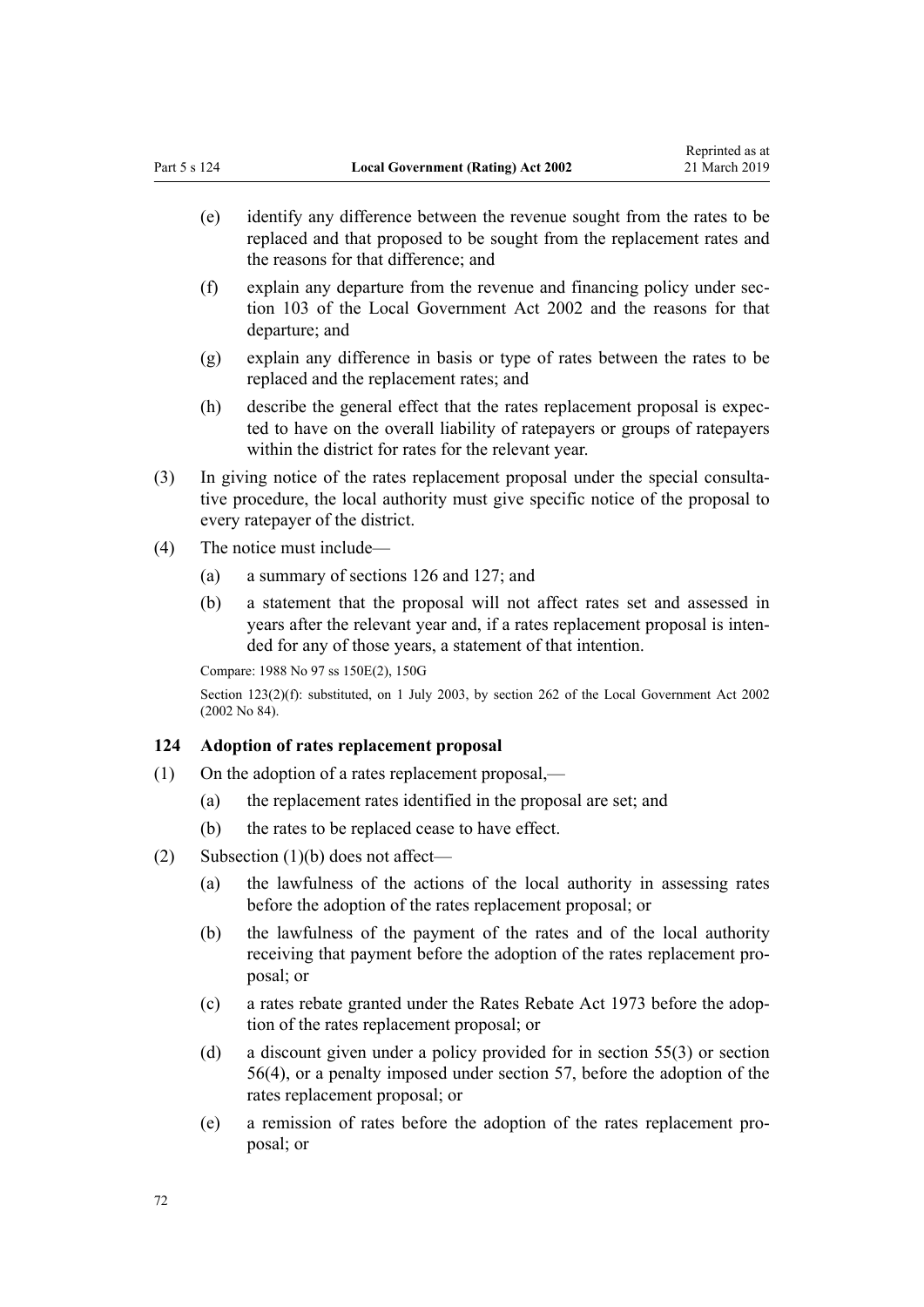(f) the lawfulness of an action to recover unpaid rates taken by the local authority before the adoption of the rates replacement proposal. Compare: 1988 No 97 s 150H

### *Effect of replacement rates*

#### **125 Adjustment of rates due on properties**

<span id="page-72-0"></span>Reprinted as at

- (1) As soon as practicable after replacement rates are set, the local authority must assess the total liability for replacement rates in respect of each rating unit.
- (2) Liability for replacement rates for the relevant year must be assessed in accordance with the information in the rating information database as at the end of the financial year immediately before the relevant year.
- (3) If the total amount of replaced rates that were assessed on a rating unit is more than the total amount assessed under subsection (1) for the rating unit, the amount of the excess must be dealt with under section 126.
- (4) If the total amount of replaced rates that were assessed on any rating unit is less than the total amount assessed under subsection (1) for the rating unit, the amount of the deficit must be dealt with under [section 127](#page-73-0).
- (5) The local authority must deliver to the ratepayer a notice that—
	- (a) identifies the rates that have been replaced on that rating unit; and
	- (b) describes the replacement rates on the rating unit in sufficient detail to enable the basis for the total amount of replacement rates to be identified; and
	- (c) if subsection (3) applies, identifies the amount of the excess and how section 126 applies; and
	- (d) if subsection (4) applies, identifies the amount of the deficit and how [section 127](#page-73-0) applies; and
	- (e) contains any other explanatory material that the local authority thinks appropriate.

Compare: 1988 No 97 s 150I

#### **126 Allocation of excess**

- (1) The amount of any excess must be applied in the following order:
	- (a) paying any rates arrears for the relevant year; and
	- (b) paying any other rates arrears owing in respect of the rating unit; and
	- (c) crediting against future rates any remaining sum in anticipation of rates yet to be assessed.
- (2) If a remaining sum is credited against future rates,—
	- (a) the ratepayer may, at any time, apply in writing to the local authority for the refund of the whole or part of the credited rates; and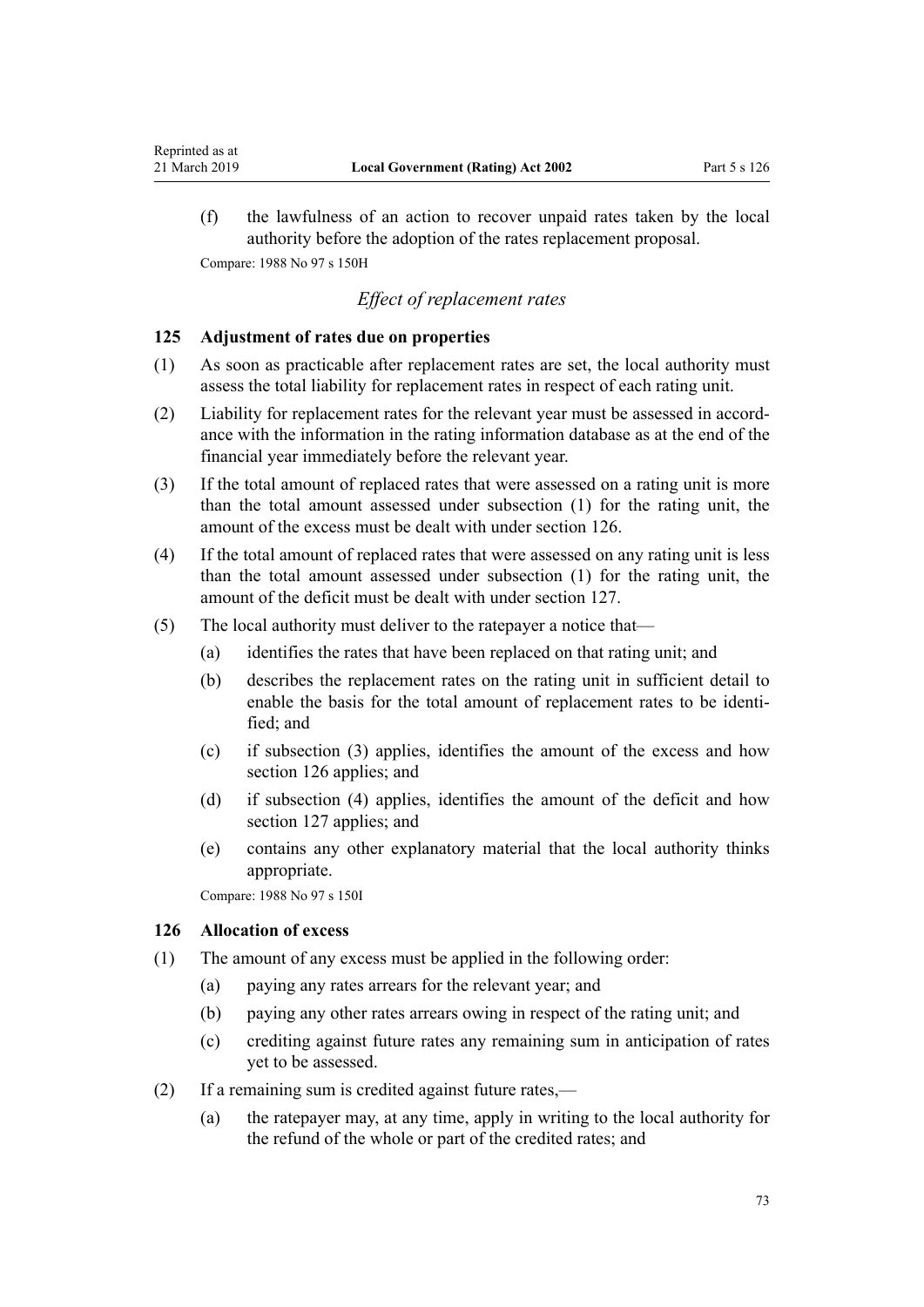<span id="page-73-0"></span>(b) the local authority must make the refund as soon as practicable after receiving the application.

Compare: 1988 No 97 s 150J

### **127 Assessment of deficit**

- (1) The amount of a deficit must be assessed on the rating unit—
	- (a) in the current year if, at the time that the replacement rates are set, the local authority has not set its general rates for the current year; or
	- (b) in the subsequent year in any other case.
- (2) The amount of the deficit must be identified in the rates assessment as a replacement rates adjustment for the relevant year.
- (3) The following enactments apply to the assessment of the deficit as if it were rates assessed in the year it is assessed:
	- (a) Parts  $3$  to  $5$ :
	- (b) the [Rates Rebate Act 1973.](http://legislation.govt.nz/pdflink.aspx?id=DLM409295)
- (4) The exclusion of all or part of a rating unit from the district of a local authority after the relevant year does not affect the ability of the local authority to assess a deficit on the unit.

Compare: 1988 No 97 s 150K

### *Particular circumstances*

#### **128 Subdivision of rating unit**

- (1) Subsection (2) applies if—
	- (a) part of a rating unit for the relevant year is sold or otherwise transferred; and
	- (b) the sale or transfer occurs before replacement rates are set.
- (2) The local authority—
	- (a) must allocate any excess or deficit in respect of a rating unit among the several parts of that rating unit in proportion to the rateable values of those parts; and
	- (b) may—
		- (i) credit each of the several parts with the amount of the excess that is calculated in respect of the total rating unit; or
		- (ii) cancel the deficit that is calculated in respect of the total rating unit.

Compare: 1988 No 97 s 150L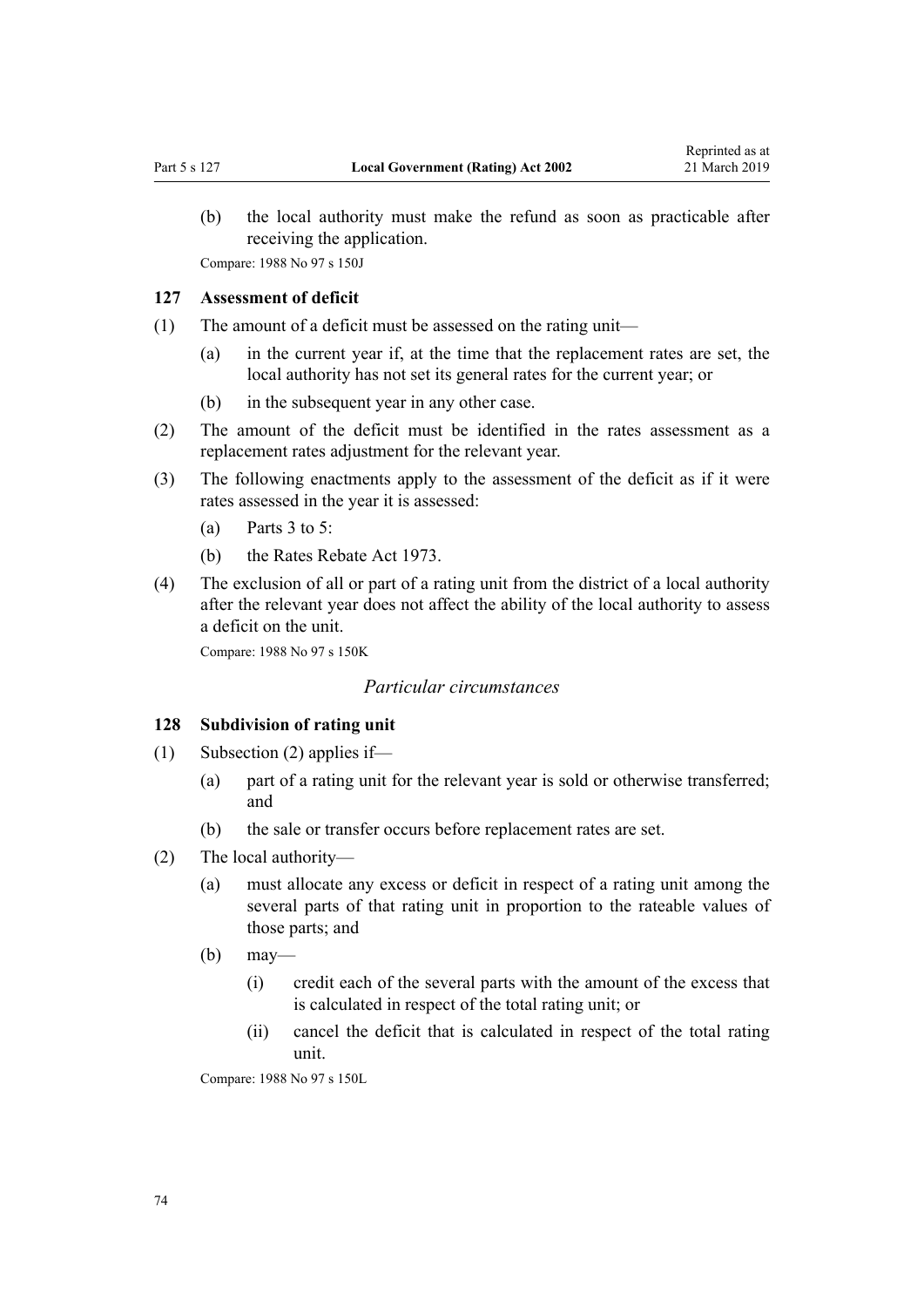### **129 Replacement of postponed rates**

- (1) This section applies to postponed rates that are not yet payable at the date on which the replacement rates are set.
- (2) Those rates must be treated as adjusted—
	- (a) by the amount of an excess under [section 126;](#page-72-0) or
	- (b) by the amount of a deficit under [section 127](#page-73-0).
- (3) The local authority must adjust the interest charged on the postponed rates accordingly.

Compare: 1988 No 97 s 150M

### **130 Cancellation of deficit**

The local authority may cancel the requirement to pay a deficit assessed under this Part—

- (a) in accordance with a policy for those cancellations that is included in the rates replacement proposal; or
- (b) if the local authority considers it would be unreasonable not to do so in a particular case.

Compare: 1988 No 97 s 150N

### Subpart 2—Miscellaneous matters

### **131 Estimate of projected valuation by regional council**

- (1) This section applies if the general revaluations of the components of the district valuation roll of a regional council do not all take effect on the same date.
- (2) A regional council may arrange for a registered valuer to make an estimate of the projected valuation of all the rateable land in the districts of the constituent territorial authorities.
- (3) The purpose of the projected valuation is to indicate the extent and nature of changes in the rateable value of rateable land in each constituent district between—
	- (a) the date on which the general revaluation for that district took effect; and
	- (b) the date nominated by the regional council as the date in respect of which the projected valuation is to be made.

#### **132 Delegation**

- (1) A local authority may delegate the exercise of functions, powers, or duties conferred by this Act on the local authority to—
	- (a) its chief executive officer; or
	- (b) any other specified officer of the local authority.
- (2) A local authority must not delegate—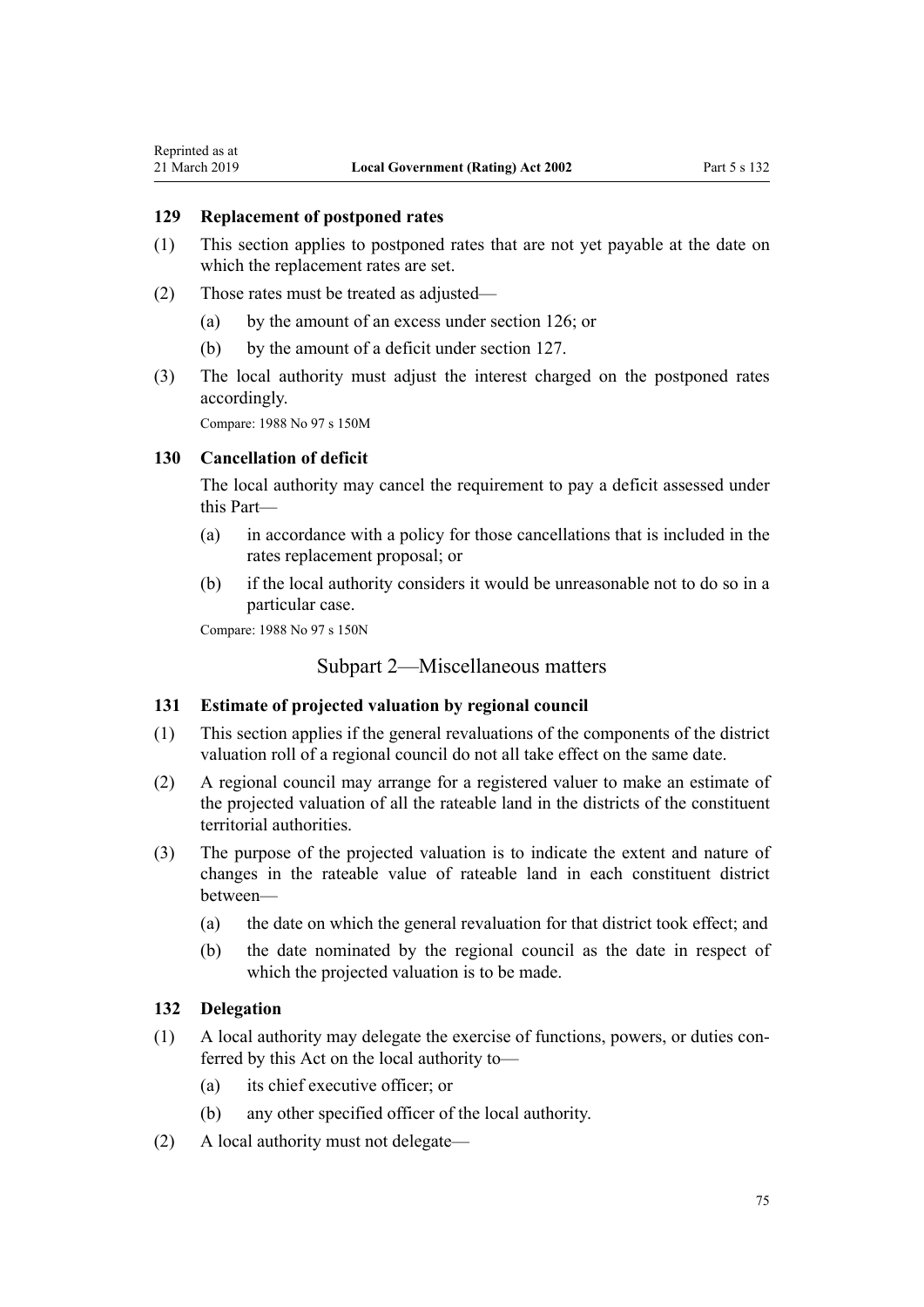- (a) the power to delegate; or
- (b) a function, power, or duty conferred by [subpart 2](#page-12-0) of Part 1 or [subpart 1](#page-68-0) of Part 5.

Section 132(1)(a): amended, on 7 July 2004, by [section 9](http://legislation.govt.nz/pdflink.aspx?id=DLM304045) of the Local Government (Rating) Amendment Act 2004 (2004 No 66).

### **133 In certain cases Governor-General in Council may extend time or validate proceedings**

The Governor-General may, by Order in Council, do 1 or more of the following:

- (a) extend the time for completing an action, step, or procedure that is required by or under this Act and that is not done or cannot be done by the time required:
- (b) validate an action, step, or procedure that is required by or under this Act and that is done after the time required:
- (c) validate an irregularity of form in an action, step, or procedure that is required by or under this Act:
- (d) make a provision for a situation for which sufficient provision is not made by or under this Act.

Compare: 1988 No 97 s 205

### **134 Judge, etc, not interested merely by being ratepayer**

A Judge, Justice, or Community Magistrate must not be treated as interested in a case in which he or she is judicially concerned solely because of his or her liability to pay rates.

Compare: 1988 No 97 s 204

#### **135 Evidence of certain matters**

- (1) In any proceedings, a document that appears to be a copy of a resolution that sets a rate or a copy of an extract from a district valuation roll, a rating information database, or the rates records of a local authority must be received as evidence of the correctness of the content of the document unless the contrary is proved.
- (2) The document must be signed by the chief executive officer or another person who is authorised by the local authority to do so, and it is not necessary to prove the signature of the officer or person.

Compare: 1988 No 97 s 119

Section 135(2): amended, on 7 July 2004, by [section 10](http://legislation.govt.nz/pdflink.aspx?id=DLM304046) of the Local Government (Rating) Amendment Act 2004 (2004 No 66).

#### **136 Notification**

(1) This section applies to the notification of a matter and the delivery of a notice, including a rates assessment or rates invoice.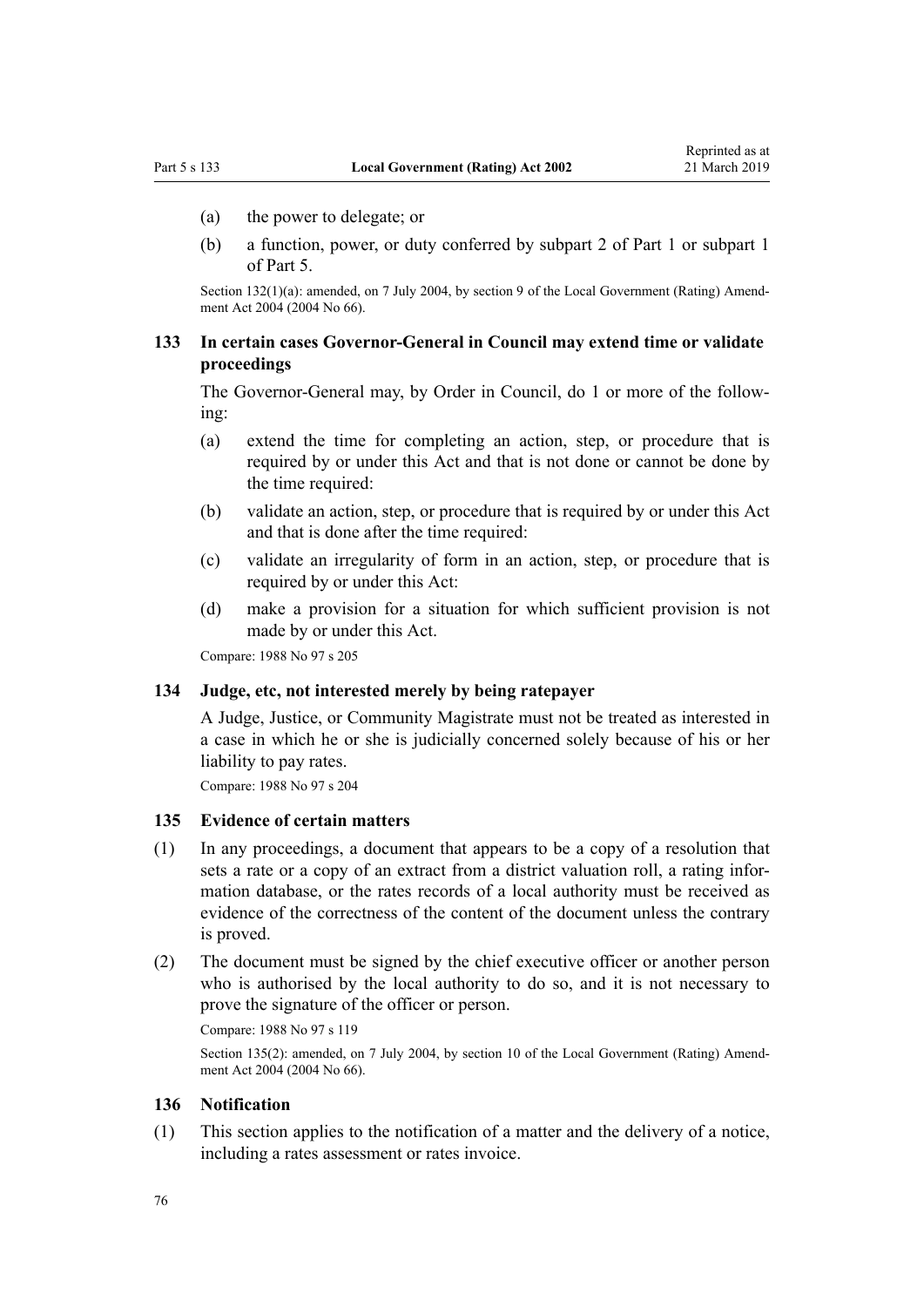- <span id="page-76-0"></span>(2) The notice must be in writing and must be sent or delivered—
	- (a) personally; or
	- (b) by post addressed to the person at the person's—
		- (i) postal address, as notified to the local authority by the person; or
		- (ii) last known business or residential address; or
	- (c) by fax addressed to the person at the person's fax number; or
	- (d) by any other means (including electronic means) acceptable to the person.
- (3) A notice that is posted to a person must be treated as received by that person not later than 7 days after the date on which it is posted.
- (4) A notice that is sent to a person at a fax number or electronic address must be treated as received by that person not later than 2 days after the date on which it is sent.
- (5) However, a notice must not be treated as received if the person to whom it is posted or sent proves that it was not received, otherwise than through fault on the person's part.

Compare: 1974 No 66 [s 253](http://legislation.govt.nz/pdflink.aspx?id=DLM419885)

*Amendments, savings, repeals of other enactments, and transitional provisions*

#### **137 Amendments to other enactments**

- (1) The Acts and regulations specified in [Schedules 4](#page-91-0) and [5](#page-94-0) are amended in the manner indicated in those schedules.
- (2) However, those Acts and regulations continue in force as if they had not been amended to the extent necessary for the levying and collection of rates made or levied for the financial year ending on 30 June 2003 or a previous financial year.

#### **138 Repeals and savings**

- (1) The Acts and regulations specified in [Schedule 6](#page-99-0) are repealed or revoked, as the case may be.
- (2) However, the Acts and regulations continue in force to the extent necessary for the levying and collection of rates made or levied for the financial year ending on 30 June 2003 or a previous financial year.

#### **139 Transitional provision for rates remission**

- (1) A local authority may remit rates after the commencement of this section as if the Rating Powers Act 1988 were in force.
- (2) Subsection (1) applies until the close of 30 June 2004.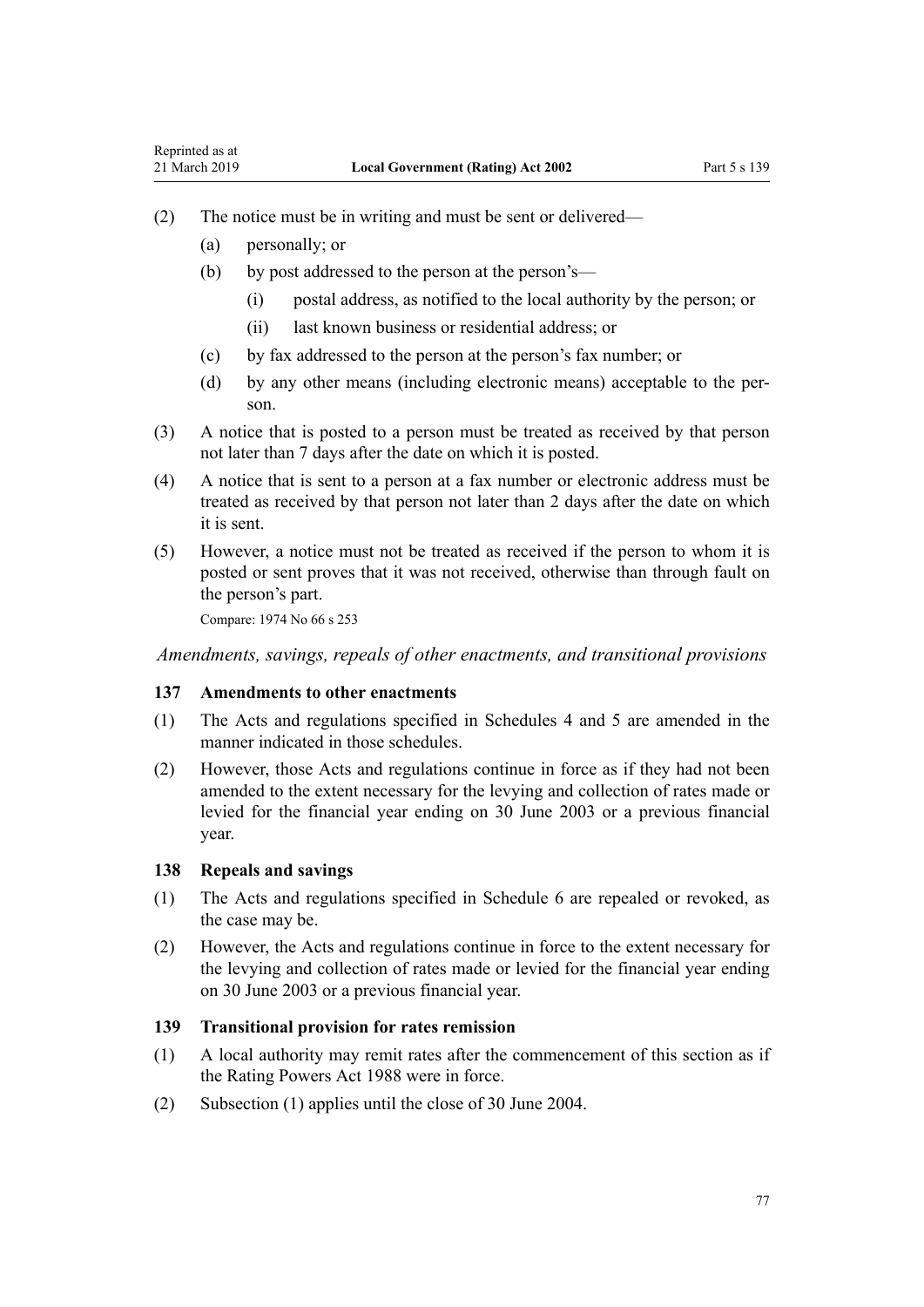- (2A) Despite subsection (2), a local authority that has adopted a long-term plan for a period beginning on 1 July 2003 may remit rates, as if the Rating Powers Act 1988 were in force, until the close of 30 June 2005.
- (3) Rates that are remitted under subsection (1) must be treated as if they are remitted rates under this Act.

Section 139(2A): inserted, on 7 July 2004, by [section 11](http://legislation.govt.nz/pdflink.aspx?id=DLM304047) of the Local Government (Rating) Amendment Act 2004 (2004 No 66).

Section 139(2A): amended, on 27 November 2010, by [section 50](http://legislation.govt.nz/pdflink.aspx?id=DLM2922485) of the Local Government Act 2002 Amendment Act 2010 (2010 No 124).

### **140 Transitional provisions for rates postponement**

- (1) A local authority may postpone rates after the commencement of this Act as if the Rating Powers Act 1988 were in force.
- (2) Subsection (1) applies until the close of 30 June 2004.
- (3) The following rates must be treated as if they were postponed rates under this Act:
	- (a) rates that are postponed under the Rating Powers Act 1988, but are not payable before the commencement of this section:
	- (b) rates that are postponed under subsection (1).

### **141 Transitional provision for rates-postponement values**

- (1) Subsection (2) applies if a rates-postponement value of farmland that is determined under [section 22](http://legislation.govt.nz/pdflink.aspx?id=DLM427649) of the Rating Valuations Act 1998 is entered on the valuation roll before 1 July 2003.
- (2) Sections 158(1) and (2), 159, and 163 to 166 of the Rating Powers Act 1988 continue to apply to rates on the land—
	- (a) as if that Act had not been repealed; but
	- (b) with all necessary modifications as if the rates are remitted or postponed rates under this Act.

#### **142 Transitional provision for special rateable values**

- (1) This section applies if a special rateable value of land that is determined under any of [sections 23 to 27](http://legislation.govt.nz/pdflink.aspx?id=DLM427651) of the Rating Valuations Act 1998 is entered on the valuation roll before 1 July 2003.
- (2) [Section 30](http://legislation.govt.nz/pdflink.aspx?id=DLM427665) of the Rating Valuations Act 1998 continues to apply to rates on the land as if that section had not been repealed.
- (3) The special rateable value of the land must be treated as if it is the rateable value of the land for the purposes of this Act.
- (4) This section applies until the first general revaluation of the land under [section](http://legislation.govt.nz/pdflink.aspx?id=DLM427613) [9](http://legislation.govt.nz/pdflink.aspx?id=DLM427613) of the Rating Valuations Act 1998 takes place after the commencement of this section.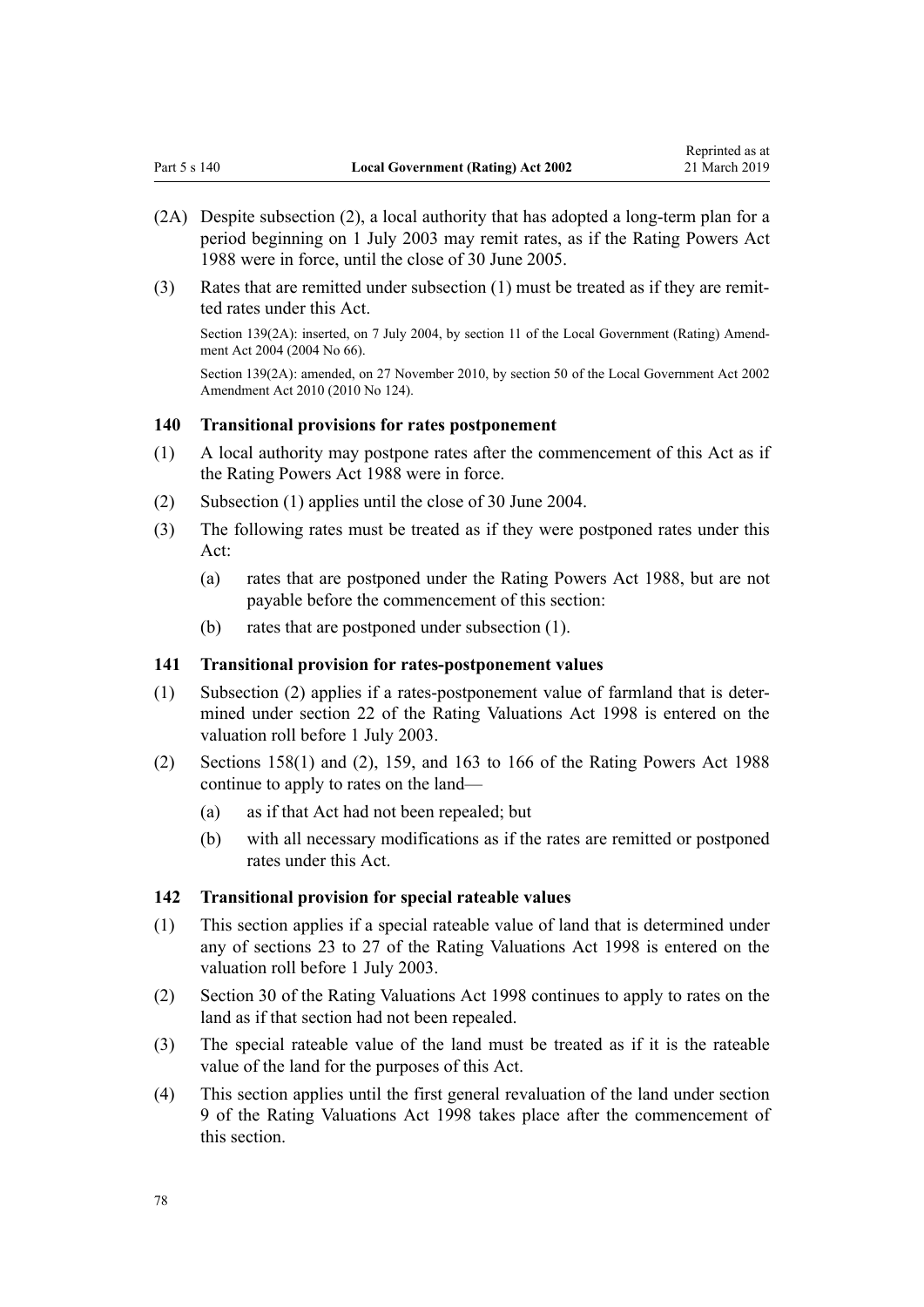### **143 Certain terms in other enactments must be treated as terms under this Act**

- (1) A reference in an enactment—
	- (a) to making rates must be read as including a reference to setting rates:
	- (b) to levying rates must be read as including a reference to assessing rates:
	- (c) to rateable property must be read as a reference to rateable land:
	- (d) to separately rateable property must be read as a reference to a rating unit or rating units.
- (2) A reference in an enactment to an occupier in the context of rates or rating must be read as a reference to a ratepayer.
- (3) Subsection (1) applies unless the context of an enactment otherwise requires.
- (4) Subsections (1) and (2) apply subject to [sections 137 to 142](#page-76-0) and [Schedules 4](#page-91-0) and [5](#page-94-0).

### **144 Certain terms in leases, licences, and contracts must be treated as terms under this Act**

A reference in a lease, licence, or contract—

- (a) to the making of rates must be read as including a reference to setting rates:
- (b) to the levying of rates must be read as including a reference to assessing rates.

#### **145 Saving relating to lump sum contributions**

- (1) Subsection (2) applies to an election to pay a lump sum contribution under section 66 of the Rating Powers Act 1988 if the election is made before the commencement of this Act.
- (2) Section 67(2)(b) and (c) of the Rating Powers Act 1988 continues to apply after the commencement of this section in respect of the contribution. Compare: 1988 No 97 s 211

### **146 Savings for rates made in accordance with classification or differential systems**

- (1) This section applies if, in the year commencing on 1 July 2002, a local authority makes and levies a rate—
	- (a) in accordance with a classification list, under section 92(1) of the Rating Powers Act 1988; or
	- (b) under section 40 or section 49 of the Rating Powers Act 1988, and in accordance with a special order under section 80 of that Act.
- (2) A local authority may set and assess a targeted rate for the purposes for which a rate described in subsection (1) is made, but the application of this Act to the targeted rate is modified as follows: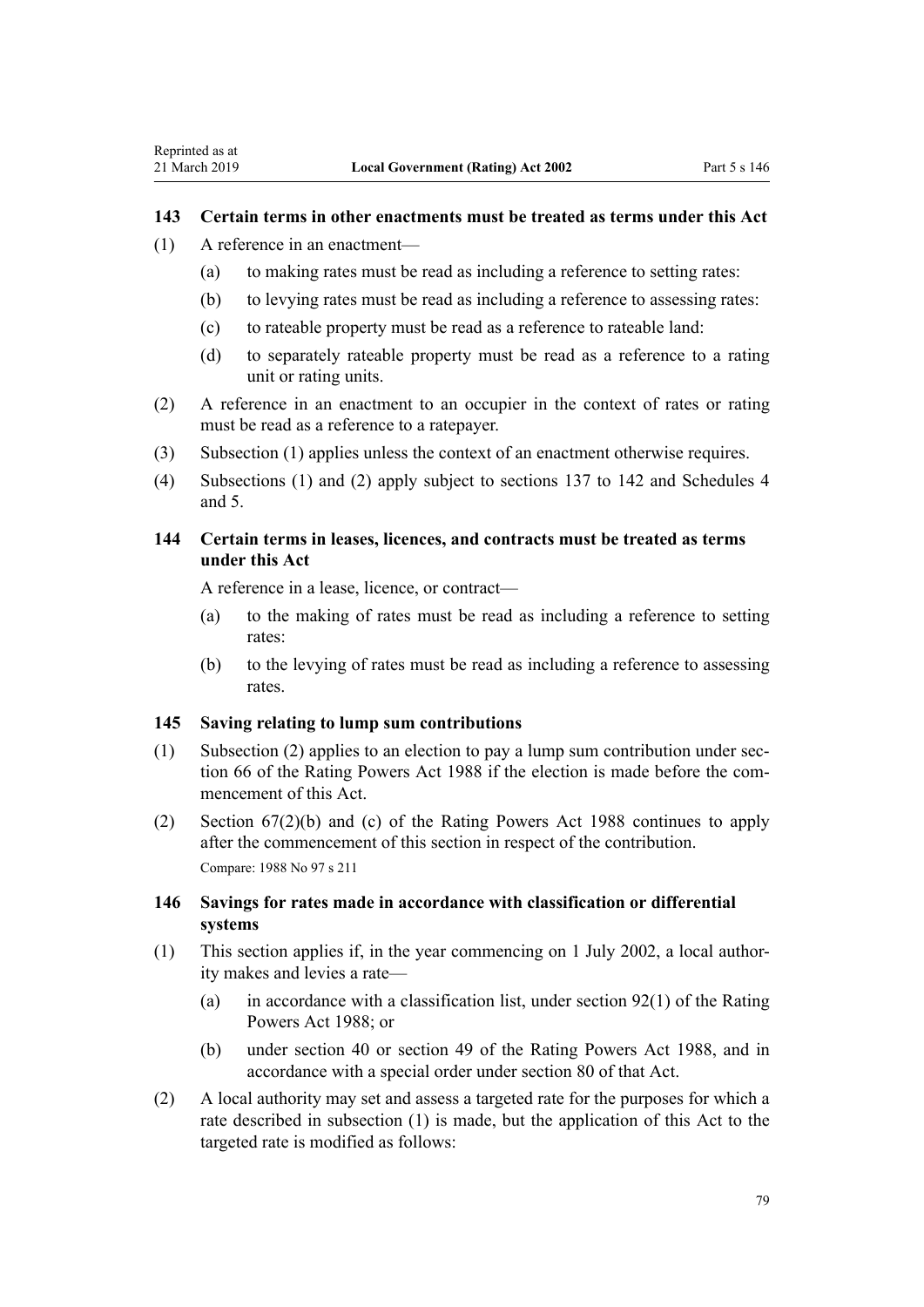- (a) if subsection  $(1)(a)$  applies, as if each classification under the list were a category under [section 17;](#page-16-0) or
- (b) if subsection (1)(b) applies, as if each type or group of property identified in the special order were a category under [section 17](#page-16-0).
- (3) A local authority must not, in any financial year, set and assess both—
	- (a) a rate under this section; and
	- (b) a targeted rate for the purposes referred to in subsection (2), otherwise than under this section.
- (4) This section applies, in respect of a local authority, until the close of a financial year in which the local authority does not set and assess a rate under this section.

Compare: 1988 No 97 s 92

### **147 Act does not limit charging powers**

Nothing in this Act limits the effect of a provision in another Act that allows a local authority to make a charge on, or recover costs from, a person in relation to work performed for, or a service provided to, that person.

Compare: 1988 No 97 s 214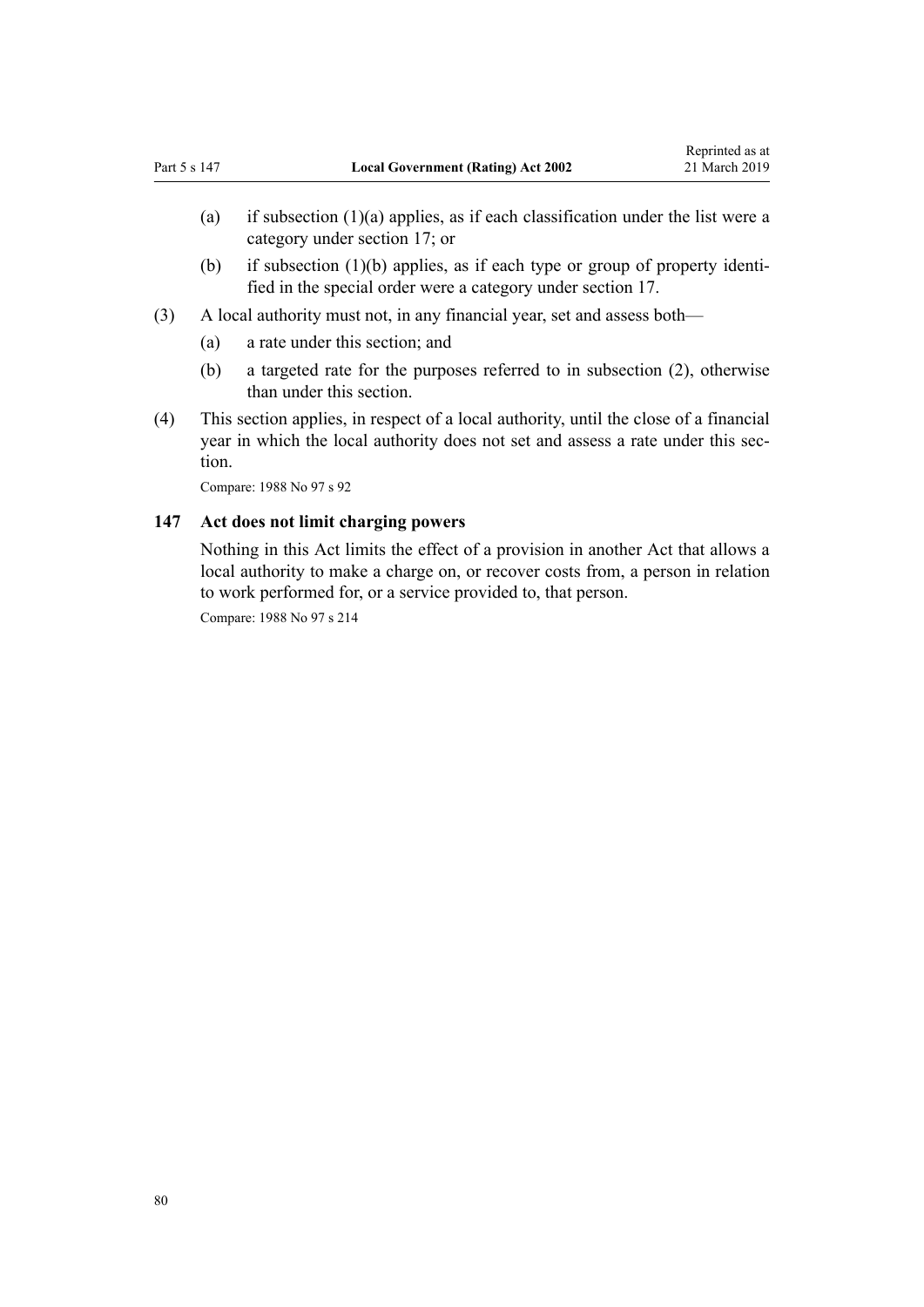# <span id="page-80-0"></span>**Schedule 1 Categories of non-rateable land**

[s 8](#page-12-0)

# **Part 1**

### **Land fully non-rateable**

- 1 Land forming part of—
	- (a) a National Park under the [National Parks Act 1980:](http://legislation.govt.nz/pdflink.aspx?id=DLM36962)
	- (b) a reserve under the [Reserves Act 1977](http://legislation.govt.nz/pdflink.aspx?id=DLM444304):
	- (c) a conservation area under the [Conservation Act 1987:](http://legislation.govt.nz/pdflink.aspx?id=DLM103609)
	- (d) a wildlife management reserve, wildlife refuge, or wildlife sanctuary under the [Wildlife Act 1953](http://legislation.govt.nz/pdflink.aspx?id=DLM276813).
- 2 Land vested in the Crown and forming part of—
	- (a) a flood ponding area:
	- (b) *[Repealed]*
	- (c) *[Repealed]*
	- (d) the bed of any navigable lake or navigable river.

Schedule 1 Part 1 clause 2(b): repealed, on 1 April 2011, by [section 128](http://legislation.govt.nz/pdflink.aspx?id=DLM3213476) of the Marine and Coastal Area (Takutai Moana) Act 2011 (2011 No 3).

Schedule 1 Part 1 clause 2(c): repealed, on 1 April 2011, by [section 128](http://legislation.govt.nz/pdflink.aspx?id=DLM3213476) of the Marine and Coastal Area (Takutai Moana) Act 2011 (2011 No 3).

- 3 Land that is—
	- (a) owned by a society or association of persons (whether incorporated or not); and
	- (b) used for conservation or preservation purposes; and
	- (c) not used for private pecuniary profit; and
	- (d) able to be accessed by the general public.
- 4 Land used by a local authority—
	- (a) for a public garden, reserve, or children's playground:
	- (b) for games and sports (except galloping races, harness races, or greyhound races):
	- (c) for a public hall, library, athenaeum, museum, art gallery, or other similar institution:
	- (d) for public baths, swimming baths, bathhouses, or sanitary conveniences:
	- (e) for soil conservation and rivers control purposes, being land for which no revenue is received.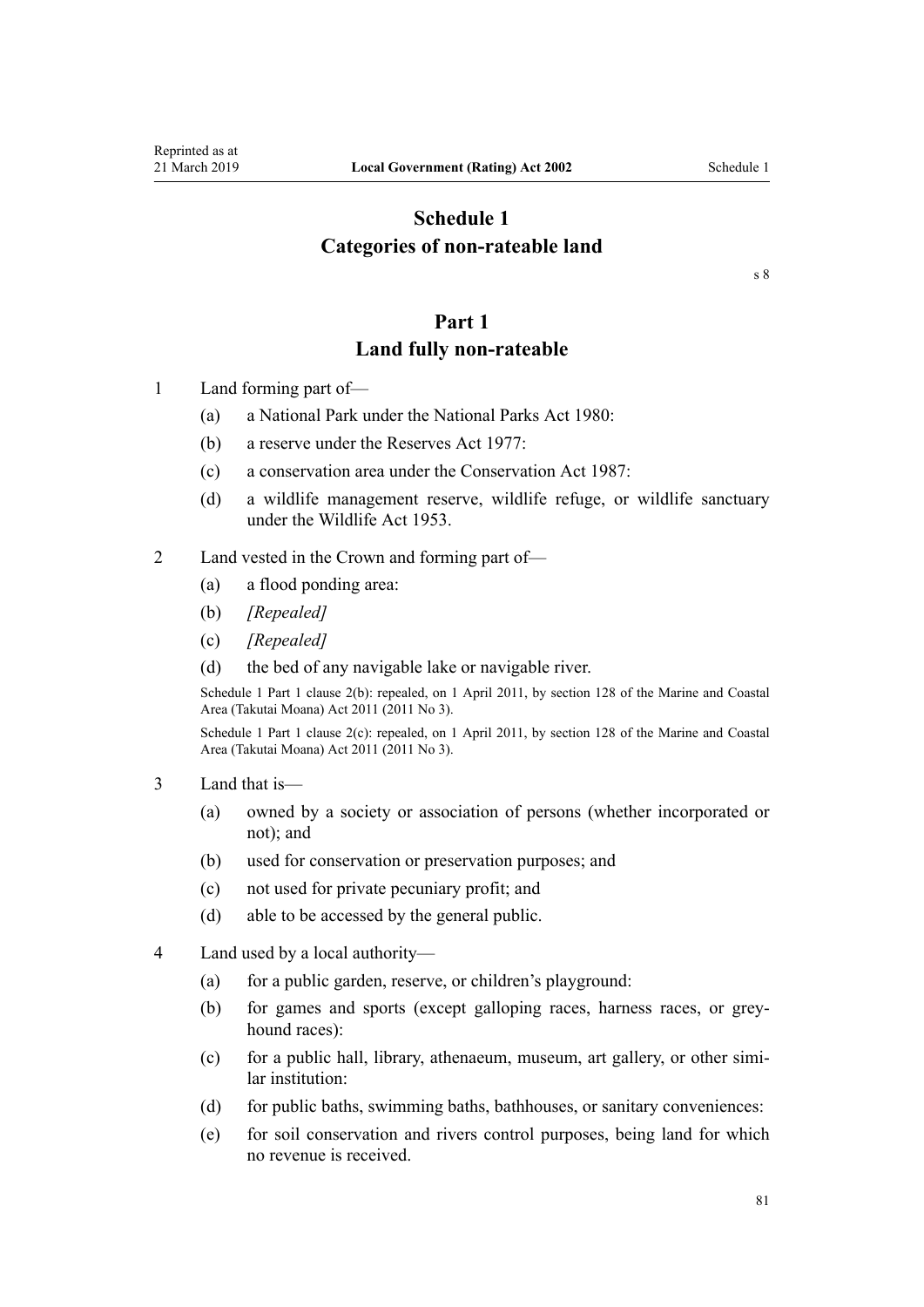- <span id="page-81-0"></span>5 Land owned or used by, and for the purposes of,—
	- (a) Heritage New Zealand Pouhere Taonga:
	- (b) the Queen Elizabeth the Second National Trust:
	- (c) the Museum of New Zealand Te Papa Tongarewa Board:
	- (d) the charitable trust known as Children's Health Camps—The New Zealand Foundation for Child and Family Health and Development:
	- (e) the Royal New Zealand Foundation of the Blind, except as an endowment.

Schedule 1 Part 1 clause 5(a): replaced, on 20 May 2014, by [section 107](http://legislation.govt.nz/pdflink.aspx?id=DLM4005646) of the Heritage New Zealand Pouhere Taonga Act 2014 (2014 No 26).

Schedule 1 Part 1 clause 5(e): amended, on 30 April 2003, by [section 28\(1\)](http://legislation.govt.nz/pdflink.aspx?id=DLM121634) of the Royal New Zealand Foundation of the Blind Act 2002 (2002 No 3 (P)).

- 6 Land owned or used by, and for the purposes of,—
	- (a) a special school established under [section 98\(1\)](http://legislation.govt.nz/pdflink.aspx?id=DLM358141) of the Education Act 1964:
	- (b) an educational establishment defined as—
		- (i) a state school under [section 2\(1\)](http://legislation.govt.nz/pdflink.aspx?id=DLM175965) of the Education Act 1989:
		- (ii) an integrated school under [section 2\(1\)](http://legislation.govt.nz/pdflink.aspx?id=DLM437352) of the Private Schools Conditional Integration Act 1975:
		- (iii) a special institution under [section 92\(1\)](http://legislation.govt.nz/pdflink.aspx?id=DLM180449) of the Education Act 1989:
		- (iv) an early childhood education and care centre under [section 309](http://legislation.govt.nz/pdflink.aspx?id=DLM187091) of the Education Act 1989, excluding any early childhood centres that operate for profit:
		- (v) a school under [section 35A](http://legislation.govt.nz/pdflink.aspx?id=DLM178265) of the Education Act 1989, excluding any registered schools that operate for profit:
		- (vi) *[Repealed]*
	- (c) an institution under [section 159\(1\)](http://legislation.govt.nz/pdflink.aspx?id=DLM182904) of the Education Act 1989.

Schedule 1 Part 1 clause  $6(b)(iv)$ : amended, on 1 December 2008, by section  $60(1)$  of the Education Amendment Act 2006 (2006 No 19).

Schedule 1 Part 1 clause 6(b)(vi): repealed, on 24 October 2018, by [section 24](http://legislation.govt.nz/pdflink.aspx?id=LMS8587) of the Education Amendment Act 2018 (2018 No 40).

- 7 Land owned or used by, and for the purposes of, an institution for the instruction and training of students in theology and associated subjects, being land that does not exceed 1.5 hectares for any one institution.
- 8 Land owned or used by a district health board and used to provide health or related services (including living accommodation for hospital purposes and child welfare homes).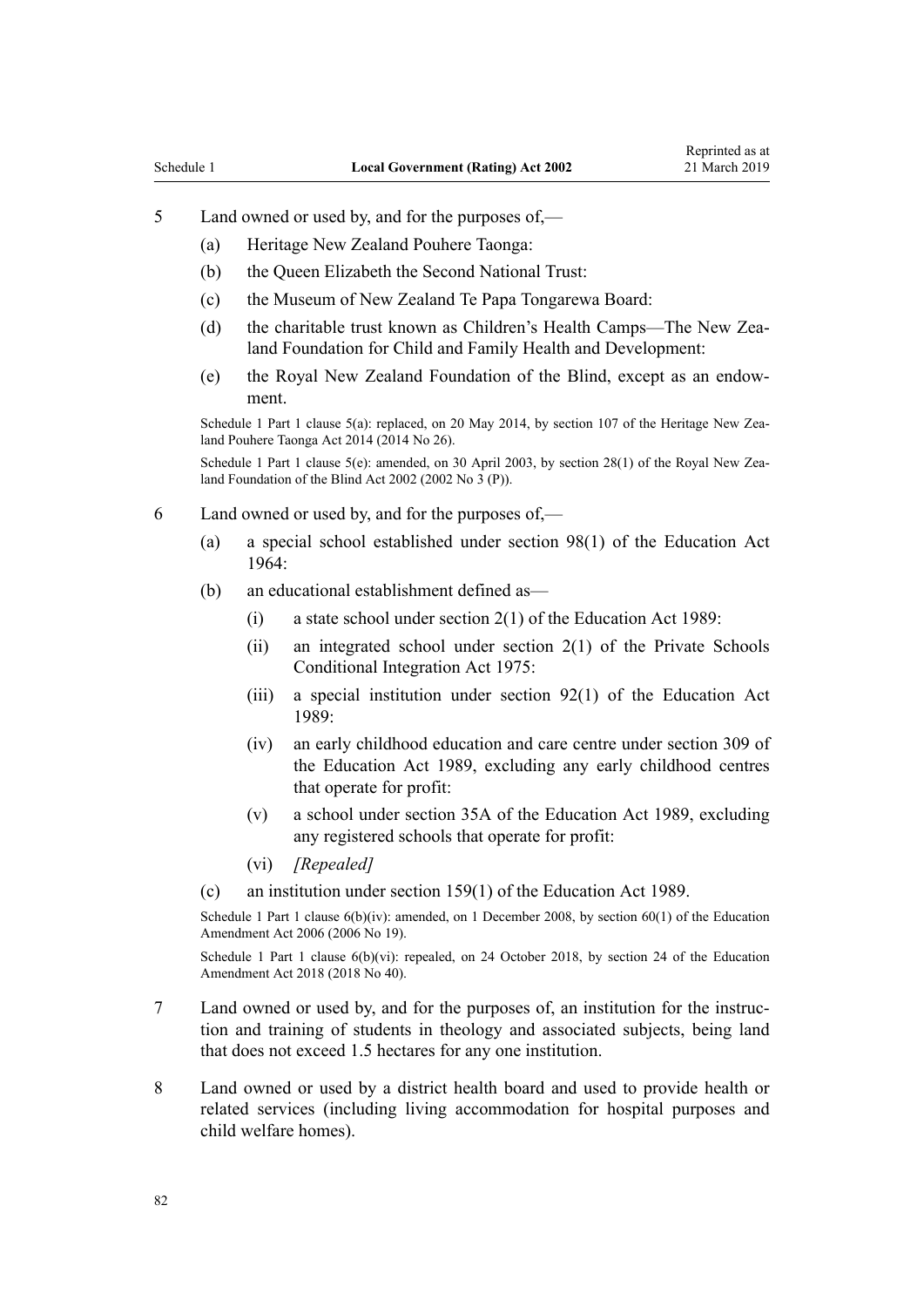- <span id="page-82-0"></span>9 Land used solely or principally—
	- (a) as a place of religious worship:
	- (b) for a Sunday or Sabbath school or other form of religious education and not used for private pecuniary profit.
- 10 Land that does not exceed 2 hectares and that is used as—
	- (a) a cemetery, crematorium, or burial ground, within the meaning of [section](http://legislation.govt.nz/pdflink.aspx?id=DLM355084) [2\(1\)](http://legislation.govt.nz/pdflink.aspx?id=DLM355084) of the Burial and Cremation Act 1964 (except a burial ground or crematorium that is owned and conducted for private pecuniary profit):
	- (b) a Māori burial ground.
- 11 Māori customary land.
- 12 Land that is set apart under [section 338](http://legislation.govt.nz/pdflink.aspx?id=DLM292881) of Te Ture Whenua Maori Act 1993 or any corresponding former provision of that Act and—
	- (a) that is used for the purposes of a marae or meeting place and that does not exceed 2 hectares; or
	- (b) that is a Māori reservation under [section 340](http://legislation.govt.nz/pdflink.aspx?id=DLM292890) of that Act.
- 13 Māori freehold land that does not exceed 2 hectares and on which a Māori meeting house is erected.
- 14 Māori freehold land that is, for the time being, non-rateable by virtue of an Order in Council made under [section 116](#page-60-0) of this Act, to the extent specified in the order.
- 15 Machinery, whether fixed to the soil or not, but excluding, in the case of a hydro-electric power station, everything other than the turbines, generator, and associated equipment through which the electricity produced by the generator passes.
- 16 Land that is specifically exempt from rates under the provisions of any other enactment, to the extent specified in the enactment.
- 17 Land vested in the Crown or a local authority that is formed and used for a road, limited access road, access way, or service lane.
- 18 Land vested in and occupied by the Crown, or by any airport authority, that is—
	- (a) within the operational area of an aerodrome; and
	- (b) used solely or principally—
		- (i) for the landing, departure, or movement of aircraft; or
		- (ii) for the loading of goods and passengers on to or from aircraft.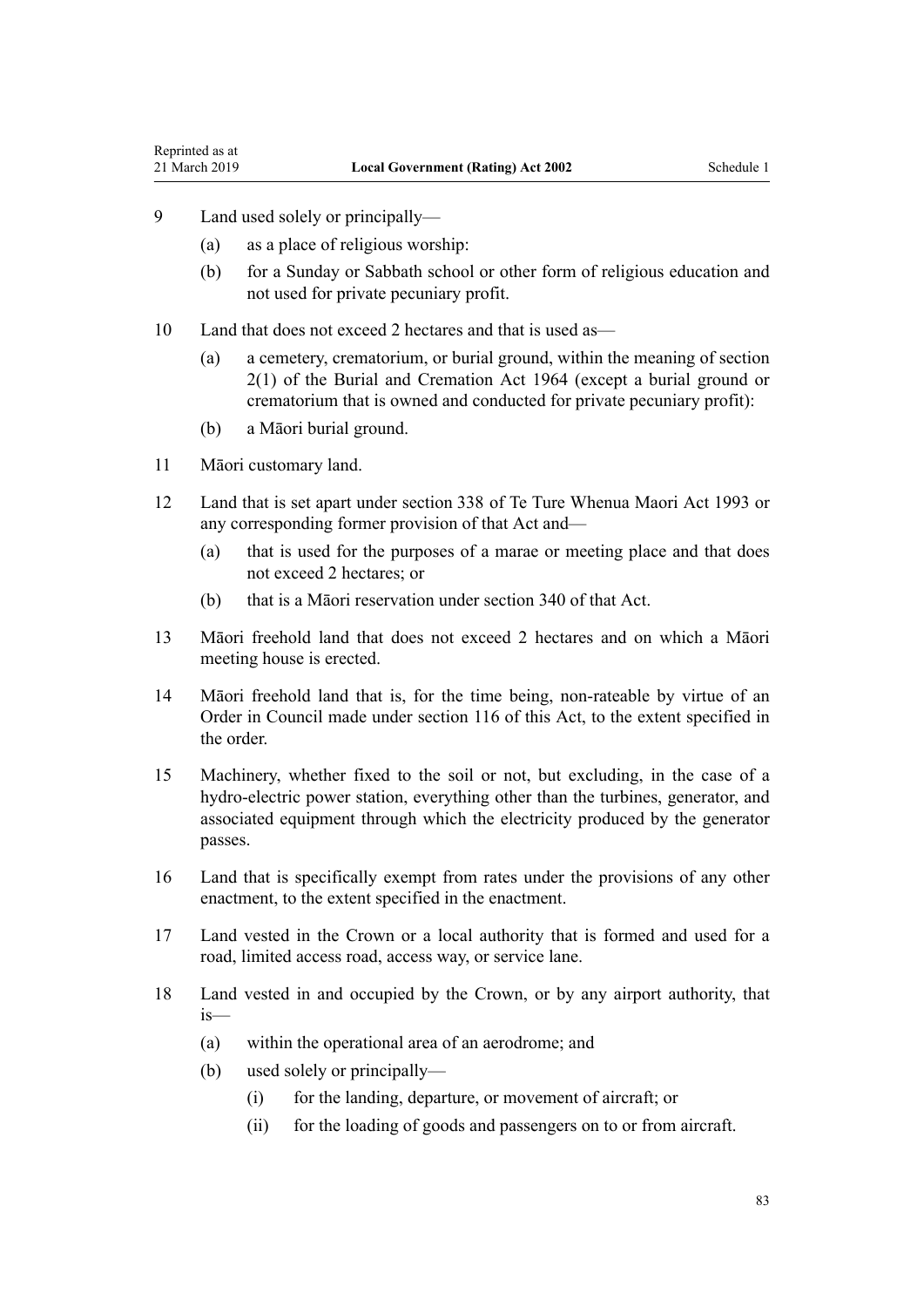- <span id="page-83-0"></span>19 Land occupied by the New Zealand Railways Corporation, or by a railway operator, that is—
	- (a) part of the permanent way of the railway, being land on which is sited any railway line together with contiguous areas of land that are occupied incidentally and not otherwise used; or
	- (b) used, solely or principally, for the loading or unloading of goods or passengers on to or from trains situated on the railway line.
- 20 Land used as a wharf.
- 21 Land used or occupied by, or for the purposes of, an institution that is carried on for the free maintenance or relief of persons in need, being land that does not exceed 1.5 hectares for any one institution.
- 22 Land on which any vice-regal residence or Parliament building is situated.
- 23 The common marine and coastal area, including any customary marine title area, within the meaning of the [Marine and Coastal Area \(Takutai Moana\) Act](http://legislation.govt.nz/pdflink.aspx?id=DLM3213102) [2011.](http://legislation.govt.nz/pdflink.aspx?id=DLM3213102)

Schedule 1 Part 1 clause 23: added, on 1 April 2011, by [section 128](http://legislation.govt.nz/pdflink.aspx?id=DLM3213476) of the Marine and Coastal Area (Takutai Moana) Act 2011 (2011 No 3).

24 The bed of Te Whaanga Lagoon in the Chatham Islands.

Schedule 1 Part 1 clause 24: added, on 1 April 2011, by [section 128](http://legislation.govt.nz/pdflink.aspx?id=DLM3213476) of the Marine and Coastal Area (Takutai Moana) Act 2011 (2011 No 3).

- 25 Structures that are—
	- (a) fixed to, or under, or over any part of the common marine and coastal area; and
	- (b) owned, or deemed to be owned, by the Crown under [section 18](http://legislation.govt.nz/pdflink.aspx?id=DLM3213290) or [19](http://legislation.govt.nz/pdflink.aspx?id=DLM3213291) of the Marine and Coastal Area (Takutai Moana) Act 2011; or
	- (c) owned by the Crown, Te Urewera Board, or the trustees of Tūhoe Te Uru Taumatua under the [Te Urewera Act 2014](http://legislation.govt.nz/pdflink.aspx?id=DLM6183600), but subject to note 2.

Schedule 1 Part 1 clause 25: added, on 1 April 2011, by [section 128](http://legislation.govt.nz/pdflink.aspx?id=DLM3213476) of the Marine and Coastal Area (Takutai Moana) Act 2011 (2011 No 3).

Schedule 1 Part 1 clause 25(b): amended, on 28 July 2014, by [section 138](http://legislation.govt.nz/pdflink.aspx?id=DLM6183949) of the Te Urewera Act 2014 (2014 No 51).

Schedule 1 Part 1 clause 25(c): inserted, on 28 July 2014, by [section 138](http://legislation.govt.nz/pdflink.aspx?id=DLM6183949) of the Te Urewera Act 2014 (2014 No 51).

### **Notes:**

1 For the purposes of this Part, unless the context otherwise requires,—

**aerodrome** has the same meaning as in [section 2](http://legislation.govt.nz/pdflink.aspx?id=DLM214692) of the Civil Aviation Act 1990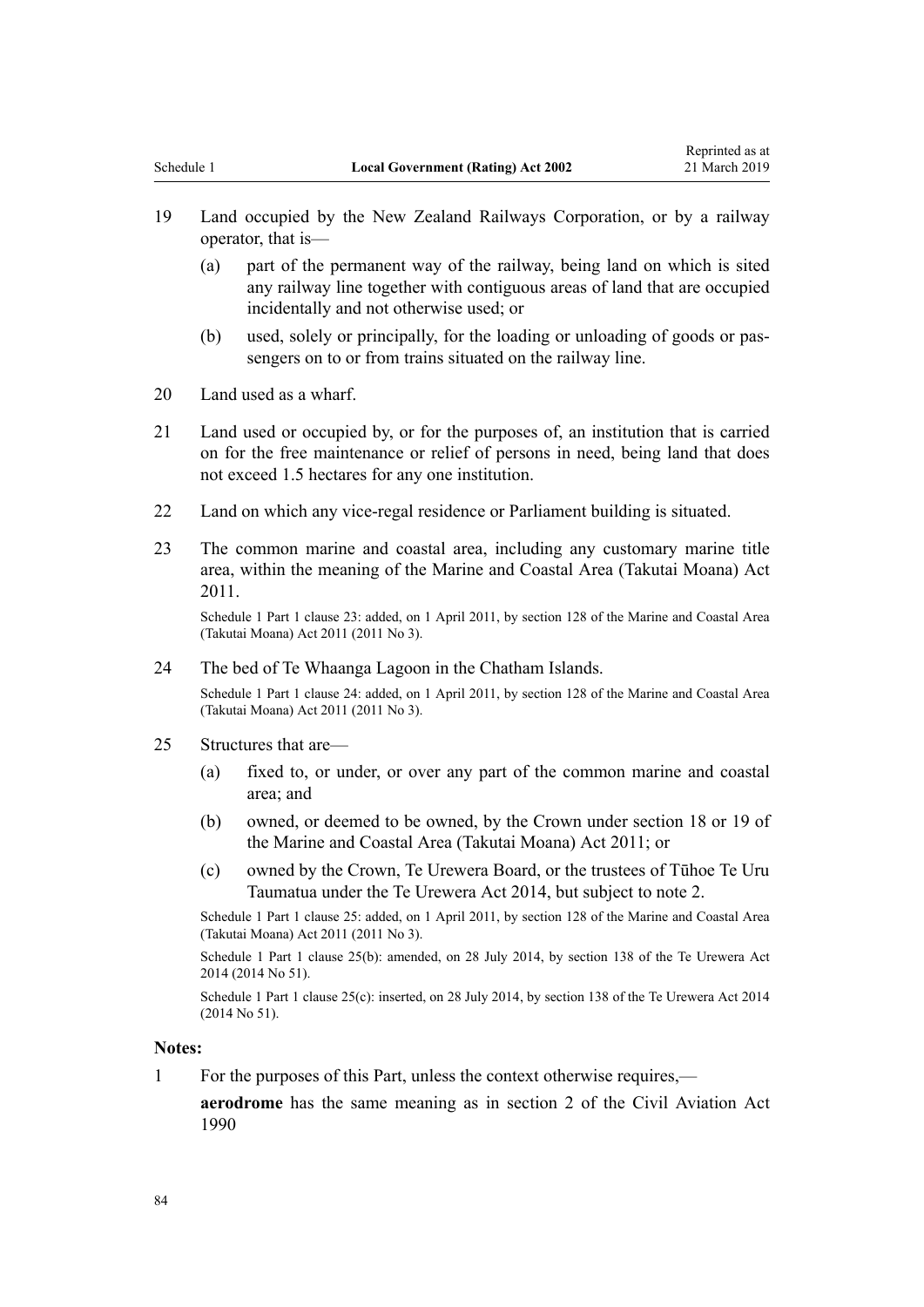**airport authority** has the same meaning as in [section 2](http://legislation.govt.nz/pdflink.aspx?id=DLM379829) of the Airport Authorities Act 1966

**persons in need** means persons in New Zealand who need care, support, or assistance because they are orphaned, aged, infirm, disabled, sick, or needy

**railway line** has the same meaning as in [section 4\(1\)](http://legislation.govt.nz/pdflink.aspx?id=DLM341575) of the Railways Act 2005

**railway operator** has the same meaning as in [section 2\(1\)](http://legislation.govt.nz/pdflink.aspx?id=DLM222636) of the New Zealand Railways Corporation Restructuring Act 1990

#### **wharf**—

- (a) means any quay, pier, jetty, or other land or premises in, on, or from which passengers or goods are taken on board or landed from vessels; but
- (b) does not include land that is used primarily or exclusively for private recreational or personal transport purposes.
- 2 For the purposes of [clauses 1](#page-80-0) and [2](#page-80-0), **land** does not include land that is used primarily or exclusively for private or commercial purposes under a lease, licence, or other agreement.
- 3 For the purposes of [clauses 3](#page-80-0), [9,](#page-82-0) and [10](#page-82-0), land must not be treated as being used for private pecuniary profit solely because charges are made for the admission to, or use of, that land if the net proceeds of the charges are applied,—
	- (a) in the case of a local authority, as part of the local authority's revenues:
	- (b) solely for the purposes of the society, organisation, association, or administering body of a reserve that makes those charges, and no part of the charges is distributed as profit to any individual.
- 4 For the purposes of [clause 6,](#page-81-0) land must be treated as being used for the purposes of a school, institution, or centre described in that clause if—
	- (a) it is used solely or predominantly as residential accommodation for any principal, teacher, or caretaker; and
	- (b) it is let at a discounted or subsidised rent.
- 5 For the purposes of [clauses 18 to 20,](#page-82-0) **land** does not include land that is used—
	- (a) for administrative purposes; or
	- (b) for the purposes of parking, the storage of freight or machinery, maintenance, cleaning, freight consolidation, passenger waiting areas, and the buying and selling of tickets.
- 6 For the purposes of [clause 21](#page-83-0), an institution must be treated as being carried on for the free maintenance and relief of the persons to whom that clause applies if—
	- (a) those persons are admitted to the institution regardless of their ability to pay for the maintenance or relief; and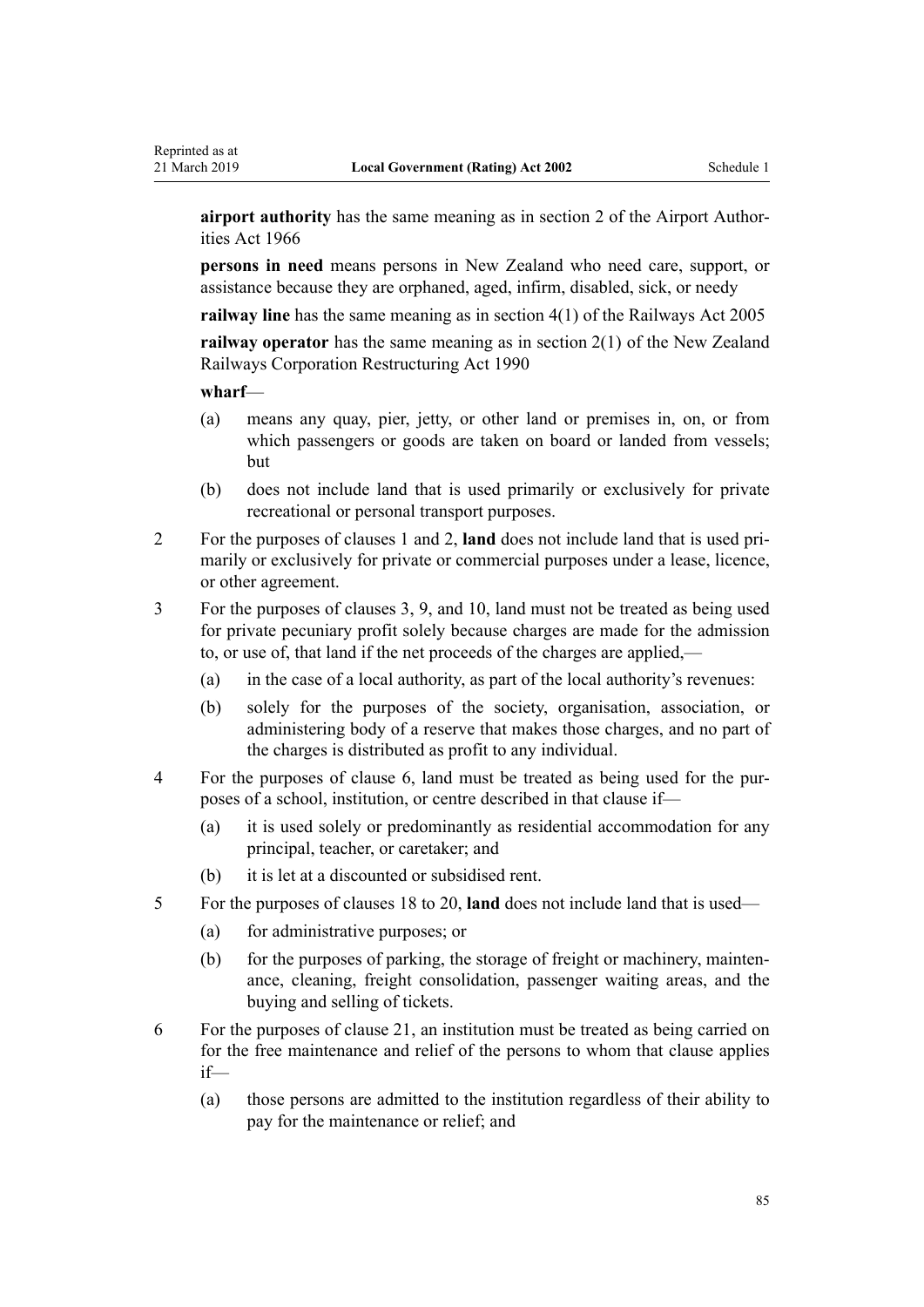(b) no charge is made to those persons or any other persons if payment of the charge would cause those persons to suffer hardship.

Schedule 1 Part 1 note 1 **railway line**: substituted, on 20 July 2005, by [section 103\(3\)](http://legislation.govt.nz/pdflink.aspx?id=DLM343101) of the Railways Act 2005 (2005 No 37).

### **Part 2**

### **Land 50% non-rateable**

- 1 Land owned or used by a society incorporated under the [Agricultural and Pas](http://legislation.govt.nz/pdflink.aspx?id=DLM137365)[toral Societies Act 1908](http://legislation.govt.nz/pdflink.aspx?id=DLM137365) as a showground or place of meeting.
- 2 Land owned or used by a society or association of persons (whether incorporated or not) for games or sports, except galloping races, harness races, or greyhound races.
- 3 Land owned or used by a society or association of persons (whether incorporated or not) for the purpose of any branch of the arts.

#### **Notes:**

For the purposes of this Part, unless the context otherwise requires,—

**land** does not include land used for the private pecuniary profit of any members of the society or association

**land**, in clause 2, excludes land in respect of which a club licence under the [Sale and Supply of Alcohol Act 2012](http://legislation.govt.nz/pdflink.aspx?id=DLM3339302) is for the time being in force.

Schedule 1 Part 2 Notes **land**: amended, on 18 December 2013, by [section 417\(1\)](http://legislation.govt.nz/pdflink.aspx?id=DLM3339984) of the Sale and Supply of Alcohol Act 2012 (2012 No 120).

Compare: 1988 No 97 Schedule 1, Schedule 2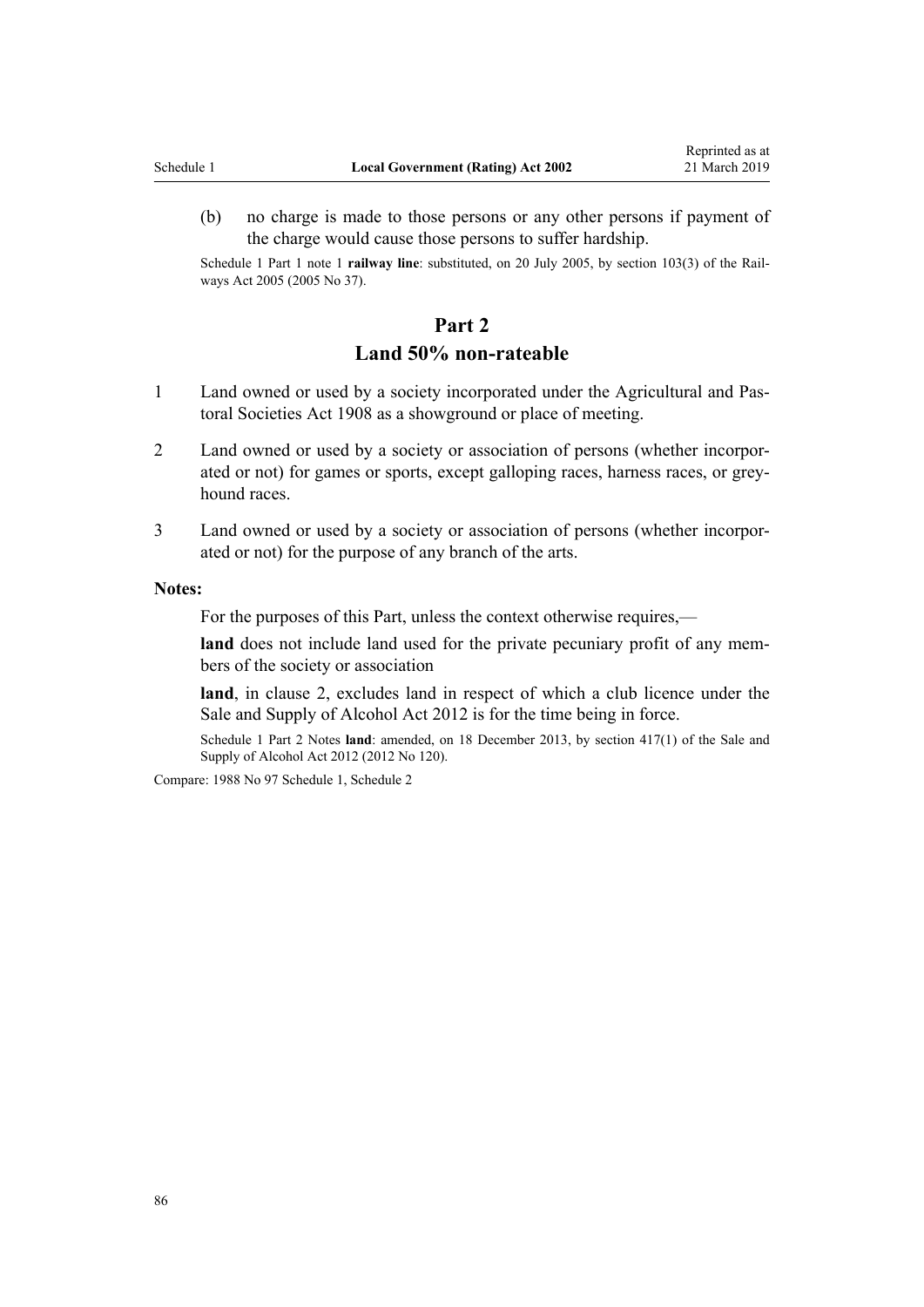# <span id="page-86-0"></span>**Schedule 2 Matters that may be used to define categories of rateable land**

[ss 14,](#page-15-0) [17](#page-16-0)

- 1 The use to which the land is put.
- 2 The activities that are permitted, controlled, or discretionary for the area in which the land is situated, and the rules to which the land is subject under an operative district plan or regional plan under the [Resource Management Act](http://legislation.govt.nz/pdflink.aspx?id=DLM230264) [1991](http://legislation.govt.nz/pdflink.aspx?id=DLM230264).
- 3 The activities that are proposed to be permitted, controlled, or discretionary activities, and the proposed rules for the area in which the land is situated under a proposed district plan or proposed regional plan under the [Resource](http://legislation.govt.nz/pdflink.aspx?id=DLM230264) [Management Act 1991,](http://legislation.govt.nz/pdflink.aspx?id=DLM230264) but only if—
	- (a) no submissions in opposition have been made under [clause 6](http://legislation.govt.nz/pdflink.aspx?id=DLM241221) of Schedule 1 of that Act on those proposed activities or rules, and the time for making submissions has expired; or
	- (b) all submissions in opposition, and any appeals, have been determined, withdrawn, or dismissed.
- 4 The area of land within each rating unit.
- 5 The provision or availability to the land of a service provided by, or on behalf of, the local authority.
- 6 Where the land is situated.
- 7 The annual value of the land.
- 8 The capital value of the land.
- 9 The land value of the land.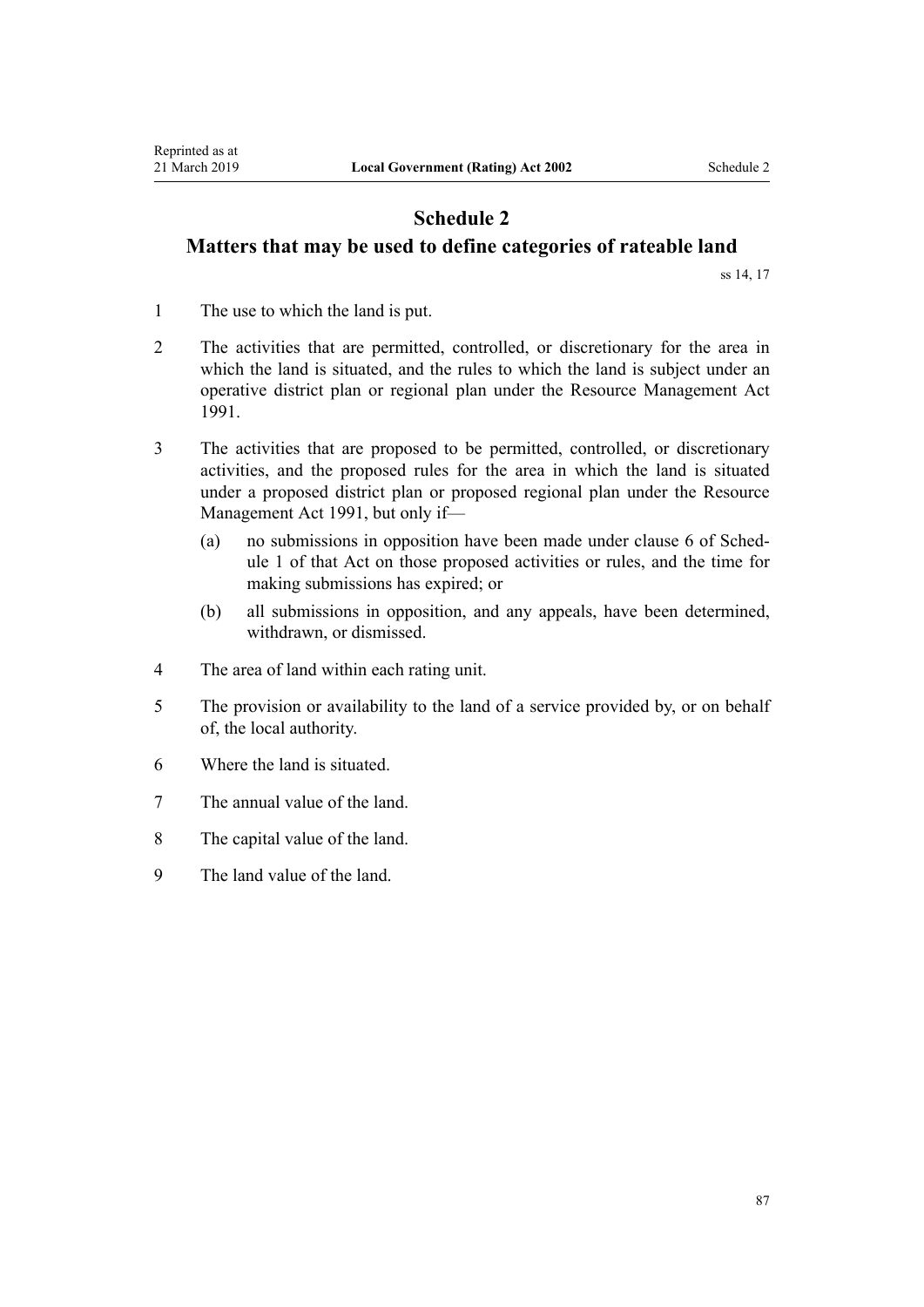# **Schedule 3 Factors that may be used in calculating liability for targeted rates**

[s 18](#page-16-0)

- 1 The annual value of the rating unit.
- 2 The capital value of the rating unit.
- 3 The land value of the rating unit.
- 4 The value of improvements to the rating unit.
- 5 The area of land within the rating unit.
- 6 The area of land within the rating unit that is sealed, paved, or built on.
- 7 The number of separately used or inhabited parts of the rating unit.
- 8 The extent of provision of any service to the rating unit by the local authority, including any limits or conditions that apply to the provision of the service.
- 9 The number or nature of connections from the land within each rating unit to any local authority reticulation system.
- 10 The area of land within the rating unit that is protected by any amenity or facility that is provided by the local authority.
- 11 The area of floor space of buildings within the rating unit.
- 12 The number of water closets and urinals within the rating unit.

#### **Notes:**

- 1 For the purposes of clauses 1 to 5, 8, and 10, **rating unit** includes part of a rating unit.
- 2 For the purposes of clause 4, **value of improvements** is the value calculated in accordance with the following formula:

 $c - 1$ 

where—

- c is the capital value of the rating unit
- l is the land value of the rating unit.
- 3 For the purposes of clause 8, the extent of provision of a service to the land must be measured objectively and be able to be verified.
- 4 For the purposes of clause 12, a rating unit used primarily as a residence for 1 household must not be treated as having more than 1 water closet or urinal.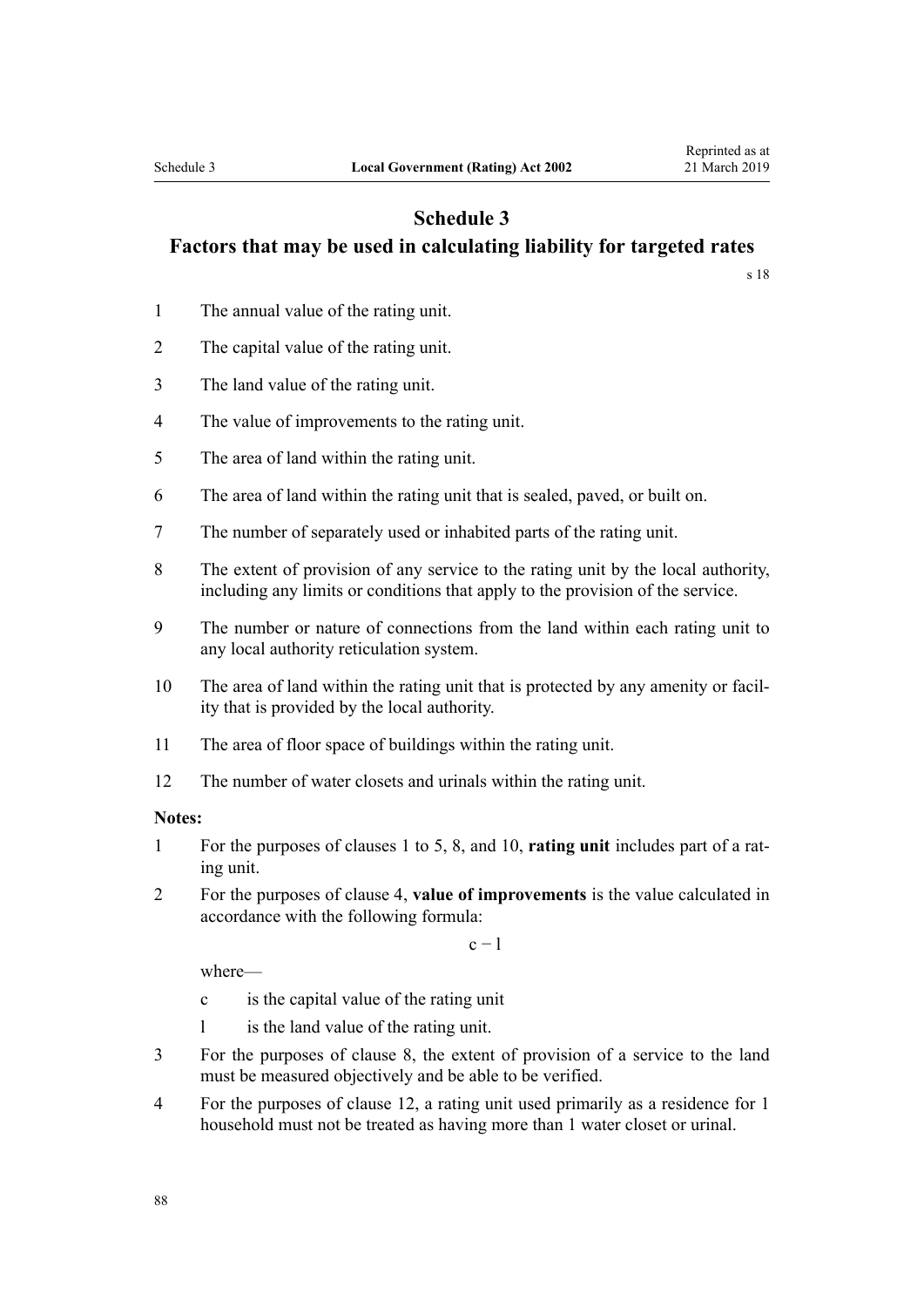### **Schedule 3A Lump sum contributions**

[ss 117E\(1\)](#page-62-0), [117G\(2\)](#page-63-0)

Schedule 3A: inserted, on 28 June 2006, by [section 11](http://legislation.govt.nz/pdflink.aspx?id=DLM374350) of the Local Government (Rating) Amendment Act 2006 (2006 No 28).

### **Part 1**

### **Matters to be included in capital project funding plan**

A capital project funding plan must—

- (a) specify the capital project; and
- (b) state its proposed start date; and
- (c) state—
	- (i) its total estimated cost; and
	- (ii) the estimated amount to be funded by—
		- (A) lump sum contributions:
		- (B) targeted rates (including targeted rates in relation to any loan or loans if the funding for the project will be or will include a loan or loans):
		- (C) other revenue of the local authority (if any); and
- (d) if 1 or more targeted rates are to be set to fund the project, state—
	- (i) the categories of rating unit to be liable for each rate; and
	- (ii) the estimated total number of rating units liable for each rate; and
	- (iii) how the liability for each targeted rate is to be calculated; and
	- (iv) the circumstances (if any) under which the categories of rating unit to be liable for each rate will change; and
	- (v) the circumstances (if any) under which the calculation of each targeted rate will change; and
- (e) state—
	- (i) how lump sum contributions will be calculated; and
	- (ii) the proposed timetable for inviting the contributions (including the proposed latest date by which an eligible ratepayer may elect to make a contribution); and
	- (iii) the proposed due date or dates for the contribution payments; and
	- (iv) the targeted rate or targeted rates that a rating unit would be liable for, the estimated amount of those rates, and the estimated number of years for which those rates would be required, if a lump sum contribution was not made in respect of the unit; and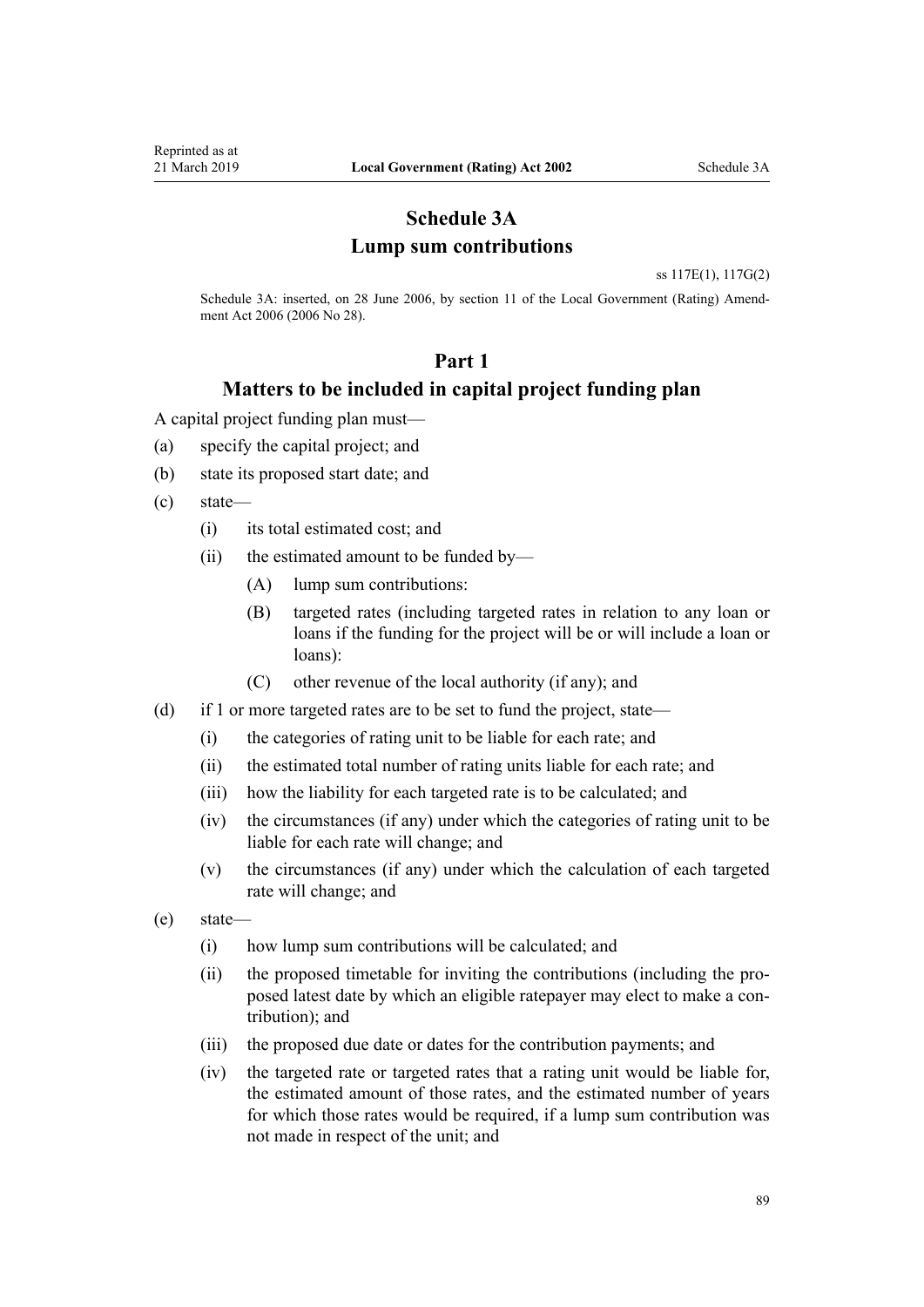- (v) the targeted rate or targeted rates that a rating unit would be liable for even if a lump sum contribution was made in respect of the unit; and
- (f) include any matters that the local authority must be satisfied of before it will proceed with either the project or the invitation of lump sum contributions (including any minimum level of contributions required) from its eligible ratepayers; and
- (g) state—
	- (i) the estimated date—
		- (A) of the completion of the project:
		- (B) on which the total costs of the project will be known; and
	- (ii) whether at the date on which the total costs of the project will be known, the lump sum contributions made to the project will be recalculated; and
	- $(iii)$  if so,—
		- (A) what factors would cause a recalculation (for example, a change in the estimated cost of the project or the number of rating units funding the project); and
		- (B) how the recalculation would be made; and
		- (C) how any refunds or further contributions (as the case may be) would be dealt with; and
- (h) state the proposed date that the funding plan will expire (which must not be a date that is earlier than the date on which the total costs of the project have been paid).

### **Part 2**

### **Matters to be included in invitation to make lump sum contribution**

An invitation must—

- (a) specify the capital project that the lump sum contribution will fund or partially fund; and
- (b) specify the targeted rate or targeted rates that the rating unit would be liable for, the estimated amount of those rates, and the estimated number of years for which those rates would be required, if a lump sum contribution was not made in respect of the unit; and
- (c) state the targeted rate or targeted rates that the rating unit would be liable for even if a lump sum contribution was made in respect of the rating unit; and
- (d) state the estimated total amount of the lump sum contribution to be paid and how it will be calculated; and
- (e) state whether the local authority will be recalculating the lump sum contribution once the total costs of the project are known and, if so,—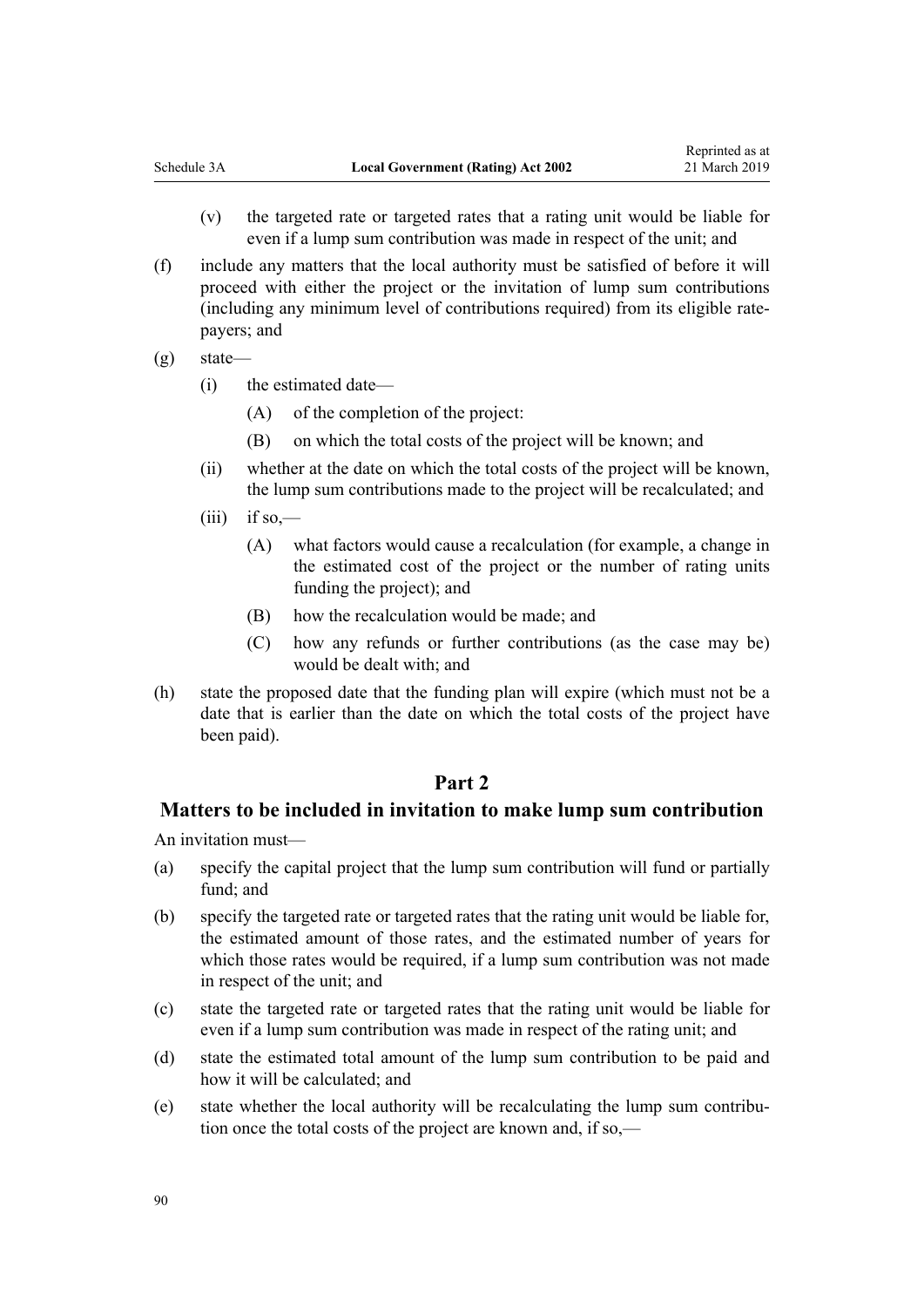- (i) what factors would cause a recalculation (for example, a change in the estimated cost of the project or the number of rating units funding the project); and
- (ii) how the recalculation would be made; and
- (iii) how any refunds or further contributions (as the case may be) would be dealt with; and
- (f) summarise the consequences for the ratepayer in relation to making a lump sum contribution—
	- (i) if the rating unit is subdivided:
	- (ii) if the rating unit is sold or the ratepayer otherwise is no longer the ratepayer in respect of the rating unit:
	- (iii) if the number of rating units contributing to the cost of the capital project changed:
	- (iv) if the calculation of any targeted rate applying to the rating unit changed:
	- (v) if the cost of the capital project changed; and
- (g) state the date for payment of a lump sum contribution or, if the payment is to be by instalments, the dates for payment; and
- (h) state the consequences for the ratepayer of any late payment of a lump sum contribution; and
- (i) state how and the final date by which the ratepayer must elect to make a lump sum contribution; and
- (j) include any matters that the local authority must be satisfied of before it will proceed with either the project or the invitation of lump sum contributions (including any minimum level of contributions required) from its eligible ratepayers; and
- (k) specify any other terms applying to the making of a lump sum contribution by the ratepayer.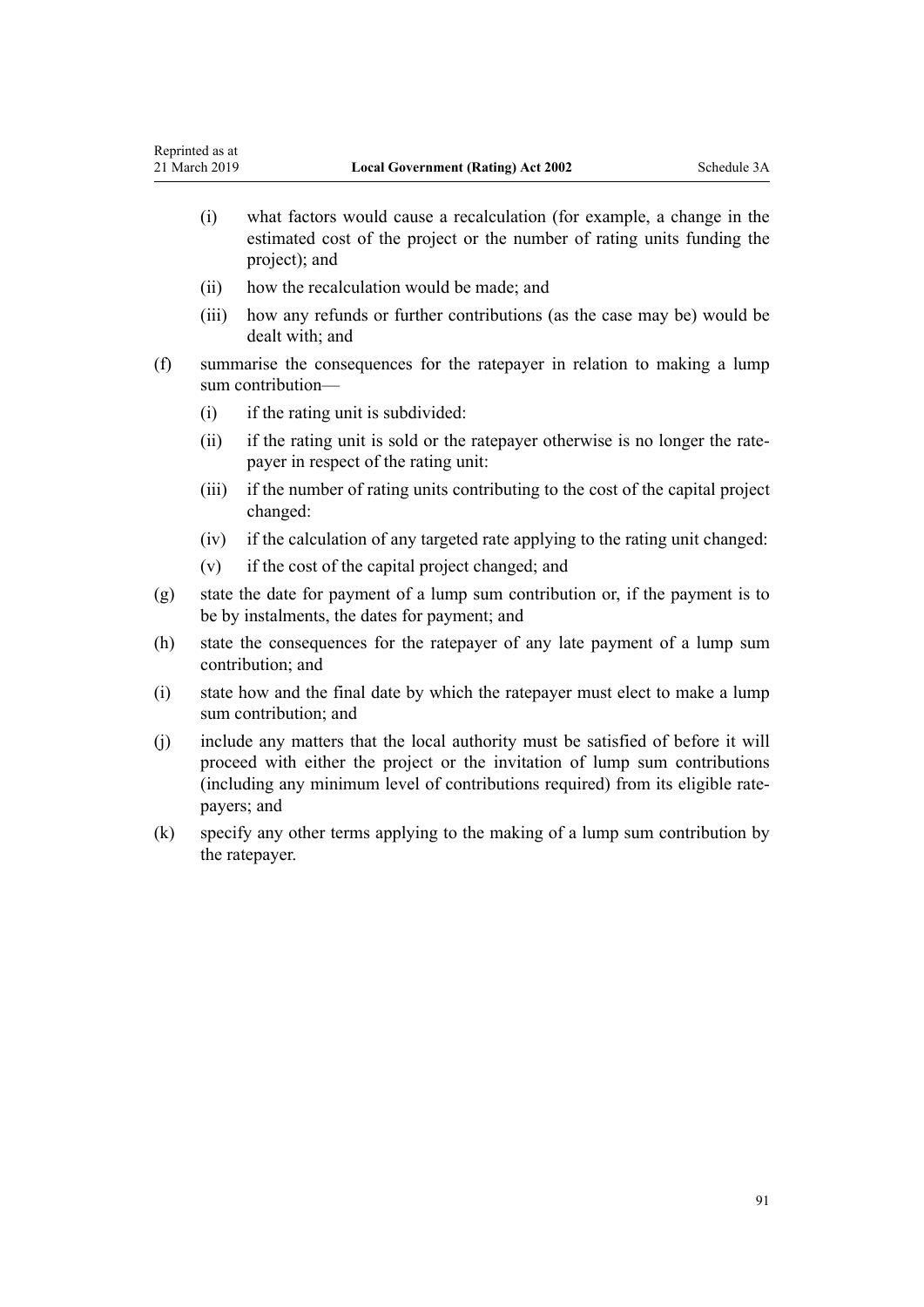**Section 2(1)**

### <span id="page-91-0"></span>**Schedule 4 Amendments to Rating Valuations Act 1998**

[s 137](#page-76-0)

*Amendment(s) incorporated in the [Act\(s\).](http://legislation.govt.nz/pdflink.aspx?id=DLM427713)*

**Section 4(2)** *Amendment(s) incorporated in the [Act\(s\).](http://legislation.govt.nz/pdflink.aspx?id=DLM427490)*

**Section 5(1)** *Amendment(s) incorporated in the [Act\(s\).](http://legislation.govt.nz/pdflink.aspx?id=DLM427492)*

**New sections 5A to 5C** *Amendment(s) incorporated in the [Act\(s\).](http://legislation.govt.nz/pdflink.aspx?id=DLM427492)*

**Section 6**

*Amendment(s) incorporated in the [Act\(s\).](http://legislation.govt.nz/pdflink.aspx?id=DLM427606)*

**Section 7** *Amendment(s) incorporated in the [Act\(s\).](http://legislation.govt.nz/pdflink.aspx?id=DLM427608)*

**Section 9(1)** *Amendment(s) incorporated in the [Act\(s\).](http://legislation.govt.nz/pdflink.aspx?id=DLM427613)*

**Section 11(2)**

*Amendment(s) incorporated in the [Act\(s\).](http://legislation.govt.nz/pdflink.aspx?id=DLM427616)*

**Section 12**

*Amendment(s) incorporated in the [Act\(s\).](http://legislation.govt.nz/pdflink.aspx?id=DLM427618)*

**Section 13** *Amendment(s) incorporated in the [Act\(s\).](http://legislation.govt.nz/pdflink.aspx?id=DLM427620)*

**Section 14** *Amendment(s) incorporated in the [Act\(s\).](http://legislation.govt.nz/pdflink.aspx?id=DLM427624)*

**Section 15**

*Amendment(s) incorporated in the [Act\(s\).](http://legislation.govt.nz/pdflink.aspx?id=DLM427629)*

**Section 16** *Amendment(s) incorporated in the [Act\(s\).](http://legislation.govt.nz/pdflink.aspx?id=DLM427631)*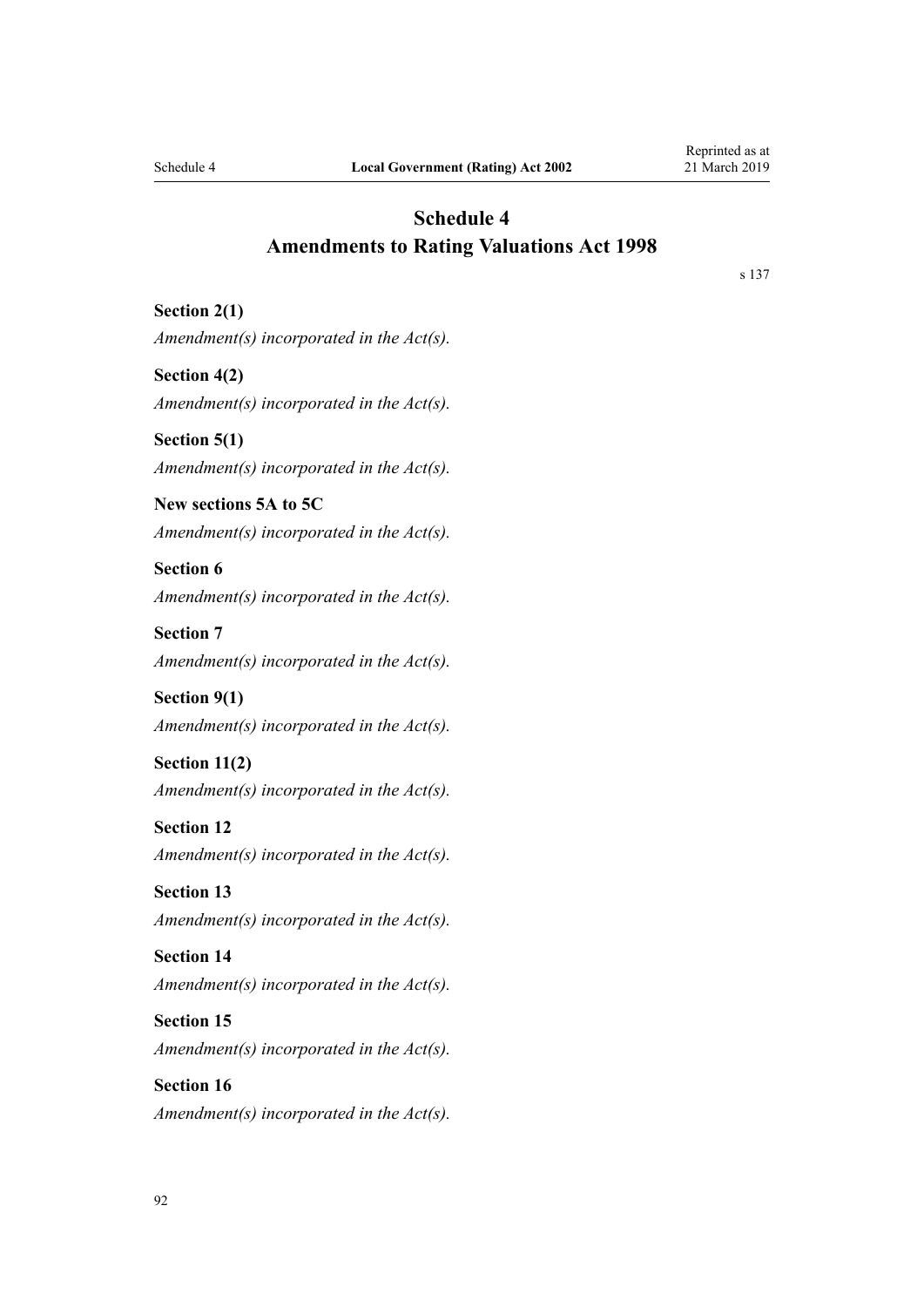### **Section 17**

*Amendment(s) incorporated in the [Act\(s\).](http://legislation.govt.nz/pdflink.aspx?id=DLM427634)*

### **Heading immediately before section 18**

*Amendment(s) incorporated in the [Act\(s\).](http://legislation.govt.nz/pdflink.aspx?id=DLM427636)*

### **Sections 18 and 19**

*Amendment(s) incorporated in the [Act\(s\).](http://legislation.govt.nz/pdflink.aspx?id=DLM427638)*

### **Section 20** *Amendment(s) incorporated in the [Act\(s\).](http://legislation.govt.nz/pdflink.aspx?id=DLM427643)*

**Section 21** *Amendment(s) incorporated in the [Act\(s\).](http://legislation.govt.nz/pdflink.aspx?id=DLM427646)*

### **Sections 22 to 31** *Amendment(s) incorporated in the [Act\(s\).](http://legislation.govt.nz/pdflink.aspx?id=DLM427649)*

# **Section 32** *Amendment(s) incorporated in the [Act\(s\).](http://legislation.govt.nz/pdflink.aspx?id=DLM427670)*

### **Section 33** *Amendment(s) incorporated in the [Act\(s\).](http://legislation.govt.nz/pdflink.aspx?id=DLM427673)*

### **Section 34(1)** *Amendment(s) incorporated in the [Act\(s\).](http://legislation.govt.nz/pdflink.aspx?id=DLM427676)*

### **Section 35**

*Amendment(s) incorporated in the [Act\(s\).](http://legislation.govt.nz/pdflink.aspx?id=DLM427678)*

### **Section 36(c)** *Amendment(s) incorporated in the [Act\(s\).](http://legislation.govt.nz/pdflink.aspx?id=DLM427681)*

### **Section 37(2)(b)** *Amendment(s) incorporated in the [Act\(s\).](http://legislation.govt.nz/pdflink.aspx?id=DLM427683)*

# **Section 40**

*Amendment(s) incorporated in the [Act\(s\).](http://legislation.govt.nz/pdflink.aspx?id=DLM427688)*

# **Section 41** *Amendment(s) incorporated in the [Act\(s\).](http://legislation.govt.nz/pdflink.aspx?id=DLM427692)*

### **Section 43** *Amendment(s) incorporated in the [Act\(s\).](http://legislation.govt.nz/pdflink.aspx?id=DLM427695)*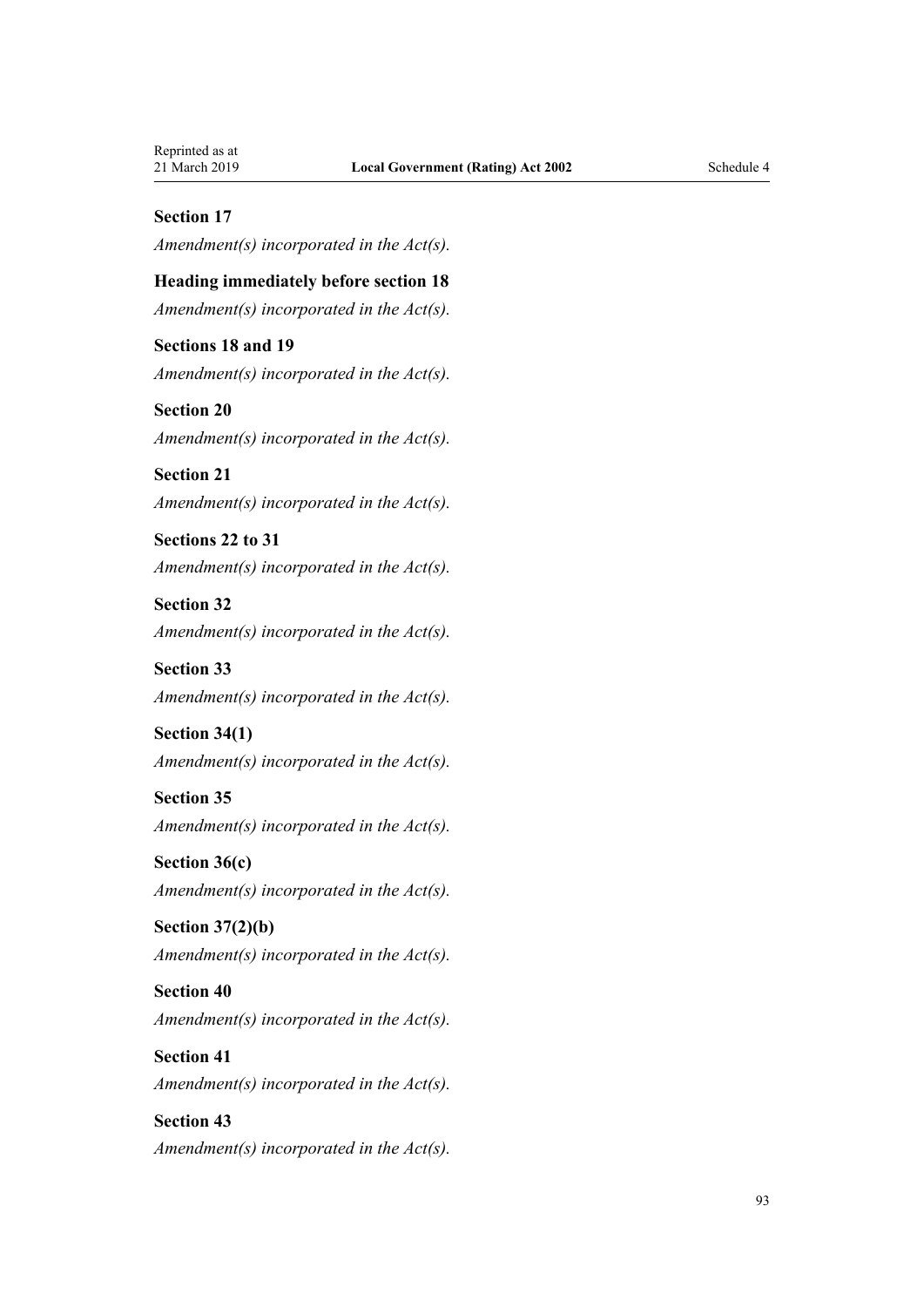### **Section 44**

*Amendment(s) incorporated in the [Act\(s\).](http://legislation.govt.nz/pdflink.aspx?id=DLM427700)*

### **Section 46**

*Amendment(s) incorporated in the [Act\(s\).](http://legislation.govt.nz/pdflink.aspx?id=DLM427703)*

### **Section 51**

*Amendment(s) incorporated in the [Act\(s\).](http://legislation.govt.nz/pdflink.aspx?id=DLM427711)*

### **Section 52(1)(f)**

*Amendment(s) incorporated in the [Act\(s\).](http://legislation.govt.nz/pdflink.aspx?id=DLM427713)*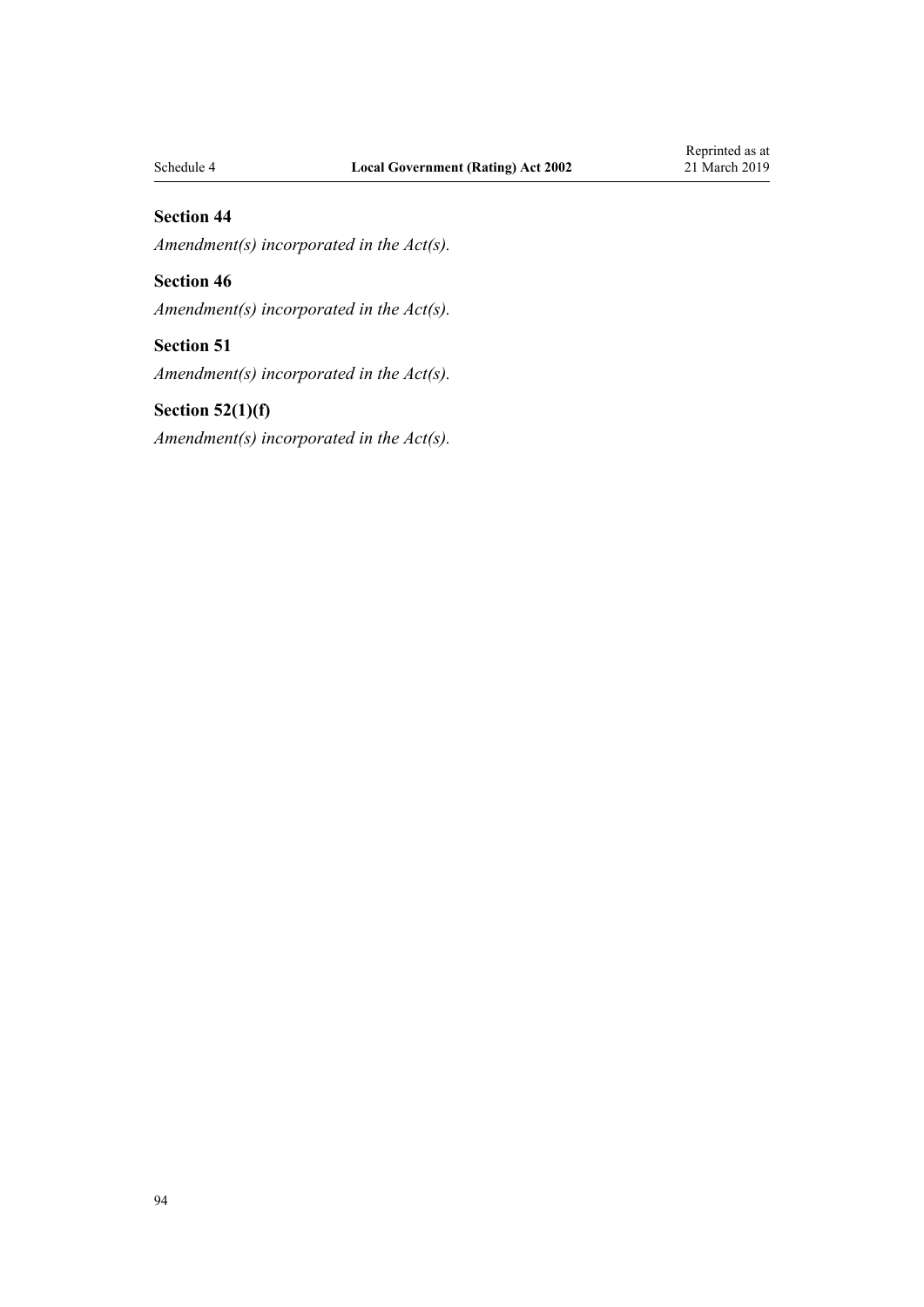# <span id="page-94-0"></span>**Schedule 5 Amendments to other Acts and regulations**

[s 137](#page-76-0)

### **Part 1**

# **Amendments to other Acts (other than local and private Acts)**

**Biosecurity Act 1993 (1993 No 95)** *Amendment(s) incorporated in the [Act\(s\).](http://legislation.govt.nz/pdflink.aspx?id=DLM314622)*

### **Building Act 1991 (1991 No 150)**

*Amendment(s) incorporated in the Act(s).*

### **Carter Observatory Act 1938 (1938 No 9)**

*Amendment(s) incorporated in the [Act\(s\).](http://legislation.govt.nz/pdflink.aspx?id=DLM224169)*

### **Chatham Islands Council Act 1995 (1995 No 41)**

*Amendment(s) incorporated in the [Act\(s\).](http://legislation.govt.nz/pdflink.aspx?id=DLM367665)*

**Electricity Act 1992 (1992 No 122)** *Amendment(s) incorporated in the [Act\(s\).](http://legislation.govt.nz/pdflink.aspx?id=DLM281857)*

**Gas Act 1992 (1992 No 124)** *Amendment(s) incorporated in the [Act\(s\).](http://legislation.govt.nz/pdflink.aspx?id=DLM285784)*

**Goods and Services Tax Act 1985 (1985 No 141)**

*Amendment(s) incorporated in the Act(s).*

**Historic Places Act 1993 (1993 No 38)** *Amendment(s) incorporated in the [Act\(s\).](http://legislation.govt.nz/pdflink.aspx?id=DLM300510)*

**Housing Assets Transfer Act 1993 (1993 No 50)** *Amendment(s) incorporated in the [Act\(s\).](http://legislation.govt.nz/pdflink.aspx?id=DLM302546)*

**Irrigation Schemes Act 1990 (1990 No 52)** *Amendment(s) incorporated in the [Act\(s\).](http://legislation.govt.nz/pdflink.aspx?id=DLM211846)*

**Land Act 1948 (1948 No 64)** *Amendment(s) incorporated in the [Act\(s\).](http://legislation.govt.nz/pdflink.aspx?id=DLM250585)*

**Land Drainage Act 1908 (1908 No 96)** *Amendment(s) incorporated in the [Act\(s\).](http://legislation.govt.nz/pdflink.aspx?id=DLM160976)*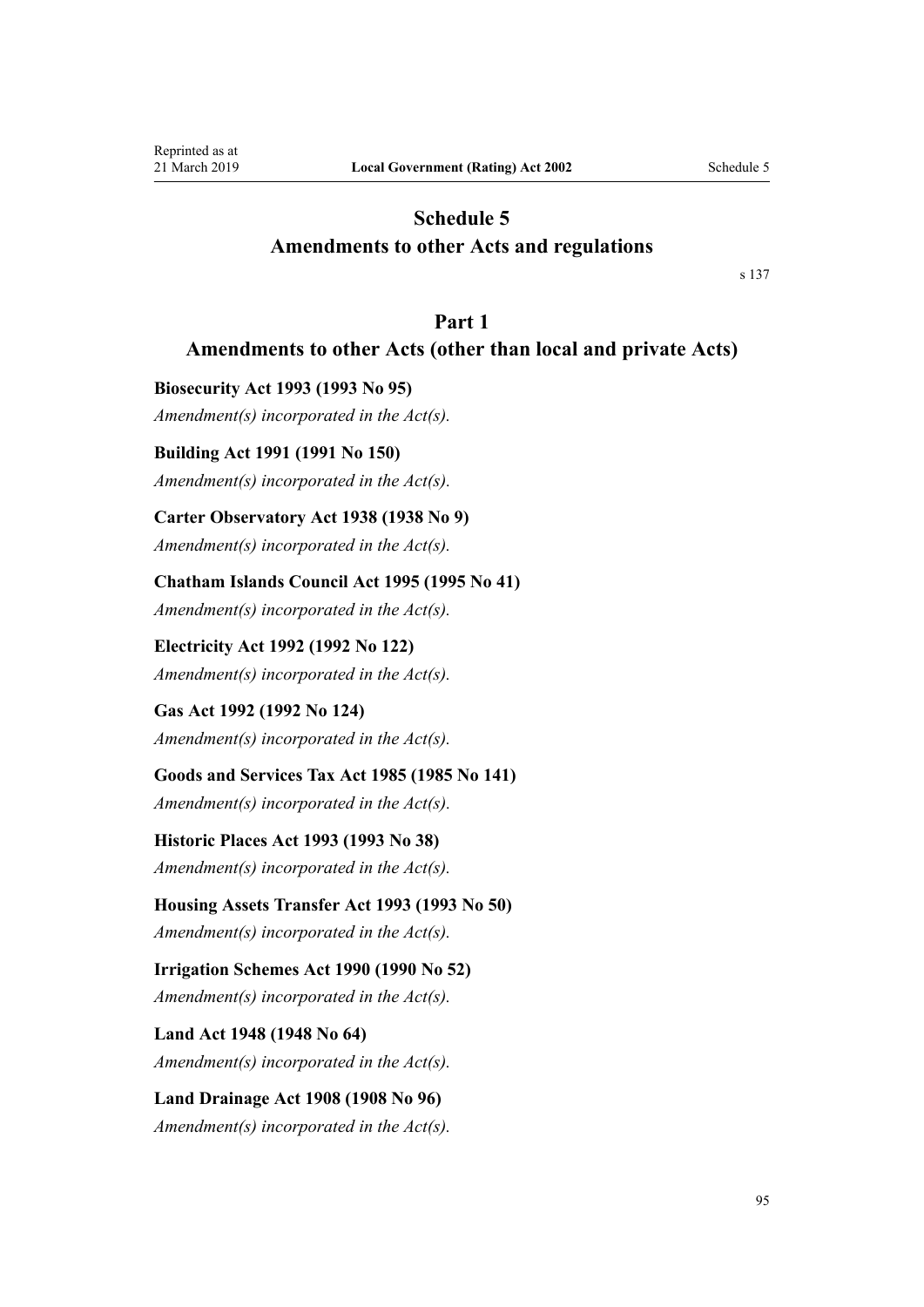**Land Transfer Act 1952 (1952 No 52)**

*Amendment(s) incorporated in the [Act\(s\).](http://legislation.govt.nz/pdflink.aspx?id=DLM270611)*

**Local Government Act 1974 (1974 No 66)** *Amendment(s) incorporated in the [Act\(s\).](http://legislation.govt.nz/pdflink.aspx?id=DLM415531)*

**Maori Purposes Act 1931 (1931 No 32)** *Amendment(s) incorporated in the [Act\(s\).](http://legislation.govt.nz/pdflink.aspx?id=DLM210308)*

**Maori Purposes Act 1936 (1936 No 56)** *Amendment(s) incorporated in the [Act\(s\).](http://legislation.govt.nz/pdflink.aspx?id=DLM221301)*

**Maori Purposes Act 1947 (1947 No 59)** *Amendment(s) incorporated in the [Act\(s\).](http://legislation.govt.nz/pdflink.aspx?id=DLM245836)*

**Maori Purposes Act 1969 (1969 No 127)** *Amendment(s) incorporated in the [Act\(s\).](http://legislation.govt.nz/pdflink.aspx?id=DLM393392)*

**Maori Reserved Land Act 1955 (1955 No 38)** *Amendment(s) incorporated in the [Act\(s\).](http://legislation.govt.nz/pdflink.aspx?id=DLM289716)*

**Maori Vested Lands Administration Act 1954 (1954 No 60)** *Amendment(s) incorporated in the [Act\(s\).](http://legislation.govt.nz/pdflink.aspx?id=DLM287740)*

**Ngāi Tahu Claims Settlement Act 1998 (1998 No 97)** *Amendment(s) incorporated in the [Act\(s\).](http://legislation.govt.nz/pdflink.aspx?id=DLM429089)*

**Orakei Act 1991 (1991 No 122)** *Amendment(s) incorporated in the [Act\(s\).](http://legislation.govt.nz/pdflink.aspx?id=DLM252326)*

**Privacy Act 1993 (1993 No 28)** *Amendment(s) incorporated in the [Act\(s\).](http://legislation.govt.nz/pdflink.aspx?id=DLM296638)*

**Railway Safety and Corridor Management Act 1992 (1992 No 111)** *Amendment(s) incorporated in the Act(s).*

**Rates Rebate Act 1973 (1973 No 5)** *Amendment(s) incorporated in the [Act\(s\).](http://legislation.govt.nz/pdflink.aspx?id=DLM409295)*

**Reserves Act 1977 (1977 No 66)** *Amendment(s) incorporated in the [Act\(s\).](http://legislation.govt.nz/pdflink.aspx?id=DLM444304)*

**River Boards Act 1908 (1908 No 165)** *Amendment(s) incorporated in the [Act\(s\).](http://legislation.govt.nz/pdflink.aspx?id=DLM172771)*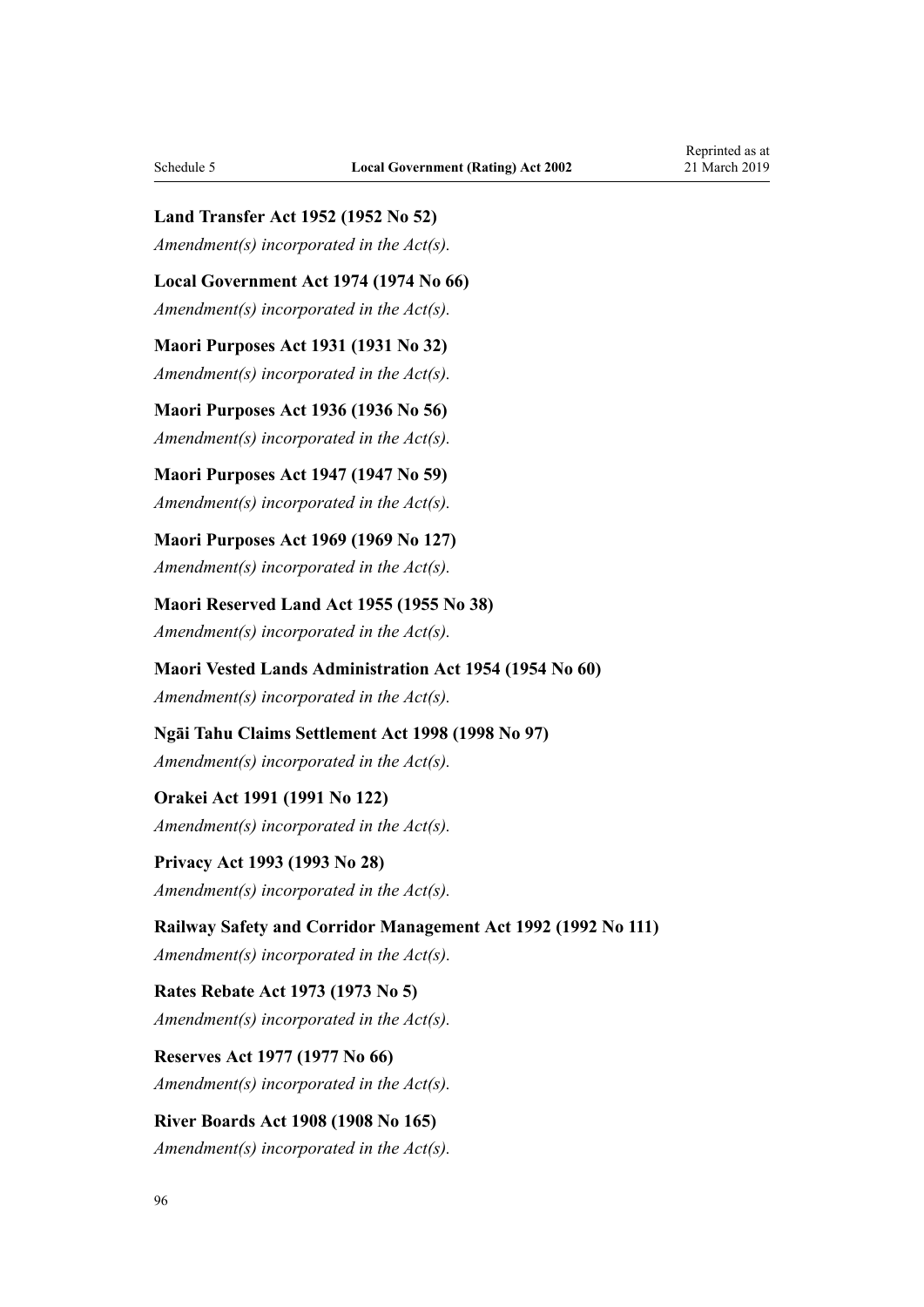**Soil Conservation and Rivers Control Amendment Act 1946 (1946 No 29)** *Amendment(s) incorporated in the [Act\(s\).](http://legislation.govt.nz/pdflink.aspx?id=DLM240809)*

**Soil Conservation and Rivers Control Amendment Act 1948 (1948 No 40)** *Amendment(s) incorporated in the [Act\(s\).](http://legislation.govt.nz/pdflink.aspx?id=DLM248870)*

**Statutory Land Charges Registration Act 1928 (1928 No 18)**

*Amendment(s) incorporated in the [Act\(s\).](http://legislation.govt.nz/pdflink.aspx?id=DLM204851)*

**Taupiri Drainage and River District Act 1929 (1929 No 23)** *Amendment(s) incorporated in the [Act\(s\).](http://legislation.govt.nz/pdflink.aspx?id=DLM207660)*

**Tutae-Ka-Wetoweto Forest Act 2001 (2001 No 48)** *Amendment(s) incorporated in the [Act\(s\).](http://legislation.govt.nz/pdflink.aspx?id=DLM99419)*

**Waitangi National Trust Board Act 1932 (1932 No 28)** *Amendment(s) incorporated in the [Act\(s\).](http://legislation.govt.nz/pdflink.aspx?id=DLM213209)*

**Waitutu Block Settlement Act 1997 (1997 No 84)** *Amendment(s) incorporated in the [Act\(s\).](http://legislation.govt.nz/pdflink.aspx?id=DLM413913)*

### **Part 2**

**Local and private Acts amended**

**Auckland Harbour Board (Princes Wharf) Empowering Act 1989 (1989 No 8 (L))**

*Amendment(s) incorporated in the [Act\(s\).](http://legislation.govt.nz/pdflink.aspx?id=DLM79398)*

**Auckland War Memorial Museum Act 1996 (1996 No 4 (L))**

*Amendment(s) incorporated in the [Act\(s\).](http://legislation.govt.nz/pdflink.aspx?id=DLM83369)*

**Canterbury Museum Trust Board Act 1993 (1993 No 4 (L))**

*Amendment(s) incorporated in the [Act\(s\).](http://legislation.govt.nz/pdflink.aspx?id=DLM81341)*

**Christchurch District Drainage Act 1951 (1951 No 21 (L))**

*Amendment(s) incorporated in the [Act\(s\).](http://legislation.govt.nz/pdflink.aspx?id=DLM54088)*

**Dunedin District Drainage and Sewerage Act 1900 (1900 No 25 (L))**

*Amendment(s) incorporated in the Act(s).*

**Hawke's Bay Regional Council (Surplus Funds Distribution) Empowering Act 1999 (1999 No 4 (L))**

*Amendment(s) incorporated in the [Act\(s\).](http://legislation.govt.nz/pdflink.aspx?id=DLM84780)*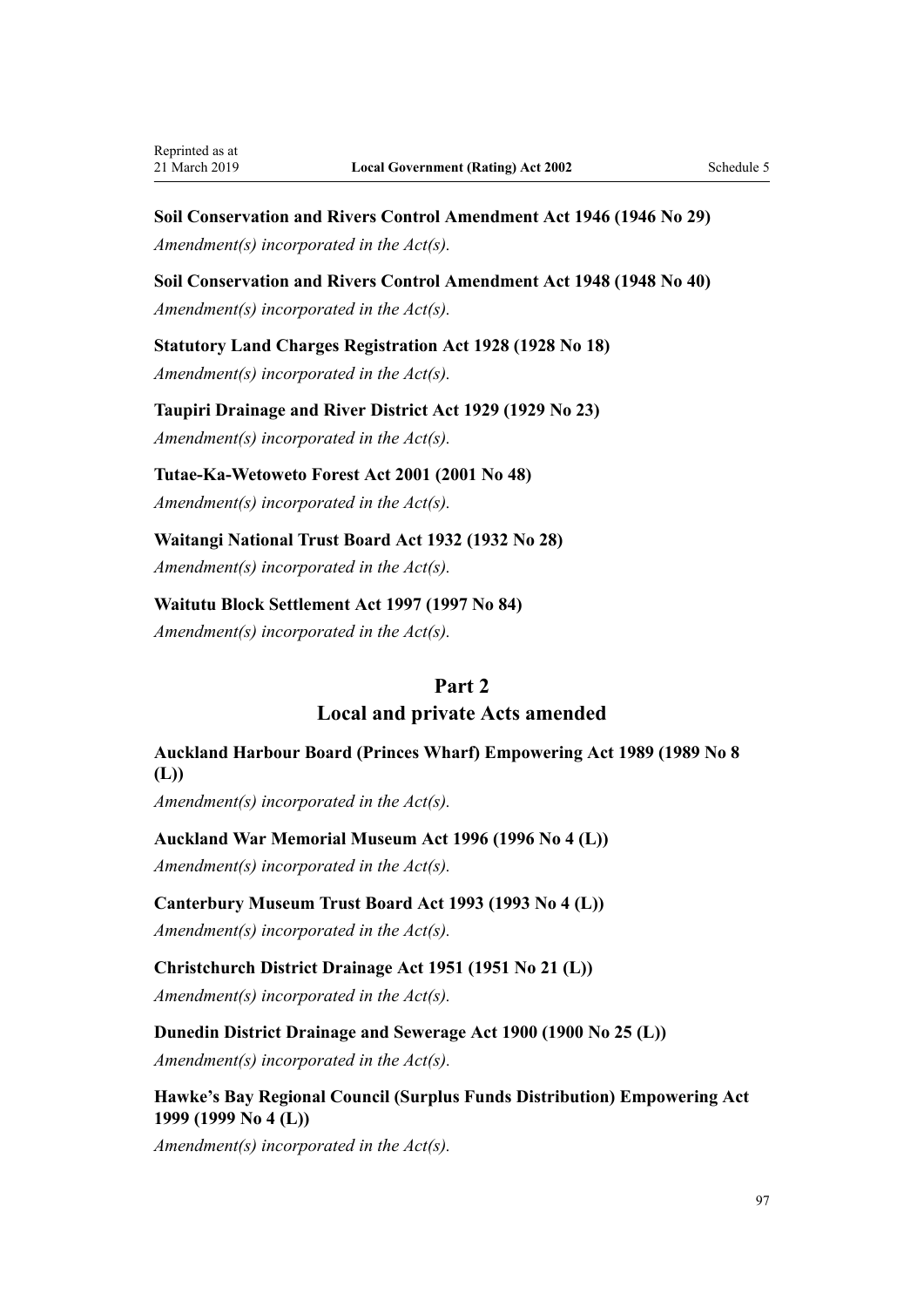# **Museum of Transport and Technology Act 2000 (2000 No 1 (P))**

*Amendment(s) incorporated in the [Act\(s\).](http://legislation.govt.nz/pdflink.aspx?id=DLM119384)*

### **North Shore Drainage Act 1963 (1963 No 15 (L))**

*Amendment(s) incorporated in the [Act\(s\).](http://legislation.govt.nz/pdflink.aspx?id=DLM60624)*

### **Otago Museum Trust Board Act 1996 (1996 No 1 (L))**

*Amendment(s) incorporated in the [Act\(s\).](http://legislation.govt.nz/pdflink.aspx?id=DLM83312)*

**Wellington Regional Council (Stadium Empowering) Act 1996 (1996 No 5 (L))** *Amendment(s) incorporated in the [Act\(s\).](http://legislation.govt.nz/pdflink.aspx?id=DLM83642)*

# **Part 3 Regulations amended**

**Biosecurity (Bovine Tuberculosis—Otago Land Levy) Order 1998 (SR 1998/442)** *Amendment(s) incorporated in the [order\(s\)](http://legislation.govt.nz/pdflink.aspx?id=DLM269219).*

**Commodity Levies (Nashi Asian Pears) Order 1999 (SR 1999/221)** *Amendment(s) incorporated in the order(s).*

**Commodity Levies (Pipfruit) Order 2000 (SR 2000/258)** *Amendment(s) incorporated in the order(s).*

**Domestic Violence Act Commencement Order 1998 (SR 1998/343)** *Amendment(s) incorporated in the [order\(s\)](http://legislation.govt.nz/pdflink.aspx?id=DLM264465).*

**Fire Safety and Evacuation of Buildings Regulations 1992 (SR 1992/361)** *Amendment(s) incorporated in the regulations.*

### **Local Government (Electoral) Regulations 1992 (SR 1992/62)**

*Amendment(s) incorporated in the regulations.*

# **Maori Land Court Rules 1994 (SR 1994/35)**

*Amendment(s) incorporated in the [rules](http://legislation.govt.nz/pdflink.aspx?id=DLM185481).*

**Rating (Fees) Regulations 1997 (SR 1997/325)** *Amendment(s) incorporated in the [regulations](http://legislation.govt.nz/pdflink.aspx?id=DLM242667).*

**Rating Valuations (Local Authority Charges) Regulations 1999 (SR 1999/146)** *Amendment(s) incorporated in the [regulations](http://legislation.govt.nz/pdflink.aspx?id=DLM285632).*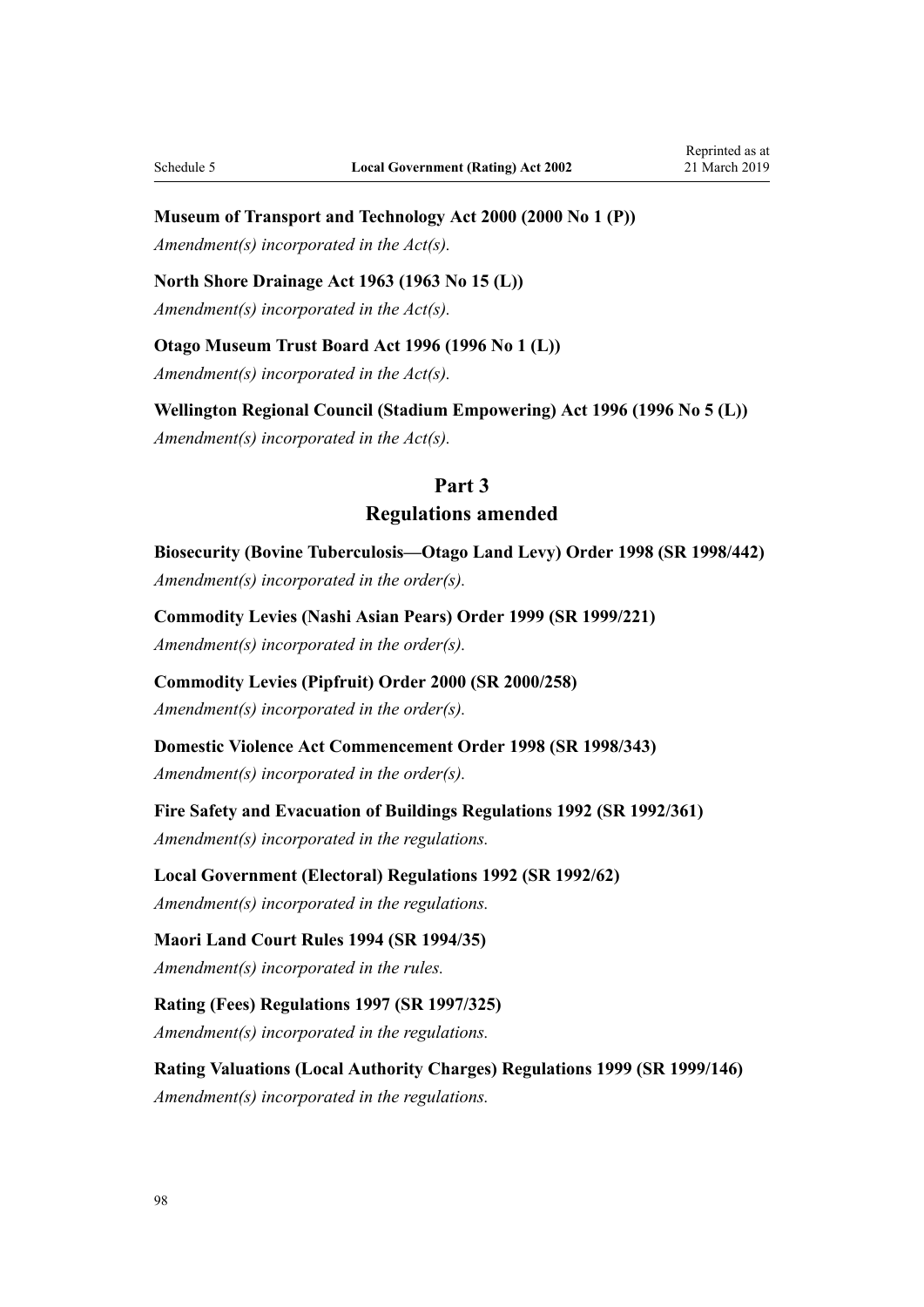### **Rating Valuations Regulations 1998 (SR 1998/177)**

*Amendment(s) incorporated in the [regulations](http://legislation.govt.nz/pdflink.aspx?id=DLM251938).*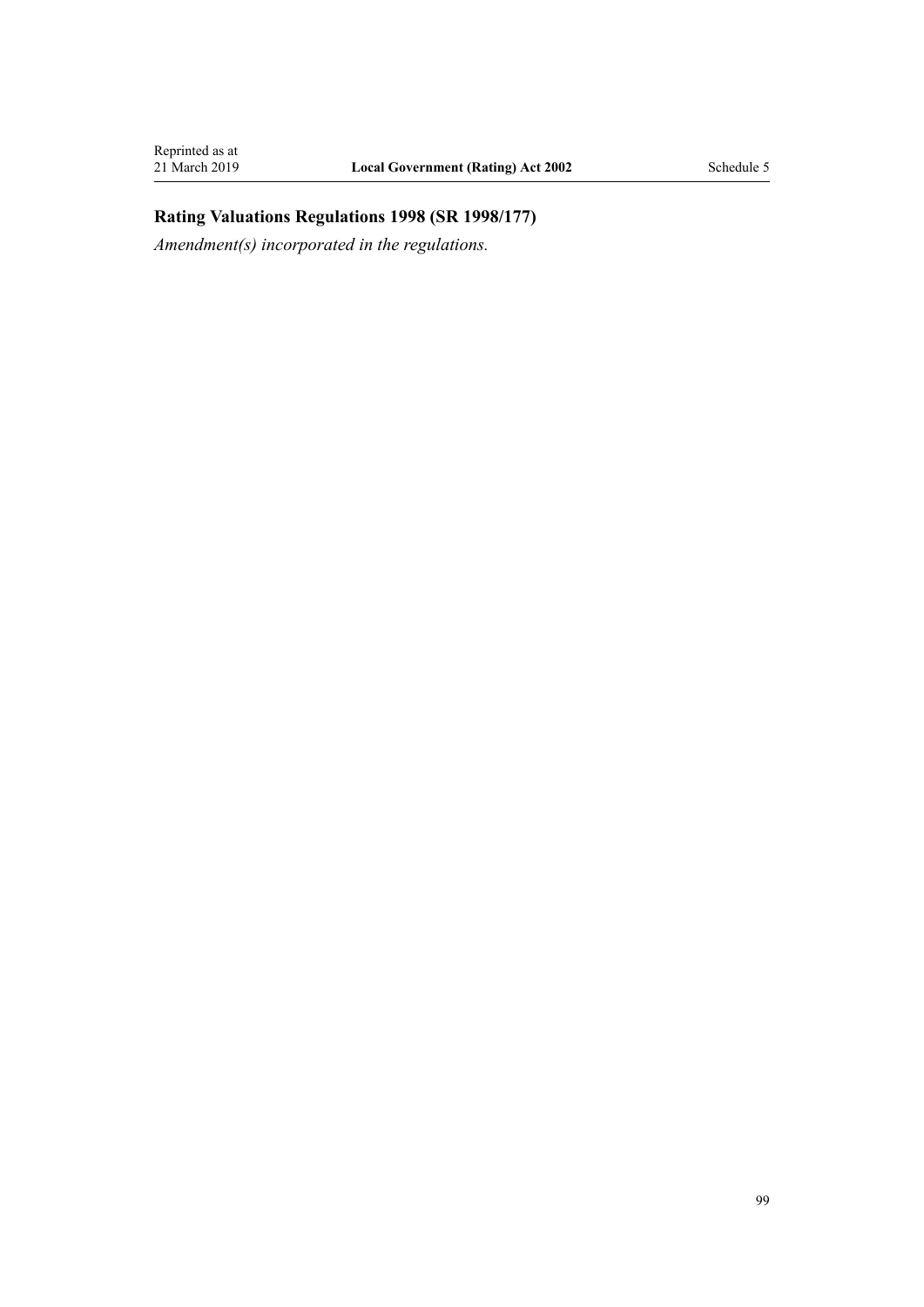### **Schedule 6 Repeals and revocations**

[s 138](#page-76-0)

### **Part 1**

### **Enactments repealed**

<span id="page-99-0"></span>**Children's Health Camps Board Dissolution Act 1999 (1999 No 141)**

*Amendment(s) incorporated in the [Act\(s\).](#page-86-0)*

#### **District Courts Amendment Act 1998 (1998 No 76)**

*Amendment(s) incorporated in the [Act\(s\).](http://legislation.govt.nz/pdflink.aspx?id=DLM427921)*

#### **Health Act 1956 (1956 No 65)**

*Amendment(s) incorporated in the [Act\(s\).](http://legislation.govt.nz/pdflink.aspx?id=DLM308705)*

#### **Health Sector (Transfers) Act 1993 (1993 No 23)**

*Amendment(s) incorporated in the [Act\(s\).](http://legislation.govt.nz/pdflink.aspx?id=DLM295712)*

#### **Local Authorities Empowering Act 1915 (1915 No 10)**

#### **Local Government Amendment Act (No 3) 1996 (1996 No 83)**

*Amendment(s) incorporated in the [Act\(s\).](http://legislation.govt.nz/pdflink.aspx?id=DLM394122)*

**Local Government Reform (Transitional Provisions) Act 1990 (1990 No 27)**

#### **Local Legislation Act 1927 (1927 No 58)**

*Amendment(s) incorporated in the [Act\(s\).](http://legislation.govt.nz/pdflink.aspx?id=DLM203684)*

#### **Local Legislation Act 1932–33 (1932–33 No 47)**

*Amendment(s) incorporated in the [Act\(s\).](http://legislation.govt.nz/pdflink.aspx?id=DLM213845)*

**Local Legislation Act 1933 (1933 No 46)**

*Amendment(s) incorporated in the [Act\(s\).](http://legislation.govt.nz/pdflink.aspx?id=DLM215616)*

#### **Local Legislation Act 1935 (1935 No 33)**

*Amendment(s) incorporated in the [Act\(s\).](http://legislation.govt.nz/pdflink.aspx?id=DLM218630)*

### **Local Legislation Act 1936 (1936 No 54)**

*Amendment(s) incorporated in the [Act\(s\).](http://legislation.govt.nz/pdflink.aspx?id=DLM220483)*

### **Local Legislation Act 1937 (1937 No 25)** *Amendment(s) incorporated in the [Act\(s\).](http://legislation.govt.nz/pdflink.aspx?id=DLM221782)*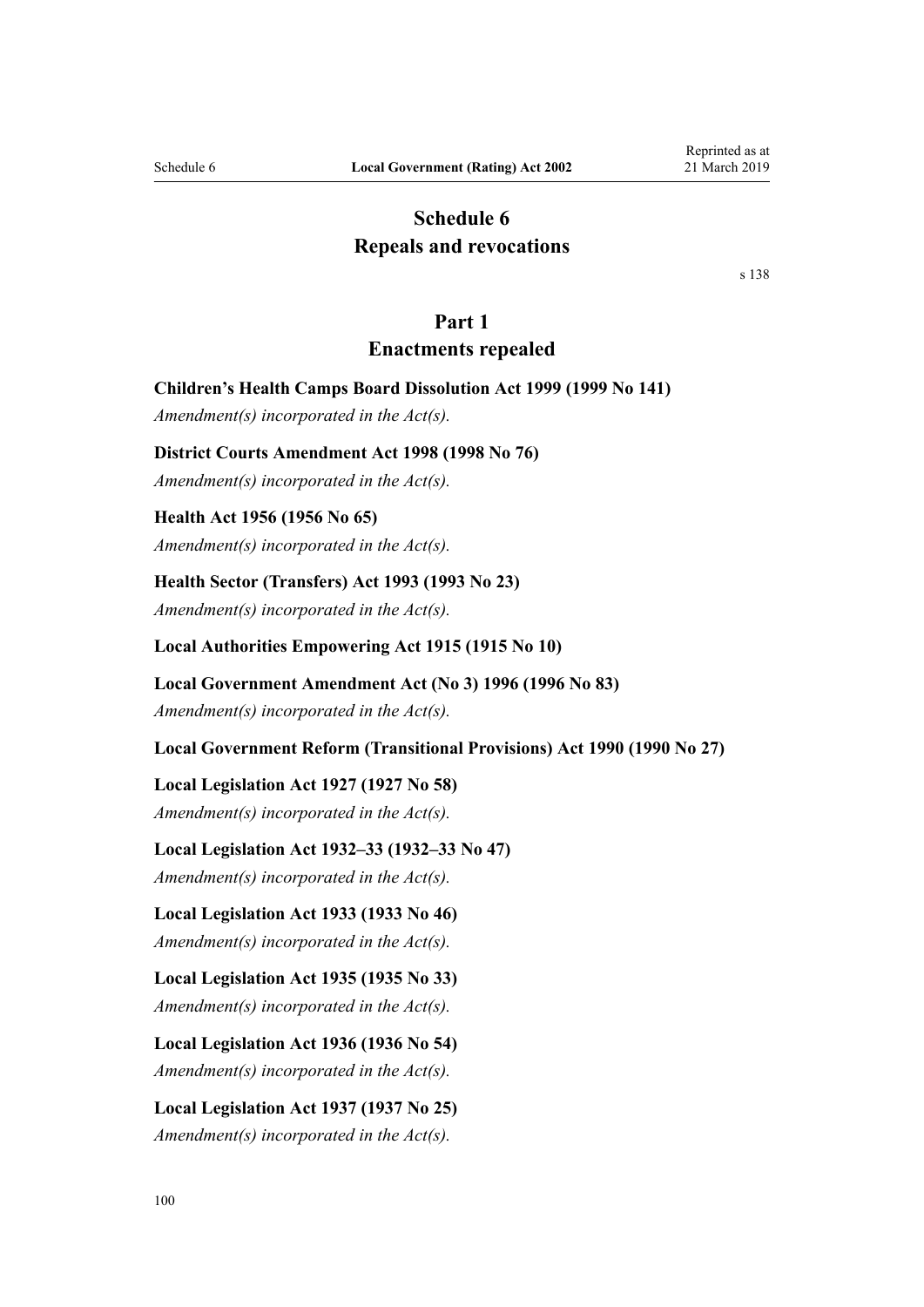**Local Legislation Act 1940 (1940 No 16)** *Amendment(s) incorporated in the [Act\(s\).](http://legislation.govt.nz/pdflink.aspx?id=DLM228891)*

**Local Legislation Act 1941 (1941 No 23)** *Amendment(s) incorporated in the [Act\(s\).](http://legislation.govt.nz/pdflink.aspx?id=DLM234685)*

**Local Legislation Act 1943 (1943 No 17)** *Amendment(s) incorporated in the [Act\(s\).](http://legislation.govt.nz/pdflink.aspx?id=DLM235978)*

**Local Legislation Act 1944 (1944 No 23)** *Amendment(s) incorporated in the [Act\(s\).](http://legislation.govt.nz/pdflink.aspx?id=DLM237456)*

**Local Legislation Act 1949 (1949 No 35)** *Amendment(s) incorporated in the [Act\(s\).](http://legislation.govt.nz/pdflink.aspx?id=DLM259220)*

**Local Legislation Act 1952 (1952 No 68)** *Amendment(s) incorporated in the [Act\(s\).](http://legislation.govt.nz/pdflink.aspx?id=DLM287312)*

**Local Legislation Act 1954 (1954 No 57)** *Amendment(s) incorporated in the [Act\(s\).](http://legislation.govt.nz/pdflink.aspx?id=DLM287312)*

**Local Legislation Act 1955 (1955 No 86)** *Amendment(s) incorporated in the [Act\(s\).](http://legislation.govt.nz/pdflink.aspx?id=DLM291717)*

**Local Legislation Act 1959 (1959 No 92)** *Amendment(s) incorporated in the [Act\(s\).](http://legislation.govt.nz/pdflink.aspx?id=DLM324015)*

**Local Legislation Act 1960 (1960 No 107)** *Amendment(s) incorporated in the [Act\(s\).](http://legislation.govt.nz/pdflink.aspx?id=DLM325643)*

**Local Legislation Act 1983 (1983 No 8)** *Amendment(s) incorporated in the [Act\(s\).](http://legislation.govt.nz/pdflink.aspx?id=DLM66576)*

**Manawatu Gorge Road and Bridge Act 1919 (1919 No 10)**

**Museum of New Zealand Te Papa Tongarewa Act 1992 (1992 No 19)** *Amendment(s) incorporated in the [Act\(s\).](http://legislation.govt.nz/pdflink.aspx?id=DLM260621)*

**New Zealand Public Health and Disability Act 2000 (2000 No 91)** *Amendment(s) incorporated in the [Act\(s\).](http://legislation.govt.nz/pdflink.aspx?id=DLM83147)*

**New Zealand Railways Corporation Restructuring Act 1990 (1990 No 105)** *Amendment(s) incorporated in the [Act\(s\).](http://legislation.govt.nz/pdflink.aspx?id=DLM223174)*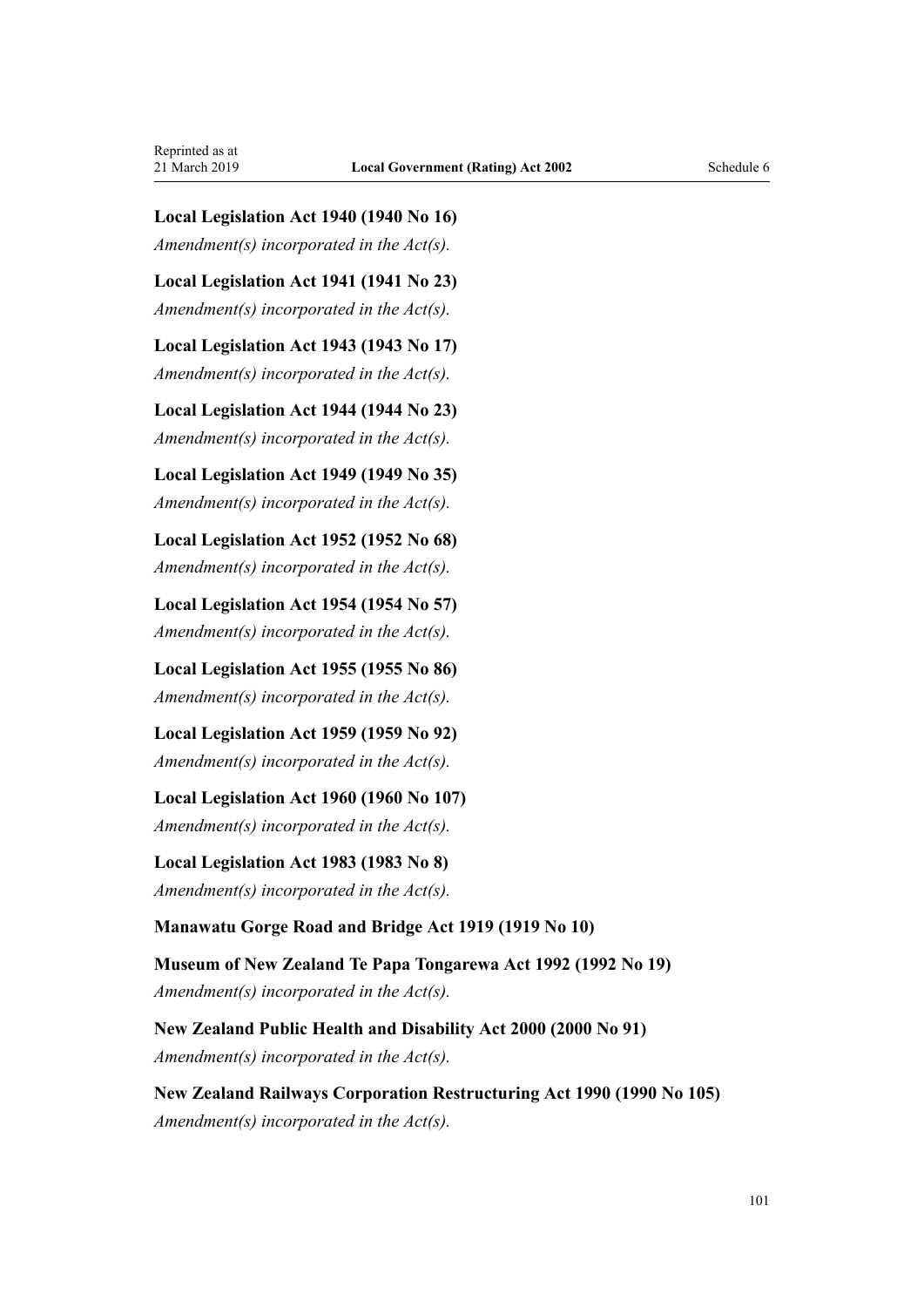#### **Public Bodies Leases Act 1969 (1969 No 141)**

*Amendment(s) incorporated in the [Act\(s\).](http://legislation.govt.nz/pdflink.aspx?id=DLM394879)*

### **Public Works Act 1981 (1981 No 35)**

*Amendment(s) incorporated in the [Act\(s\).](http://legislation.govt.nz/pdflink.aspx?id=DLM48325)*

**Rating Powers Act 1988 (1988 No 97)**

#### **Reserves and Other Lands Disposal Act 1934 (1934 No 32)**

*Amendment(s) incorporated in the [Act\(s\).](http://legislation.govt.nz/pdflink.aspx?id=DLM216789)*

#### **Reserves and Other Lands Disposal Act 1949 (1949 No 34)**

*Amendment(s) incorporated in the [Act\(s\).](http://legislation.govt.nz/pdflink.aspx?id=DLM258773)*

### **Reserves and Other Lands Disposal and Public Bodies Empowering Act 1914 (1914 No 70)**

*Amendment(s) incorporated in the [Act\(s\).](http://legislation.govt.nz/pdflink.aspx?id=DLM180973)*

### **Reserves and Other Lands Disposal and Public Bodies Empowering Act 1919 (1919 No 54)**

*Amendment(s) incorporated in the [Act\(s\).](http://legislation.govt.nz/pdflink.aspx?id=DLM191394)*

### **Reserves and Other Lands Disposal and Public Bodies Empowering Act 1922 (1922 No 50)**

*Amendment(s) incorporated in the [Act\(s\).](http://legislation.govt.nz/pdflink.aspx?id=DLM196183)*

#### **Reserves and Other Lands Disposal and Public Bodies Empowering Act 1924 (1924 No 55)**

*Amendment(s) incorporated in the [Act\(s\).](http://legislation.govt.nz/pdflink.aspx?id=DLM199071)*

#### **Resource Management Act 1991 (1991 No 69)**

*Amendment(s) incorporated in the [Act\(s\).](http://legislation.govt.nz/pdflink.aspx?id=DLM230264)*

#### **Soil Conservation and Rivers Control Act 1941 (1941 No 12)**

*Amendment(s) incorporated in the [Act\(s\).](http://legislation.govt.nz/pdflink.aspx?id=DLM230364)*

#### **Taieri River Improvement Act 1920 (1920 No 20)**

*Amendment(s) incorporated in the [Act\(s\).](http://legislation.govt.nz/pdflink.aspx?id=DLM42120)*

### **Taieri River Improvement Amendment Act 1921 (1921 No 9 (L))**

#### **Waikato and King Country Counties Act 1921–22 (1921–22 No 64)**

**Wildlife Act 1953 (1953 No 31)** *Amendment(s) incorporated in the [Act\(s\).](http://legislation.govt.nz/pdflink.aspx?id=DLM277877)*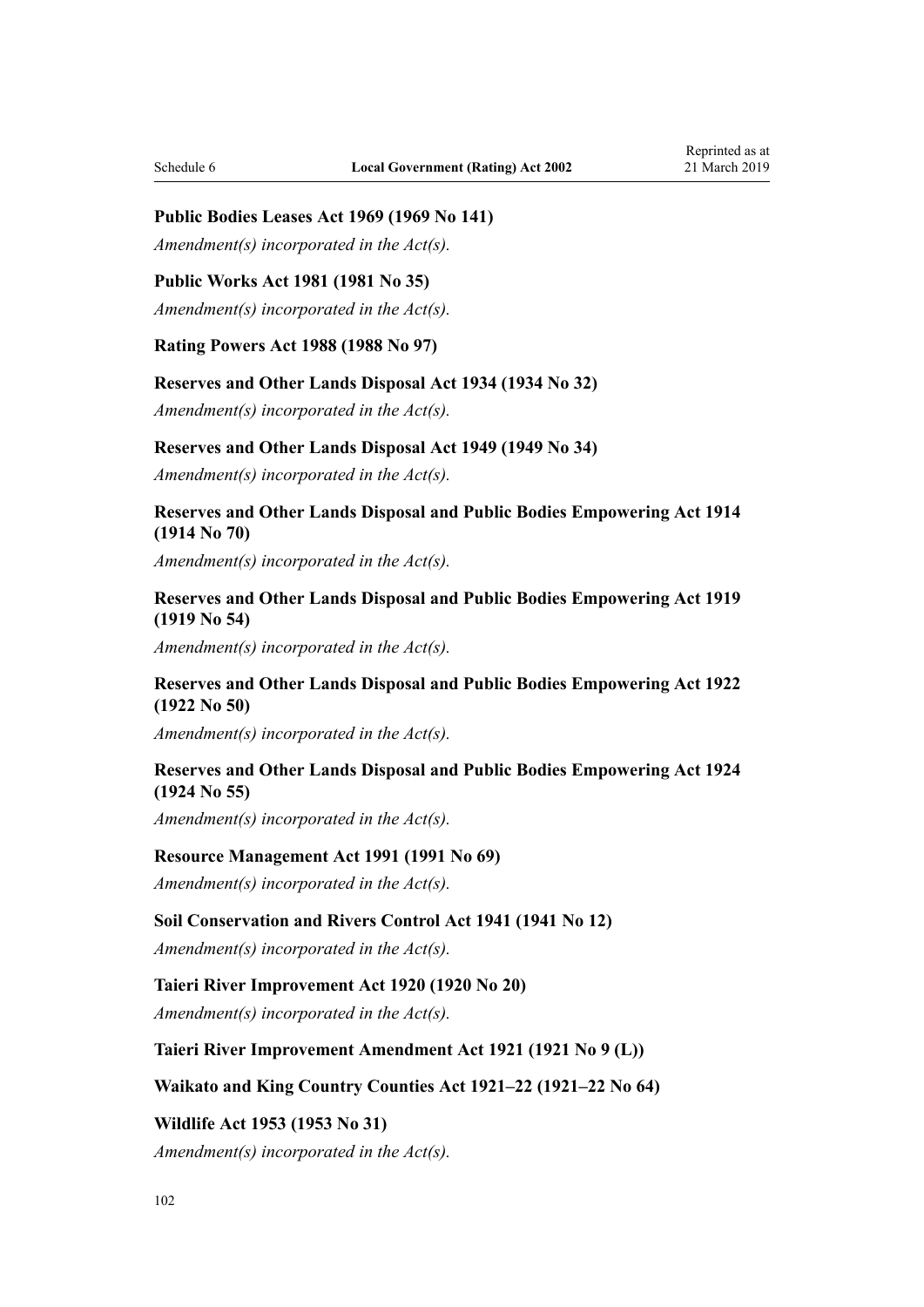Reprinted as at<br>21 March 2019

# **Part 2 Regulations revoked**

**Rating Regulations 1968 (SR 1968/41)**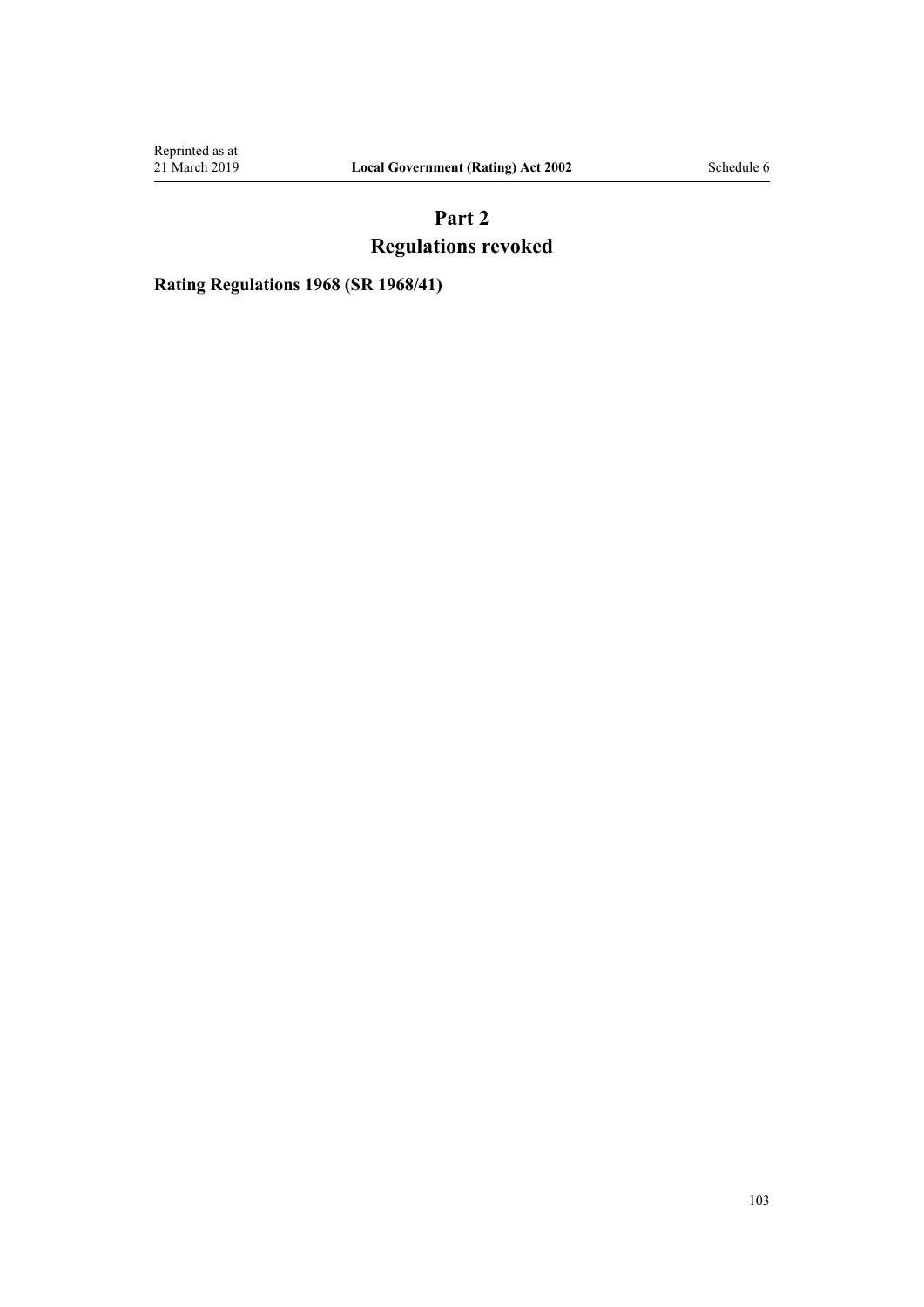# **Local Government (Rating) Amendment Act 2006**

| Public Act     | 2006 No 28    |
|----------------|---------------|
| Date of assent | 27 June 2006  |
| Commencement   | see section 2 |

#### **1 Title**

This Act is the [Local Government \(Rating\) Amendment Act 2006](http://legislation.govt.nz/pdflink.aspx?id=DLM373996).

### **2 Commencement**

This Act comes into force on the day after the date on which it receives the Royal assent.

### *Transitional provisions*

### **12 Transitional provision in relation to amended rates assessments for errors in rating information database or rates record**

The amendments made by [sections 6](http://legislation.govt.nz/pdflink.aspx?id=DLM374309) and [8](http://legislation.govt.nz/pdflink.aspx?id=DLM374311) of this Act do not apply to any objection under [section 29](#page-24-0) of the principal Act made before the commencement of this Act.

### **13 Transitional provision in relation to long-term council community plans for period beginning on 1 July 2006**

Any amendments made by this Act that have the effect of requiring an amendment to a long-term council community plan (to ensure that it complies with the requirements of the principal Act, as amended by this Act)—

- (a) do not apply to a long-term council community plan to which [section](http://legislation.govt.nz/pdflink.aspx?id=DLM174208) [280](http://legislation.govt.nz/pdflink.aspx?id=DLM174208) of the Local Government Act 2002 applies, whether it is adopted before or after the commencement of this Act; but
- (b) do apply to any amendment made to a long-term council community plan to which [section 280](http://legislation.govt.nz/pdflink.aspx?id=DLM174208) of the Local Government Act 2002 applies adopted after the commencement of this Act.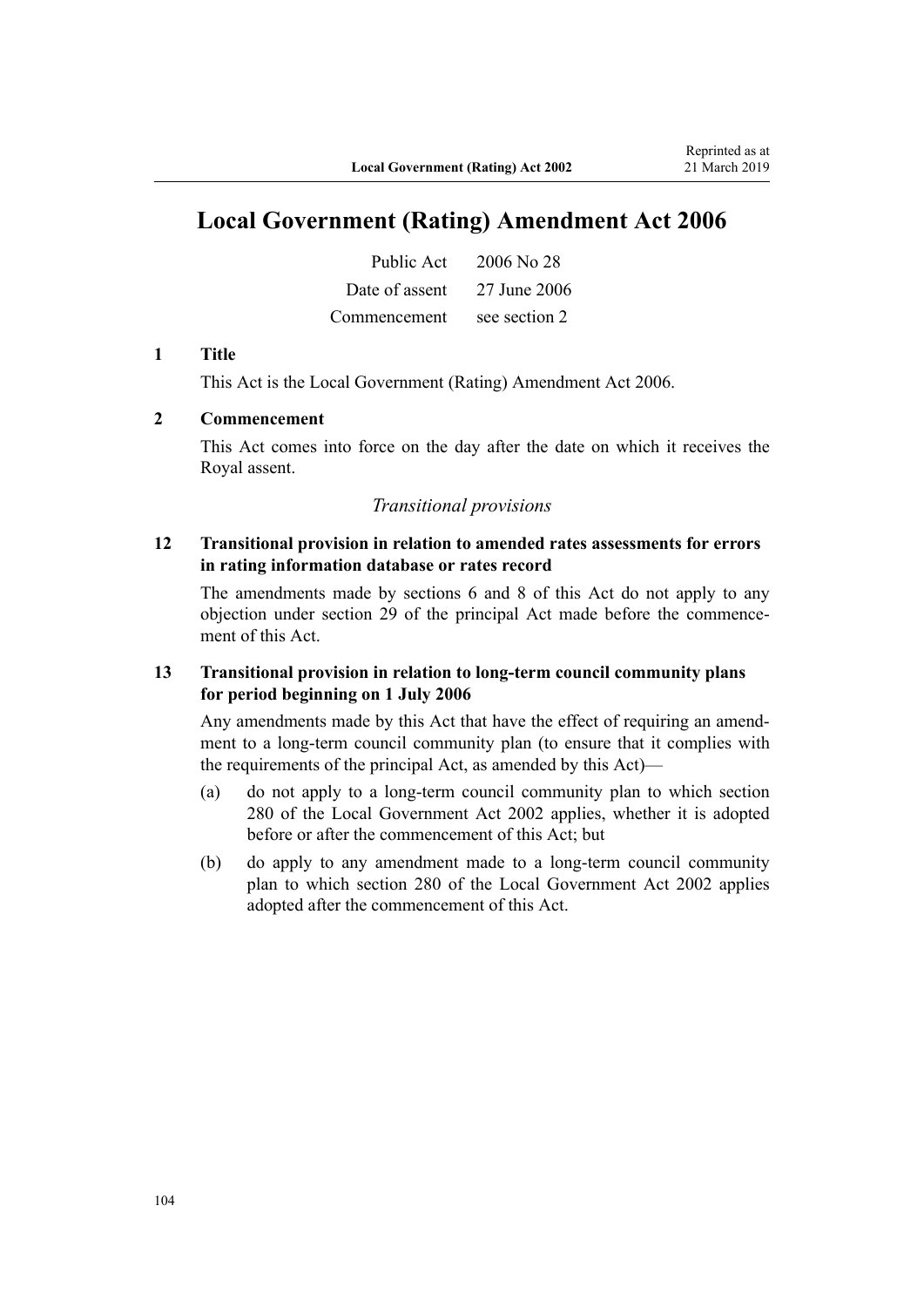#### **Reprints notes**

#### *1 General*

This is a reprint of the Local Government (Rating) Act 2002 that incorporates all the amendments to that Act as at the date of the last amendment to it.

#### *2 Legal status*

Reprints are presumed to correctly state, as at the date of the reprint, the law enacted by the principal enactment and by any amendments to that enactment. [Section 18](http://legislation.govt.nz/pdflink.aspx?id=DLM2998516) of the Legislation Act 2012 provides that this reprint, published in electronic form, has the status of an official version under [section 17](http://legislation.govt.nz/pdflink.aspx?id=DLM2998515) of that Act. A printed version of the reprint produced directly from this official electronic version also has official status.

#### *3 Editorial and format changes*

Editorial and format changes to reprints are made using the powers under [sec](http://legislation.govt.nz/pdflink.aspx?id=DLM2998532)[tions 24 to 26](http://legislation.govt.nz/pdflink.aspx?id=DLM2998532) of the Legislation Act 2012. See also [http://www.pco.parlia](http://www.pco.parliament.govt.nz/editorial-conventions/)[ment.govt.nz/editorial-conventions/](http://www.pco.parliament.govt.nz/editorial-conventions/).

#### *4 Amendments incorporated in this reprint*

Local Government Regulatory Systems Amendment Act 2019 (2019 No 6): [Part 6](http://legislation.govt.nz/pdflink.aspx?id=LMS49091) Education Amendment Act 2018 (2018 No 40): [section 24](http://legislation.govt.nz/pdflink.aspx?id=LMS8587) Land Transfer Act 2017 (2017 No 30): [section 250](http://legislation.govt.nz/pdflink.aspx?id=DLM6731493) [Local Government \(Rating\) Amendment Act 2016](http://legislation.govt.nz/pdflink.aspx?id=DLM6944176) (2016 No 65) District Court Act 2016 (2016 No 49): [section 261](http://legislation.govt.nz/pdflink.aspx?id=DLM6942680) Senior Courts Act 2016 (2016 No 48): [section 183\(b\), \(c\)](http://legislation.govt.nz/pdflink.aspx?id=DLM5759564) Te Urewera Act 2014 (2014 No 51): [section 138](http://legislation.govt.nz/pdflink.aspx?id=DLM6183949) Heritage New Zealand Pouhere Taonga Act 2014 (2014 No 26): [section 107](http://legislation.govt.nz/pdflink.aspx?id=DLM4005646) Sale and Supply of Alcohol Act 2012 (2012 No 120): [section 417\(1\)](http://legislation.govt.nz/pdflink.aspx?id=DLM3339984) Marine and Coastal Area (Takutai Moana) Act 2011 (2011 No 3): [section 128](http://legislation.govt.nz/pdflink.aspx?id=DLM3213476) Limitation Act 2010 (2010 No 110): [section 58](http://legislation.govt.nz/pdflink.aspx?id=DLM2033287) Local Government Act 2002 Amendment Act 2010: [section 50](http://legislation.govt.nz/pdflink.aspx?id=DLM2922485) [Local Government \(Rating\) Amendment Act 2006](http://legislation.govt.nz/pdflink.aspx?id=DLM373996) (2006 No 28) Education Amendment Act 2006 (2006 No 19): [section 60\(1\)](http://legislation.govt.nz/pdflink.aspx?id=DLM373082) Railways Act 2005 (2005 No 37): [section 103\(3\)](http://legislation.govt.nz/pdflink.aspx?id=DLM343101) [Local Government \(Rating\) Amendment Act 2004](http://legislation.govt.nz/pdflink.aspx?id=DLM304027) (2004 No 66) [Local Government \(Rating\) Amendment Act 2003](http://legislation.govt.nz/pdflink.aspx?id=DLM217659) (2003 No 83) Local Government Act 2002 (2002 No 84): [section 262](http://legislation.govt.nz/pdflink.aspx?id=DLM174088) Royal New Zealand Foundation of the Blind Act 2002 (2002 No 3 (P)): [section 28\(1\)](http://legislation.govt.nz/pdflink.aspx?id=DLM121634)